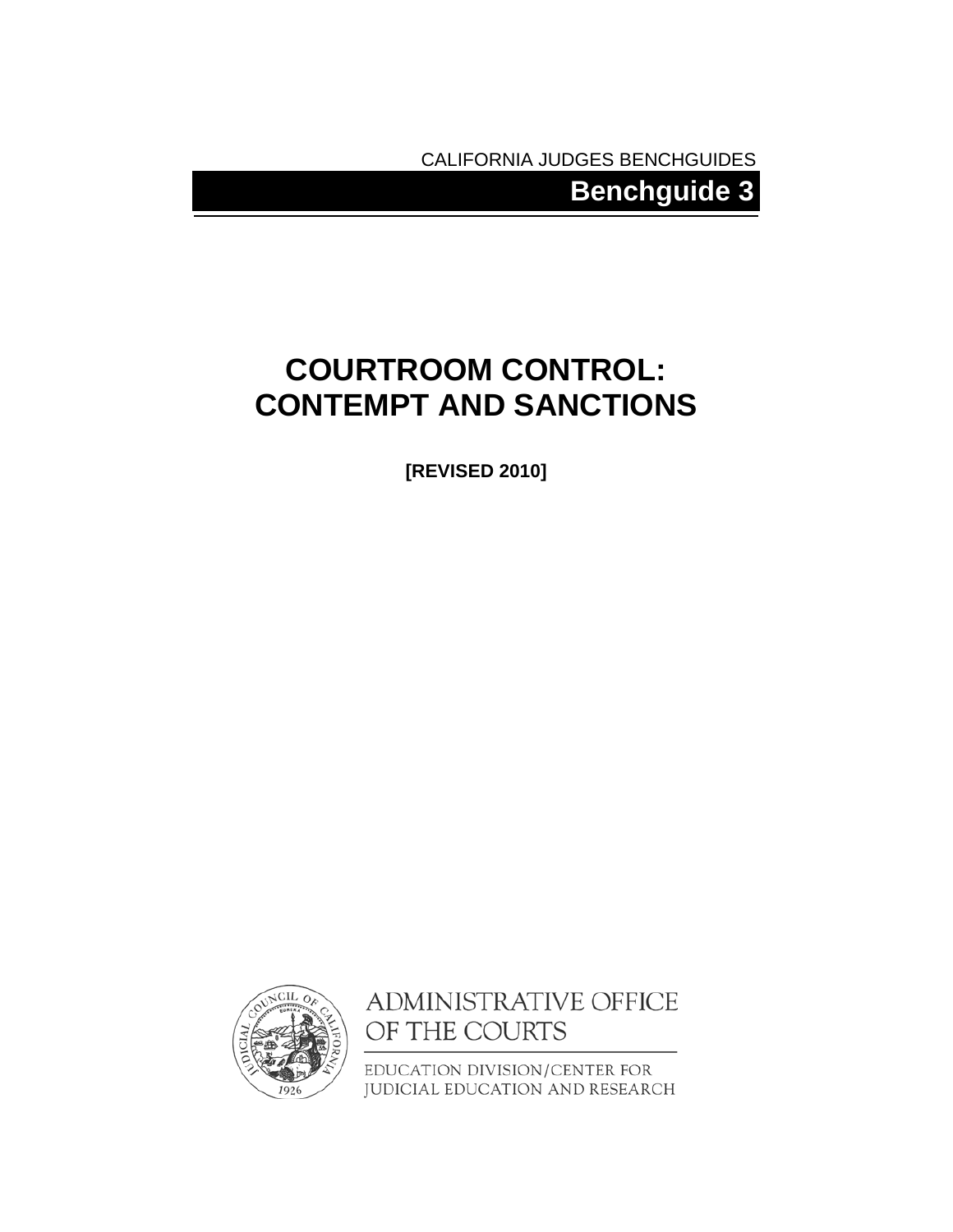#### **ABOUT CJER**

The California Center for Judicial Education and Research (CJER), as the Education Division of the Administrative Office of the Courts (AOC), is responsible for developing and maintaining a comprehensive and quality educational program for the California judicial branch. Formed in 1973 as a joint enterprise of the Judicial Council and the California Judges Association, CJER supports the Chief Justice, the Judicial Council, and the courts by providing an extensive statewide educational program for judicial officers and court staff at both the trial and appellate levels. It includes orientation programs for new judicial officers, court clerks, and administrative officers; continuing education programs for judicial officers, court administrators, and managers; an annual statewide conference for judicial officers and court administrators; video and audiotapes; and judicial benchbooks, benchguides, and practice aids.

#### **CJER GOVERNING COMMITTEE**

Hon. Ronald B. Robie, Chair Court of Appeal, Sacramento Hon. Robert L. Dondero, Vice-Chair Superior Court of California, County of San Francisco Hon. Gail A. Andler Superior Court of California, County of Orange Mr. Stephen Anthony Bouch Executive Officer Superior Court of California, County of Napa Ms. Tressa S. Kentner Executive Officer Superior Court of California, County of San Bernardino Hon. Barbara A. Kronlund Superior Court of California, County of San Joaquin Hon. William A. MacLaughlin Superior Court of California, County of Los Angeles Mr. Michael A. Tozzi Executive Officer Superior Court of California, County of Stanislaus

Hon. Theodore M. Weathers Superior Court of California, County of San Diego Hon. Elizabeth Allen White Superior Court of California, County of Los Angeles Hon. Arthur A. Wick Superior Court of California, County of Sonoma **Advisory Members**

Hon. Socrates Peter Manoukian Superior Court of California, County of Santa Clara *California Judges Association* Mr. William C. Vickrey Administrative Director *Administrative Office of the Courts*

# **CONTRIBUTING AUTHOR/EDITOR**

Alan Carlton, Esq.

#### **CJER PROJECT STAFF**

James Vesper Assistant Division Director Bob Schindewolf Managing Attorney, Publications Iris Okura Senior Editor

#### **BENCHGUIDE CONSULTANTS**

Hon. David A. Garcia (Ret.) Superior Court of California, County of San Francisco Hon. Steven E. Jahr Superior Court of California, County of Shasta Hon. Jon A. Rantzman Commissioner Superior Court of California, County of Alameda Hon. Robert E. Thomas (Ret.) Superior Court of California, County of Orange

> Editorial comments and inquiries: Bob Schindewolf, Managing Attorney 415-865-7798 fax 415-865-4335 ©2010 by Judicial Council of California/Administrative Office of the Courts Published April 2010; covers case law through 47 C4th, 180 CA4th, and all legislation to 1/1/2010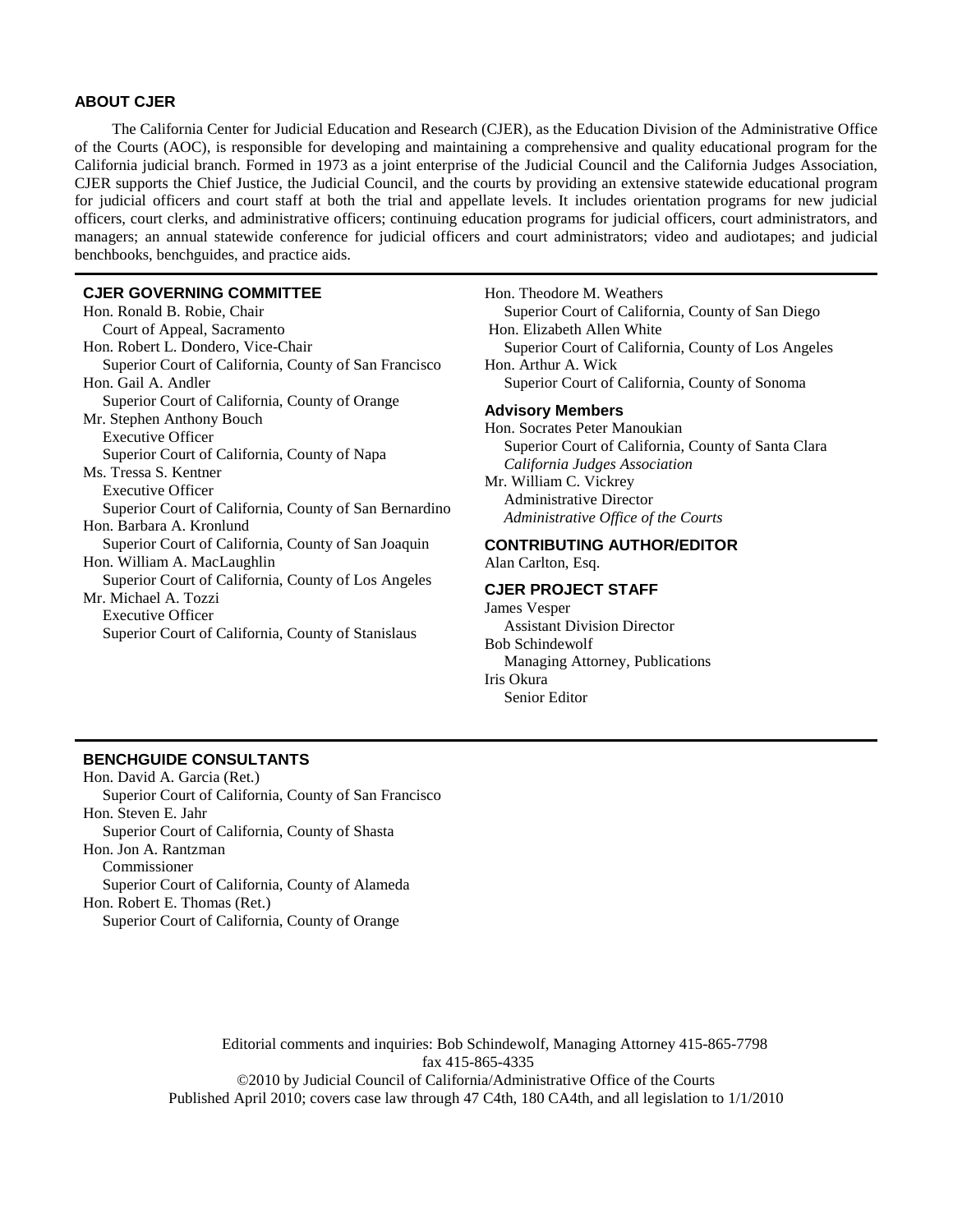# CALIFORNIA JUDGES BENCHGUIDES

**Benchguide 3**

# **COURTROOM CONTROL: CONTEMPT AND SANCTIONS**

# **I. SCOPE AND USE OF BENCHGUIDE**

- A. [[§3.1\]](#page-6-0) Scope of Benchguide
- B. [[§3.2\]](#page-6-1) How To Use Benchguide

# **II. CONTEMPT PROCEDURE**

- A. Contemptuous Acts
	- 1. [[§3.3\]](#page-7-0) Examples of Contemptuous Conduct
	- 2. [[§3.4\]](#page-12-0) Examples of Acts That Are Not Contemptuous
	- 3. [[§3.5\]](#page-13-0) Contempt and Shield Law
- B. [[§3.6\]](#page-15-0) Classifying Civil Contempt
- C. [[§3.7\]](#page-16-0) Checklist: Direct Contempt Procedure
- D. [[§3.8\]](#page-18-0) Checklist: Indirect Contempt Procedure
- E. [[§3.9\]](#page-21-0) Checklist: Hybrid Contempt Procedure

# **III. SANCTIONS PROCEDURE**

- A. [[§3.10\]](#page-22-0) Checklist: Sanctions Procedure Under CCP §128.7
- B. Checklists: Other Sanctions Alternatives
	- 1. [[§3.11\]](#page-24-0) Checklist: Violation of Lawful Court Order Under CCP §177.5
	- 2.  $\lceil \frac{83.12}{ } \rceil$  Checklist: Expenses Under CCP §396b(b) in Challenging Attorney's Selection of Venue
	- 3. [[§3.13\]](#page-27-0) Checklist: Defense Costs Under CCP §1038 in Bad-Faith Tort Claim Proceeding
	- 4. [[§3.14\]](#page-28-0) Checklist: Expenses Under CCP §437c(j) for Bad-Faith Summary Judgment Affidavits
	- 5. [[§3.15\]](#page-30-0) Checklist: Expenses Under CCP §473(c) on Relief From Default
	- 6. [[§3.16\]](#page-31-0) Checklist: Expenses Under Cal Rules of Ct 2.30 for Violation of California Rules of Court
	- 7. [[§3.17\]](#page-32-0) Checklist: Expenses Under CCP §575.2 for Violation of Local Court Rules
	- 8. [[§3.18\]](#page-33-0) Checklist: Sanctions Under Fam C §3027.1 for False Accusation of Child Abuse or Neglect in Child Custody Proceeding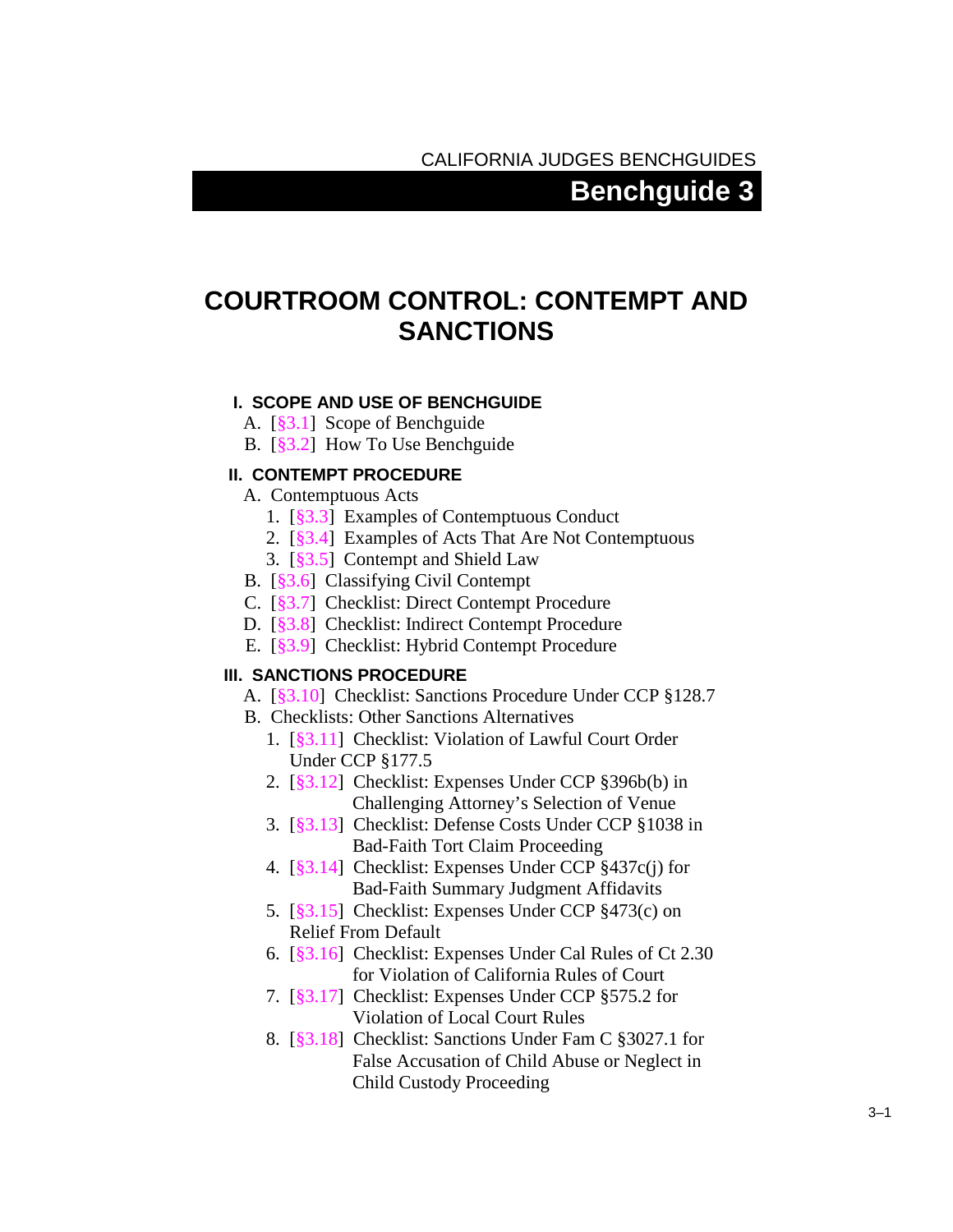9. [[§3.19\]](#page-33-1) Checklist: Sanctions Under Fam C §271 for Frustrating Settlement of Family Law Case

### **IV. APPLICABLE LAW**

- A. Definition and Classification of Contempt
	- 1. [[§3.20\]](#page-34-0) Contempt Defined
	- 2. [[§3.21\]](#page-35-0) Court's Inherent and Statutory Contempt Power
	- 3. Limited Authority of Commissioners and Referees
		- a. [[§3.22\]](#page-36-0) No Inherent Contempt Power
		- b. [[§3.23\]](#page-37-0) Service as Temporary Judge Under Stipulation
	- 4. Characterization as Civil or Criminal
		- a. [[§3.24\]](#page-38-0) Civil and Criminal Contempt Distinguished
		- b. [[§3.25\]](#page-39-0) Criminal Nature of Civil Contempt
	- 5. Civil Contempt
		- a. [[§3.26\]](#page-39-1) Direct, Indirect, or Hybrid
		- b. Punishment: Civil-Punitive or Civil-Coercive
			- (1) [[§3.27\]](#page-40-0) Characterization
			- (2) [[§3.28\]](#page-40-1) Punitive Proceedings
			- (3) [[§3.29\]](#page-41-0) Coercive Proceedings
			- (4) [[§3.30\]](#page-42-0) Termination of Underlying Action
			- (5) [[§3.31\]](#page-42-1) Penalty Assessment
		- c. [[§3.32\]](#page-42-2) Double Jeopardy Considerations
- B. Direct Contempt Procedure
	- 1. [[§3.33\]](#page-43-0) Cautious Exercise of Direct Contempt Power
	- 2. [[§3.34\]](#page-45-0) Warning Requirement
	- 3. When To Cite and Adjudicate
		- a. [[§3.35\]](#page-45-1) Timing
		- b. [[§3.36\]](#page-46-0) Personal Embroilment of Trial Judge
	- 4. [[§3.37\]](#page-47-0) Effect of Mitigating Circumstances or Apology
	- 5. Stay of Execution of Contempt Order
		- a. [[§3.38\]](#page-47-1) Mandatory Stay Provisions
		- b. [[§3.39\]](#page-48-0) Practical Considerations
	- 6. Requirements of Judgment
		- a. [[§3.40\]](#page-48-1) Contents
		- b. [[§3.41\]](#page-50-0) Preparation by Trial Judge
		- c. [[§3.42\]](#page-50-1) Entry and Finality
- C. Indirect Contempt Procedure
	- 1. Affidavit, Declaration, or Statement of Facts
		- a. [[§3.43\]](#page-51-0) Required To Initiate Proceeding
		- b. [[§3.44\]](#page-52-0) Sufficiency and Amendment
		- c. [[§3.45\]](#page-52-1) Counteraffidavits or Counterdeclarations
	- 2. Order To Show Cause or Warrant of Attachment
		- a. [[§3.46\]](#page-53-0) Issuance
		- b. [[§3.47\]](#page-53-1) Service of Order To Show Cause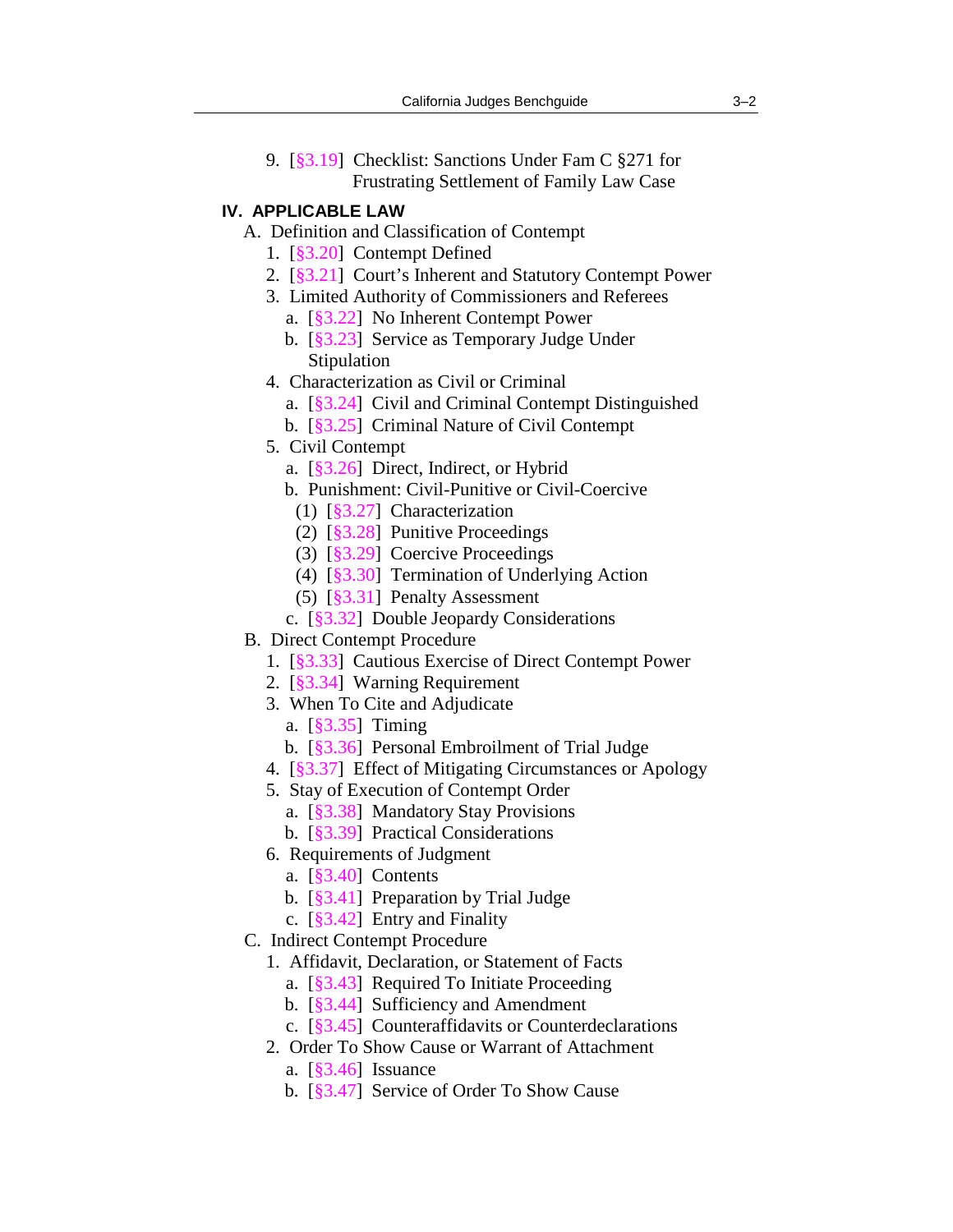- 3. Hearing, Adjudication, and Judgment
	- a. [[§3.48\]](#page-53-2) Accused's Rights at Hearing
- b. [[§3.49\]](#page-55-0) Adjudication and Judgment of Contempt
- D. [[§3.50\]](#page-55-1) Contempt for Failure To Pay Support
- E. [[§3.51\]](#page-57-0) Appellate Review of Contempt Proceedings
- F. Sanctions Under CCP §128.7
	- 1. [[§3.52\]](#page-58-0) Bases for Sanctions
	- 2. [[§3.53\]](#page-59-0) Person Against Whom Sanctions Award May Be Made
	- 3. [[§3.54\]](#page-59-1) Duty To Investigate Required by CCP §128.7
	- 4. [[§3.55\]](#page-62-0) Examples of Conduct That May Warrant Sanctions Under CCP §128.7
	- 5. [[§3.56\]](#page-63-0) Procedural Requirements*.*
	- 6. [[§3.57\]](#page-64-0) Safe Harbor Limitations
	- 7. [[§3.58\]](#page-66-0) Sanctions
	- 8. [[§3.59\]](#page-67-0) Sanctions Based on Motion for Sanctions
	- 9. [[§3.60\]](#page-67-1) Attorney's Fees
	- 10. [[§3.61\]](#page-67-2) Postjudgment Motion for Sanctions
	- 11. [[§3.62\]](#page-67-3) Appellate Review
- H. Other Sanctions
	- 1. Violation of Lawful Court Order Under CCP §177.5
		- a. [[§3.63\]](#page-68-0) Court's Authority To Impose Sanctions Payable to Court
		- b. [[§3.64\]](#page-70-0) Procedure
	- 2. Expenses Under CCP §396b(b) in Challenging Attorney's Selection of Venue
		- a. [[§3.65\]](#page-71-0) Court's Authority To Award
		- b. [[§3.66\]](#page-71-1) Factors in Awarding; Procedure
	- 3. Defense Costs Under CCP §1038 in Bad-Faith Tort Claim Proceeding
		- a. [[§3.67\]](#page-72-0) When Available; Effect of Request
		- b.  $[§3.68]$  $[§3.68]$  Procedure
	- 4. [[§3.69\]](#page-74-0) Expenses Under CCP §437c(j) for Bad-Faith Summary Judgment Affidavits
	- 5. Sanctions Under CCP §473(c) on Relief From Default
		- a. [[§3.70\]](#page-75-0) Monetary Penalty
		- b. [[§3.71\]](#page-75-1) Notice to State Bar
		- c. [[§3.72\]](#page-76-0) Granting Other Appropriate Relief
		- d. [[§3.73\]](#page-76-1) Statement of Reasons for Imposing Sanctions
		- e. [[§3.74\]](#page-76-2) Payment of Opposing Party's Attorneys' Fees and Costs
		- f. [[§3.75\]](#page-77-0) Attorney's Failure To Comply With Sanctions Order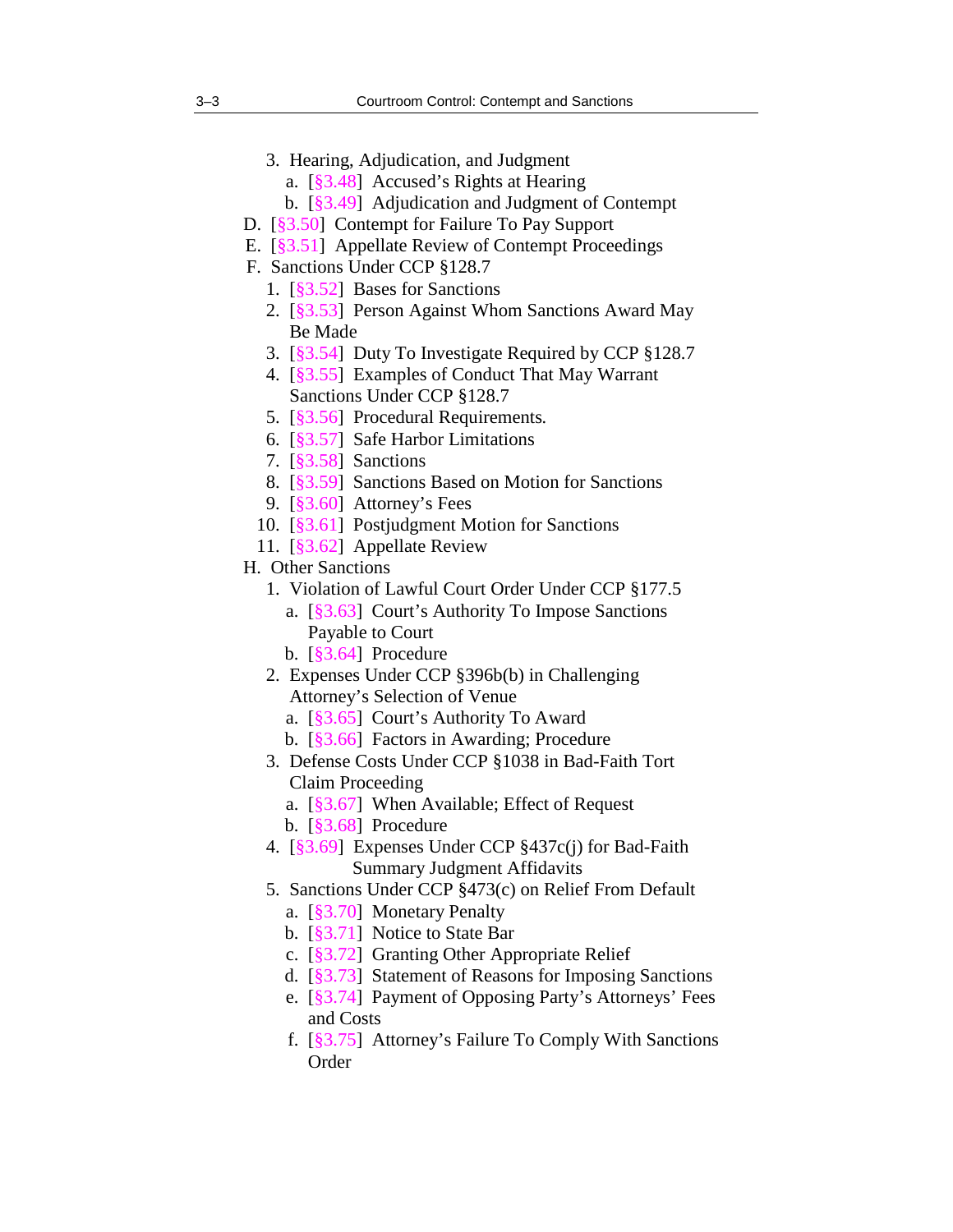- 6. [[§3.76\]](#page-77-1) Sanctions Under Cal Rules of Ct 2.30 for Violation of Judicial Council Rules
- 7. Sanctions for Violations of Local Court Rules Under CCP §575.2
	- a. [[§3.77\]](#page-78-0) Types of Sanctions That May Be Imposed
	- b. [[§3.78\]](#page-79-0) Conflict with State Law
	- c. [[§3.79\]](#page-79-1) When Sanctions Should Be Imposed on Attorney, Not Party
	- d. [[§3.80\]](#page-80-0) Requirements for Local Rules
	- e. [[§3.81\]](#page-80-1) Sanctioning Pro Per Litigants
	- f. [[§3.82\]](#page-80-2) Procedure
- 8. Sanctions Sought Under Delay Reduction Rules
	- a. [[§3.83\]](#page-81-0) Court's Authority To Award
	- b. [[§3.84\]](#page-81-1) Imposition of Sanctions Under Local Rule That Conflicts With Statute or Rule of Court
	- c. [[§3.85\]](#page-82-0) Procedure
- 9. Sanctions Sought in Family Law Proceedings
	- a. Sanctions Under Fam C §3027.1 for False Accusation of Child Abuse or Neglect
		- (1) [[§3.86\]](#page-83-0) Court's Authority To Award
		- (2) [[§3.87\]](#page-83-1) Procedure
	- b. Sanctions Under Fam C §271 for Frustrating Settlement of Family Law Cases
		- (1) [[§3.88\]](#page-83-2) Court's Authority To Award
		- (2) [[§3.89\]](#page-85-0) Procedure
	- c. [[§3.90\]](#page-86-0) Other Sanctions in Family Law Proceedings
- 10. Sanctions Under Court's Inherent Power
	- a. [[§3.91\]](#page-86-1) Terminating Sanctions
	- b. [[§3.92\]](#page-86-2) Limitations

# **V. SAMPLE FORMS**

- A. [[§3.93\]](#page-87-0) Written Form: Order To Show Cause in re Contempt
- B. [[§3.94\]](#page-88-0) Written Form: Statement of Facts of Commissioner or Referee
- C. [[§3.95\]](#page-89-0) Written Form: Order and Judgment of Contempt
- D. [[§3.96\]](#page-92-0) Script: Coercive Imprisonment of Witness for Direct Contempt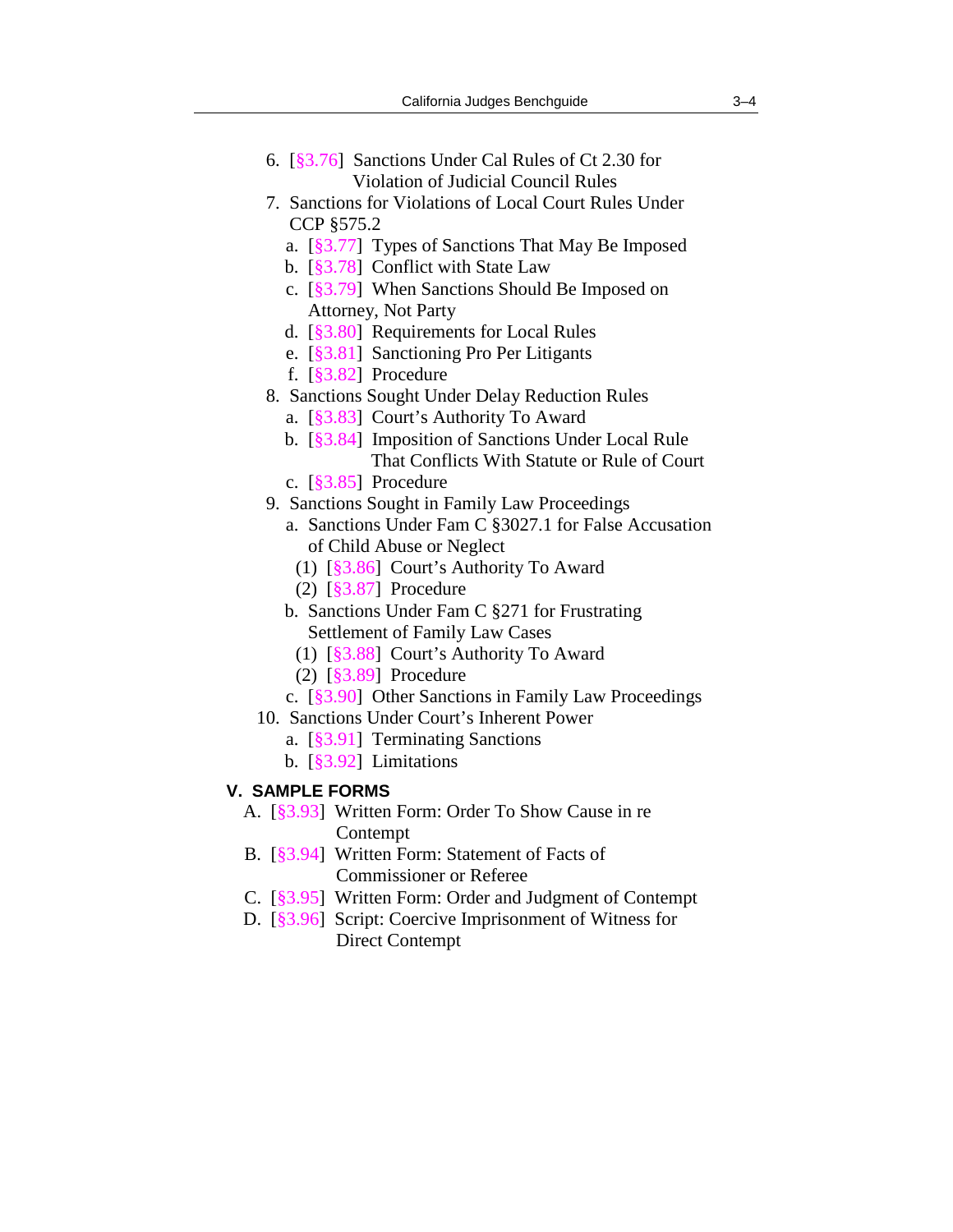# **VI. [[§3.97\]](#page-94-0) ADDITIONAL REFERENCES TABLE OF STATUTES TABLE OF CASES**

# **I. SCOPE AND USE OF BENCHGUIDE**

#### <span id="page-6-0"></span>**A. [§3.1] Scope of Benchguide**

This benchguide provides a procedural overview of the judicial power to exercise courtroom control through the use of civil contempt proceedings under CCP §§1209–1222. It also provides a procedural overview of the judicial power to impose monetary sanctions (1) under CCP §§128.7 (violation of pleading certification requirements), 177.5 (violation of court order); (2) Cal Rules of Ct 2.30 (violation of court rule); (3) in family law proceedings under Fam C  $\S$ §271 and 3027.1; and (4) under various sanctions provisions applicable in specific instances.

For a detailed substantive discussion of sanctions, see CALIFORNIA JUDGES BENCHBOOK: CIVIL PROCEEDINGS—BEFORE TRIAL, SECOND EDITION §§17.2–17.70 (Cal CJER 2008). For a detailed substantive discussion of contempt, including criminal contempt under Pen C §166, which is discussed in this benchguide in [§3.24,](#page-38-0) see CIVIL PROCEEDINGS §§17.71–17.118.

Sanctions imposed under discovery statutes are not generally included in this benchguide. For a discussion of those sanctions, see CALIFORNIA JUDGES BENCHBOOK: CIVIL PROCEEDINGS—DISCOVERY, chap 6 (Cal CJER 1994). On the judge's authority to enforce a judgment under the court's contempt power, see CALIFORNIA JUDGES BENCHBOOK: CIVIL PROCEEDINGS—AFTER TRIAL §§6.165–6.166 (Cal CJER 1998).

#### <span id="page-6-1"></span>**B. [§3.2] How To Use Benchguide**

The material in §[§3.3–](#page-7-0)[3.19](#page-33-1) is designed to provide quick access to the procedures for handling various contempt and monetary sanctions issues. The following is a suggested approach for using this benchguide to address conduct that may warrant a finding of contempt and/or imposition of sanctions:

(1) Is the conduct contemptuous? See §[§3.3–](#page-7-0)[3.4.](#page-12-0)

(2) Which contempt procedure should be followed? For discussion of contempt and the shield law, see discussion in [§3.5.](#page-13-0) Classify the conduct as direct, indirect, or hybrid contempt by consulting  $\S 3.6$ . Follow the appropriate procedural checklist in [§3.7](#page-16-0) (direct contempt), [§3.8](#page-18-0) (indirect contempt), or [§3.9](#page-21-0) (hybrid contempt). For discussion of the applicable law, refer to §[§3.20–](#page-34-0)[3.51,](#page-57-0) which are cross-referenced in the checklists.

(3) Use the appropriate contempt forms in §[§3.93–](#page-87-0)[3.96.](#page-92-0)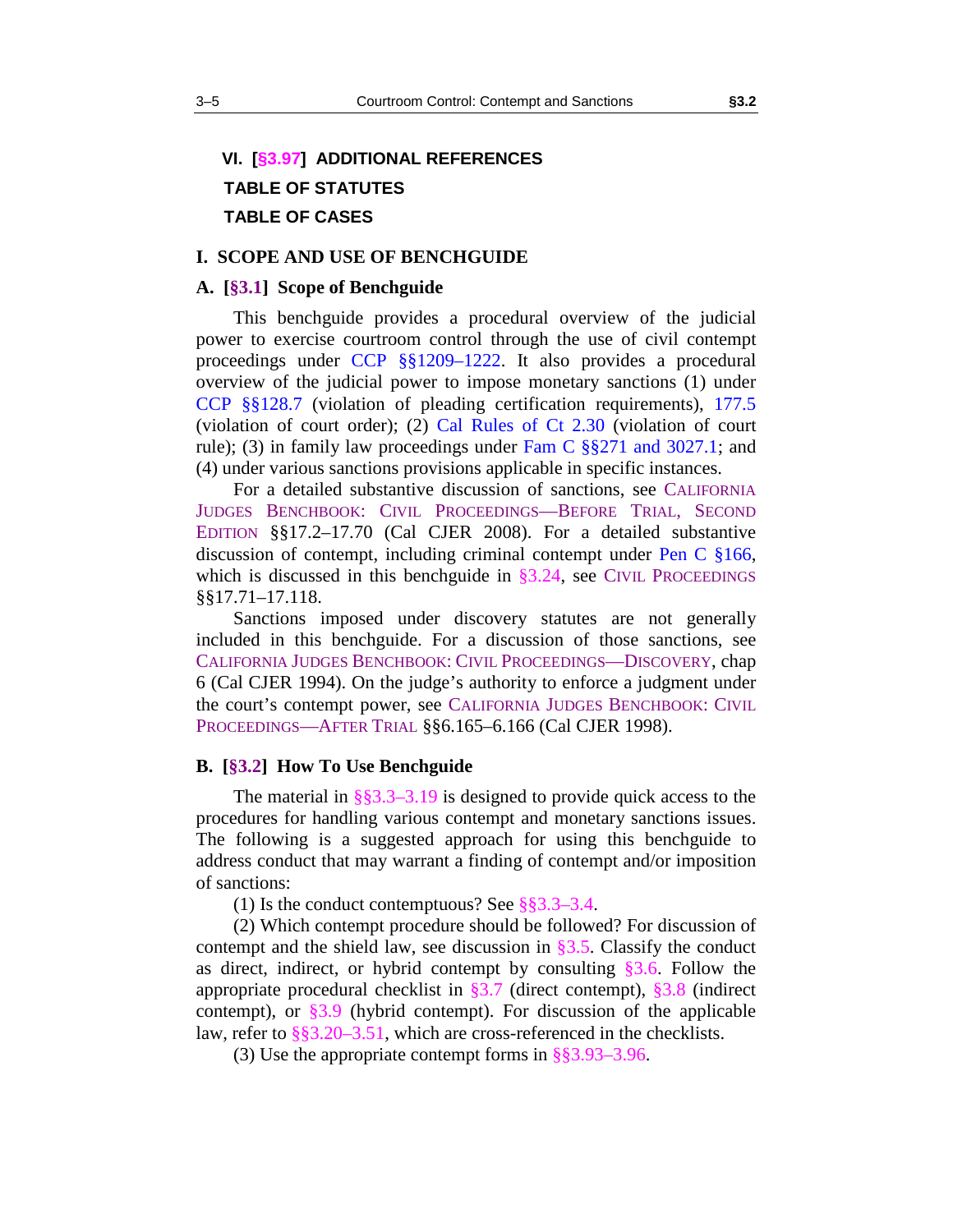(4) Should sanctions be imposed? Consider using sanctions as an alternative, or in addition, to contempt. For sanctions under CCP §128.7, follow the sanctions procedure set out in the checklist in  $\S 3.10$ . For discussion of the applicable law, refer to  $\S$ [§3.52](#page-58-0)[–3.62.](#page-67-3) For sanctions under CCP §177.5 for violation of a lawful court order, follow the sanctions procedure set out in the checklist in  $\S 3.11$ . For discussion of the applicable law, refer to §[§3.63–](#page-68-0)[3.64.](#page-70-0) For checklists for imposing sanctions under other sanctions statutes, see §[§3.10](#page-22-0)[–3.19.](#page-33-1)

#### **II. CONTEMPT PROCEDURE**

#### **A. Contemptuous Acts**

#### <span id="page-7-0"></span>**1. [§3.3] Examples of Contemptuous Conduct**

The following are examples of conduct considered to be contemptuous:

(1) *Conduct tending to disrupt a judicial proceeding.* See CCP  $\S 1209(a)(1)$ –(2) (disorderly, contemptuous, or insolent behavior; breach of peace; or causing a violent disturbance). This is a common ground for using the direct contempt power to control an attorney's behavior during a trial or other court proceeding. An adjudication of contempt for misconduct during trial is commonly deferred until the conclusion of the trial. At that time, due process requires notice and hearing. But if an attorney persists in misconduct in argument despite admonishment, and if prompt punishment is imperative, the judge may find the attorney in direct contempt and treat the contempt summarily. See *McCann v Municipal Court* (1990) 221 CA3d 527, 536, 538, 270 CR 640; [§3.35.](#page-45-1) See also *Boysaw v Superior Court* (2000) 23 C4th 215, 219–220, 223, 96 CR2d 531 (judge had authority to summarily find defense counsel in contempt for counsel's direct refusal to obey judge's order not to continue arguing judge's evidentiary ruling and for counsel's rude, hostile, and disrespectful response to judge in front of jury); *Hanson v Superior Court* (2001) 91 CA4th 75, 84–85, 109 CR2d 782 (statement that attorney's client had not received a fair trial was contemptuous on its face because it impugned trial judge's integrity by suggesting he had failed in his duty to guarantee a fair trial); *People v Chong* (1999) 76 CA4th 232, 245, 90 CR2d 198 (throughout trial, defense counsel challenged judge's authority in jury's presence, made disparaging comments to judge and prosecutor, and violated judge's rulings).

(2) *Disobeying a lawful court judgment, order, or process.* This is a frequent basis for an order to show cause regarding indirect contempt against a party or witness. CCP §1209(a)(5). See, *e.g., In re Riordan* (2002) 26 C4th 1235, 1237, 115 CR2d 1 and *In re Grayson* (1997) 15 C4th 792, 793–794, 64 CR2d 102 (violation of court's order to file brief); *Ross v Superior Court* (1977) 19 C3d 899, 906, 141 CR 133 (violation of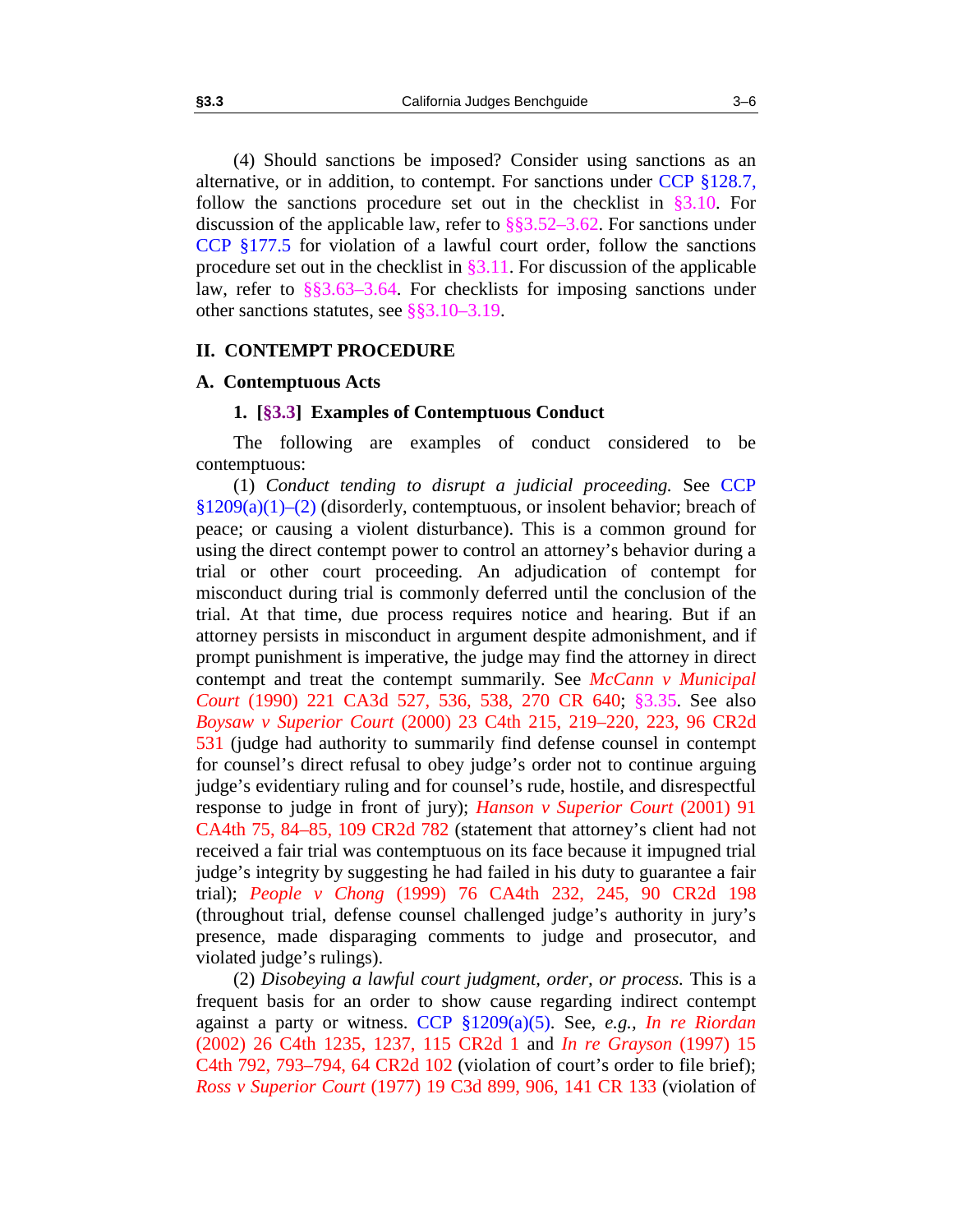injunction); *Trans-Action Commercial Investors, Ltd. v Firmaterr, Inc.* (1997) 60 CA4th 352, 371–372, 70 CR2d 449 (attorney's repeated attempts to bring matters before jury that court had ruled were inadmissible).

(3) *Acts involving the court process or a court proceeding:*

- Abusing the process or proceeding. CCP  $\S 1209(a)(4)$ .
- Falsely pretending to act under a court order or process. CCP  $$1209(a)(4).$
- Unlawfully interfering with the process or proceedings. CCP §1209(a)(8). See *Raygoza v Betteravia Farms* (1987) 193 CA3d 1592, 1596, 239 CR 188 (voluntary settlement conference before retired judge does not involve court proceeding or process); *In re Holmes* (1983) 145 CA3d 934, 936, 941–944, 193 CR 790 (person who knowingly assists another in evading service of process commits contempt under CCP §1209(a)(8)).
- Misusing discovery process. See CCP §2023.030(e); *Lossing v Superior Court* (1989) 207 CA3d 635, 638–639, 255 CR 18 (contempt proceedings to sanction discovery abuse are ancillary proceedings without sufficient independence to support cause of action for malicious prosecution). See also *In re De La Parra* (1986) 184 CA3d 139, 144–145, 228 CR 864 (although court has statutory power to enforce civil discovery by contempt, this drastic sanction should rarely be used; imposing jail sentence to enforce civil discovery should be reserved for cases in which court's dignity is truly compromised, and no other suitable penalty is available).

(4) Certain acts of an " inferior" tribunal, magistrate, or officer (*CCP §1209(a)(11)*):

- Disobeying a lawful superior court judgment, order, or process.
- Proceeding in an action or a special proceeding contrary to law after the action or proceeding has been removed from jurisdiction.

(5) Attorney's statements charging judicial dishonesty or misconduct:

- Making an oral statement that the "court obviously does not want to apply the law." *In re Buckley* (1973) 10 C3d 237, 250, 110 CR 121 (contemptuous charge of judicial dishonesty); see People v Chong, supra, 76 CA4th at 235–236 (accusing judge of being intellectually dishonest).
- Making false statements in an affidavit supporting a disqualification motion, accusing the judge of misconduct. *In re Ciraolo* (1969) 70 C2d 389, 394, 74 CR 865; *Fine v Superior Court* (2002) 97 CA4th 651, 665, 119 CR2d 376.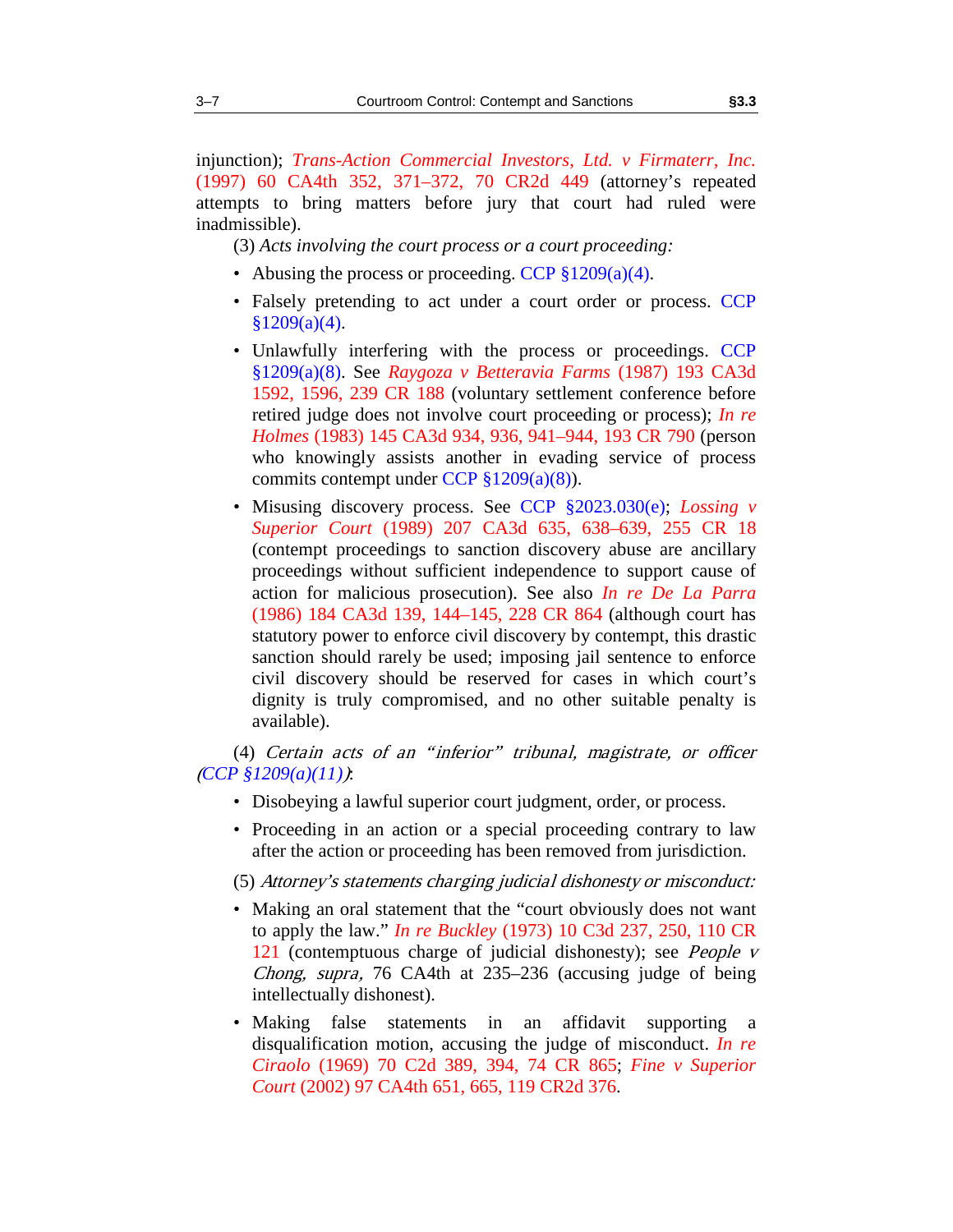- Making false statements in an affidavit supporting a disqualification motion that the judge's hatred and dislike were so great that he would willfully make unlawful rulings against the affiant. *Lamberson v Superior Court* (1907) 151 C 458, 463, 91 P 100.
- Making statements that the client had not received a fair trial and that it was the prosecutor's job to misrepresent the facts. *Hanson v Superior Court, supra*, 91 CA4th at 84.
- (6) Attorney's statements or acts impugning the court's integrity:
- Making the statement in an appellate brief that the appellate court fixed the appeal and conspired to defeat the appeal. *In re Koven*  (2005) 134 CA4th 262, 272, 35 CR3d 917.
- Making an oral statement to opposing counsel that "you won before you started." See *Gillen v Municipal Court* (1940) 37 CA2d 428, 429, 99 P2d 555.
- Making unsupported statements in a brief intimating that judges may be improperly influenced in deciding an appeal. *In re Philbrook* (1895) 105 C 471, 474, 38 P 884.
- Making untruthful statements in correspondence with opposing counsel, calculated to create the false impression that Supreme Court justices were unduly intimate with powerful litigants. *In re Shay* (1911) 160 C 399, 407, 117 P 442.
- Accusing trial judge of bias in appellate brief without any foundation in the record. *In re S.C*. (2006) 138 CA4th 396, 423– 424, 41 CR3d 453.

(7) Attorney's absence from court without valid excuse. This is the most common type of hybrid contempt. The following are examples (see [§3.26\)](#page-39-1):

- Failing to ascertain the new trial date after a continuance motion was handled by an associate. *In re Stanley* (1981) 114 CA3d 588, 592, 170 CR 755.
- Failing to appear for trial when representing a client for trial in a criminal case, requiring appointment of alternative counsel. *In re Baroldi* (1987) 189 CA3d 101, 109, 234 CR 286, disapproved on other grounds in 23 C4th 215, 221 (court avoided "hybrid" label; modified direct contempt procedure is adequate).
- Failing to appear for the resumption of a criminal trial. *Arthur v Superior Court* (1965) 62 C2d 404, 409, 42 CR 441 (attorney made no reasonable effort to prevent inevitable conflict and delay from unreasonable caseload, and left client unrepresented); *Lyons v*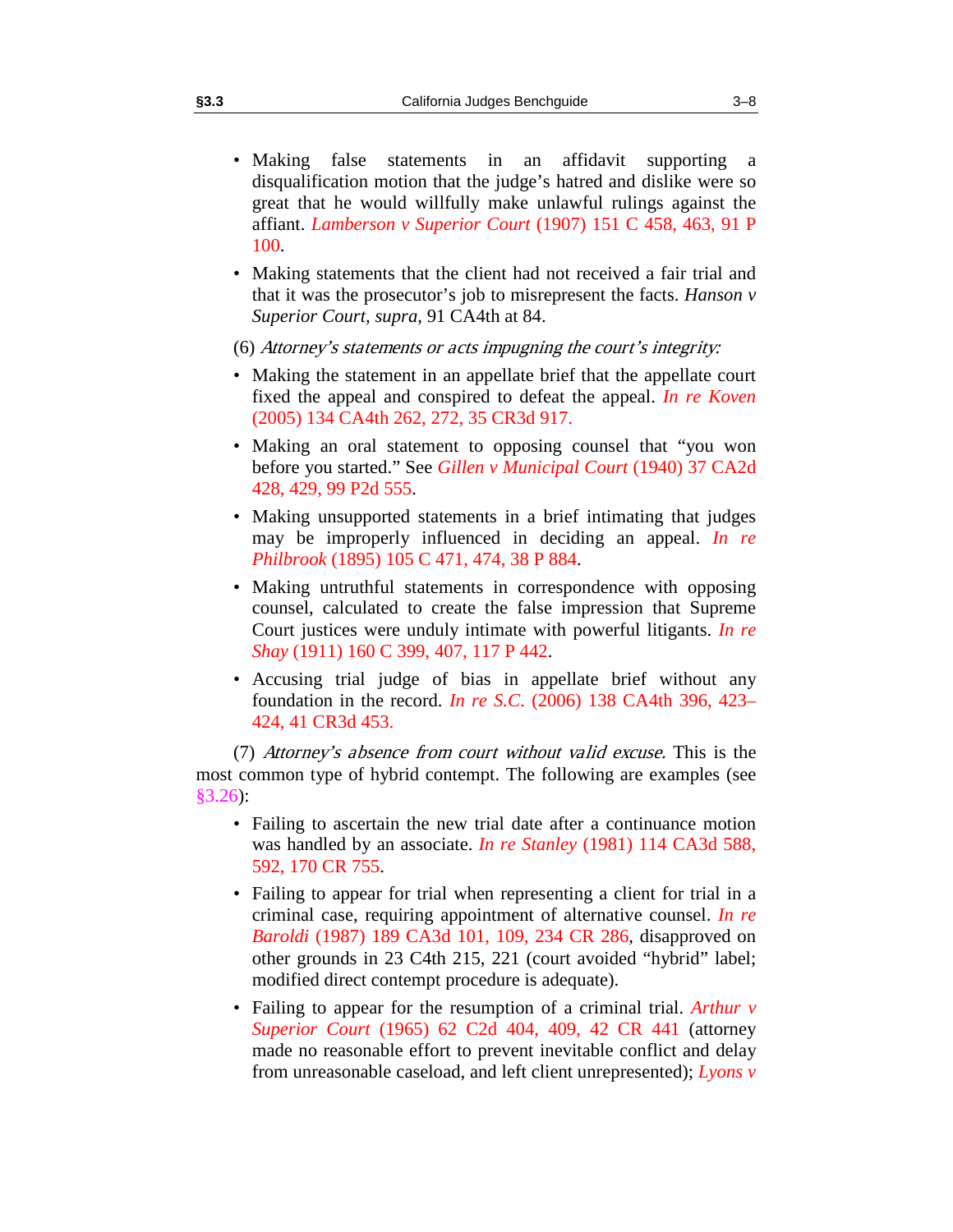*Superior Court* (1955) 43 C2d 755, 759, 278 P2d 681 (attorney failed to appear at announced hour for resumption of trial when he had ability to return).

- Departing from the courtroom unannounced and without authority during trial. *Vaughn v Municipal Court* (1967) 252 CA2d 348, 358, 60 CR 575.
- Failing to attend the pronouncement of judgment and sentencing of a client. *Chula v Superior Court* (1962) 57 C2d 199, 203, 18 CR 507.

(8) Attorney's failure to comply with Judicial Council rules. Cal Rules of Ct 2.30; *Cantillon v Superior Court* (1957) 150 CA2d 184, 187, 309 P2d 890; see discussion in [§3.76.](#page-77-1)

(9) *Attorney's advice to client to disobey court-ordered discovery*. *In re Bongfeldt* (1971) 22 CA3d 465, 476, 99 CR 428 (client and attorney held in contempt).

(10) *Attorney's "rude, obnoxious, offensive, and insulting" comments. Boysaw v Superior Court, supra,* 23 C4th at 223 ("The Court: Don't argue, Mr. Boysaw". . . "Mr. Boysaw: I am arguing"); *McCann v Municipal Court, supra,* 221 CA3d at 540–541 (remarks such as "[I will] not move on until you haul me away," "You're not my mother," and "If you're going to try to convict my client, I'm going to react" were unnecessarily challenging to court, disruptive, and contemptuous).

(11) *Deceit and concealment that mislead a judge*. *Daily v Superior Court* (1935) 4 CA2d 127, 132, 40 P2d 936 (misleading temporary judge in execution of judgment proceedings).

(12) *Unlawfully detaining a witness or party*. See CCP §1209(a)(7).

(13) *Witness's disobedience of a subpoena or refusal to be sworn or to testify.* See CCP §§1209(a)(9), 1991; Pen C §§1331–1331.5; *In re D.W.*  (2004) 123 CA4th 491, 500–501, 20 CR3d 274; *In re Keller* (1975) 49 CA3d 663, 666, 123 CR 223. The party requesting the witness's attendance must present to the court a declaration (or affidavit) showing the facts constituting the contempt and proof that the witness was properly served with a subpoena. See *Chapman v Superior Court* (1968) 261 CA2d 194, 197–198, 67 CR 842. A witness's absence from court could be handled as a hybrid contempt, while the refusal to testify would be direct contempt (see [§3.96](#page-92-0) for script). See also CCP §1219.5 (special contempt procedure for minor's refusal to testify); Cal Rules of Ct 3.383(c) (authorizing contempt proceeding under CCP §1991 against witness subpoenaed to testify in judicial arbitration proceeding who fails to appear). See [§3.29](#page-41-0) for discussion of civil-coercive proceedings.

(14) *Disregarding an order excluding prospective witnesses*. See CCP §1209(a)(5); Evid C §777; *People v Duane* (1942) 21 C2d 71, 80, 130 P2d 123. The court may exclude the witness's testimony, but only if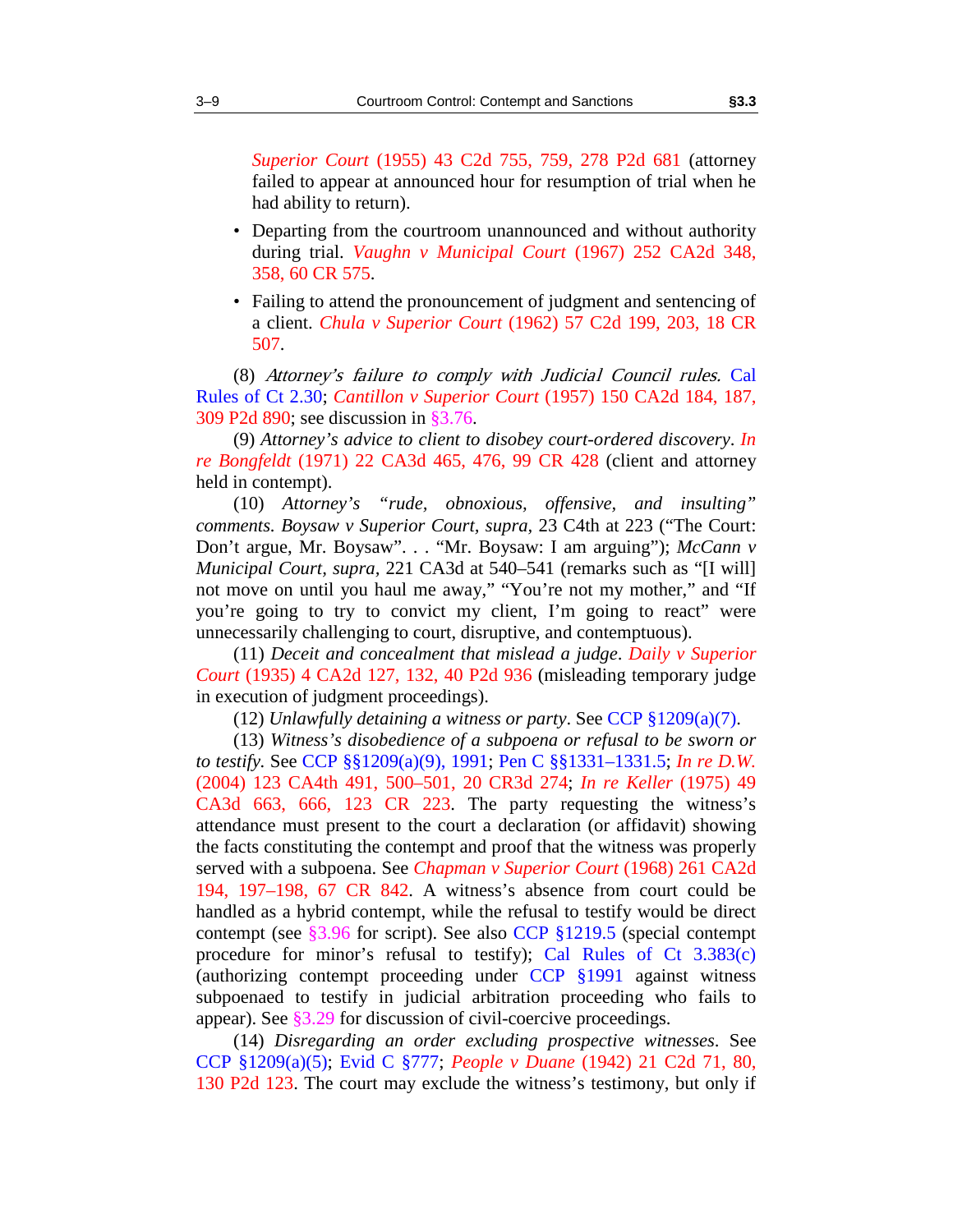the party seeking to offer the testimony was "at fault" in causing the witness's violation of the exclusion order. See *People v Adams* (1993) 19 CA4th 412, 436, 23 CR2d 512. See also Pen C §867; *People v Young* (1985) 175 CA3d 537, 542, 221 CR 32.

(15) *Interfering with a jury*. See CCP §1209(a)(8). (16) *Certain acts by jurors or prospective jurors:*

- Failing to respond to a jury summons. CCP  $\S 1209(a)(10)$ .
- Communicating with a party, or any other person, regarding the merits of an action, or receiving a communication from a party or other person regarding it, without immediate disclosure to the court. See CCP §1209(a)(10).

(17) Ministerial officer's misbehavior, willful neglect, or violation of duty. See CCP  $$1209(a)(3)$  (term "ministerial officer" includes attorney, counsel, clerk, sheriff, coroner, or other person, appointed or elected to perform judicial or ministerial service). The following are examples:

- An attorney was held in contempt for violating his professional obligation to the court by failing to appear for oral argument without adequate justification or failing to notify the court he would not be appearing. *In re Aguilar* (2004) 34 C4th 386, 389– 390, 18 CR3d 874.
- An attorney was held in contempt for intentionally making false statements to the court. 34 C4th at 394.
- Defense counsel was held in contempt for violating the duty not to mislead the judge or jury by making false statements of fact or law, when counsel argued to the jury that it was the goal of the defense and prosecution to misrepresent the facts. *Hanson v Superior Court, supra,* 91 CA4th at 85.

(18) *Noncompliance with child support order.* CCP §1209.5 (proof that the order was made, filed, and served on the parent or proof that the parent was present in court when the order was made, and proof of failure to comply with the order is prima facie evidence of contempt). See *Moss v Superior Court* (1998) 17 C4th 396, 425–426, 71 CR2d 215 (proof of ability to pay is not element of contempt based on failure to comply with child support order); *In re Ivey* (2000) 85 CA4th 793, 798–799, 102 CR2d 447 (inability to pay is affirmative defense to be raised by contemner, except when alleged contempt occurs many years after support order). A violation of a *family* support order is evidence of contempt under CCP §1209.5. *People v Dilday* (1993) 20 CA4th Supp 1, 3, 25 CR2d 386. A spousal support order is also enforceable by contempt (*Bradley v Superior Court* (1957) 48 C2d 509, 522, 310 P2d 634). See [§3.50.](#page-55-1)

(19) *Improper motion for reconsideration.* Filing a motion for reconsideration that does not comply with the requirements of CCP §1008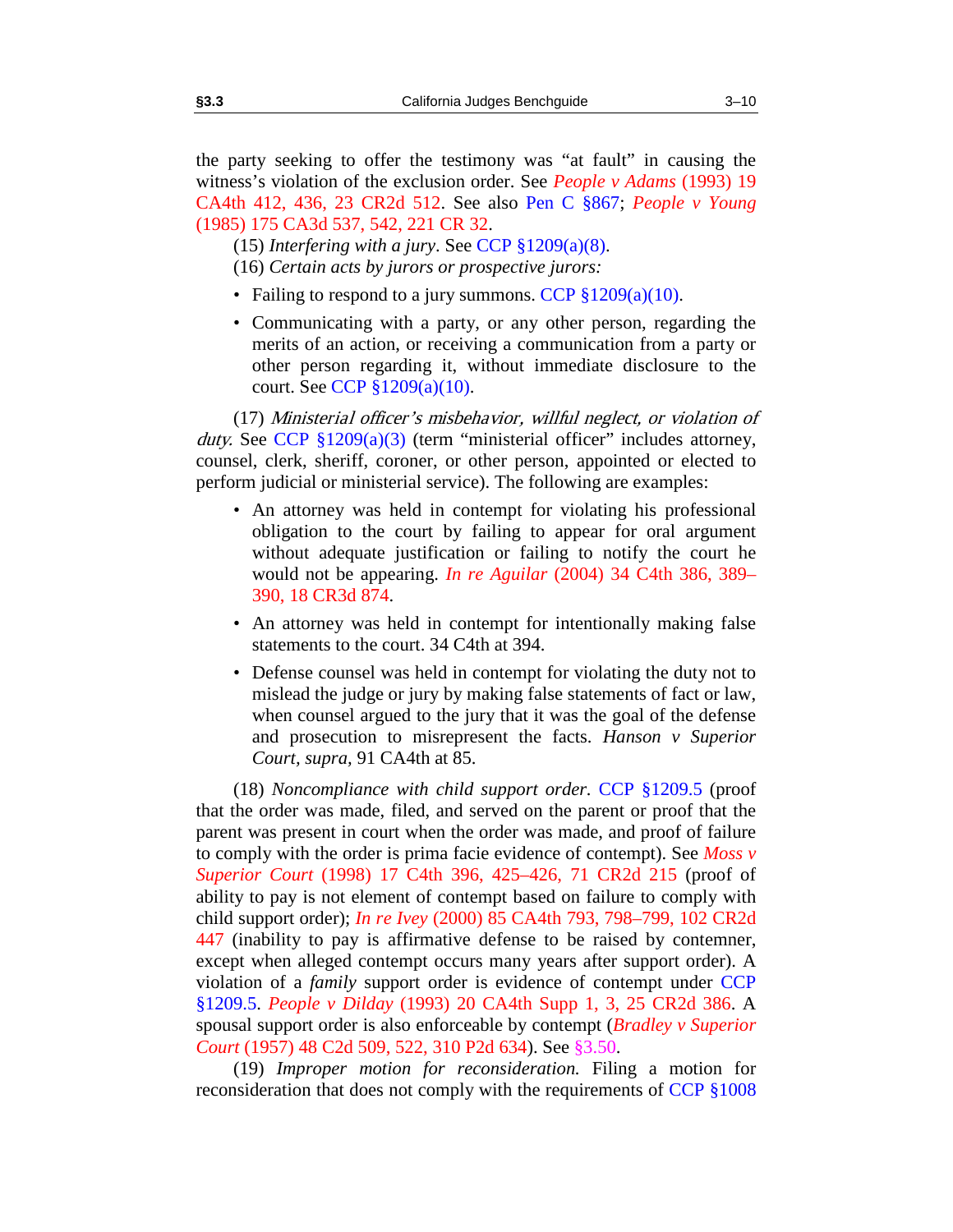may be punished as a contempt. CCP §1008(d) (sanctions under CCP §128.7 may also be imposed).

(20) *Violating rule limiting media coverage.* Anyone who violates Cal Rules of Ct 1.150(c) by photographing, recording, or broadcasting a court proceeding without prior court approval may be cited for contempt or sanctioned. Cal Rules of Ct 1.150(f). Any unauthorized film or tape that the offender has made of the court proceedings may be confiscated. See *Marin Indep. Journal v Municipal Court* (1993) 12 CA4th 1712, 1721, 16 CR2d 550. Anyone who obtains an order permitting electronic coverage and then violates that order may be cited for contempt or sanctioned. Cal Rules of Ct 1.150(f). Some courts further penalize the offender by denying any Rule 1.150 applications that the offender may submit for a period of time, the length of which depends on the seriousness of the violation.

#### <span id="page-12-0"></span>**2. [§3.4] Examples of Acts That Are Not Contemptuous**

#### (1) Attorney's appropriate objection or advocacy:

- Disregarding a court's order to sit down or keep quiet when the attorney has not been afforded an opportunity for appropriate objection or other indicated advocacy. *Cooper v Superior Court* (1961) 55 C2d 291, 297, 10 CR 842 (court's order was not "lawful" under circumstances).
- Standing while cross-examining a witness. *Curran v Superior Court* (1925) 72 CA 258, 265, 236 P 975.
- Acting in good faith to protect a client's interest. See *Gallagher v Municipal Court* (1948) 31 C2d 784, 796, 192 P2d 905; *McMillan v Superior Court* (1979) 96 CA3d 608, 611–612, 158 CR 17 (defense attorney's request for brief continuance at conclusion of prosecution's case to discuss case further with defendant before putting defendant on stand; attorney's request was reasonable, and he was not insolent or disrespectful); *Chula v Superior Court* (1952) 109 CA2d 24, 40, 240 P2d 398 (honest mistake in interpreting law; attorney's views were presented to court in proper and respectful manner).
- Making proper objection to the court's remarks against using the word "guess." Curran v Superior Court, supra, 72 CA at 262 (attorney's language was inoffensive, brief, and direct).

(2) Properly requesting disqualification of judge. *Woolley v Superior Court* (1937) 19 CA2d 611, 628, 66 P2d 680 (affidavit did not show bad faith, and manner of its presentation was unobjectionable).

(3) *Attorney's inappropriate remarks made without contumacious (obstinately rebellious or insubordinate) intent*. An attorney may not be punished for making remarks that do not refer to judicial conduct or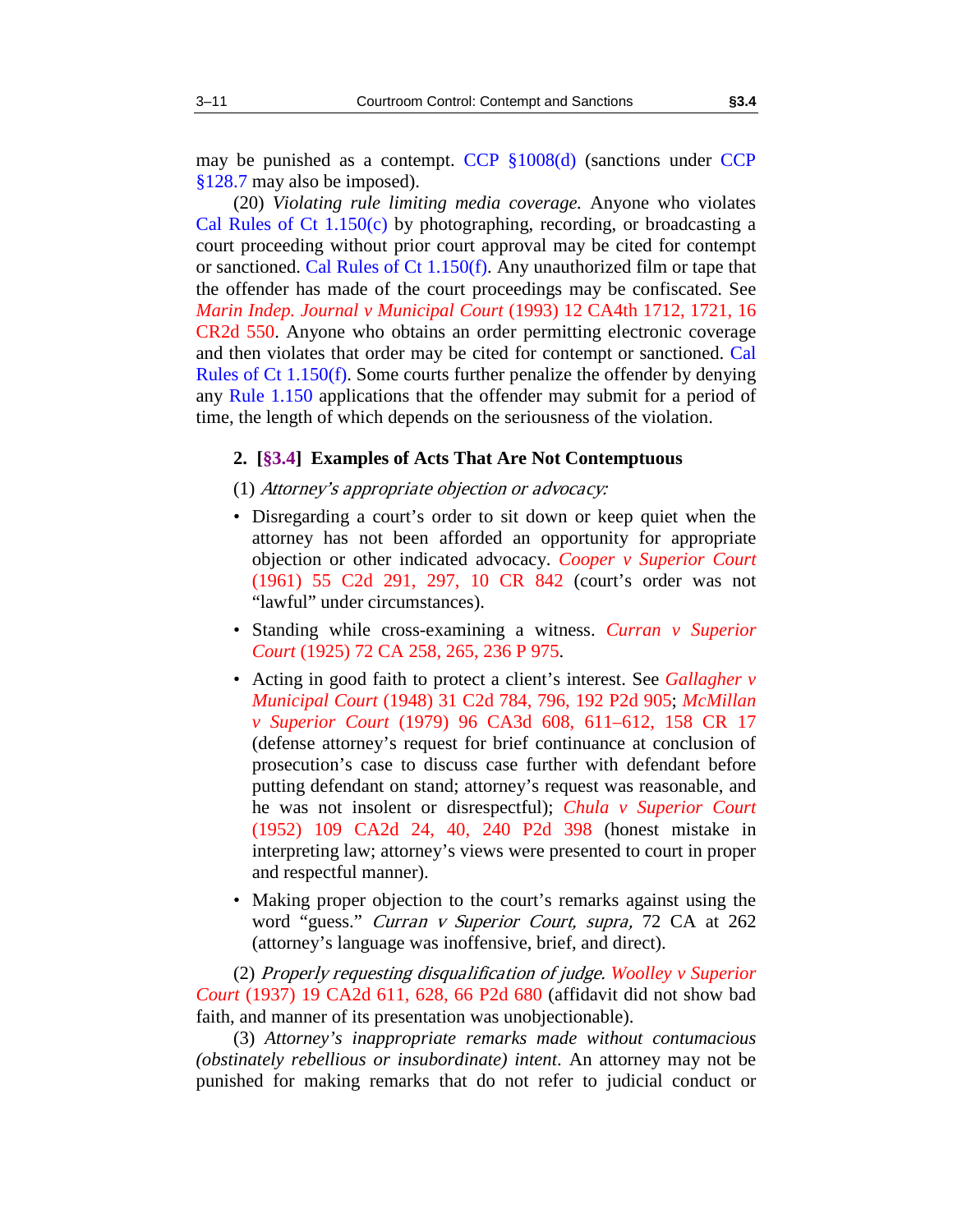violate a court ruling and that are made without a specific intent to act contumaciously. *In re Carrow* (1974) 40 CA3d 924, 927, 115 CR 601 (remark that "this trial is becoming a joke" was not contemptuous on its face; deliberate mention of penalty, contrary to judge's ruling, in argument to jury was not made with specific intent to act contumaciously).

(4) *Attorney's absence from court with valid excuse.* See *Mowrer v Superior Court* (1969) 3 CA3d 223, 232, 83 CR 125, 130 (public defender required to appear in another criminal department had valid excuse for being late).

(5) *Prospective juror's giving flippant, impertinent, or unresponsive answers in an official questionnaire designed to elicit a person's eligibility and availability for jury service.* See *Lister v Superior Court* (1979) 98 CA3d 64, 67, 159 CR 280 (questionnaire is not "order," "process," or "proceedings" of court under CCP §1209).

#### <span id="page-13-0"></span>**3. [§3.5] Contempt and Shield Law**

A newsperson's refusal to disclose unpublished information (or the source of information whether published or unpublished) obtained or prepared in gathering, receiving, or processing information for communication to the public may not be considered contempt because the refusal is protected by the "shield" law*.* Cal Const art I, §2(b); Evid C §1070; *Delaney v Superior Court* (1990) 50 C3d 785, 796–797, 268 CR 753. This "shield" law grants newspersons virtually absolute protection against compelled disclosure. *Miller v Superior Court* (1999) 21 C4th 883, 890–891, 89 CR2d 834. A newsperson gains immunity from contempt and the right to withhold unpublished information once he or she establishes the necessary foundation for invoking the shield law. *People v Vasco* (2005) 131 CA4th 137, 153, 31 CR3d 643; *Rancho Publications v Superior Court* (1999) 68 CA4th 1538, 1542, 1546–1547, 81 CR2d 274 (shield law may cover editorials, including paid "advertorials" under certain circumstances, but does not cover all paid advertisements).

The shield law is applicable to publications on an electronic Web site that appears regularly online. Such a Web site falls within the statutory protection of a "newspaper, magazine, or other periodical publication," as a periodic publication. Such Web sites are highly analogous to printed publications: they consist predominantly of text on "pages" that the reader "opens," reads at his or her own pace, and "closes." They are also published periodically. *O'Grady v Superior Court* (2006) 139 CA4th 1423, 1461–1464, 44 CR3d 72.

A newsperson's immunity from contempt is not qualified such that it can be overcome by a showing of need for unpublished information within the scope of the shield law. *New York Times Co. v Superior Court* (1990) 51 C3d 453, 461, 273 CR 98. In civil cases, the shield law provides "the highest possible level of protection" from disclosure of information sought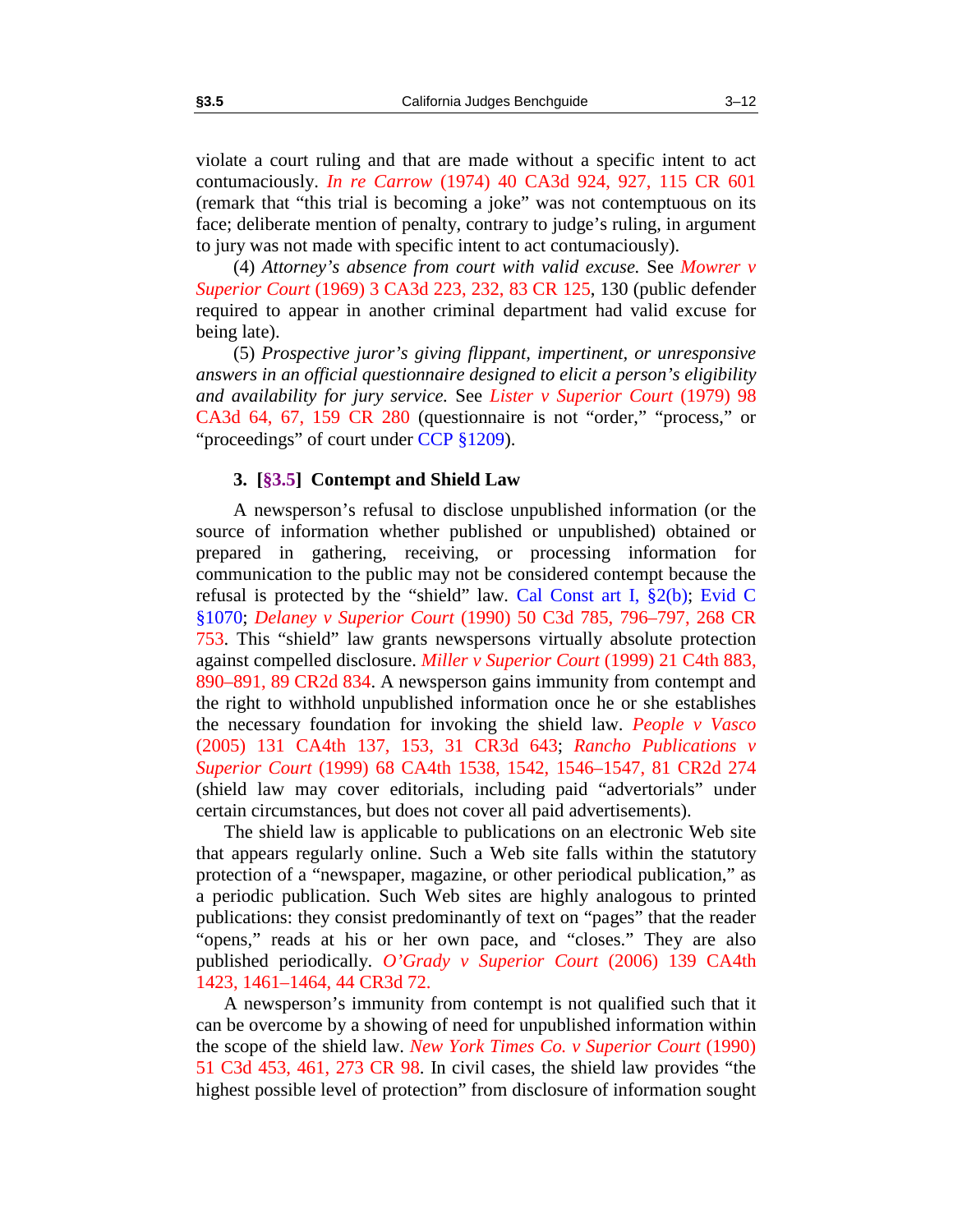by litigants. *Playboy Enters., Inc. v Superior Court* (1984) 154 CA3d 14, 27–28, 201 CR 207.

A prosecutor's assertion of the people's right to due process of law under Cal Const art I, §29, cannot serve as a justification for holding a newsperson in contempt for refusing to surrender unpublished information. *Miller v Superior Court, supra,* 21 C4th at 892–901. But a criminal defendant's federal constitutional right to a fair trial may overcome a newsperson's claim of immunity from contempt under the shield law. *Delaney v Superior Court, supra,* 50 C3d at 793, 805, 820.

To compel a newsperson to disclose information covered by the shield law or face contempt, the defendant must make a threshold showing of a reasonable possibility that the information will materially assist in his or her defense; this showing need not be detailed or specific but must be more than mere speculation. If this threshold showing is made, the court must balance various factors, including whether the information is confidential or sensitive, what interests the shield law protects, the importance of the information to the defendant, and whether there is an alternative source for the information. *People v Ramos* (2004) 34 C4th 494, 526, 21 CR3d 575. See *Fost v Superior Court* (2000) 80 CA4th 724, 732–733, 95 CR2d 620 (if defendant makes sufficient showing, newsperson may be held in contempt of court for refusing to respond to proper cross-examination seeking information that would otherwise be protected by shield law); *In re Willon* (1996) 47 CA4th 1080, 1093, 55 CR2d 245 (judgment of contempt against newsperson who refused to disclose identity of person who provided information about pending criminal prosecution in violation of gag order was annulled; defendant did not request information that would directly assist in defense; instead, court sought disclosure to preserve its ability to control judicial process and maintain unbiased jury pool).

The shield law's protection is not contingent on a showing that a newsperson's unpublished information was obtained in confidence. *Delaney v Superior Court, supra,* 50 C3d at 805.

The shield law is not a privilege and only provides immunity from contempt. A newsperson is not entitled to seek relief until he or she has been adjudged in contempt. 50 C3d at 797, 805–806. See *New York Times Co. v Superior Court, supra,* 51 C3d at 460 (newsperson's petition for extraordinary relief is premature until judgment of contempt has been entered); *SCI-Sacramento, Inc. v Superior Court* (1997) 54 CA4th 654, 662, 665–667, 62 CR2d 868 (newspaper did not waive rights under shield law by submitting videotape for in camera review; parties should be encouraged to allow disputed materials to be examined by court in camera because court's review may resolve matter expeditiously and short of a contempt adjudication).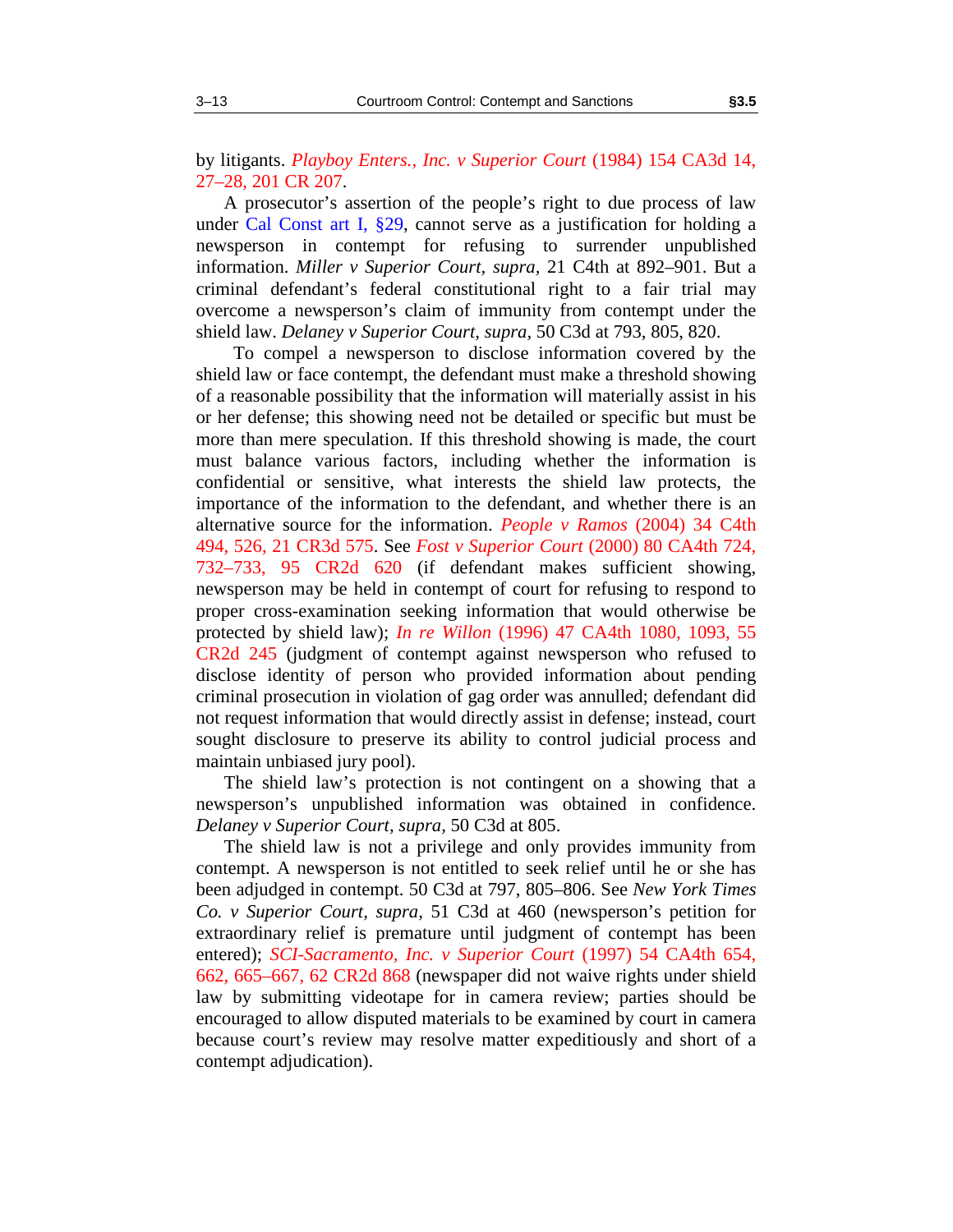To avoid confinement under a judgment of contempt that may later be set aside, a judge should stay the judgment to allow the newsperson sufficient time to seek writ relief if the judge believes there is any colorable argument the newsperson can make against the contempt adjudication. *New York Times Co. v Superior Court, supra,* 51 C3d at 460.

The shield law does not preclude statutory sanctions against a newsperson other than contempt (at least in civil actions). *Rancho Publications v Superior Court, supra,* 68 CA4th at 1543; *In re Willon, supra,* 47 CA4th at 1091. Thus, for example, monetary sanctions under CCP §1992 may be imposed against a newsperson for disobeying a subpoena to disclose unpublished information. *New York Times Co. v Superior Court, supra,* 51 C3d at 462–464 (noting limited effect of this remedy that must be sought in an independent civil action).

#### <span id="page-15-0"></span>**B. [§3.6] Classifying Civil Contempt**

Classifying contempt as direct, indirect, or hybrid is done by determining where the act was committed (see  $\S 3.26$  for discussion):

- *Direct contempt* is committed in the immediate view and presence of the court or of a judge in chambers. CCP §1211(a). A common example is an attorney's disruptive conduct or statements during a court proceeding. For a procedural checklist, see [§3.7.](#page-16-0) Another example is a contemptuous statement in a document filed with the court. See *In re Koven* (2005) 134 CA4th 262, 271, 35 CR3d 917. See also Rothman, California Judicial Conduct Handbook, Appendix E: Direct Contempt Checklist (3d ed CJA/Thomson West 2007).
- *Indirect contempt* is not committed in the immediate view and presence of the court or of a judge in chambers. See CCP §§1211– 1217; *Arthur v Superior Court* (1965) 62 C2d 404, 407, 408, 42 CR 441; *In re Marcus* (2006) 138 CA4th 1009, 1014, 41 CR3d 861; *Hanson v Superior Court* (2001) 91 CA4th 75, 81, 109 CR2d 782. A common example is a party's refusal to obey a court order. See CCP  $\S 1209(a)(5)$ . For a procedural checklist, see  $\S 3.8$ .
- *Hybrid contempt* is committed in the court's presence, but the conduct may be excused by matters that occurred outside the courtroom. The most common example is an absent or a late attorney, who may be able to show a valid excuse. See, e.g., Arthur v Superior Court, supra, 62 C2d at 407; *In re Baroldi* (1987) 189 CA3d 101, 111, 234 CR 286, disapproved on other grounds in 23 C4th 215, 221. For a procedural checklist, see [§3.9.](#page-21-0)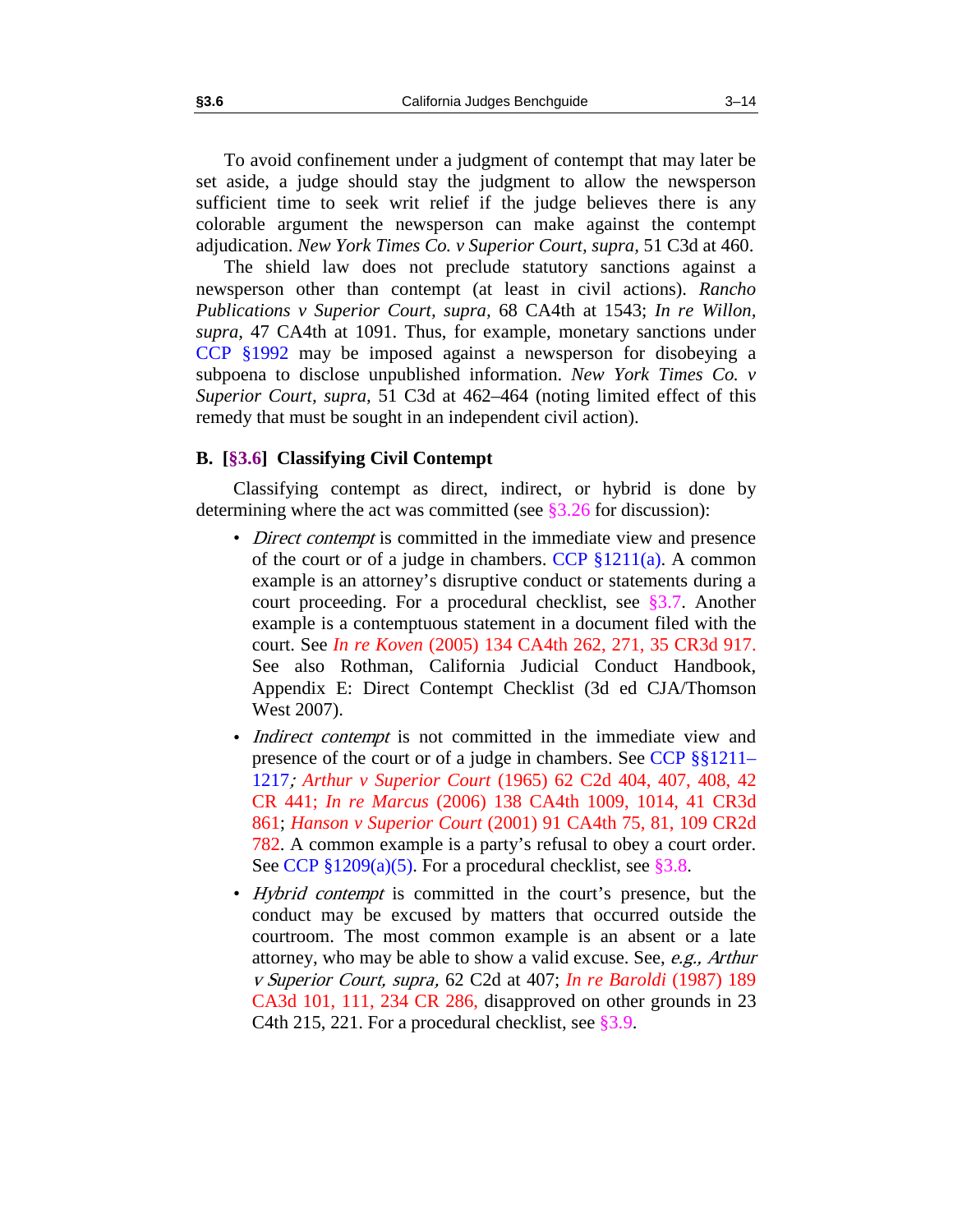#### <span id="page-16-0"></span>**C. [§3.7] Checklist: Direct Contempt Procedure**

(1) Determine whether the direct contempt procedure is appropriate, i.e., whether the act was committed in the immediate view and presence of the court or of the judge in chambers. CCP  $\S 1211(a)$ . For a late or absent attorney, use the hybrid contempt procedure in  $\S 3.9$ . For a checklist on classifying contempt, see  $\S 3.6$ . For discussion, see  $\S 3.26$ .

(2) *Consider filing a statement of recusal if there is personal embroilment*. Consider recusal when immediate action against the contempt was not taken and the judge's involvement is personal rather than for the protection of the fair trial process. See *Hawk v Superior Court* (1974) 42 CA3d 108, 133, 116 CR 713. For discussion, see [§3.36.](#page-46-0)

(3) *Determine proper judicial response to the conduct.* Analyze the offensiveness of the conduct and determine the appropriate response. Use the examples of contemptuous acts in  $\S$ [§3.3–](#page-7-0)[3.4](#page-12-0) to help determine whether the conduct constitutes contempt.

- Declare a short recess to reflect in chambers about an appropriate response or to calm down if angry. See *In re Grossman* (1972) 24 CA3d 624, 628, 101 CR 176.
- Consider contacting county counsel for assistance.
- Consider whether the alleged contemner was previously warned about similar conduct. See discussion in [§3.34.](#page-45-0)
- Consider ordering sanctions as an alternative to contempt in certain cases, using the appropriate procedure. See §[§3.10–](#page-22-0)[3.19,](#page-33-1) [3.52–](#page-58-0)[3.75.](#page-77-0)
- Reflect on contemplated actions carefully before deciding to cite for contempt. See [§3.33](#page-43-0) for discussion of the cautious exercise of direct contempt power.
- JUDICIAL TIP: Many judges believe that they should exercise contempt power as a last resort. Experienced judges rarely, if ever, use contempt to control their courtrooms. Rothman, California Judicial Conduct Handbook, §§4.01 et seq (3d ed CJA/Thomson West 2007).

(4) *Give a warning*. Warn the accused that further similar conduct will result in a contempt citation. A contempt order that is based on the tone of voice used by the alleged contemner must recite that he or she was warned the tone of voice was objectionable. *Boysaw v Superior Court* (2000) 23 C4th 215, 222–223, 96 CR2d 531. Unless the conduct is outrageous and immediately recognizable as an act of contempt, the judge must warn the person that further similar conduct will result in a citation for contempt. 23 C4th at 222. This warning must be made on the record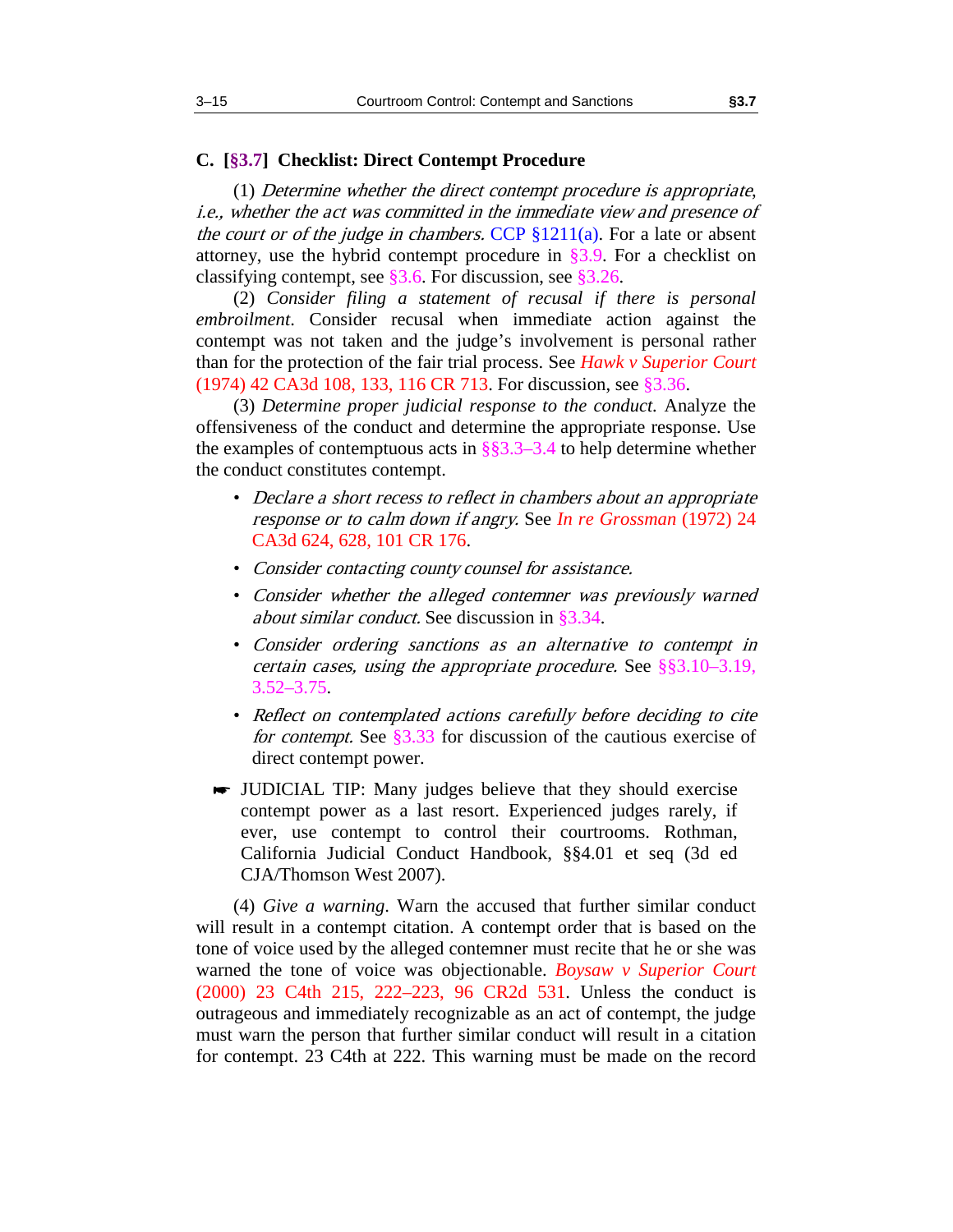and must be recited in the order. 23 C4th at 222–223. For discussion, see [§3.34.](#page-45-0)

(5) *Cite for contempt immediately*, *and make a proper record as follows:*

- Recite that the alleged contemner was warned about the offensive conduct. See 23 C4th at 222–223.
- Recite in detail the act of contempt, including the actual contemptuous language used or conduct observed. See CCP  $§1211(a).$
- Recite that the act occurred in the immediate view and presence of the court. See CCP  $\S 1211(a)$ . For discussion, see  $\S 3.26$ .

(6) Adjudicate the contempt immediately if prompt punishment is *imperative*. On the importance of timing of adjudication, see  $\S 3.35$ .

- Give the alleged contemner an opportunity to offer any defense or mitigating circumstances, or to apologize on the record. See [§3.37.](#page-47-0)
- *Weigh the effects of an apology or other mitigating circumstances*. See [§3.37.](#page-47-0)
- *Immediately determine whether the accused is guilty.* For discussion of burden of proof, see [§3.25.](#page-39-0)

(7) *Impose punishment.* Determine the punishment immediately, limited as follows:

- Impose a fine not exceeding \$1000 or imprisonment not exceeding five days, or both, to punish the contemner, as well as reasonable attorneys' fees and costs, if appropriate (see *CCP §1218(a)*; *§*[3.28](#page-40-1) for discussion); or
- Coerce compliance with an order by imprisoning the contemner until performance of an act he or she has the power to perform. See CCP  $\S 1219(a)$ . The "coercive" imprisonment must end when the contemner no longer has the power to comply. For discussion, see [§3.30.](#page-42-0) For a spoken form for use in the coercive imprisonment of a witness for refusal to answer questions, see [§3.96.](#page-92-0)
- JUDICIAL TIP: In a "coercion" situation, some judges set a telephone appearance at a later time so that the contemner may communicate a possible change of mind. Other judges require the contemner to be transported to court periodically for a face-toface meeting to determine if he or she has had a change of heart regarding compliance with the court's order.

(8) *Consider staying execution of the sentence until the end of the trial or pending appellate review.* Practical considerations almost always favor granting a stay, and a stay is required for attorneys and certain others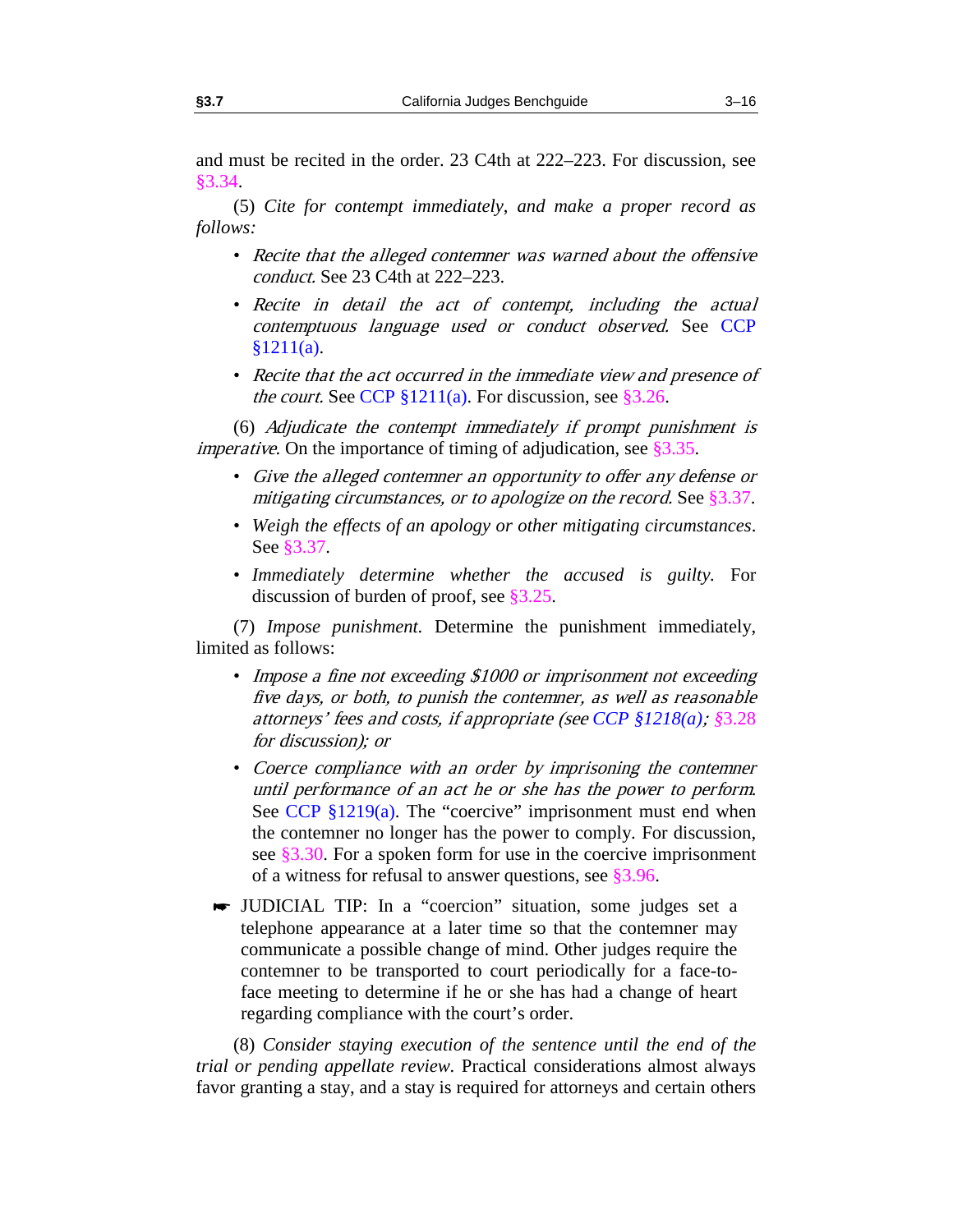in most situations. See CCP  $\S$ §128(b), 1209(c). For discussion, see §[§3.38–](#page-47-1)[3.39.](#page-48-0)

(9) *Enter judgment immediately.* Promptly prepare and enter a written order as follows (see CCP  $\S 1211(a)$ ):

- Describe the facts as occurring in the court's immediate view and presence.
- Indicate whether a warning was given.
- State the effect of any mitigating circumstances or apology.
- Adjudge the accused guilty of contempt. For discussion of burden of proof, see [§3.25.](#page-39-0)
- Prescribe the punishment and stay execution. For discussion of judgment requirements, see §§ [3.40–](#page-48-1)[3.42.](#page-50-1) For a sample form, see [§3.95.](#page-89-0)
- JUDICIAL TIP: The contempt order should be prepared very carefully by, or under the direction of, the court. Once the order is final and conclusive, it cannot be amended for any reason, and an appellate court cannot remand and reinstitute contempt proceedings if the order is declared void because of a defect. In such an instance, the contemner must be released. See *In re Baroldi* (1987) 189 CA3d 101, 111, 234 CR 286, disapproved on other grounds in 23 C4th 215, 221; *Bloom v Superior Court* (1986) 185 CA3d 409, 412, 229 CR 747. Another reason to carefully prepare the order is that the failure to prepare a complete written order may be a basis for judicial discipline. See Rothman, California Judicial Conduct Handbook, §4.38 (3d ed CJA/Thomson West 2007). Although it may not be practical for the court to prepare a written contempt order the instant it orally pronounces its finding, the court must prepare a written order "expeditiously." *In re Easterbrook* (1988) 200 CA3d 1541, 1544, 244 CR 652.
	- *Report final contempt order to the State Bar, as appropriate.* See [§3.42.](#page-50-1)

#### <span id="page-18-0"></span>**D. [§3.8] Checklist: Indirect Contempt Procedure**

- (1) Consider preliminary determinations:
- *Are there grounds for disqualification under CCP §§170–170.6 and* Briggs v Superior Court (*1931) 211 C 619, 629, 297 P 3?* For discussion, see CALIFORNIA JUDGES BENCHBOOK: CIVIL PROCEEDINGS—BEFORE TRIAL, SECOND EDITION, chap 7 (Cal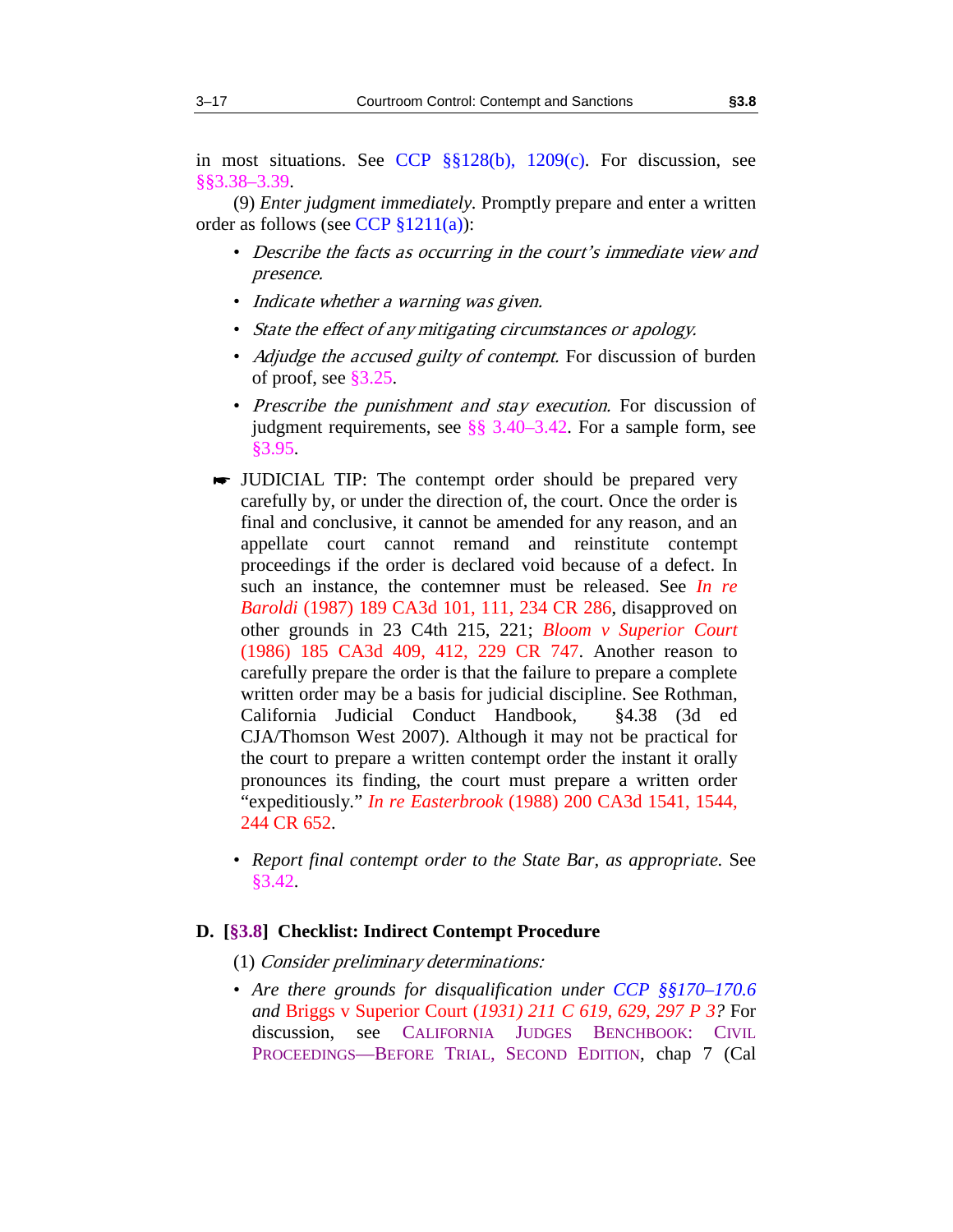CJER 2008); California Judges Benchguide 2: *Disqualification of Judge* (Cal CJER).

• Are *sanctions an appropriate alternative?* Consider ordering sanctions as an alternative to contempt in certain cases. See §[§3.10](#page-22-0)[–3.19,](#page-33-1) [3.52](#page-58-0)[–3.92.](#page-86-2)

(2) Determine whether the indirect contempt procedure is appropriate. The judge should determine whether the act was committed outside the court's or judge's presence, such as disobedience of a lawful court order. See CCP  $\S\S1209(a)(5)$ ,  $1211(a)$ . For a late or absent attorney, use the hybrid contempt procedure (a modified form of direct contempt) discussed in  $\S 3.9$ . For classifying contempt, see  $\S 3.6$ ; for discussion, see [§3.94.](#page-88-0)

(3) *Determine whether the proceeding has been properly initiated.* An attorney, a party, a judicial officer, or other person initiates an indirect contempt proceeding by filing an affidavit, declaration, or statement of facts of the contempt. CCP §1211(a); *Moss v Superior Court* (1998) 17 C4th 396, 401 n1, 71 CR2d 215. See discussion in §[§3.43](#page-51-0)[–3.45.](#page-52-1) Filing of the Judicial Council form Order to Show Cause and Affidavit for Contempt (FL-410) constitutes compliance with the requirement of CCP §1211(a). CCP §1211(b). For a sample form of a statement of facts by a commissioner or referee, see [§3.94](#page-88-0)

(4) *Issue an order to show cause.* The court issues an order to show cause on receiving the affidavit, declaration, or statement of facts (see [§3.46\)](#page-53-0). For a sample form of order to show cause, see [§3.93.](#page-87-0)

(5) *Confirm that the order to show cause has been served.* The order to show cause must be served on the alleged contemner in the same manner as a summons. See CCP §1016; for discussion, see [§3.47.](#page-53-1)

(6) *Determine if a warrant of attachment or bench warrant is needed:*

- Issue the warrant if the alleged contemner or his or her attorney fails to appear in response to the order to show cause. See CCP §1212; *In re Morelli* (1970) 11 CA3d 819, 835, 91 CR 72. For discussion, see [§3.46.](#page-53-0)
- Endorse on the warrant a direction that the person charged may be released by posting a specified bail. See CCP §1213.

(7) *Hold a full and fair hearing*. The hearing must satisfy due process requirements as follows (see CCP §1217; 11 CA3d at 835):

- Advise the accused of his or her rights, which are the same as those of a defendant in a criminal case, except there is no right to jury trial unless the punishment is imprisonment for more than six months. See [§3.25.](#page-39-0)
- Allow the accused to appear in person or by counsel only.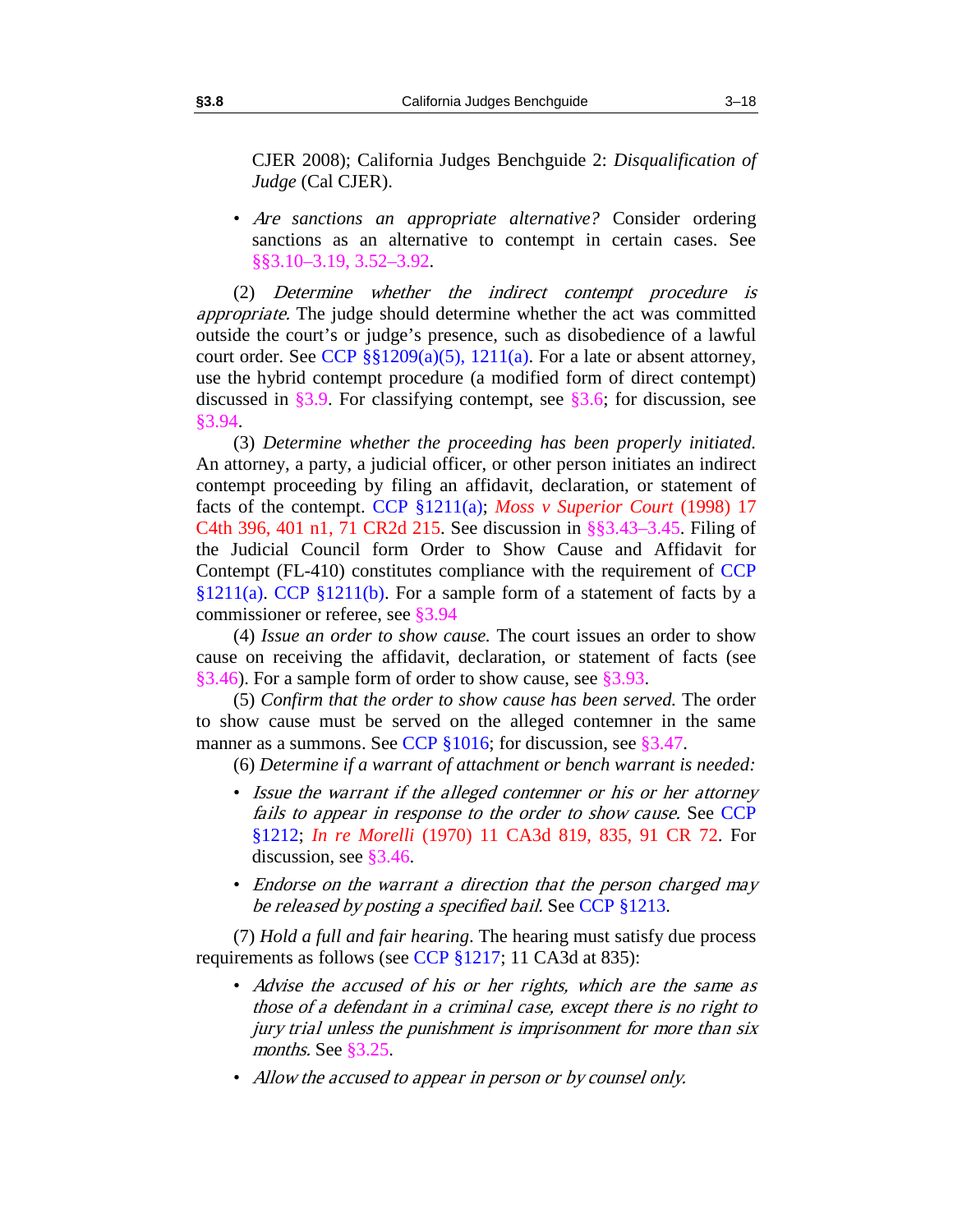- Hear oral and documentary evidence. See CCP §1217; for discussion, see [§3.48.](#page-53-2)
- Permit the accused to confront and cross-examine witnesses. See CCP §1217; for discussion, see [§3.48.](#page-53-2)

(8) Adjudicate the contempt. Find the accused's knowledge of the order, ability to comply, and willful disobedience before convicting for willful failure to comply with a court order. See [§3.49.](#page-55-0)

- Weigh the effects of an apology or other mitigating circumstances. See [§3.37.](#page-47-0)
- Immediately determine whether the accused is guilty. For discussion of burden of proof, see [§3.25.](#page-39-0)

(9) Impose punishment and consider a stay of execution. Follow the instructions in items (7) and (8) of the direct contempt procedure checklist in [§3.7.](#page-16-0)

(10) *Enter an order immediately*. Promptly prepare (or direct counsel to prepare) and enter a written order (see CCP  $\S 1218$ ; discussion in  $\S 3.49$ ; sample form in  $\S 3.95$ ) as follows:

- *Describe the specific conduct justifying indirect contempt.* The order must recite the specific facts giving rise to the contempt. *In re De La Parra* (1986) 184 CA3d 139, 144, 228 CR 864.
- State the effect of any mitigating circumstances or apology.
- Adjudge the accused guilty of contempt. For discussion of burden of proof, see [§3.25.](#page-39-0)
- *Prescribe the punishment*. The court should consider reserving or suspending punishment to permit a contemner who has the ability to comply to do so. See *Warner v Superior Court* (1954) 126 CA2d 821, 827, 273 P2d 89 (long established practice of county to fix time within which payment must be made and not to send delinquent contemner immediately to jail).
- For contempt for willful disobedience of a court's order (see *CCP §1209(a)(5)*), include facts establishing the court's jurisdiction to make the disobeyed order and the contemner's knowledge of the order, ability to comply, and willful disobedience. See *In re Cassil* (1995) 37 CA4th 1081, 1086–1088, 44 CR2d 267. The order must be in writing or entered in the court minutes; an oral order that has not been reduced to writing or entered in the minutes is insufficient to support an adjudication of contempt. *In re Marcus* (2006) 138 CA4th 1009, 1015–1016, 41 CR3d 861; *Ketscher v Superior Court*  (1970) 9 CA3d 601, 604–605, 88 CR 357. The order must also be "definitive"; otherwise, it lacks the certainty required to punish in a proceeding that is regarded as criminal or quasicriminal. 9 CA3d at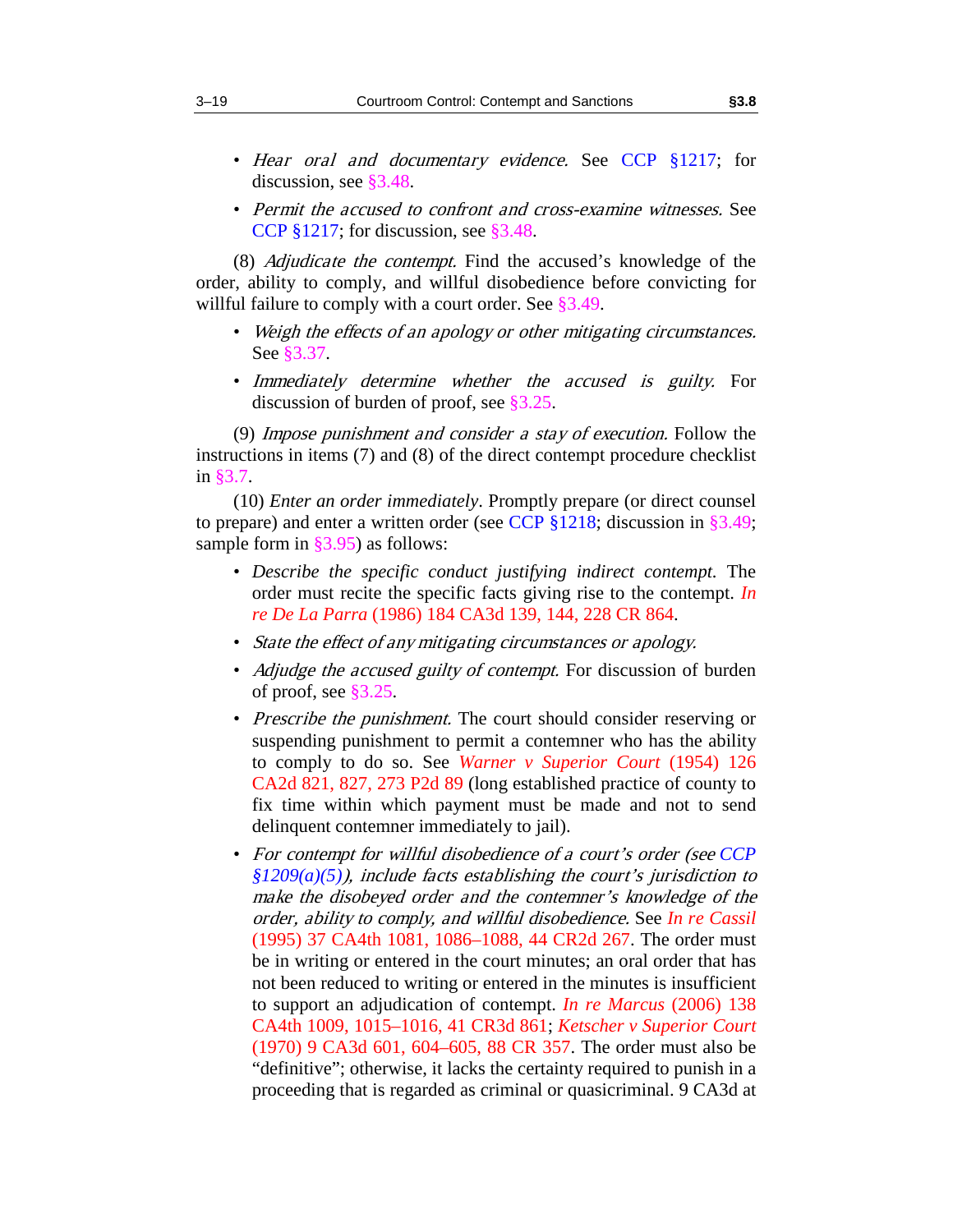603–605 (judge's order that "if either party attacks the other, I will consider this to be contempt of court and I will punish accordingly," was not definitive, but was couched in language reasonably susceptible to interpretation that judge was merely warning parties as to what he intended to do in future if there was any trouble). For discussion, see [§3.49.](#page-55-0)

<span id="page-21-0"></span>• *Report final contempt order to the State Bar, as appropriate.* See [§3.42.](#page-50-1)

#### **E. [§3.9] Checklist: Hybrid Contempt Procedure**

(1) Determine whether the hybrid contempt procedure is appropriate. The judge should determine whether the accused may rely on outside circumstances to establish an excuse. *Arthur v Superior Court* (1965) 62 C2d 404, 409, 42 CR 441; *In re Baroldi* (1987) 189 CA3d 101, 106, 234 CR 286, disapproved on other grounds in 23 C4th 215, 221 (court declined to characterize contempt as "hybrid" but approved of this modified direct contempt procedure). For discussion, see [§3.26.](#page-39-1)

(2) *Consider filing a statement of recusal if there is personal embroilment*. Consider recusal when immediate action against the contempt was not taken and the judge's involvement is personal rather than for the protection of the fair trial process. See *Hawk v Superior Court* (1974) 42 CA3d 108, 133, 116 CR 713. For discussion, see [§3.36.](#page-46-0)

(3) *Determine proper judicial response to the conduct*. Consider the factors specified in item (3) of the direct contempt procedure checklist in [§3.7.](#page-16-0)

(4) *Cite for contempt immediately on the record.* Follow the steps in item (5) of the direct contempt checklist in  $\S 3.7$ .

(5) *Notify the accused of the citation*. The court's notice may consist of informing the accused orally when he or she reappears in court or issuing an order to show cause regarding the contempt. *Arthur v Superior Court, supra,* 62 C2d at 409*.* See CCP §1211(a). For discussion, see §[§3.46](#page-53-0)[–3.47;](#page-53-1) for a sample form of order to show cause, see [§3.93.](#page-87-0)

(6) *Adjudicate the contempt*. When the accused appears in response to the court's notice, adjudicate the contempt as follows:

• Confront the accused with the charge and give a reasonable opportunity to present a valid excuse for the conduct, including adequate time to procure witnesses in defense. See *Inniss v Municipal Court* (1965) 62 C2d 487, 490, 42 CR 594 (opportunity denied; contempt order annulled); In re Baroldi, supra, 189 CA3d at 106, 111, disapproved on other grounds in 23 C4th 215, 221 (contempt not characterized as hybrid, but appellate court applied comparable criteria in declaring contempt order void).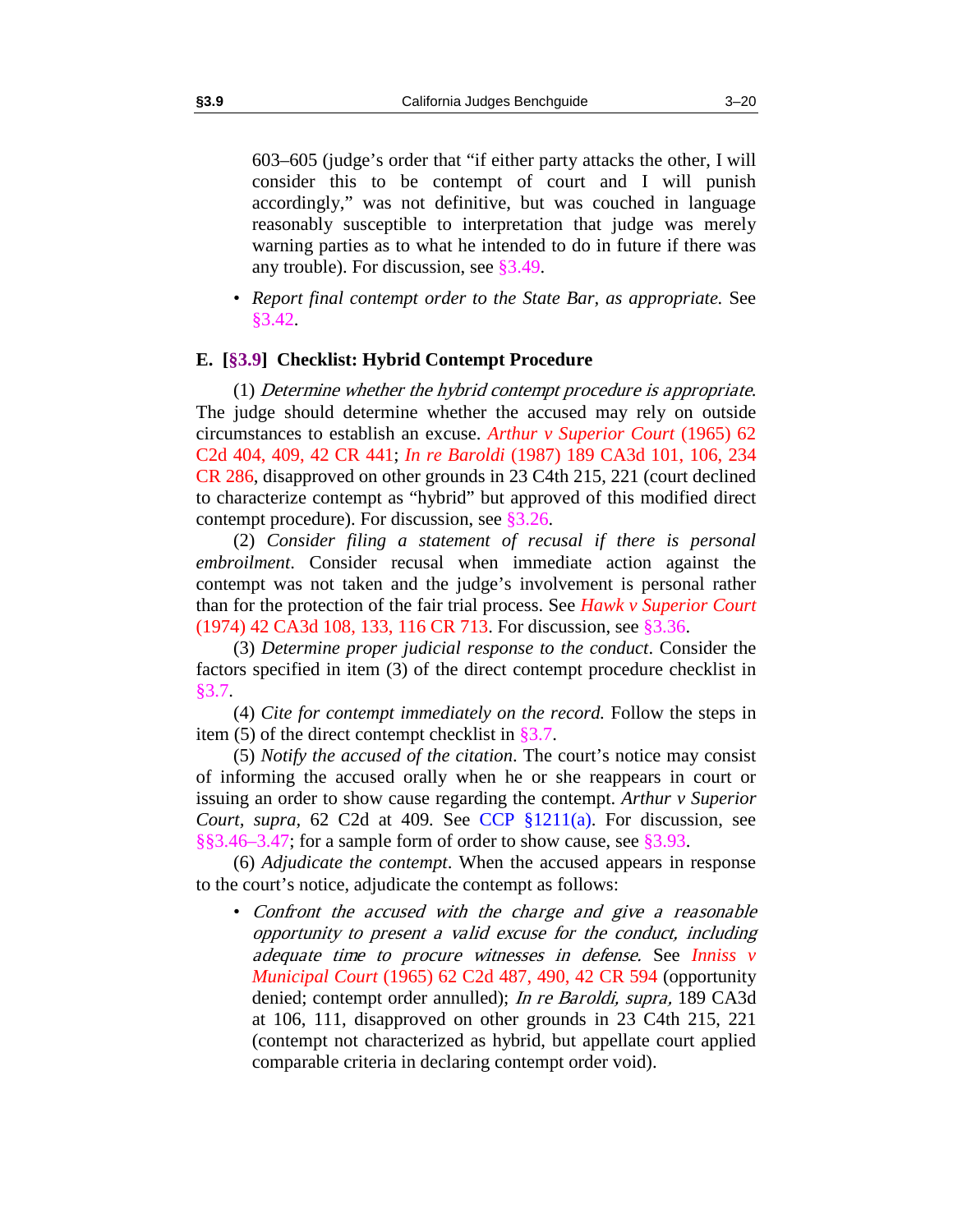- Continue the matter if a delay is necessary to allow the accused a reasonable opportunity to gather evidence and procure witnesses to establish an excuse. Arthur v Superior Court, supra, 62 C2d at 409.
- Consider whether the accused has presented a legitimate excuse for the contempt. For discussion, see [§3.37.](#page-47-0)
- Immediately determine whether the accused is guilty. For discussion of burden of proof, see [§3.25.](#page-39-0)

(7) Impose punishment, consider a stay of execution, and prepare a written order:

- Follow steps (7) to (9) of the direct contempt procedure checklist in [§3.7.](#page-16-0)
- Recite in the order that the contemner was afforded a reasonable opportunity to be heard regarding the reasons for his or her act, and either no excuse was offered or the court found the offered excuse to be insufficient. See Inniss v Municipal Court, supra, 62 C2d at 490; for a sample form, see [§3.95.](#page-89-0)
- *Report final contempt order to the State Bar, as appropriate.* See [§3.42.](#page-50-1)

#### **III. SANCTIONS PROCEDURE**

#### <span id="page-22-0"></span>**A. [§3.10] Checklist: Sanctions Procedure Under CCP §128.7**

Code of Civil Procedure §128.7 states that when an attorney or underrepresented party files a paper in court, he or she is making representations to the court that certain conditions have been met, and it provides for sanctions if there are any violations. The law applicable to CCP §128.7 sanctions is discussed in [§3.55.](#page-62-0)

(1) *Consider a party's request for sanctions or initiate a proceeding for sanctions on the court's own motion (CCP §128.7(c)) if an attorney or party has presented a paper to the court without making reasonable inquiry before certifying that to the best of that person's knowledge, information, and belief, all of the following conditions are true* (*CCP §128.7(b)*):

- The paper is not being presented primarily for an improper purpose, such as harassment or delay;
- The legal contentions are warranted by existing law or by nonfrivolous argument for modification of existing law;
- Factual allegations are warranted by the evidence or are likely to have evidentiary support after investigation; and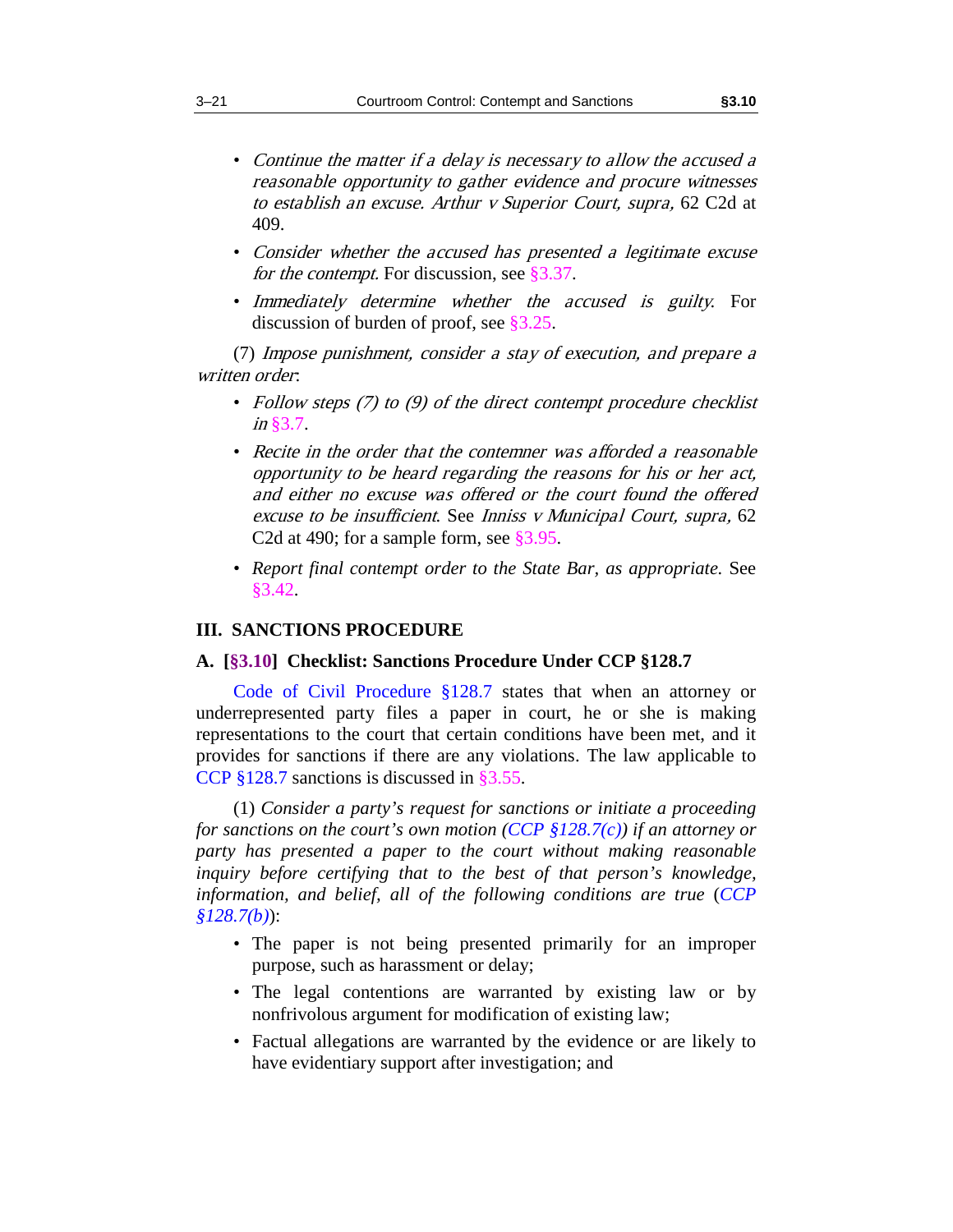• The denial of factual allegations is warranted by the evidence or is reasonably based on lack of information or belief.

See discussion in §[§3.52](#page-58-0)[–3.62.](#page-67-3)

*Note:* Sanctions must be requested in a separate motion. CCP  $§128.7(c)(1)$ .

(2) *Determine whether there was adequate notice and an opportunity to withdraw or correct the challenged paper*. CCP §128.7(c). A motion for sanctions under CCP §128.7 cannot generally be *filed* until 21 days after it has been *served*. During this 21-day "safe harbor" period, the party being served has the opportunity to correct the violation, and if it does so, the sanctions motion cannot be filed or pursued. CCP  $\S 128.7(c)(1)$  (court may shorten or extend this 21-day period). Because CCP §1005(b) requires motions to be filed at least 16 court days before the hearing, a motion for sanctions must be served at least 43 days before it will be heard (21 days prescribed by CCP  $\S 128.7(c)(1)$ , plus 16 court days, plus 6 intervening weekend days). This notice period may be shortened by the court. See CCP §1005(b). This 43-day period is further extended under CCP §1005(b) when the notice of motion is served by mail. *Cromwell v Cummings* (1998) 65 CA4th Supp 10, 13 n3, 76 CR2d 171. Constitutional principles of due process require the notice of motion to identify the persons against whom monetary sanctions are sought. 65 CA4th Supp at 13.

*Note:* The opportunity to withdraw or correct challenged papers is a safe harbor provision that permits an offending party to avoid sanctions by withdrawing or correcting the papers. A party may not bring a motion for sanctions, unless there is some action the offending party may take to withdraw the improper pleading. *Malovec v Hamrell* (1999) 70 CA4th 434, 441, 82 CR2d 712.

(3*) If imposing sanctions on the court's own motion, enter an order describing the sanctionable conduct and directing the attorneys or parties to show cause why they have not violated CCP §128.7(b), unless, within 21 days of service of the order to show cause, the challenged paper is withdrawn or corrected*. CCP §128.7(c)(2).

*Note:* Safe harbor limitations also apply to court-initiated sanctions, so that sanctions may not be imposed if the party has no action to take to withdraw or correct the improper pleading or paper. *Malovec v Hamrell*, *supra,* 70 CA4th at 441*.*

(4) *Conduct a hearing to consider imposing sanctions.* CCP §128.7(c) (court may impose sanction only after notice and an opportunity to respond).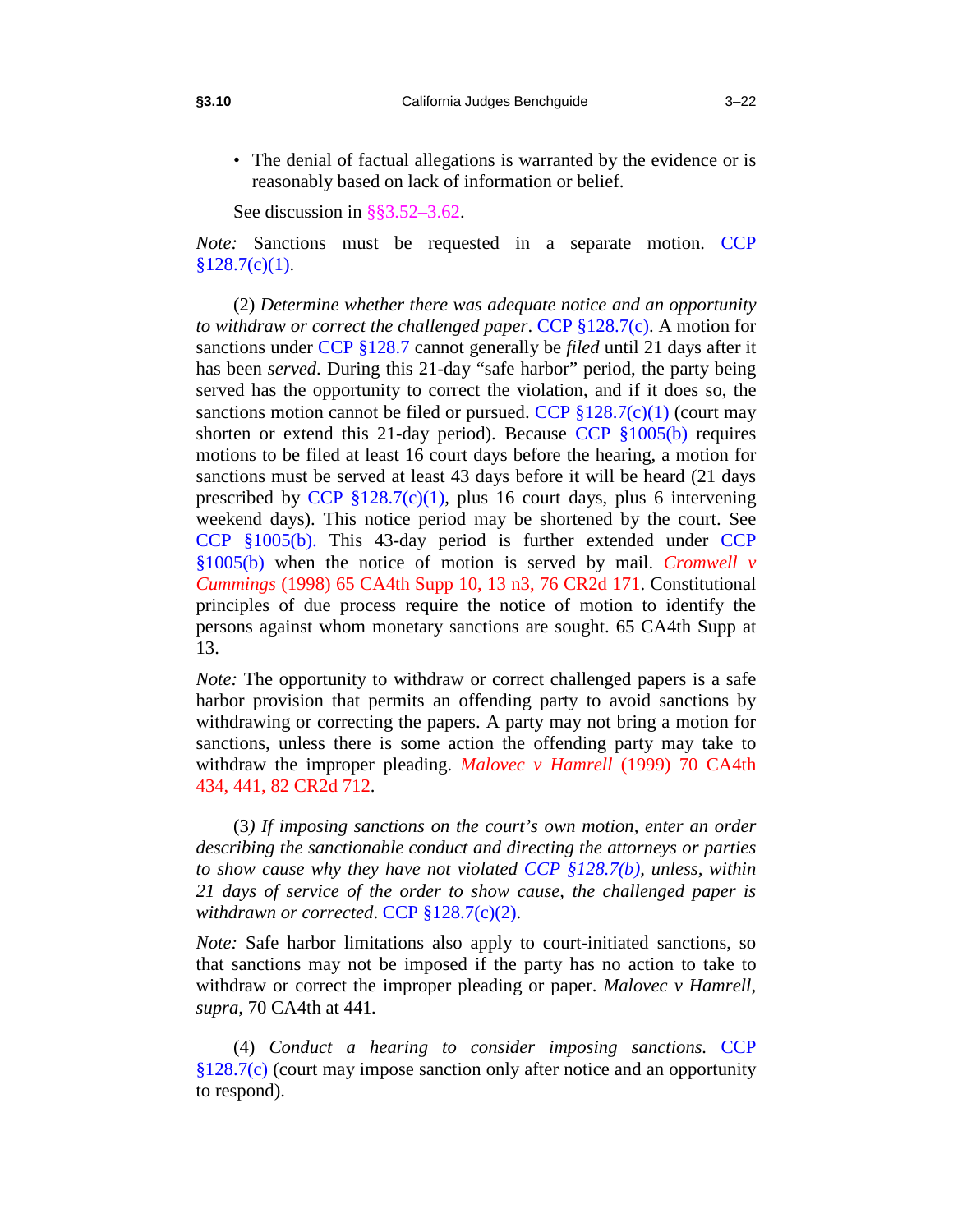(5) *Determine the type and amount of sanctions*. CCP §128.7(d) (court must consider whether party seeking sanctions exercised due diligence). Sanctions must be limited to that which is sufficient to deter repetition of this or comparable conduct by others. CCP  $\S 128.7(c)$ . Sanctions may include an order to pay  $(CCP \S 128.7(d))$ :

- A penalty into court; and
- Some or all of the reasonable expenses and attorneys' fees incurred by the moving party as a result of the sanctionable conduct if sought on motion and warranted for purpose of deterrence.

Monetary sanctions may not be awarded:

- Against a represented party for unwarranted legal contentions (CCP  $$128.7(d)(1)$ ); or
- For an award based on the court's own motion unless the court issues its order to show cause before a voluntary dismissal or settlement (CCP §128.7(d)(2)).

(6) Prepare, or direct counsel to prepare, a written order. See CCP §128.7(e) (court must describe the sanctionable conduct and explain the basis for the imposition of sanctions; there is no statutory requirement that the order be written or that an order denying sanctions be explained).

 JUDICIAL TIP: Best practice is to issue a written order and not to state mere conclusions in the words of the statute. Give a factual recital, with reasonable specificity, of the circumstances leading to the order. If desired, incorporate by reference portions of a party's papers that adequately set forth the conduct, circumstances, and legal arguments providing the bases for the court's conclusions. It may be advisable to attach a transcript of the hearing, if available.

(7) *Notify the State Bar if sanctions against an attorney are \$1000 or greater*. See Bus & P C §6086.7(c) (excludes discovery sanctions).

#### **B. Checklists: Other Sanctions Alternatives**

# <span id="page-24-0"></span>**1. [§3.11] Checklist: Violation of Lawful Court Order Under CCP §177.5**

(1) Consider a party's request or initiate sanction proceedings on court's own motion for violation of a lawful court order by a person, done without good cause or substantial justification. This power does not apply to advocacy of counsel before the court. For the purposes of this section, the term "person" includes a witness, a party, a party's attorney, or both. CCP §177.5.

The law applicable to CCP  $\S 177.5$  sanctions is discussed in  $\S 3.63$ :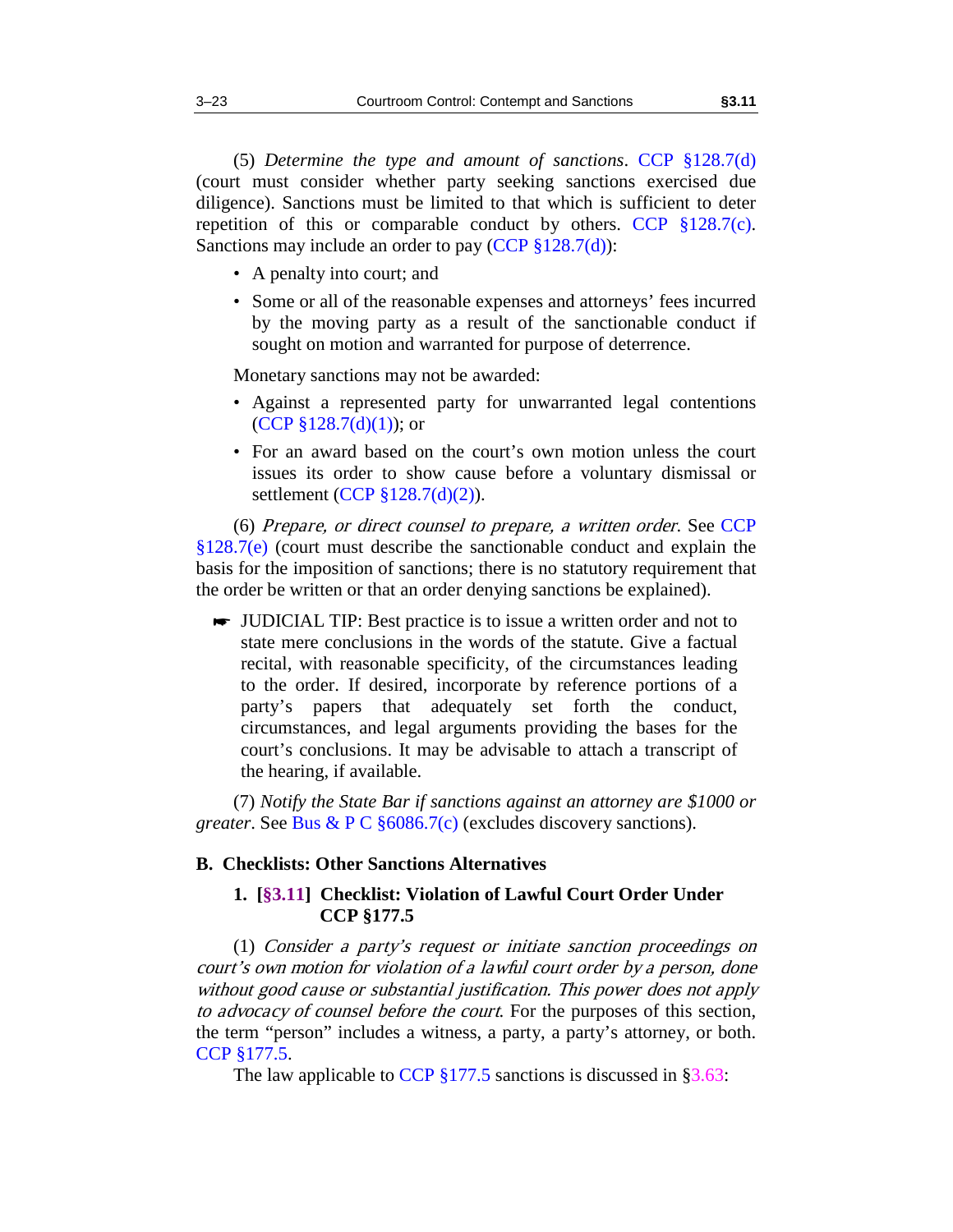- In moving or opposing papers, a party may request sanctions, payable to the court, against a witness, a party, a party's attorney, or both a party and a party's attorney.
- The court may impose sanctions on its own motion, following the procedure specified below.
- Sanctions under CCP §177.5 may be ordered in both civil and criminal cases. See [§3.63.](#page-68-0)
- $\blacktriangleright$  JUDICIAL TIP: Consider CCP §177.5 sanctions in addition, or as an alternative, to contempt for violation of a court order. Because the indirect contempt procedure is cumbersome, it may be easier to impose sanctions under CCP §177.5 for the same conduct, following the procedure in this checklist. The judge may also consider imposing sanctions under Cal Rules of Ct 2.30 for violation of a Judicial Council rule. See [§3.76.](#page-77-1)

(2) Determine whether the party or court gave adequate notice and an opportunity to be heard. Sanctions may not be imposed except on notice contained in a party's moving or responding papers, or on the court's own motion, after notice and opportunity to be heard. CCP §177.5.

Adequate notice is also mandated by the due process clauses of the federal and state constitutions. *Sole Energy Co. v Hodges* (2005) 128 CA4th 199, 207, 26 CR3d 823; *Marriage of Reese & Guy* (1999) 73 CA4th 1214, 1220, 87 CR2d 339.

(3) *Determine whether there are substantive grounds for imposing sanctions.*

- A judicial officer may impose sanctions for any violation of a lawful court order without good cause or substantial justification. CCP §177.5.
- This sanction power does not apply to advocacy of counsel before the court. CCP §177.5.

(4) Determine the amount of sanctions. Order reasonable money sanctions, not to exceed \$1500, payable to the court. CCP §177.5.

(5) *Prepare, or direct counsel to prepare, and enter a written order.*

- An order imposing sanctions must be in writing and must recite in detail the conduct or circumstances justifying the order. CCP §177.5.
- Do not state mere conclusions in the words of the statute. Give a factual recital, with reasonable specificity, of the circumstances leading to the order.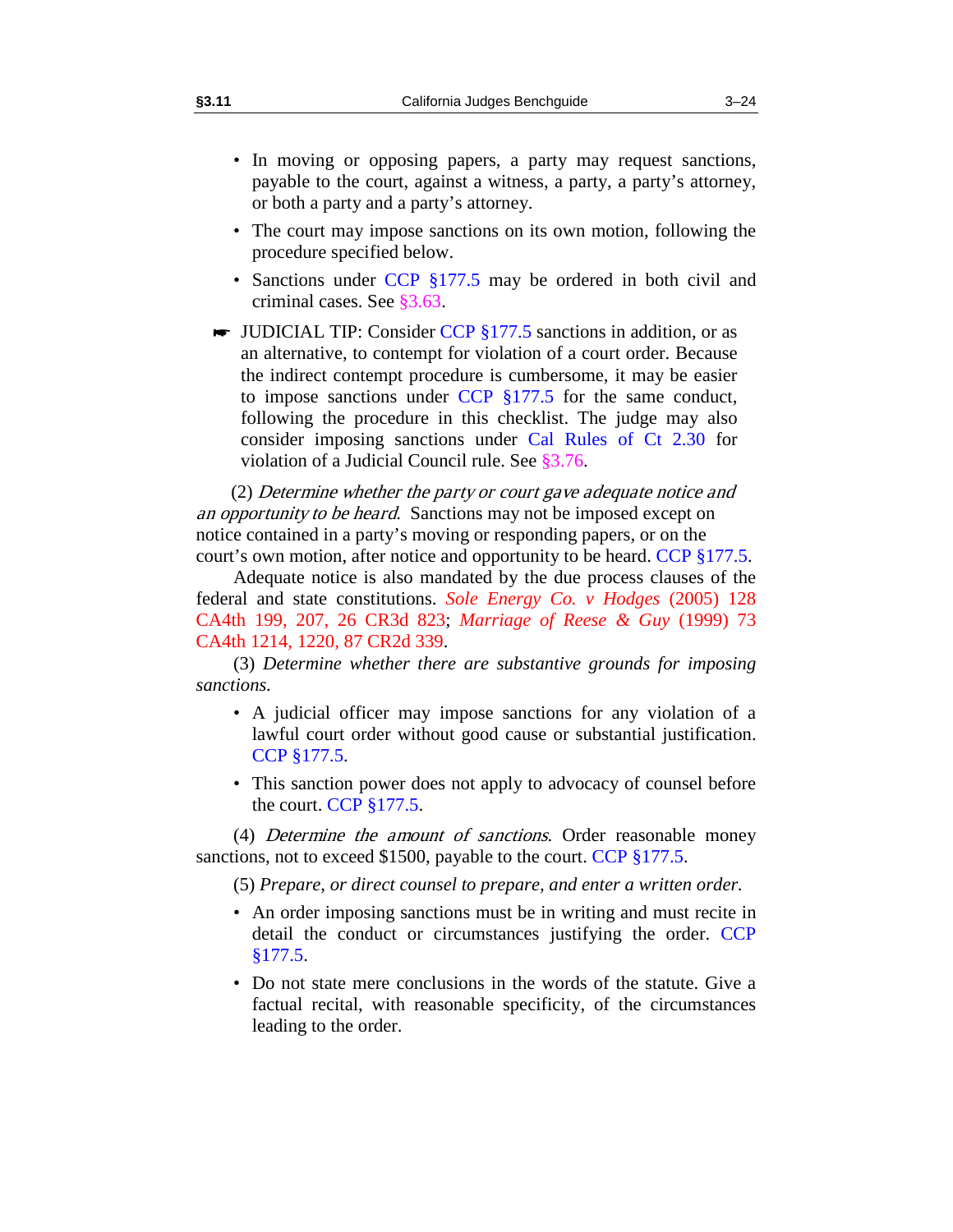• If desired, incorporate by reference portions of a party's papers that adequately set forth the conduct, circumstances, and legal arguments providing the bases for the court's conclusions.

(6) *Notify the State Bar if sanctions against an attorney are \$1000 or greater*. See Bus & P C §6086.7(c) (excludes discovery sanctions).

## <span id="page-26-0"></span>**2. [§3.12] Checklist: Expenses Under CCP §396b(b) in Challenging Attorney's Selection of Venue**

(1) Consider a party's request or initiate sanctions on court's own motion (*CCP §396b(b)*; for discussion, see *§§*[3.65](#page-71-0)*–*[3.66](#page-71-1)):

- A party may request reasonable expenses and attorneys' fees in papers seeking or opposing an order transferring an action to the proper court.
- The court may order payment of expenses on its own noticed motion, following the procedure specified below.

(2) *Determine whether the party or court gave adequate notice and an opportunity to be heard*. Sanctions may not be imposed except on notice contained in a party's moving or responding papers, or on the court's own motion, after notice and opportunity to be heard. CCP §396b(b).

(3) *Determine whether there are substantive grounds for imposing expenses*. In its discretion, the court may order payment to the prevailing party on the motion to transfer, regardless of whether the party is entitled to recover the costs of the action. In determining whether to order expenses and fees, the court must consider the following  $(CCP \S 396b(b))$ :

- Was an offer to stipulate to a change of venue reasonably made and rejected, and
- Was the motion or selection of venue made in good faith given the facts and law the moving or selecting party knew or should have known?

(4) Determine the amount of expenses and fees to be paid by the attorney (*CCP §396b(b)*):

- Award reasonable expenses and attorneys' fees incurred in making or resisting the motion to transfer.
- As between a party and his or her attorney, expenses and fees are the personal liability of the attorney and not chargeable to the party.

(5) *Prepare, or direct counsel to prepare, and enter a written order.*  The statute does not specify formal order requirements.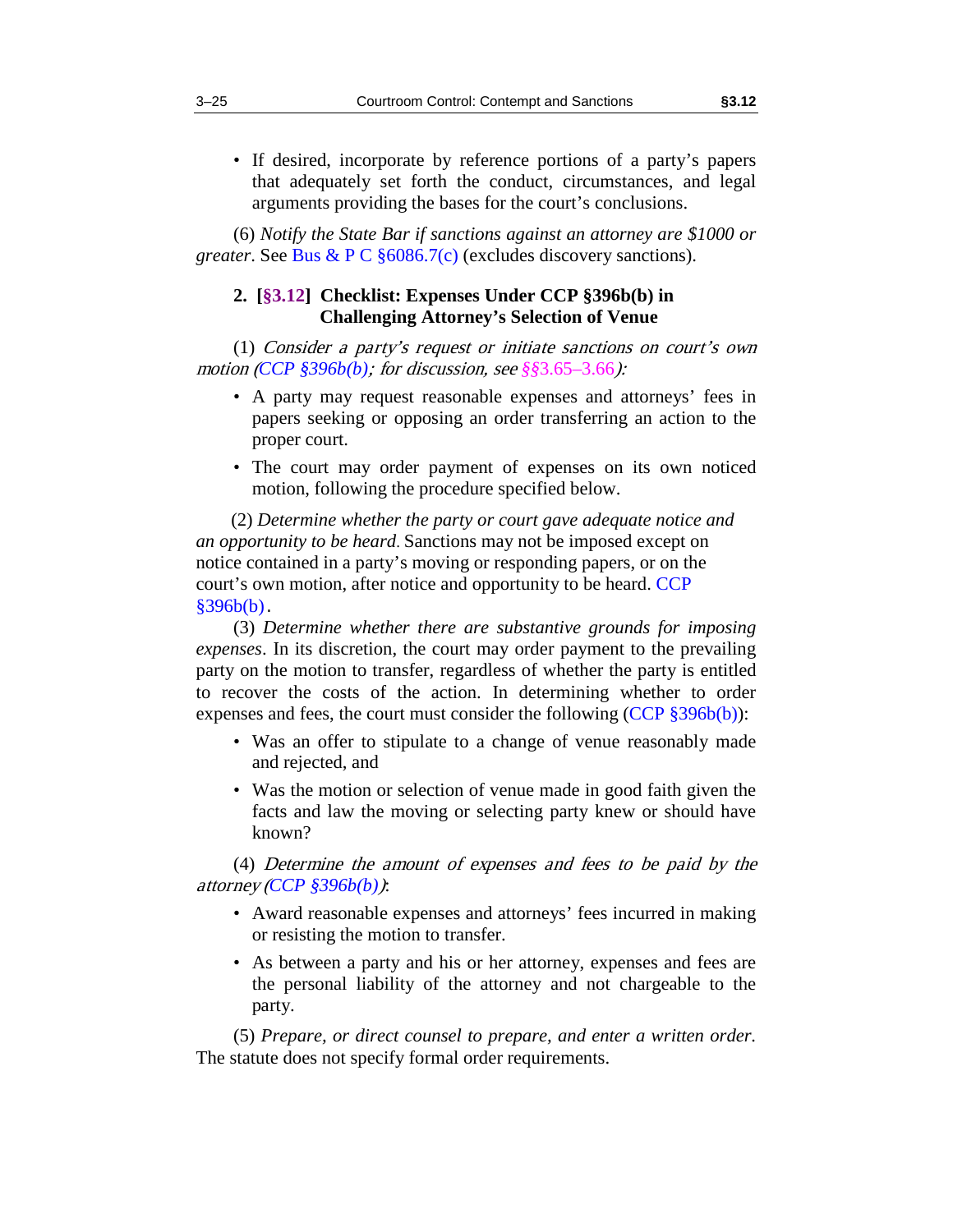JUDICIAL TIP: Best practice is to issue a written order and to avoid conclusions in the words of the statute. Give a factual recital, with reasonable specificity, of the circumstances leading to the order. If desired, incorporate by reference portions of a party's papers that adequately set forth the conduct, circumstances, and legal arguments providing the bases for the court's conclusions.

(6) *Notify the State Bar if sanctions against an attorney are \$1000 or greater*. See Bus & P C §6086.7(c) (excludes discovery sanctions).

# <span id="page-27-0"></span>**3. [§3.13] Checklist: Defense Costs Under CCP §1038 in Bad-Faith Tort Claim Proceeding**

(1) Determine whether a motion by a defendant or cross-defendant is properly before the court.

- The motion for defense costs may be made in any civil proceeding under the California Tort Claims Act (Govt C §§900–935.7) or for indemnity or contribution in any civil action. CCP §1038(a). For discussion, see [§3.67.](#page-72-0)
- The motion must be made before discharge of the jury or entry of judgment (CCP  $\S 1038(c)$ ), and costs are available only when a defendant's or cross-defendant's motion for summary judgment, judgment under CCP §631.8, directed verdict, or nonsuit in the underlying proceeding is granted. See CCP §1038(d).
- The moving party must give notice of a request for defense costs in his or her papers. See CCP §1038(a).
- JUDICIAL TIP: The court may not impose expenses on its own motion under CCP §1038, unlike the other monetary sanctions provisions in CCP §§,128.7, 177.5, 396b(b), and 437c(j). The defense costs motion may be made only by the defendant or cross-defendant in connection with a motion for specified dispositive relief before discharge of the jury or judgment. See CCP §1038(a), (d).

(2) *Give the parties an opportunity to be heard*. CCP §1038(a). No award of defense costs may be made without notice and an opportunity to be heard.

(3) *Use the following two-step process, required by CCP §1038(a), to consider the motion (see discussion in §*[3.67](#page-72-0)*)*:

• First, determine whether the proceeding was brought, and subsequently maintained, with reasonable cause and in the goodfaith belief that there was a justifiable controversy under the facts and law. Make this determination at the time of granting the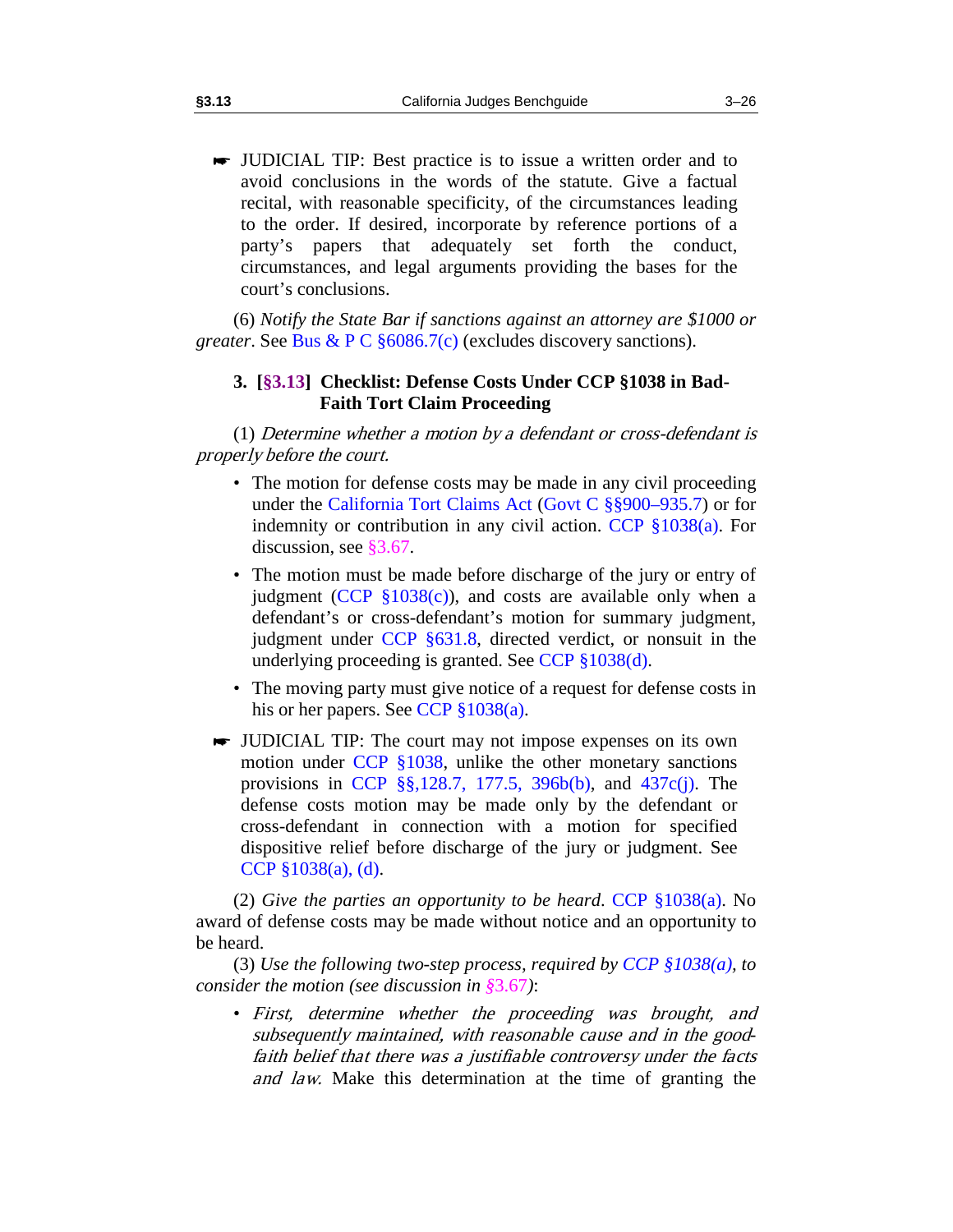defendant's or cross-defendant's motion for summary judgment, judgment under CCP §631.8, directed verdict, or nonsuit. See CCP §1038(a), (d); *Curtis v County of Los Angeles* (1985) 172 CA3d 1243, 1252, 218 CR 772 (word "brought" encompasses continued maintenance).

- Second, on determining that the proceeding was not brought in good faith and with reasonable cause, decide the amount of defense costs reasonably and necessarily incurred by the defendant or cross-defendant in opposing the proceeding.
- UUDICIAL TIP: The two-step process set out above is mandatory on a proper motion by defendant or cross-defendant, as outlined in item (1). The court must determine and award defense costs if it finds that the underlying proceeding was not brought in good faith or with reasonable cause. CCP  $\S 1038(a)$ .

(4) *Prepare, or direct counsel to prepare, and enter a written order awarding the costs:*

- Award the defense costs reasonably and necessarily incurred in opposing the proceeding, in addition to the costs normally awarded to the prevailing party. CCP  $\S 1038(a)$ .
- Defense costs include reasonable attorneys' fees, expert witness fees, the expense of services of experts, advisers, and consultants in defense of the proceeding, when reasonably and necessarily incurred in defending the proceeding. CCP §1038(b).
- The statute does not specify formal order requirements.
- JUDICIAL TIP: Best practice is to issue a written order and to avoid conclusions in the words of the statute. Give a factual recital, with reasonable specificity, of the circumstances leading to the order. If desired, incorporate by reference portions of a party's papers that adequately set forth the conduct, circumstances, and legal arguments providing the bases for the court's conclusions.

(5) *Notify the State Bar if sanctions against an attorney are \$1000 or greater. See Bus & P C §6086.7(c) (excludes discovery sanctions).*

# <span id="page-28-0"></span>**4. [§3.14] Checklist: Expenses Under CCP §437c(j) for Bad-Faith Summary Judgment Affidavits**

(1) Consider a party's request or initiate on court's own motion (*CCP §437c(j)*):

• A party may request expenses in papers seeking or opposing summary judgment or summary adjudication of issues if affidavits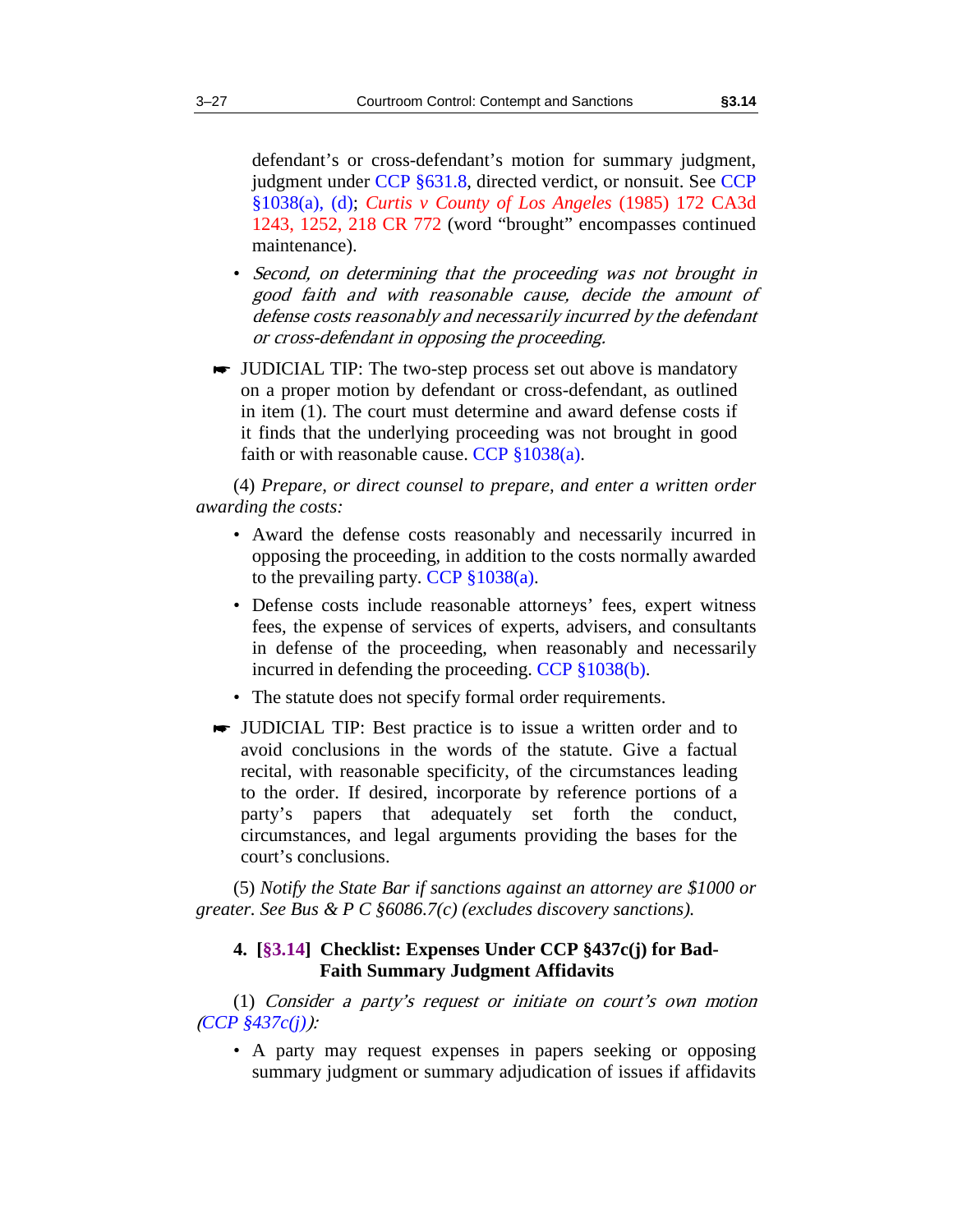(or declarations under CCP §2015.5) are presented by the opposing party in bad faith or solely for purposes of delay.

• The court may order payment of expenses on its own noticed motion, following the procedure specified below.

For the applicable law, see [§3.69.](#page-74-0)

(2) *Determine whether the party or court gave adequate notice and an opportunity to be heard.* Sanctions may not be imposed except on notice contained in a party's moving or responding papers, or on the court's own motion, after notice and opportunity to be heard. CCP §437c(j).

(3) *Determine whether there are substantive grounds for imposing expenses*.

• Determine whether any of the affidavits were presented in bad faith or solely for purposes of delay. The court must find several elements to hold an action frivolous or in bad faith: (1) The action must be determined to be without merit; (2) the action is prosecuted for an improper motive, including harassment or delay; or (3) the action indisputably has no merit, when any reasonable attorney would agree that the action is totally and completely without merit. *Winick Corp. v County Sanitation Dist. No. 2* (1986) 185 CA3d 1170, 1176, 230 CR 289.

(4) Determine the amount of sanctions. If it is determined that any of the affidavits were presented in bad faith or solely for purposes of delay, award the reasonable expenses that the filing of the affidavits caused the other party to incur. CCP  $§437c(i)$ .

(5) *Prepare, or direct counsel to prepare, and enter a written order*. The statute does not specify formal order requirements.

 JUDICIAL TIP: Best practice is to issue a written order and to avoid stating conclusions in the words of the statute. Give a factual recital, with reasonable specificity, of the circumstances leading to the order. If desired, incorporate by reference portions of a party's papers that adequately set forth the conduct, circumstances, and legal arguments providing the bases for the court's conclusions.

(6) *Notify the State Bar if sanctions against an attorney are \$1000 or greater*. See Bus & P C §6086.7(c) (excludes discovery sanctions).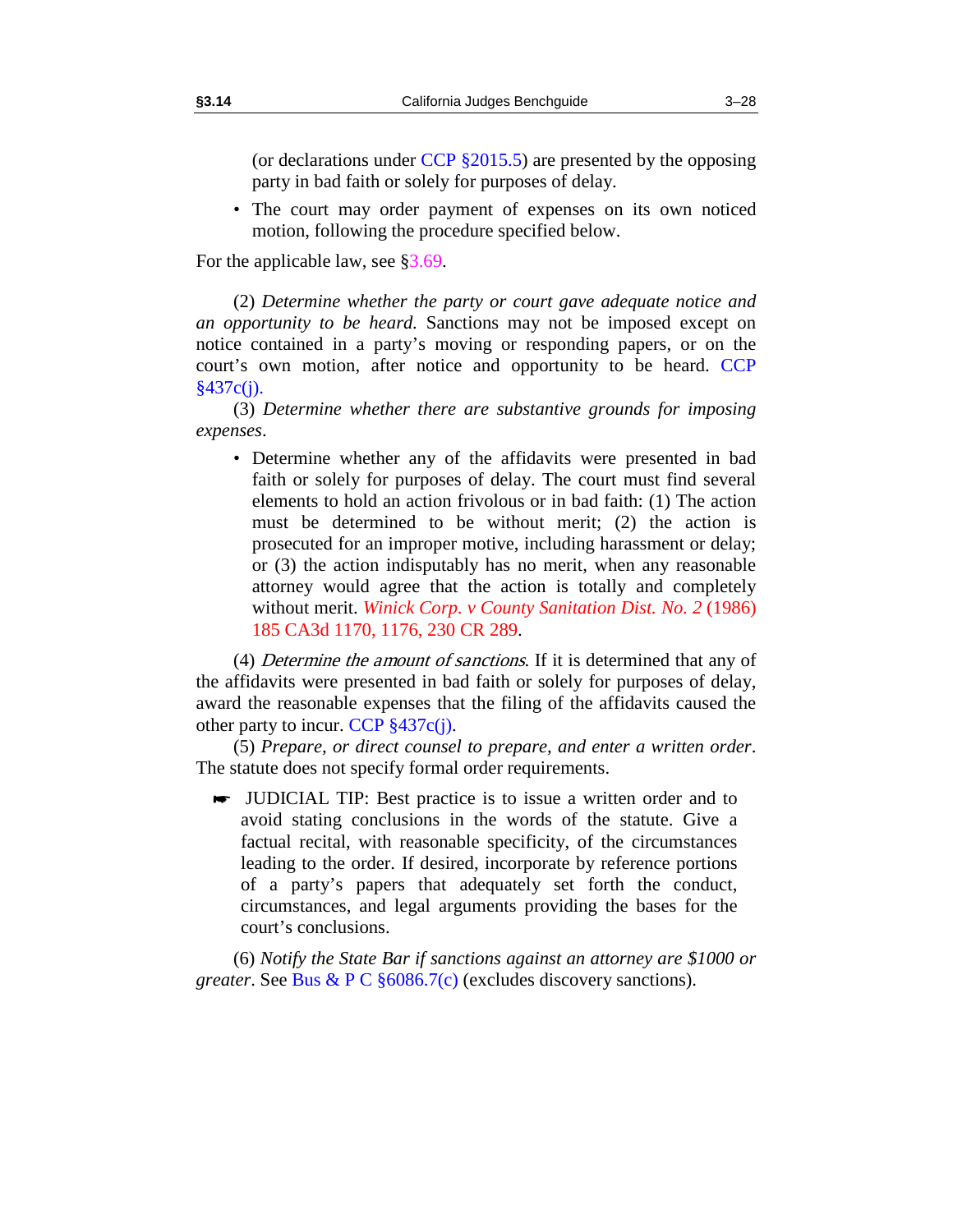<span id="page-30-0"></span>(1) Consider a party's request or initiate on court's own *motion for sanctions based on the court ordering relief from default.* CCP §473(c). Whenever the court grants relief from a default, default judgment, or dismissal based on CCP  $\S 473(c)$ , the court may (CCP  $\S 473(c)(1)$ ):

- Impose a penalty of no greater than \$1000 upon an offending attorney or party.
- Direct that an offending attorney pay an amount no greater than \$1000 to the State Bar Client Security Fund.
- Grant other relief as is appropriate.

*Note*: When the court grants relief from a default or default judgment upon the affidavit of the defaulting party's attorney attesting to the attorney's mistake, inadvertence, surprise, or neglect, the relief may not be made conditional upon the attorney's payment of compensatory legal fees or costs or monetary penalties imposed by the court or upon compliance with other sanctions ordered by the court. CCP  $§473(c)(2)$ .

For the applicable law, see  $\S$ [§3.70–](#page-75-0)[3.75.](#page-77-0)

(2) *Determine whether the party or court gave adequate notice and an opportunity to be heard.* Adequate notice is mandated by the due process clauses of the federal and state constitutions. *Sole Energy Co. v Hodges* (2005) 128 CA4th 199, 207, 26 CR3d 823; *Marriage of Reese & Guy* (1999) 73 CA4th 1214, 1220, 87 CR2d 339.

(3) *Determine what sanctions are appropriate*. The court may impose a penalty or grant other relief as appropriate. CCP §473(c).

(4) *Prepare, or direct counsel to prepare, and enter a written order*. The statute does not specify formal order requirements. CCP  $\S 473(c)(1)$ .

 JUDICIAL TIP: Best practice is to issue a written order and to avoid stating conclusions in the words of the statute. Give a factual recital, with reasonable specificity, of the circumstances leading to the order. If desired, incorporate by reference portions of a party's papers that adequately set forth the conduct, circumstances, and legal arguments providing the bases for the court's conclusions.

(5) *Notify the State Bar if sanctions against an attorney are \$1000 or greater*. See Bus & P C §6086.7(c) (excludes discovery sanctions).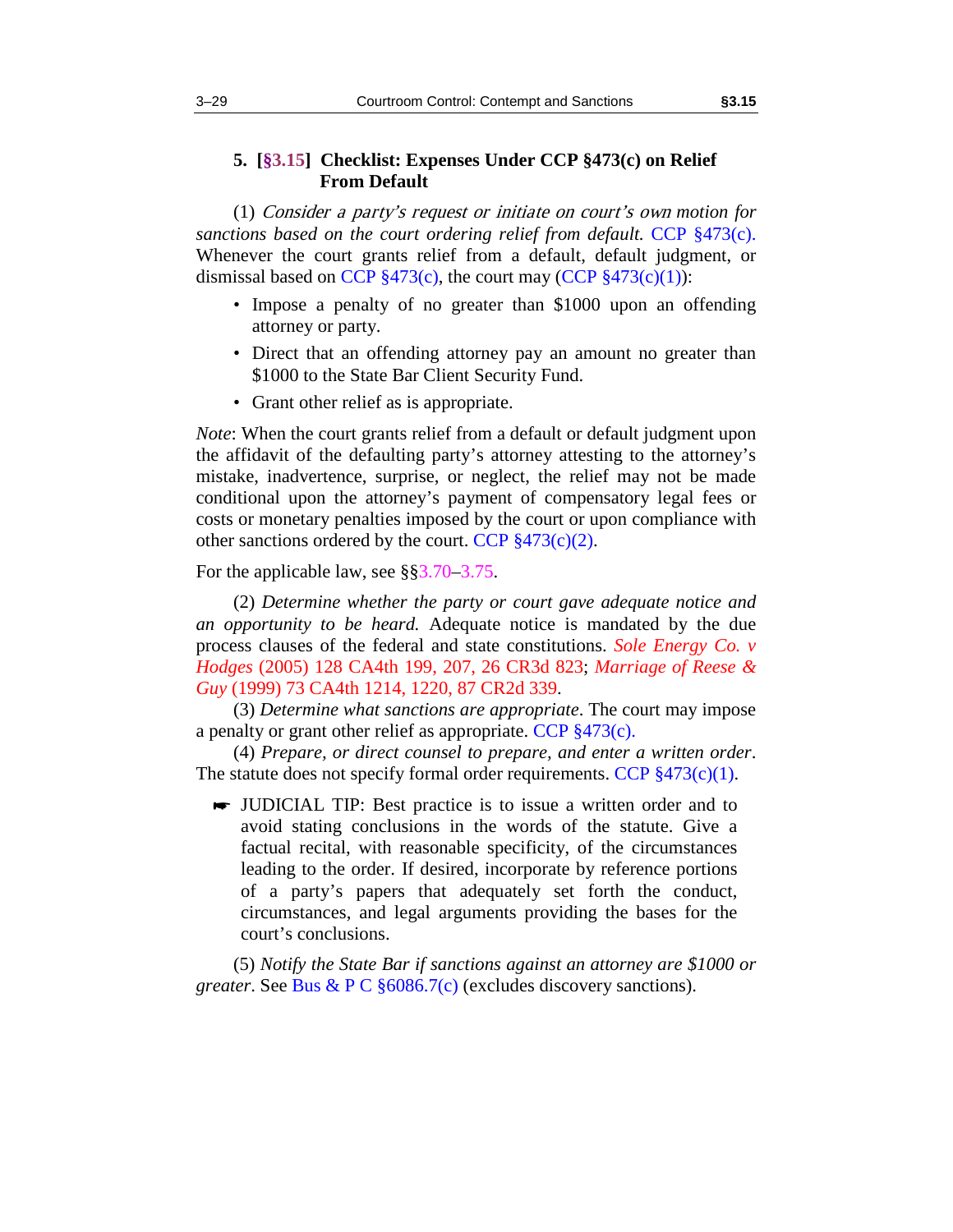### <span id="page-31-0"></span>**6. [§3.16] Checklist: Expenses Under Cal Rules of Ct 2.30 for Violation of California Rules of Court**

(1) Consider a party's request or initiate on court's own motion *Cal Rules of Ct 2.30 sanctions for violation of local court rules*. The court may order a person to pay reasonable monetary sanctions to the court or an aggrieved person, or both, for failure without good cause to comply with the applicable rules. For the purposes of this rule, "person" means a party, a party's attorney, a witness, and an insurer or any other individual or entity whose consent is necessary for the disposition of the case. Cal Rules of Ct 2.30(b).

A party's motion for sanctions must (1) state the applicable rule that has been violated; (2) describe the specific conduct that is alleged to have violated the rule; and (3) identify the attorney, law firm, party, witness, or other person against whom sanctions are sought. The court on its own motion may issue an order to show cause that must (1) state the applicable rule that has been violated, (2) describe the specific conduct that appears to have violated the rule, and (3) direct the attorney, law firm, party, witness, or other person to show cause why sanctions should not be imposed against them for violation of the rule. Cal Rules of Ct  $2.30(c)$ . For the applicable law, see [§3.76.](#page-77-1)

(2) Determine whether the party or court gave adequate notice and an *opportunity to be heard*. Sanctions must not be imposed except on noticed motion by the party seeking sanctions or on the court's own motion after the court has provided notice and an opportunity to be heard. Cal Rules of Ct 2.30(b), (c).

(3) *Determine whether there are substantive grounds for imposing expenses*. Sanctions can be imposed for failure without good cause to comply with applicable Judicial Council rules. Cal Rules of Ct 2.30(b).

(4) *Determine what sanctions are appropriate.* The court may order the payment of reasonable monetary sanctions to the court or any aggrieved party. Cal Rules of Ct 2.30(b).

In addition, the court may order the person who has violated an applicable rule to pay the aggrieved party's reasonable expenses, including reasonable attorney's fees and costs, incurred in connection with the motion for sanctions or the order to show cause. Cal Rules of Ct 2.30(d).

*Note:* If a failure to comply with the rules is the responsibility of counsel and not of the party, any penalty is imposed on counsel and does not adversely affect the party's cause of action or defense thereto. Cal Rules of Ct 2.30(b).

(5) *Prepare, or direct counsel to prepare, and enter a written order.*  An order imposing sanctions must be in writing and must recite in detail the conduct or circumstances justifying the order. Cal Rules of Ct  $2.30(e)$ .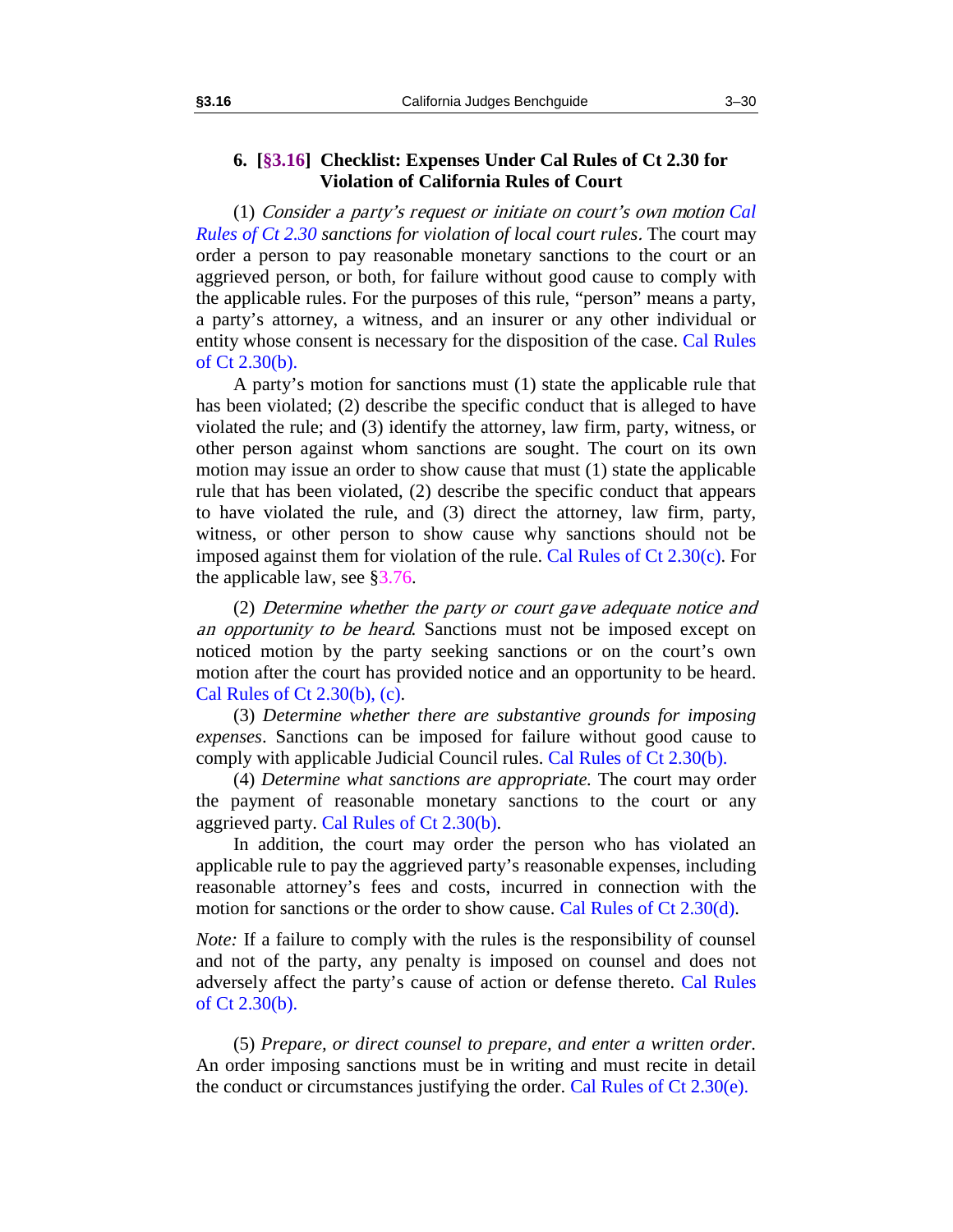JUDICIAL TIP: Give a factual recital, with reasonable specificity, of the circumstances leading to the order. If desired, incorporate by reference portions of a party's papers that adequately set forth the conduct, circumstances, and legal arguments providing the bases for the court's conclusions.

(6) *Notify the State Bar if sanctions against an attorney are \$1000 or greater*. See Bus & P C §6086.7(c) (excludes discovery sanctions).

# <span id="page-32-0"></span>**7. [§3.17] Checklist: Expenses Under CCP §575.2 for Violation of Local Court Rules**

(1) Consider a party's request or initiate on court's own motion *CCP §575.2 sanctions for violation of local court rules*. Local rules may provide that a failure to comply with their requirements is the basis for sanctions. CCP §575.2. For the applicable law, see §[§3.77](#page-78-0)[–3.82.](#page-80-2)

(2) *Determine whether the party or court gave adequate notice and an opportunity to be heard.* No penalty may be imposed without prior notice to, and an opportunity to be heard by, the party against whom the penalty is sought to be imposed. CCP §575.2

(3) *Determine whether there are substantive grounds for imposing expenses*. Failure to comply with any local rules requirements can be the basis for sanctions if the local rules so provide. CCP §575.2.

(4) Determine what sanctions are appropriate. The court may  $(CCP)$ §575.2):

- Strike out all or any part of any pleading of that party,
- Dismiss the action or proceeding or any part thereof,
- Enter a judgment by default against that party,
- Impose other penalties of a lesser nature as otherwise provided by law, and
- Order that party or his or her counsel to pay to the moving party the reasonable expenses in making the motion, including reasonable attorney fees.

Note: If a failure to comply with these rules is the responsibility of counsel and not of the party, any penalty must be imposed on counsel and must not adversely affect the party's cause of action or defense thereto. CCP §575.2.

(5) *Prepare, or direct counsel to prepare, and enter a written order.*  The statute does not specify formal order requirements*.*

UDICIAL TIP: Best practice is to issue a written order and to avoid stating conclusions in the words of the statute. Give a factual recital, with reasonable specificity, of the circumstances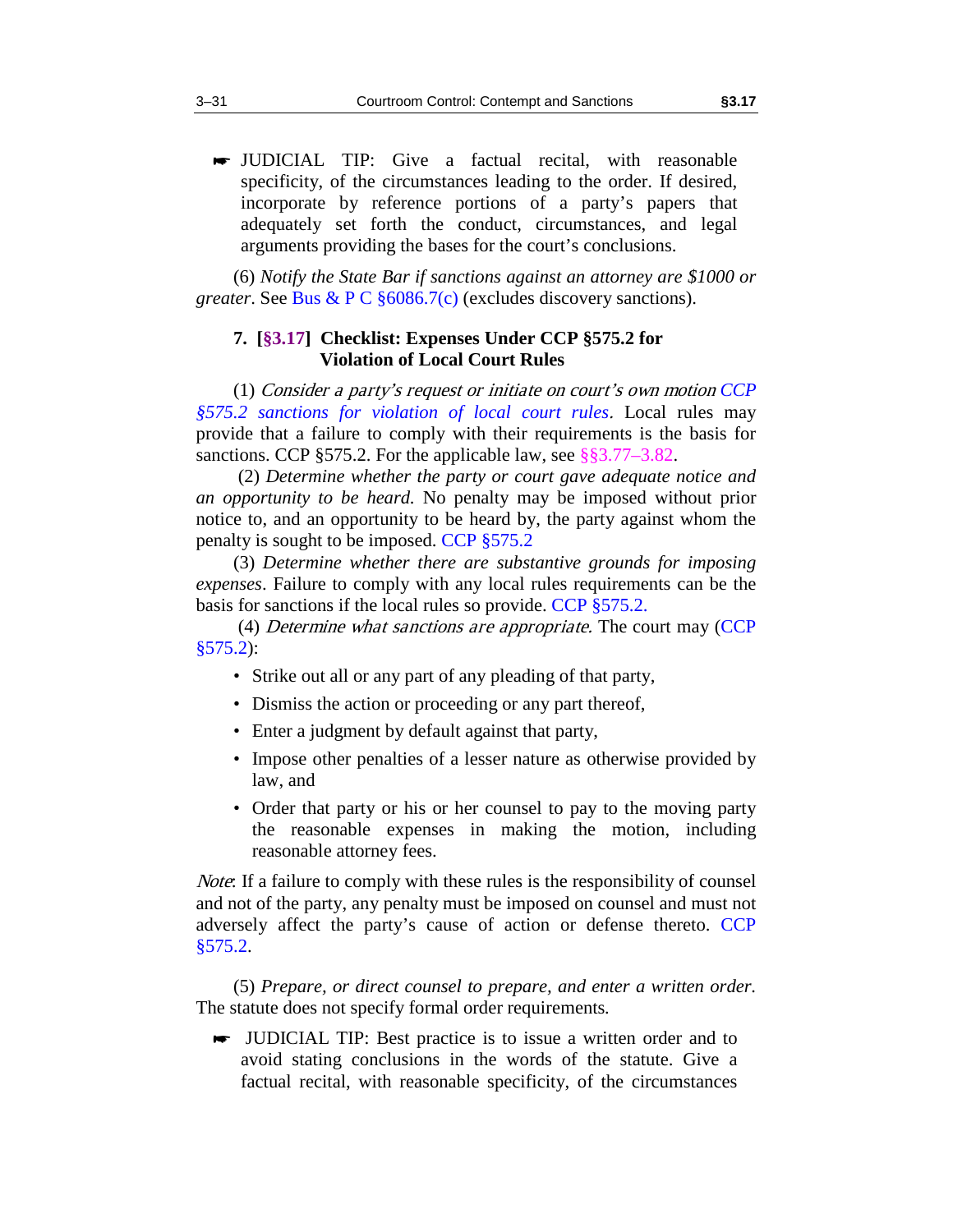leading to the order. If desired, incorporate by reference portions of a party's papers that adequately set forth the conduct, circumstances, and legal arguments providing the bases for the court's conclusions.

(6) *Notify the State Bar if sanctions against an attorney are \$1000 or greater*. See Bus & P C §6086.7(c) (excludes discovery sanctions).

# <span id="page-33-0"></span>8. [**§3.18**] Checklist: Sanctions Under Fam C §3027.1 for False Accusation of Child Abuse or Neglect in Child Custody Proceeding

(1) Consider a request for sanctions made by a witness, party, or *attorney.* Fam C  $\S 3027.1(a)$ . For the applicable law, see  $\S 3.86-3.87$ .

(2) *Determine whether there was adequate notice and opportunity to be heard*. Once sanctions are requested, the court must schedule a hearing on an order to show cause why the requested sanctions should not be granted. Fam C §3027.1(b).

(3) *Determine whether a knowingly false accusation of child abuse or neglect was made during a custody proceeding based on the investigation conducted under Fam C §3027 or other evidence presented.* Fam C §3027.1(a).

(4) *Determine the amount of sanctions*. The sanctions may not exceed all costs directly incurred in defending against the accusation plus reasonable attorney's fees incurred in recovering the sanctions. Fam C §3027.1(a).

(5) *Prepare, or direct counsel to prepare, and enter a written order. The statute does not specify formal order requirements.*

UDICIAL TIP: Best practice is to issue a written order and to avoid stating conclusions in the words of the statute. Give a factual recital, with reasonable specificity, of the circumstances leading to the order. If desired, incorporate by reference portions of a party's papers that adequately set forth the conduct, circumstances, and legal arguments providing the bases for the court's conclusions.

(6) *Notify the State Bar if sanctions against an attorney are \$1000 or greater*. See Bus & P C §6086.7(c) (excludes discovery sanctions).

# <span id="page-33-1"></span>**9. [§3.19] Checklist: Sanctions Under Fam C §271 for Frustrating Settlement of Family Law Case**

(1) Consider a request for attorneys' fees and costs in the nature of sanctions. A request should be considered whenever a party's or attorney's uncooperative conduct has interfered with the general policy of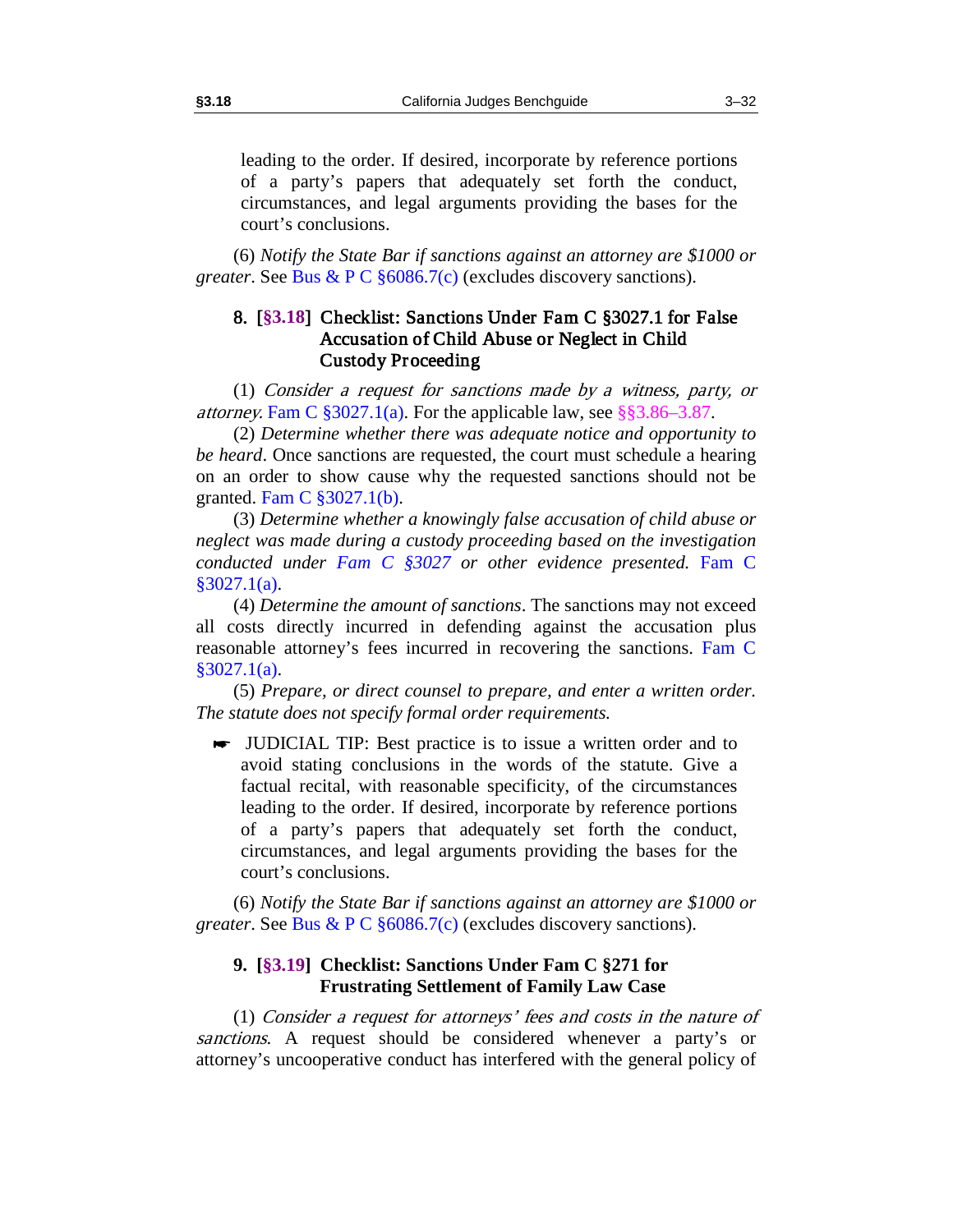promoting settlements. Fam C  $\S271(a)$ . For the applicable law, see §[§3.88–](#page-83-2)[3.89.](#page-85-0)

(2) *In determining whether to award sanctions under Fam C §271, consider the following factors as they affect the parties' finances under Fam C §271(a)*:

- Demonstration of financial need for the award is unnecessary.
- The imposition of sanctions under  $Fam C \frac{8271}{2}$  must not impose an unreasonable financial burden on the sanctioned party.
- In considering an award under Fam C §271, the court must consider all evidence concerning the parties' assets, income, and abilities.

(3) Give adequate notice and provide an opportunity to be heard. Fam C §271(b).

(4) *Determine the amount of sanctions*. Sanctions awarded under Fam C §271 must be payable only from the property or income of the sanctioned party or from the sanctioned party's share of the community property. Fam  $C \frac{8271(c)}{c}$ .

(5) *Prepare, or direct counsel to prepare, and enter a written order*. The statute does not specify formal order requirements.

UDICIAL TIP: Best practice is to issue a written order and to avoid stating conclusions in the words of the statute. Give a factual recital, with reasonable specificity, of the circumstances leading to the order. If desired, incorporate by reference portions of a party's papers that adequately set forth the conduct, circumstances, and legal arguments providing the bases for the court's conclusions.

(6) *Notify the State Bar if sanctions against an attorney are \$1000 or greater.* See Bus & P C §6086.7(c) (excludes discovery sanctions).

#### **IV. APPLICABLE LAW**

#### **A. Definition and Classification of Contempt**

#### <span id="page-34-0"></span>**1. [§3.20] Contempt Defined**

Contempt is an act, committed in or out of the court's presence, that tends to impede, embarrass, or obstruct the court in the discharge of its duties. *In re Shortridge* (1893) 99 C 526, 532, 34 P 227. For examples of contemptuous acts, see §[§3.3–](#page-7-0)[3.4.](#page-12-0) Contemptuous conduct is classified as direct, indirect, or hybrid. See [§3.26.](#page-39-1) Characterization of contempt as criminal, civil-coercive, or civil-punitive determines how a charge is adjudicated and what punishment is permitted.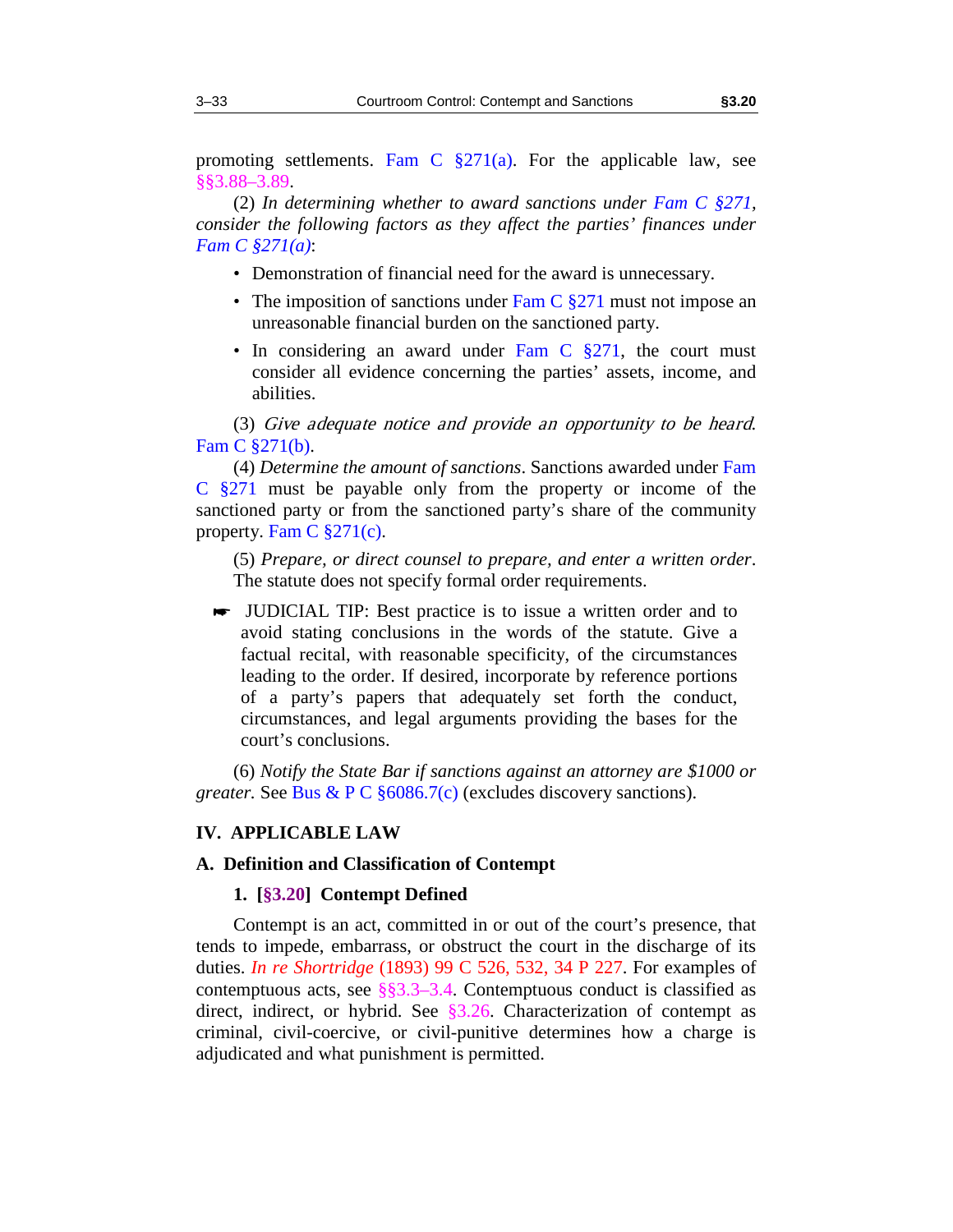#### <span id="page-35-0"></span>**2. [§3.21] Court's Inherent and Statutory Contempt Power**

A court has inherent power to exercise reasonable control over all proceedings connected with the litigation before it. *Cooper v Superior Court* (1961) 55 C2d 291, 301, 10 CR 842; *In re Jackson* (1985) 170 CA3d 773, 778, 216 CR 539. This inherent power includes the authority to punish offenders summarily for acts committed in the court's immediate view and presence that impede, embarrass, or obstruct the court in the discharge of its duties. *In re Terry* (1888) 128 US 289, 307, 9 S Ct 77, 32 L Ed 405. The inherent power to punish contempt "is a necessary incident to the execution of the powers conferred upon the court, and is necessary to maintain its dignity, if not its very existence." *In re Buckley* (1973) 10 C3d 237, 247, 110 CR 121 (quoting *In re Shortridge* (1893) 99 C 526, 532, 34 P 227). A court does not have inherent power, however, to conduct a criminal contempt prosecution under Pen C §166. See *In re McKinney* (1968) 70 C2d 8, 13, 73 CR 580; *People v Saffell* (1946) 74 CA2d Supp 967, 982, 168 P2d 497; discussion in [§3.24.](#page-38-0)

Although the power to punish for contempt exists independently of statute (*Raskin v Superior Court* (1934) 138 CA 668, 669, 33 P2d 35), the Legislature has codified this principle by granting power to every court to provide for the orderly conduct of proceedings before it. CCP  $$128(a)(3)$ ; Pen C §1044 (duty of judge to control all proceedings during criminal trial); *Cantillon v Superior Court* (1957) 150 CA2d 184, 187, 309 P2d 890. See also CCP  $\S 128(a)(1)$ , (4)–(6) (listing additional statutory powers of courts); *In re Easterbrook* (1988) 200 CA3d 1541, 1543 n4, 244 CR 652 (CCP §128 applies to criminal, as well as civil, cases). "Judicial officers" are granted similar powers (CCP  $\S177(1)$ –(3) (listing powers of judicial officers)) and "may punish for contempt" in the cases provided in the Code of Civil Procedure. See CCP §178; Elec C §327 ("judicial officers" means judges). Code of Civil Procedure §1209 classifies certain acts as contempt of court. See §[§3.3–](#page-7-0)[3.4](#page-12-0) for examples of contemptuous acts. The provisions of CCP §§1209–1222, which govern civil contempt proceedings, are intended to implement the court's inherent power to conduct its business and enforce its lawful orders. *Bridges v Superior Court* (1939) 14 C2d 464, 474, 94 P2d 983, rev'd on other grounds in (1941) 314 US 252. Penal Code  $$166$  enumerates acts that are punishable as criminal (misdemeanor) contempt. See [§3.24.](#page-38-0)

In addition to the power to punish contempt, judicial officers have been given statutory authority to impose sanctions under specified circumstances. See CCP §§,128.7, 177.5. For procedural checklists and examples for use in ordering sanctions in addition to, or as an alternative to, contempt in certain cases, see  $\S$ [§3.10–](#page-22-0)[3.19.](#page-33-1) For discussion of use of caution in exercising contempt powers, see [§3.33.](#page-43-0)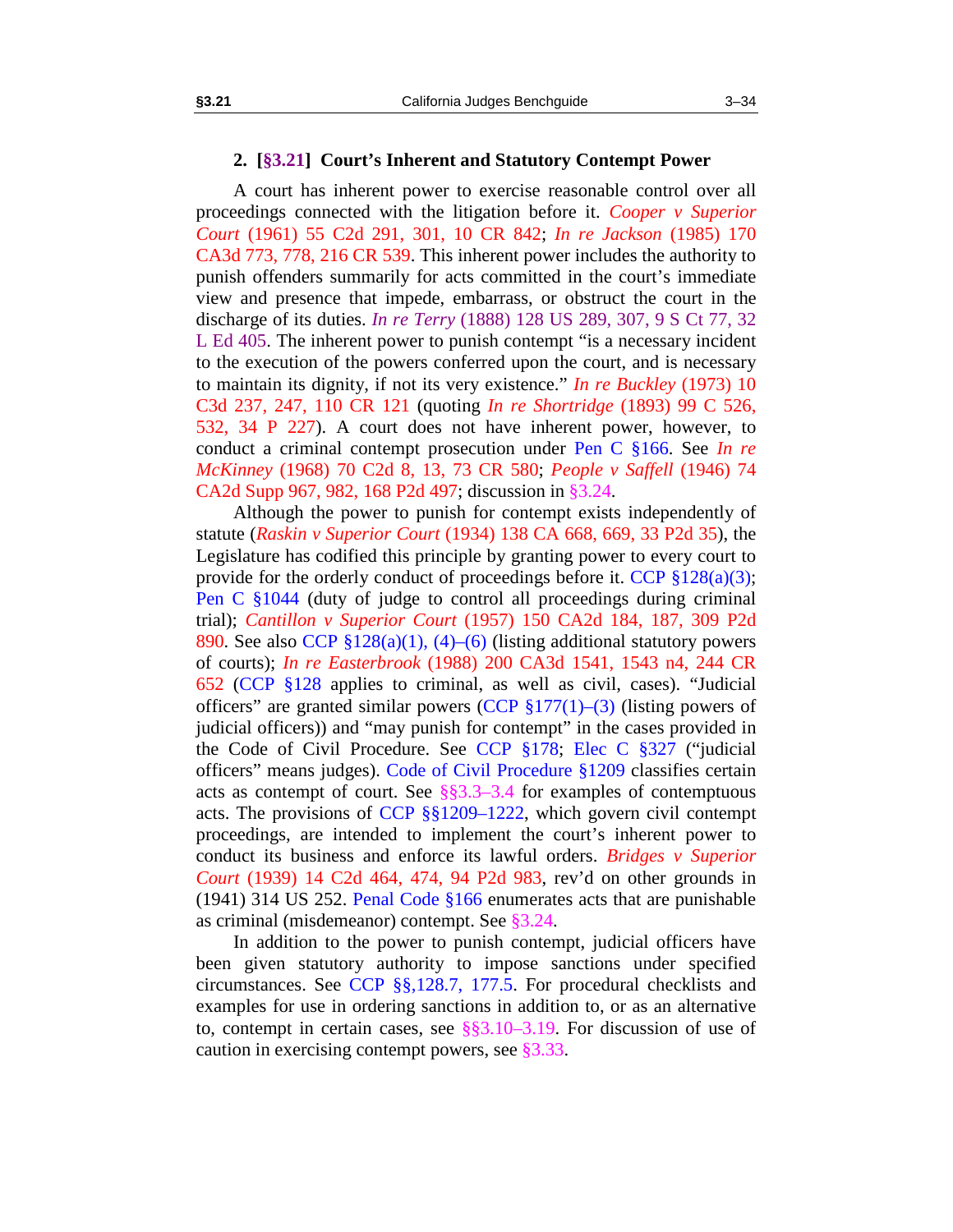## **3. Limited Authority of Commissioners and Referees**

## <span id="page-36-0"></span>**a. [§3.22] No Inherent Contempt Power**

Commissioners and referees do not have inherent contempt authority or the broad statutory contempt powers possessed by judges. See CCP §259; Govt C §72190; *Marcus v Workmen's Compensation Appeals Bd.* (1973) 35 CA3d 598, 603, 111 CR 101 (decided before enactment of Lab C §5309(c), authorizing delegation of contempt authority to workers' compensation judges). The list of statutory powers of court commissioners in CCP §259, for example, does not include contempt. Furthermore, although "a judicial officer may punish for contempt in the cases provided in" the Code of Civil Procedure (CCP §178), the term "judicial officer" does not include a commissioner (see Elec C  $\S 327$ ), and the code's general contempt provisions limit the power to a judge or court. See CCP §§1209– 1222. Therefore, absent a specific statutory authorization or the parties' agreement, a commissioner or referee may not exercise contempt power. See 35 CA3d at 603.

Limitations on the contempt authority of commissioners and referees have been expressly recognized in some statutes. For example, when a referee conducts examination proceedings under CCP §708.140 to aid in the enforcement of a money judgment, "only the court that ordered the reference has power . . . to [p]unish for contempt for disobeying an order of the referee." CCP  $\frac{$708.140(a)(1)}{2}$ . The referee may cite a person for contempt in the proceeding, but the judge who ordered the reference (or another judge) must adjudicate the contempt using the procedure for an indirect contempt proceeding. See CCP §1211. Disorderly, contemptuous, or insolent behavior committed in the presence of any referee, while actually engaged in any trial or hearing under court order, is punishable as criminal contempt under Pen C §166(a)(2). See *People v Kalnoki* (1992) 7 CA4th Supp 8, 12–17, 9 CR2d 827 (commissioner does not have authority to cite party for contempt under this section).

The Workers' Compensation Appeals Board has been given similar but broader authority to issue writs, summons, warrants, and all necessary process in contempt proceedings, in the same manner and to the same extent as courts of record. See Lab C §134. The board may delegate direct and hybrid contempt authority to a workers' compensation judge. See Lab C §5309(c) (specifying authority that can be delegated and defining hybrid contempt); *Runnion v WCAB* (1997) 59 CA4th 277, 286, 69 CR2d 105 (if WCAB wishes to use its substantial contempt power, it must meet standards set by CCP).

Short of exercising contempt authority, a commissioner or referee appears to have power to control proceedings before the court. This would include, for example, the authority to preserve order by requesting the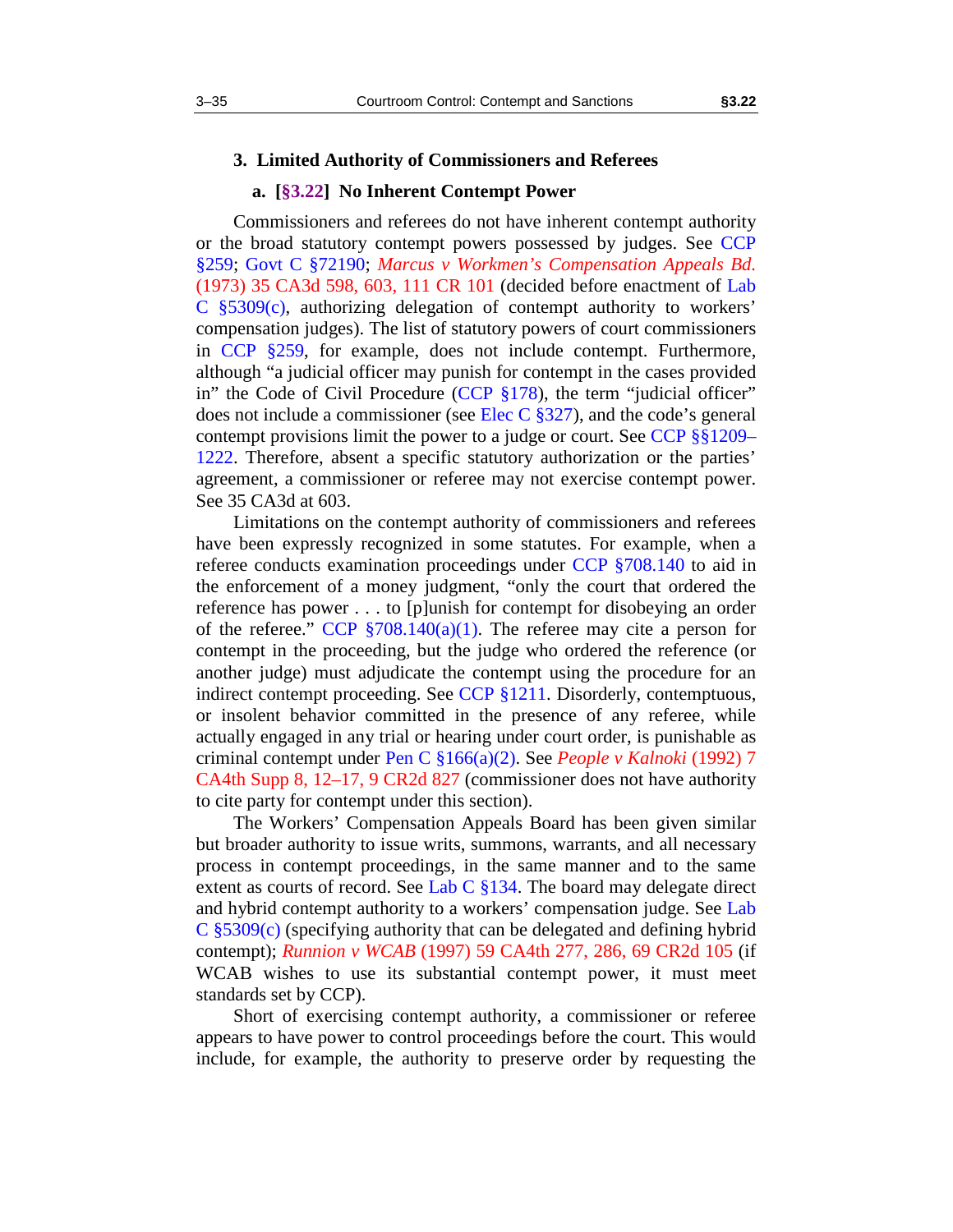bailiff to remove disruptive persons from the courtroom. See CCP §128(a).

## <span id="page-37-0"></span>**b. [§3.23] Service as Temporary Judge Under Stipulation**

The contempt authority of a commissioner, referee, or pro tem judge who serves as a temporary judge on the parties' stipulation under Cal Const art VI, §21 depends on the situation and the terms of the stipulation. Unless the stipulation includes a specific authorization to adjudicate contempt matters, no authority to adjudicate a contempt in a separate or ancillary proceeding is granted. See *Sarracino v Superior Court* (1974) 13 C3d 1, 10, 118 CR 21 (contempt proceeding may be seen as ancillary to principal action); *In re Frye* (1983) 150 CA3d 407, 409, 197 CR 755 (absent proper stipulation, commissioner lacks authority to hear and determine contempt proceeding, and any order of contempt is void). However, because a commissioner, referee, or pro tem judge who acts under stipulation has "full judicial powers" until final determination of the case (see Cal Const art VI, §21; *In re Mark L.* (1983) 34 C3d 171, 178, 193 CR 165), he or she may adjudicate a direct contempt if the adjudication takes place before the case is finally determined and if the contemner stipulated to the commissioner, referee, or pro tem judge. *Fine v Superior Court* (2002) 97 CA4th 651, 664–665, 119 CR2d 376 (no express authority to issue contempt orders need be granted in stipulation; this authority is inherent in court's power to exercise reasonable control over its proceedings under CCP  $$128(a)(3)$ ). See discussion in Rothman, California Judicial Conduct Handbook, §4.02 (3d ed CJA/Thomson West 2007); CALIFORNIA JUDGES BENCHBOOK: CIVIL PROCEEDINGS—BEFORE TRIAL, SECOND EDITION §17.75 (Cal CJER 2008).

A commissioner or referee serving as a temporary judge under a stipulation that does not include contempt authority may cite a person for direct contempt for an act committed in the court's immediate view and presence or for hybrid contempt for an absence or a late court appearance. However, a judicial officer may not adjudicate an indirect contempt, such as a violation of a court order. In that situation, the judicial officer would merely file a statement of facts alleging the contempt, which would proceed to adjudication and punishment by a judge. See CCP §§1211– 1217; 97 CA4th at 662–665; *Rosenstock v Municipal Court* (1976) 61 CA3d 1, 7, 132 CR 59; *Nierenberg v Superior Court* (1976) 59 CA3d 611, 615, 130 CR 847. For discussion of types of civil contempt, see [§3.26.](#page-39-0) For a sample form of statement of facts, see  $\S 3.94$ . For an indirect contempt procedure checklist, see [§3.8.](#page-18-0)

 JUDICIAL TIP: Some judges suggest that the stipulation to a commissioner or referee as a pro tem judge includes the express authority to adjudicate contempt.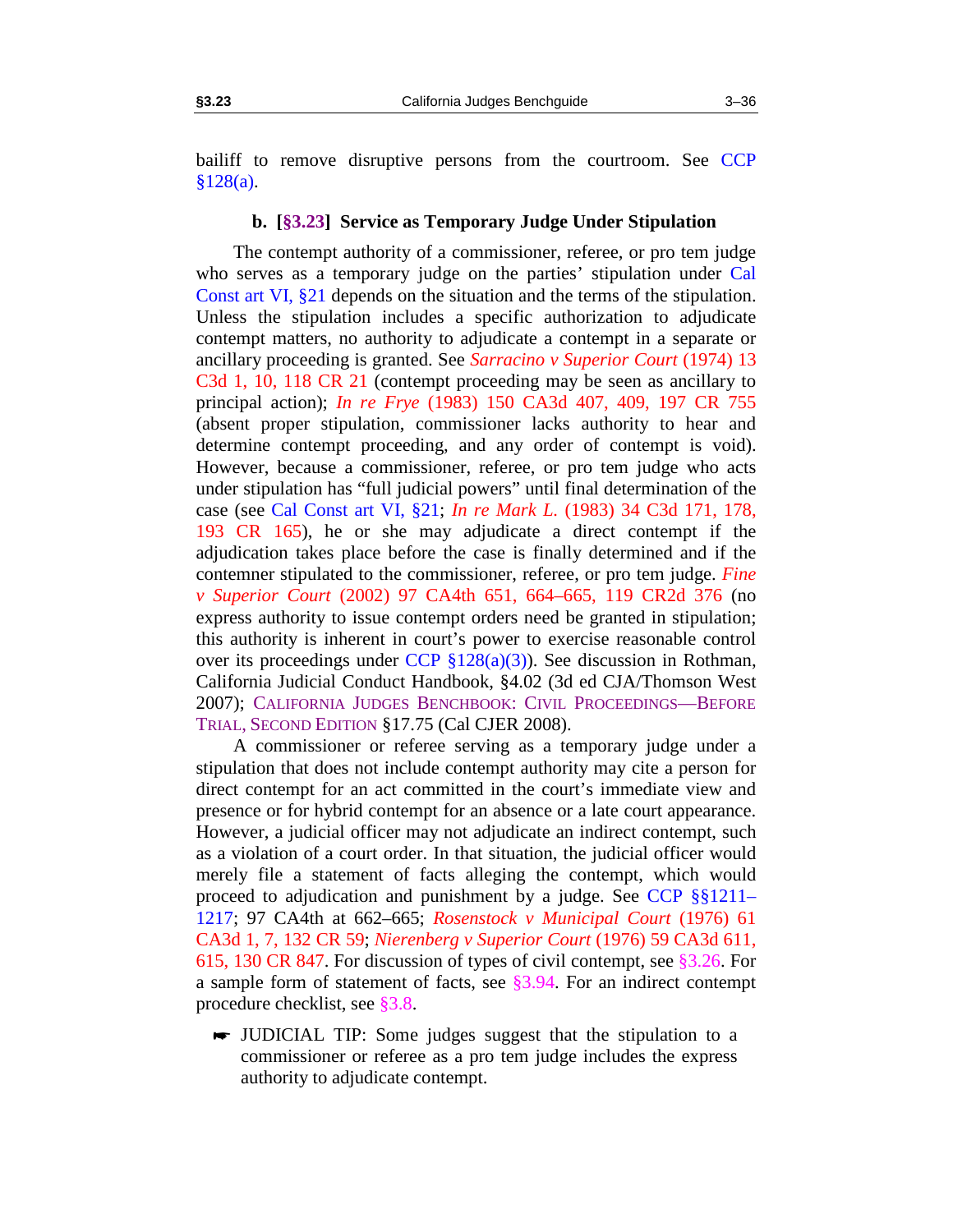### **4. Characterization as Civil or Criminal**

### **a. [§3.24] Civil and Criminal Contempt Distinguished**

Punishment for civil contempt is remedial and for the benefit of the complainant, while punishment for criminal contempt is characterized by an unconditional sentence imposed for punishment or deterrence. *Hicks v Feiock* (1988) 485 US 624, 634, 108 S Ct 1423, 99 L Ed 2d 721. However, as noted in *In re Feiock* (1989) 215 CA3d 141, 263 CR 437, there are problems with this distinction. For example, courts do not always know at the outset of a proceeding whether to provide appropriate criminal protections to the contemner because the punishment to be pronounced is not yet known. Moreover, penalties are often greater for civil contempt than for criminal contempt, and there are fewer constitutional protections. 215 CA3d at 145 n6.

Many of the same types of conduct are listed as civil contempt in CCP §1209 and criminal contempt in Pen C §166. However, criminal contempt prosecutions under Pen C  $\S166$  do not fall within a court's inherent contempt power but are governed by rules applicable to prosecution of misdemeanors. See *In re McKinney* (1968) 70 C2d 8, 13, 73 CR 580; *People v Saffell* (1946) 74 CA2d Supp 967, 982, 168 P2d 497.

Willful disobedience of the terms of any process or order lawfully issued by any court is punishable as contempt under Pen C  $\S166(a)(4)$ . Punishment for contempt under this section requires a clear, intentional violation of a specific, narrowly drawn order; specificity of the order is an essential prerequisite of the contempt citation. *People v Moses* (1996) 43 CA4th 462, 468, 50 CR2d 665. See *People v Greenfield* (1982) 134 CA3d Supp 1, 4, 184 CR 604 (crime of contempt is general intent, not specific intent, crime).

A court cannot punish a violation of a condition of probation as contempt under Pen C §166(a)(4). *People v Johnson* (1993) 20 CA4th 106, 109, 24 CR2d 628. Nor can a criminal contempt of the juvenile court be punished under Pen C §166. *In re Ricardo A.* (1995) 32 CA4th 1190, 1199, 38 CR2d 586 (juvenile court contempt statute, Welf & I C §213, must be used); *In re Mary D.* (1979) 95 CA3d 34, 36–37, 156 CR 829 (Welf & I C  $\S601$  juvenile offender cannot be elevated to Welf & I C  $\S602$ juvenile criminal offender through use of contempt of court proceeding under Pen C §166(a)(4)). See *In re Francisco S.* (2000) 85 CA4th 946, 950, 958–959, 102 CR2d 514 (juvenile court cannot confine delinquent ward under its contempt power for more time than maximum confinement time permitted under offense that resulted in wardship, when contemptuous acts are violations of ward's probationary conditions).

For additional discussion of criminal contempt, see CALIFORNIA JUDGES BENCHBOOK: CIVIL PROCEEDINGS—BEFORE TRIAL, SECOND EDITION §17.76 (Cal CJER 2008).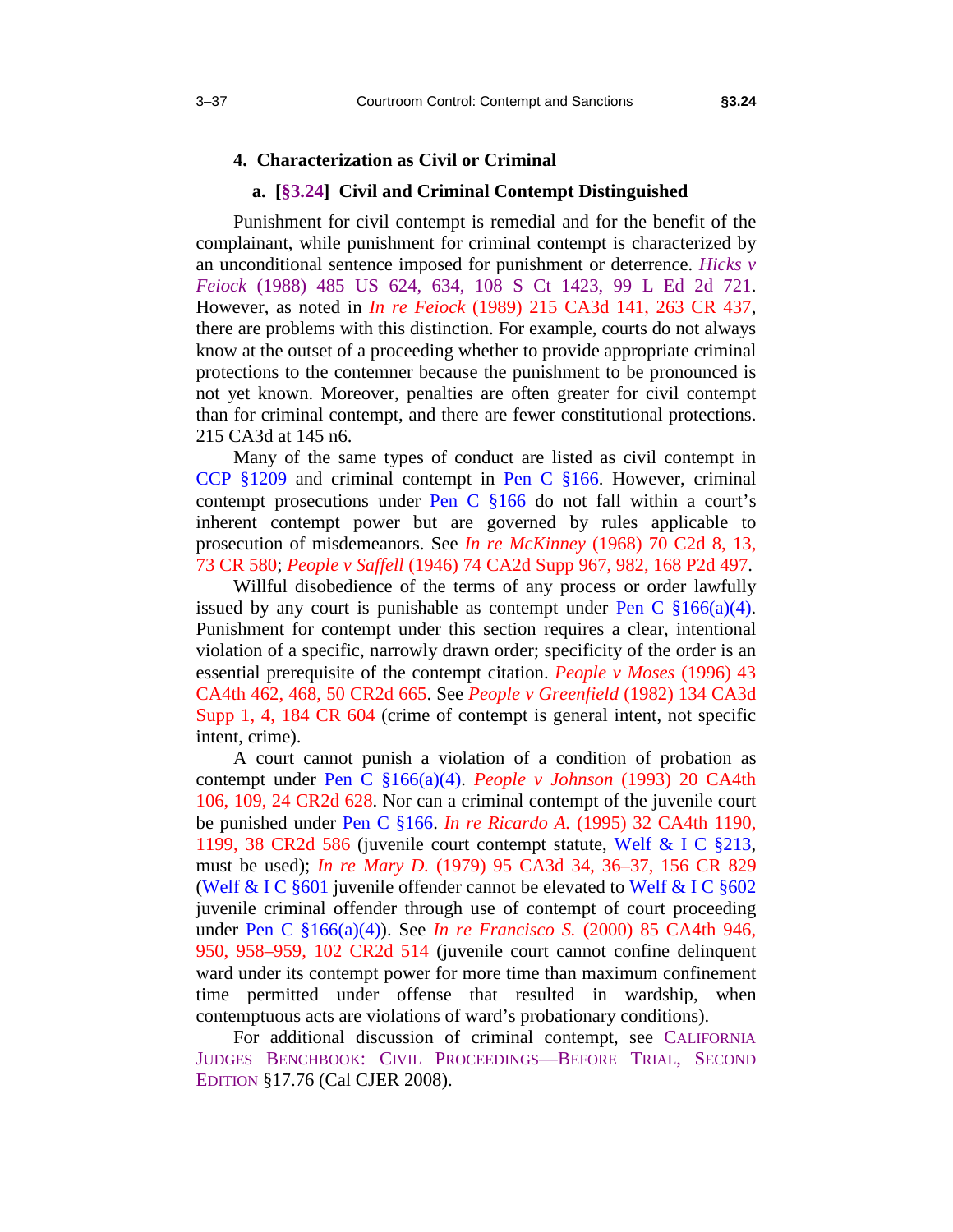## <span id="page-39-1"></span>**b. [§3.25] Criminal Nature of Civil Contempt**

Civil contempt proceedings under CCP §§1209–1222, whether punitive or coercive, may arise out of either civil or criminal litigation. Furthermore, even though they are denominated civil, these proceedings are criminal in nature because of the penalties that a judge may impose. *People v Gonzalez* (1996) 12 C4th 804, 816, 50 CR2d 74. The constitutional rights of the accused must be observed. See *Hicks v Feiock* (1988) 485 US 624, 632, 108 S Ct 1423, 99 L Ed 2d 721 (guilt in criminal contempt proceeding must be proved beyond reasonable doubt); *Mitchell v Superior Court* (1989) 49 C3d 1230, 1256, 265 CR 144 (when there are punitive sanctions, guilt must be established beyond reasonable doubt); *People v Earley* (2004) 122 CA4th 542, 550, 18 CR3d 694 (defendant is entitled to due process, including a jury trial, in postverdict adjudication of acts of contempt defendant allegedly committed during trial). But see *In re Kreitman* (1995) 40 CA4th 750, 753, 47 CR2d 595 (no right to jury trial unless punishment is imprisonment for more than six months). An alleged contemnor is entitled to the full panoply of substantive and due process rights in adjudicating even civil contempt. *People v Kalnoki* (1992) 7 CA4th Supp 8, 11, 9 CR2d 827.

A waiver of the privilege against self-incrimination requires that the accused understand the choices available, unless he or she is represented by counsel and takes the stand voluntarily. Furthermore, if indigent, the accused can request appointment of the public defender under Govt C §27706(a). See also *County of Santa Clara v Superior Court* (1992) 2 CA4th 1686, 1694, 1696, 5 CR2d 7 (indigent litigant is entitled to have appointed counsel during contempt OSC hearing and county must pay for attorney under Pen C §987.2). For further discussion of these rights, see CALIFORNIA JUDGES BENCHBOOK: CIVIL PROCEEDINGS—BEFORE TRIAL, SECOND EDITION §17.77 (Cal CJER 2008). For discussion of double jeopardy implications, see [§3.32.](#page-42-0)

## **5. Civil Contempt**

## <span id="page-39-0"></span>**a. [§3.26] Direct, Indirect, or Hybrid**

Direct contempt is committed in the immediate view and presence of the court or of the judge in chambers, and may be punished summarily. CCP  $\S 1211(a)$ . For procedural checklist, see  $\S 3.7$ . For example, failure to comply with a court order to file an opening brief in a criminal appeal after numerous extensions of time is an act occurring in the immediate view and presence of the court under CCP §1211, and willful failure to comply with this order constitutes contempt under CCP §1209(a)(5). *In re Riordan* (2002) 26 C4th 1235, 1237, 115 CR2d 1; *In re Rubin* (2001) 25 C4th 1176, 1178–1179, 108 CR2d 593; *In re Garland* (2001) 25 C4th 1172, 1174–1175, 108 CR2d 591.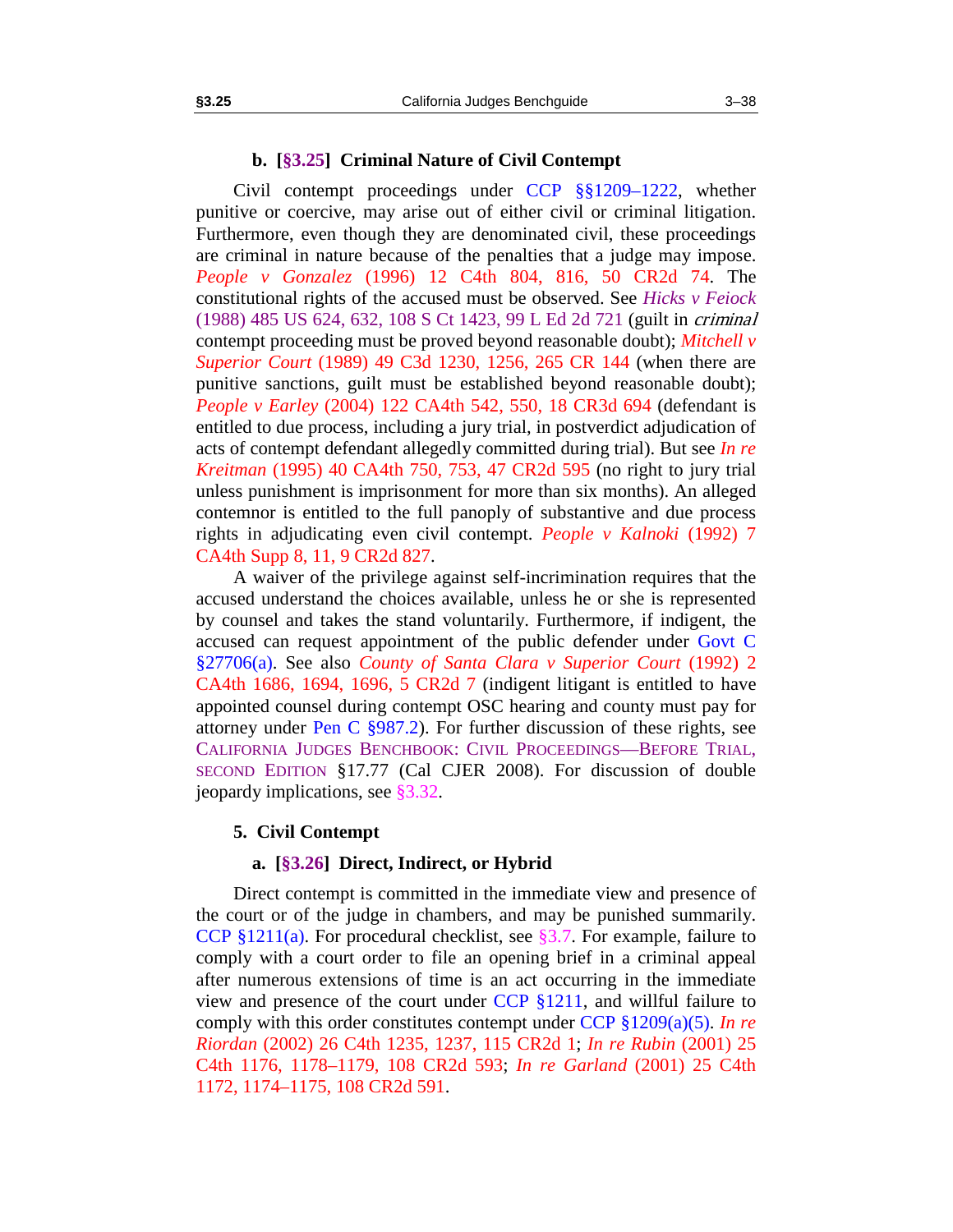The facts supporting indirect contempt arise outside the judge's or court's presence and require a more elaborate procedure to notify the person charged and to allow him or her an opportunity to be heard. See CCP §§1211–1217; *Arthur v Superior Court* (1965) 62 C2d 404, 407, 408, 42 CR 441. For procedural checklist, see [§3.8.](#page-18-0)

A hybrid contempt occurs in the court's presence but may be excused by matters that occur outside the courtroom. The most common example of hybrid contempt, and the context in which the modified contempt procedure developed, is the failure of an attorney to appear in court at the scheduled time. A hybrid contempt generally proceeds as a direct contempt, because the contemptuous act (failure to appear) happened in court. The accused in a hybrid contempt proceeding, however, must be afforded notice and a reasonable opportunity to present an excuse or explain the reasons for the conduct. See *Arthur v Superior Court, supra*; *In re Baroldi* (1987) 189 CA3d 101, 106, 234 CR 286, disapproved on other grounds in 23 C4th 215, 221 (direct contempt procedure may be followed, but due process requires court to confront attorney with charge and afford reasonable opportunity to present valid excuse).

 JUDICIAL TIP: In a typical case, when an attorney has failed to appear in court as required, the judge gives notice of the nature of the contempt charge(s) and the time of the hearing orally when the attorney next appears in the proceedings. An alternative is to issue and serve an order to show cause regarding the contempt. See *Arthur v Superior Court, supra,* 62 C2d at 408. For a sample form of an order to show cause, see [§3.93.](#page-87-0)

For statutory recognition and definition of hybrid contempt in a limited context, see Lab C §5309(c) (delegation of direct and hybrid contempt authority to workers' compensation judge). For a checklist of the hybrid contempt procedure, see [§3.9.](#page-21-0)

## **b. Punishment: Civil-Punitive or Civil-Coercive**

## <span id="page-40-0"></span>**(1) [§3.27] Characterization**

Civil contempt proceedings under CCP §1209 are characterized as either punitive or coercive, depending on the type of punishment imposed.

## **(2) [§3.28] Punitive Proceedings**

In punitive proceedings, commonly referred to as "civil-punitive," the court may impose a fine not to exceed \$1000 and/or a term of imprisonment not to exceed five days to punish a party for each separate act of contempt. See CCP §1218(a); *Fine v Superior Court* (2002) 97 CA4th 651, 674, 119 CR2d 376 (five-day sentence was appropriate punishment for attorney adjudged in contempt for filing false statement of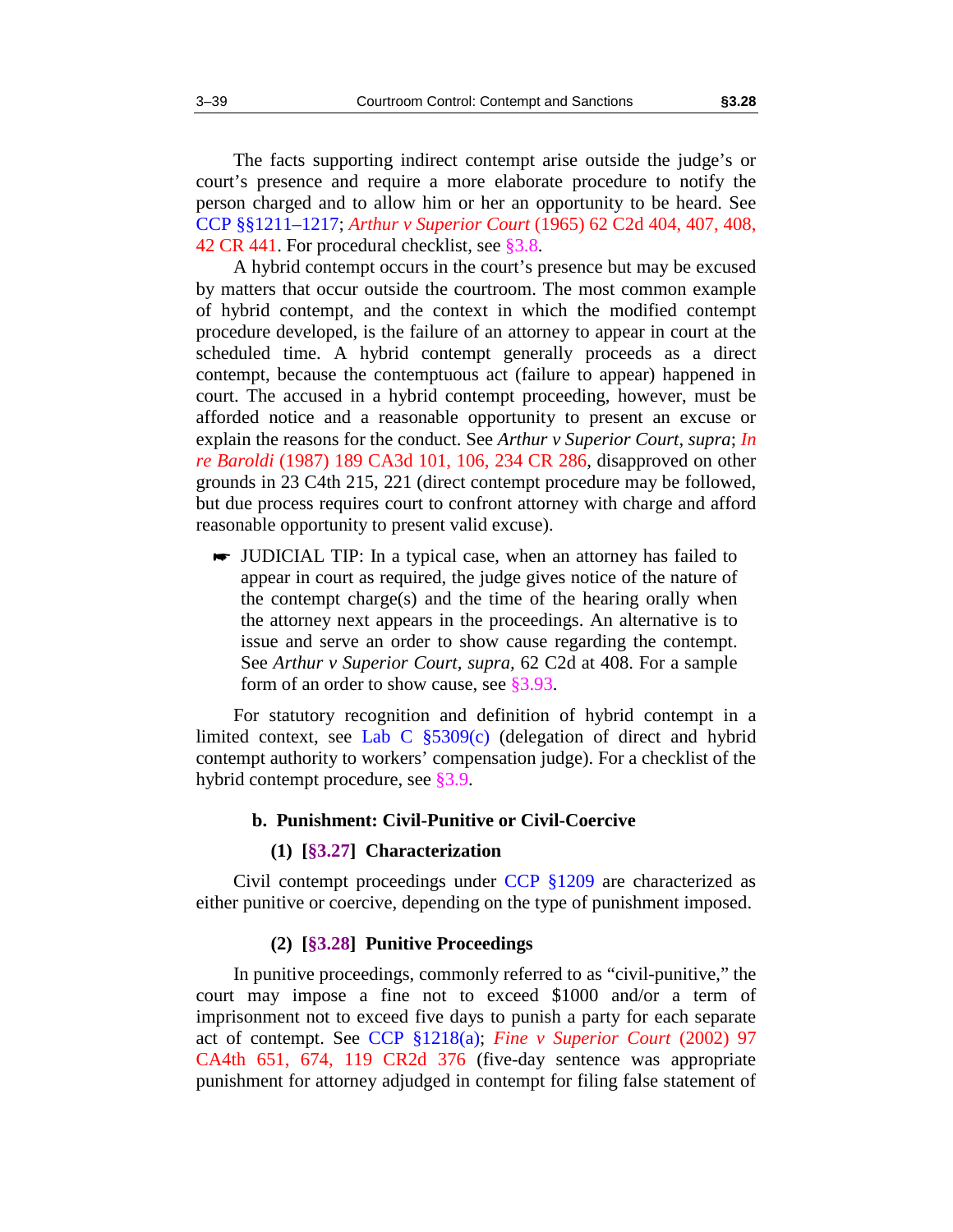disqualification under CCP  $\S 170.1$ ). See also CCP  $\S 1218(b)$ –(c) (punishment for failure to comply with family court order). On what constitutes a separate act of contempt, see *Donovan v Superior Court* (1952) 39 C2d 848, 855, 250 P2d 246 (four distinguishable violations of injunction warranted multiple fines); *Conn v Superior Court* (1987) 196 CA3d 774, 786, 242 CR 148 (contemner's repeated failures to turn over documents as ordered constituted single act of contempt). The test is whether there were separate insults to the court's authority, several of which may occur on the same day. *Reliable Enterprises, Inc. v Superior Court* (1984) 158 CA3d 604, 621, 204 CR 786, disapproved on other grounds in 49 C3d 1230, 1248 n13 (multiple fines for separate violations of injunction occurring on different days).

The court may also order the contemner to pay the reasonable attorneys' fees and costs incurred by the opposing party because of the contempt proceeding. See CCP §1218(a); *Share v Casiano Bel-Air Homeowners Ass'n* (1989) 215 CA3d 515, 524–526, 263 CR 753 (attorneys' fee award based on parties' contract). Attorneys' fees may be awarded in a family law proceeding for violation of a court order. The provision in CCP  $\S 1218(c)$  for community service does not preclude the award of attorneys' fees under CCP §1218(a). *Goold v Superior Court* (2006) 145 CA4th 1, 10–11, 51 CR3d 455. Lastly, the court may make other appropriate orders, but may not award compensatory damages to the opposing party in the contempt proceeding. The purpose of a contempt order is not to vindicate the opposing party's rights but to preserve the dignity and authority of the court. *H. J. Heinz Co. v Superior Court* (1954) 42 C2d 164, 174–176, 266 P2d 5.

# **(3) [§3.29] Coercive Proceedings**

In coercive proceedings, the court uses imprisonment to compel performance of some act or duty required of a person that the person has the ability, but refuses, to perform, e.g., to answer a question as a witness. CCP §1219(a). But see CCP §§1219(b) (no coercive imprisonment for refusal of sexual assault victim to testify about assault or for victim of domestic violence for refusal to testify about domestic violence). See also CCP §1219.5 (special contempt procedure when minor under 16 refuses to testify). The court must specify the act to be performed in the warrant of commitment. See CCP §1219(a); *Morelli v Superior Court* (1969) 1 C3d 328, 332, 82 CR 375; *H. J. Heinz Co. v Superior Court* (1954) 42 C2d 164, 174, 266 P2d 5.

 JUDICIAL TIP: In selecting the appropriate punishment, the court should weigh the effect of any mitigating circumstances. See §[§3.37,](#page-47-0) [3.48.](#page-53-0)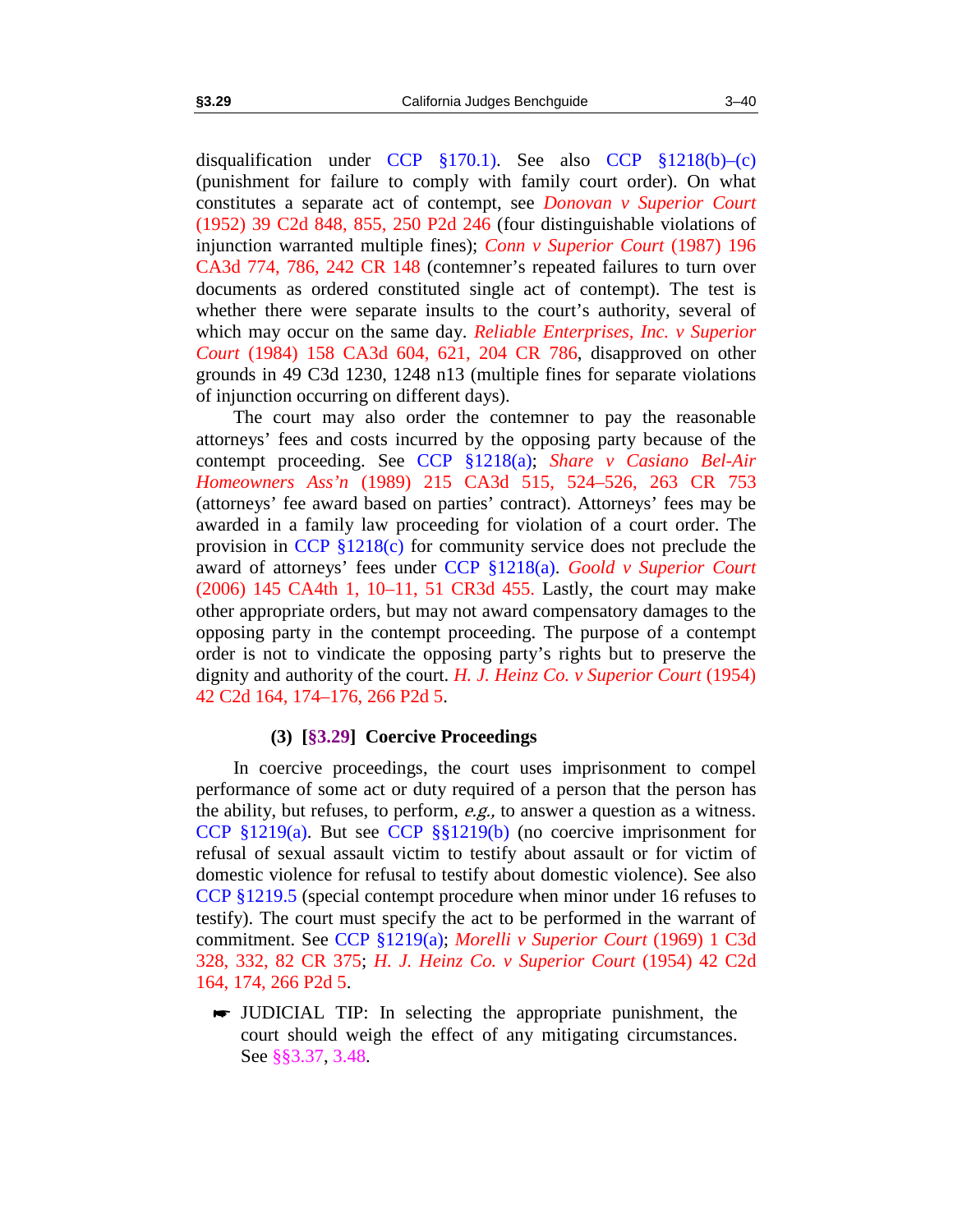# **(4) [§3.30] Termination of Underlying Action**

Termination of the underlying action from which a contempt proceeding arises does not preclude the court from punishing contempt by imposing a fine or term of imprisonment under the limitations prescribed in CCP §1218(a) (\$1000 fine and/or five days imprisonment, as well as reasonable attorneys' fees and costs). See *Bank of America v Carr* (1956) 138 CA2d 727, 734, 292 P2d 587. Indefinite coercive imprisonment under CCP §1219 for failure to perform an act must end, however, when the contemner no longer has the power to perform the act. For a witness who refuses to testify, this generally means the conclusion of the underlying proceeding. *McComb v Superior Court* (1977) 68 CA3d 89, 99, 137 CR 233. At that point, the incarceration becomes punitive and is subject to the five-day limitation in CCP §1218 for punitive confinement. See CCP §1218(a); *In re Farr* (1974) 36 CA3d 577, 584, 111 CR 649.

A witness's coercive imprisonment may continue beyond the conclusion of the underlying proceeding, however, if there are additional reasons for requiring the testimony. See 36 CA3d at 584 (coercive incarceration of reporter who violated order prohibiting prejudicial pretrial publicity releases; continued commitment to supplement record on appeal and to control court officers). In such a situation, the court must determine the point at which the commitment ceases to serve its coercive purpose and becomes punitive in character. When that point is reached, the incarceration of the contemner becomes punitive and additional confinement is limited by the five-day maximum sentence provided in CCP §1218(a).

Because a contempt proceeding is a separate and distinct action from the criminal proceeding in which the alleged contemptuous acts occurred, a bail bond issued with respect to the criminal charges does not also cover the contempt charge. *People v King Bail Bond Agency* (1990) 224 CA3d 1120, 1124–1125, 274 CR 335.

## <span id="page-42-1"></span>**(5) [§3.31] Penalty Assessment**

A penalty assessment must be levied on every fine imposed and collected by the courts for criminal offenses. Pen C  $\S 1464(a)$ . Most judges believe that this provision does not apply to a civil contempt "fine" under CCP §1218, because contempt punished under CCP §§1209–1222 is not a criminal offense.

#### <span id="page-42-0"></span>**c. [§3.32] Double Jeopardy Considerations**

The preclusion of multiple punishment in Pen C  $\S 654$  applies to punishment for contempt under CCP §1218. *Mitchell v Superior Court* (1989) 49 C3d 1230, 1246, 265 CR 144; *In re Farr* (1976) 64 CA3d 605, 614, 134 CR 595. For example, a defendant who was previously held in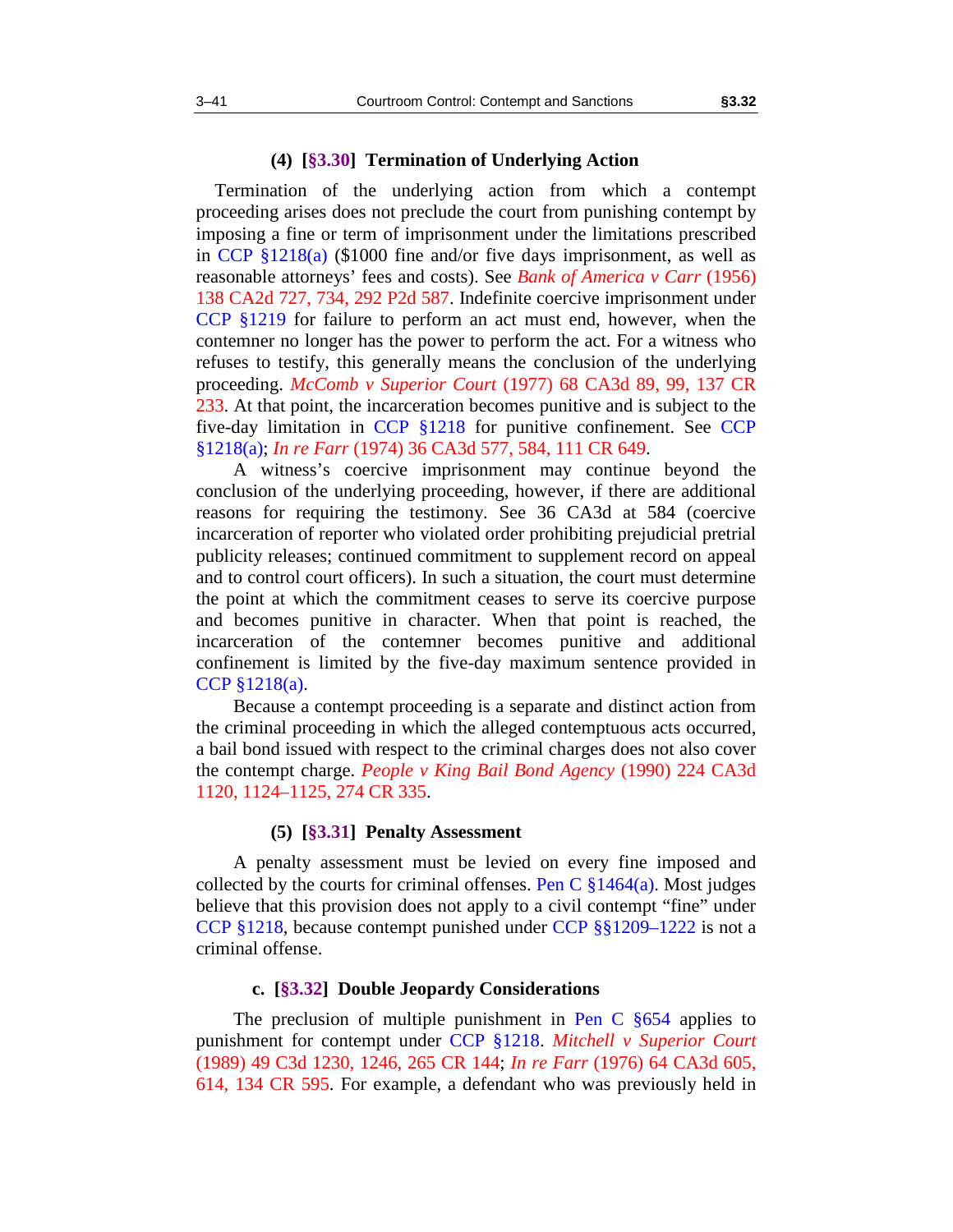civil contempt under CCP §1209 and given a punitive sentence of a \$500 fine and five days in jail may not be prosecuted for criminal contempt under CCP §166 for the same conduct. But see *Mulvany v Superior Court* (1986) 184 CA3d 906, 908–909, 229 CR 334 (removal of order to show cause re contempt from calendar without notice to citee or his counsel does not require dismissal of contempt citation under doctrine of double jeopardy).

If the prior order of confinement for contempt was coercive in nature, rather than punitive, double jeopardy probably does not bar criminal prosecution for the conduct. See Pen C §654; *People v Derner* (1986) 182 CA3d 588, 592, 227 CR 344 (defendant's contempt conviction for failing to return custody of his daughter to his ex-wife did not prohibit subsequent felony prosecution under Pen C §278.5 based on same act, because primary purpose of contempt order was to dissuade defendant from continuing to disregard family court orders and not merely to punish him for his past violations of those orders); *People v Lombardo* (1975) 50 CA3d 849, 854, 123 CR 755 (decided under double jeopardy clause of Fifth Amendment, before amendment of Pen C §654). See also *People v Batey* (1986) 183 CA3d 1281, 1290, 228 CR 787 (contempt proceedings punished under CCP §1218, with a suspension of punishment conditioned on future compliance, did not pose double jeopardy bar to prosecution for child stealing under Pen C §278.5 arising from same conduct); *People v Moses* (1996) 43 CA4th 462, 466–471, 50 CR2d 665 (contempt is not lesser included offense of Pen C §278.5).

## **B. Direct Contempt Procedure**

#### <span id="page-43-0"></span>**1. [§3.33] Cautious Exercise of Direct Contempt Power**

A direct contempt may be punished summarily by the court. CCP §1211; *Boysaw v Superior Court* (2000) 23 C4th 215, 219–223, 96 CR2d 531. All that is required is an order reciting the facts adjudging the person guilty and prescribing the punishment. See CCP §1211; 23 C4th at 220. Because this action lacks the usual procedural safeguards and is subject to possible abuse by an arbitrary judge, direct contempt orders in particular are carefully reviewed and strictly construed by appellate courts. Therefore, a trial judge must carefully comply with all procedural requirements. *Smith v Superior Court* (1968) 68 C2d 547, 560, 68 CR 1.

The power to adjudicate direct contempt must be used prudently and with a view toward promoting the orderly administration of law rather than any form of vindication of a judge's character. *Lyons v Superior Court* (1955) 43 C2d 755, 762, 278 P2d 681, quoting *People v Turner*  (1850) 1 C 152.

In *Gallagher v Municipal Court* (1948) 31 C2d 784, 794, 192 P2d 905, the California Supreme Court cautioned: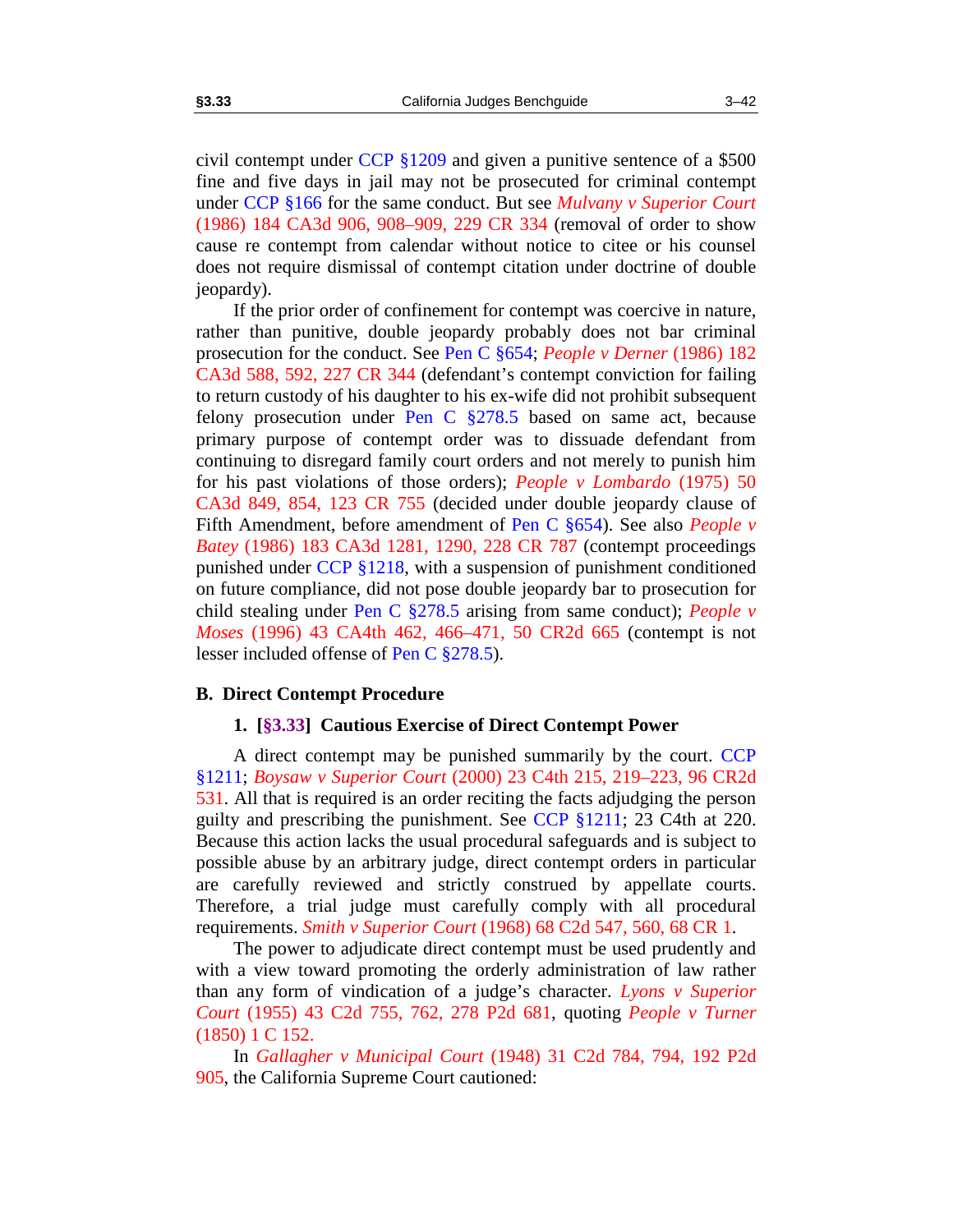Broadly speaking, judges are empowered to punish summarily for contempt of court in order to facilitate the orderly administration of justice. Disobedience of the court orders tends to lessen the effect of those orders; intemperate behavior in the course of a trial [citations] lessens the mastery of the trial judge over the progress of the proceedings and thus tends to obstruct the course of the trial. Considerable summary power, not usually available to the officers of any other branch of government, is therefore vested in judges. If that power is not wisely exercised, it can readily become an instrument of oppression. In a summary contempt proceeding the judge who metes out the punishment is usually the injured party and the prosecutor as well. Since such a situation invites caprice, appellate courts almost without exception require that the order adjudging a person in direct contempt of court recite in detail the facts constituting the alleged transgression rather than the bare conclusions of the trial judge.

In dealing with conduct that allegedly is disrespectful of the court, the judge must be "long of fuse and somewhat thick of skin." *DeGeorge v Superior Court* (1974) 40 CA3d 305, 312, 114 CR 860; see *In re Grossman* (1972) 24 CA3d 624, 628, 101 CR 176 (judge should consider in serenity of chambers whether reaction is simply judicial nerves on edge).

 JUDICIAL TIP: Experienced judges rarely use the contempt power to control their courtrooms. They rely instead on such techniques as strictly monitoring the decorum of the court's staff, maintaining an atmosphere of formality, enforcing adherence by all participants to clear rules of demeanor, and promptly correcting and admonishing offenders. If a court order has been violated, many judges consider imposing sanctions under CCP §177.5. Because the procedure for imposing these sanctions is less cumbersome than a contempt adjudication, and because sanctions do not carry the stigma of contempt, they are less likely to be resisted. These judges, therefore, invoke contempt only as a last resort. See Rothman, California Judicial Conduct Handbook §§4.05–4.07 (3d ed CJA/Thomson West 2007).

A judge is responsible for knowing or researching the proper contempt procedures. A judge's ignorance or misuse of these procedures may constitute bad faith and justify disciplinary proceedings for willful and prejudicial misconduct. See, e.g., *Kloepfer v Commission on Judicial Performance* (1989) 49 C3d 826, 858, 264 CR 100 (injudicious use of contempt power was willful and prejudicial misconduct); *Ryan v*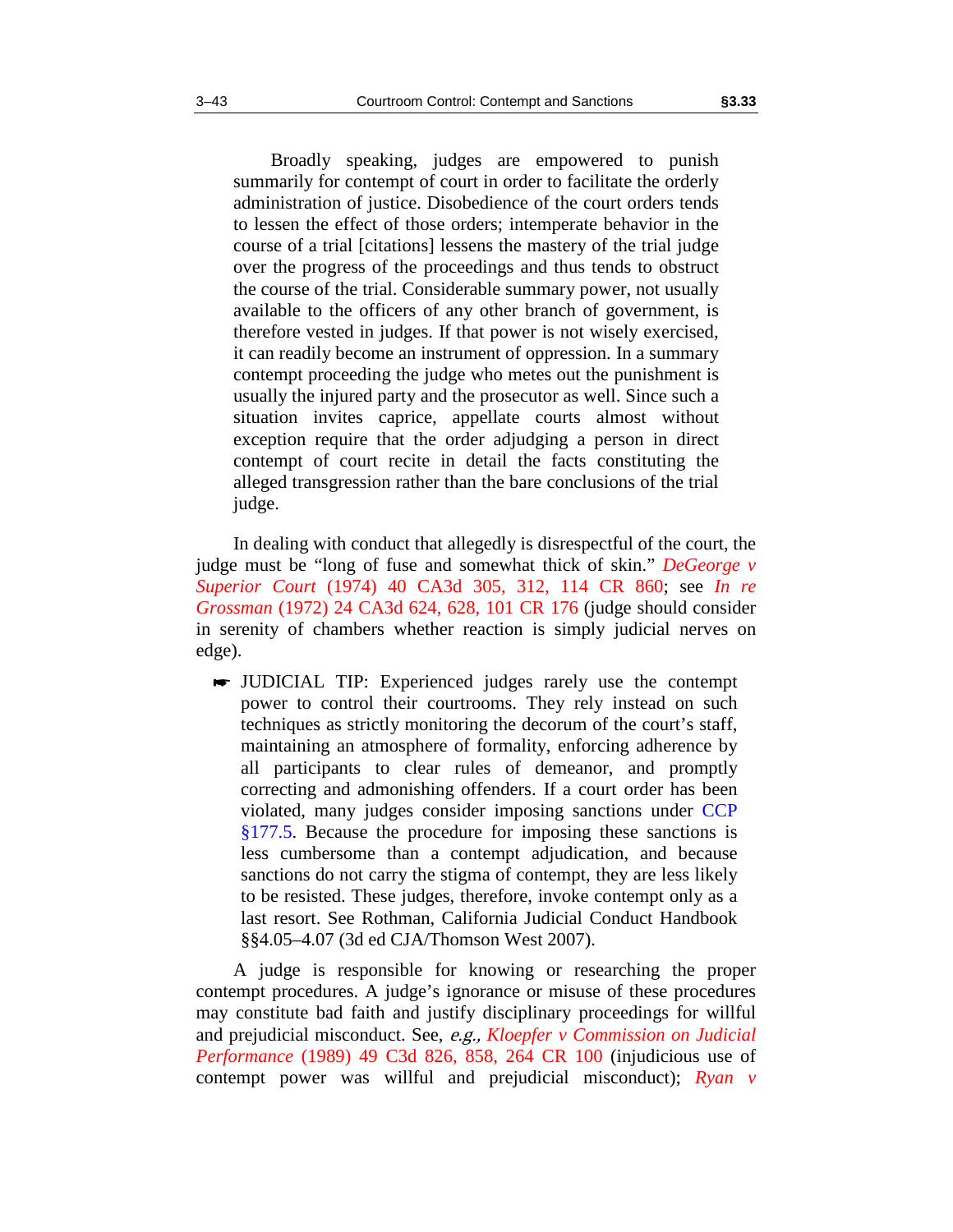*Commission on Judicial Performance* (1988) 45 C3d 518, 533, 247 CR 378 (experienced judge should have known that contempt order was both substantively and procedurally invalid); *Cannon v Commission on Judicial Qualifications* (1975) 14 C3d 678, 694, 122 CR 778 (judge never sought to establish grounds on which contempt citations were based).

## <span id="page-45-0"></span>**2. [§3.34] Warning Requirement**

A warning is required before citing an attorney for contempt based on the tone of voice used by the attorney. *Boysaw v Superior Court* (2000) 23 C4th 215, 222–223, 96 CR2d 531. No warning is required if the statement is contemptuous on its face. *In re Grossman* (1972) 24 CA3d 624, 639, 101 CR 176. Unless the conduct is outrageous and immediately recognizable as an act of contempt, the judge must warn the person that further similar conduct will result in a citation for contempt. The warning must be made on the record, and any contempt order must recite the warning that was given. *Boysaw v Superior Court, supra*, 23 C4th at 222– 223; *In re Hallinan* (1969) 71 C2d 1179, 1181, 81 CR 1. See *People v Chong* (1999) 76 CA4th 232, 243–245, 90 CR2d 198 (judge repeatedly admonished attorney for contemptuous conduct throughout trial before citing attorney for contempt). What is required to support a finding of direct contempt in such a case is not simply that the alleged contemner used an objectionable tone of voice, but that he or she continued to do so after being admonished. *Boysaw v Superior Court, supra*, 23 C4th at 222.

A judge, however, may find an attorney in contempt even though the attorney has not engaged in a pattern of repeated violations before the judge. A judge has wide latitude to determine what conduct "so infects orderly judicial proceedings that contempt is permitted." Because the judge may need to act quickly "to prevent a breakdown of the proceedings," a single violation may be sufficient. *Pounders v Watson* (1997) 521 US 982, 988–990, 117 S Ct 2359, 2362–2363, 138 L Ed 2d 976 (attorney willfully asked inappropriate questions after judge admonished attorney to avoid subject).

## **3. When To Cite and Adjudicate**

## **a. [§3.35] Timing**

Subject to the general policy that the contempt power should be used with prudence and caution (see  $\S 3.33$ ), contemptuous conduct should be cited and adjudicated as soon as possible. The effectiveness of a proper exercise of the contempt power may be directly related to the timeliness of the order. If the contempt proceeding is to be meaningful, it is important that inappropriate and offensive conduct be dealt with promptly when it occurs to underscore the link between the cause and its effect. *Bloom v Superior Court* (1986) 185 CA3d 409, 412, 229 CR 747; *In re Grossman*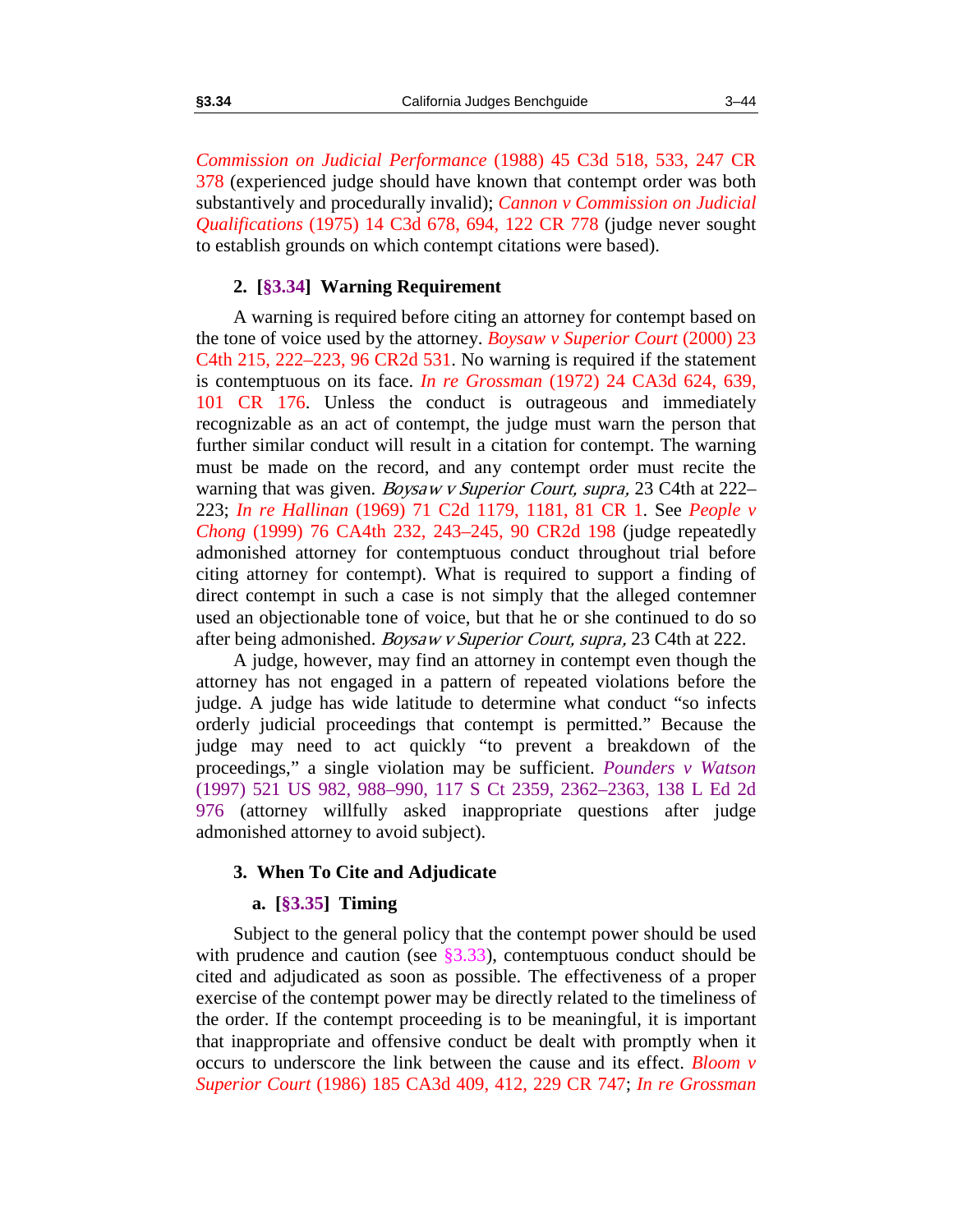(1972) 24 CA3d 624, 628, 101 CR 176. A prompt completion of the process through judgment, with a stay of execution of the sentence, permits the contemner to seek appellate review by writ while allowing the underlying litigation to proceed without interruption. See §[§3.38–](#page-47-1)[3.39](#page-48-0) for discussion of staying execution, and  $\S 3.51$  for discussion of appellate review.

Many judges, however, defer adjudication of contempt for courtroom misconduct to the conclusion of a pending trial, unless prompt punishment is imperative. See *Hanson v Superior Court* (2001) 91 CA4th 75, 81–82, 109 CR2d 782 ("summarily," as used in CCP §1211, refers to character of contempt proceeding, not its timing, and does not demand instant punishment). Due process then requires notice and an opportunity to be heard. The hearing may, and sometimes must, be set before another judge. When another judge adjudicates the contempt, the contempt is no longer direct, because it was not committed in the presence of this judge, but is now indirect and must be adjudicated using the procedures for indirect contempt. 91 CA4th at 82.

Certain types of direct contempt hearings may be postponed until after the trial has been completed if the alleged contemptuous conduct is not disrupting the trial and there is no jury to be prejudiced. See *Betsworth v Workers' Compensation Appeals Bd.* (1994) 26 CA4th 586, 597, 31 CR2d 664 (alleged contempt was personal disrespect to workers' compensation referee). If the original judge is so personally involved that his or her perspective has been affected, adjudication of contempt based on personal disrespect should be postponed and another judge obtained to hear the case. 26 CA4th at 596.

There is no statutory time limit for adjudicating contempt. The determination must be made within a reasonable time, however, or the court loses jurisdiction to act on the contempt. *In re Foote* (1888) 76 C 543, 544, 18 P 678 (jurisdiction lost because no action taken until 50 days after direct contempt occurred).

## **b. [§3.36] Personal Embroilment of Trial Judge**

The rules on disqualification of a judge (CCP §§170–170.6), including those for self-disqualification, do not apply to direct contempt proceedings. *Blodgett v Superior Court* (1930) 210 C 1, 9, 290 P 293. However, if the contemptuous conduct is a personal attack on the judge, and the judge does not cite the contemner at the time the contempt is committed but waits until the end of the trial, procedural due process may require that the contempt be adjudicated by a different judge. Due process requires a new and impartial judge only when there is evidence that the trial judge has become so "personally embroiled" with a lawyer in the trial as to make the judge unfit to sit in judgment on the contempt charge. See *Mayberry v Pennsylvania* (1971) 400 US 455, 463, 91 S Ct 499, 27 L Ed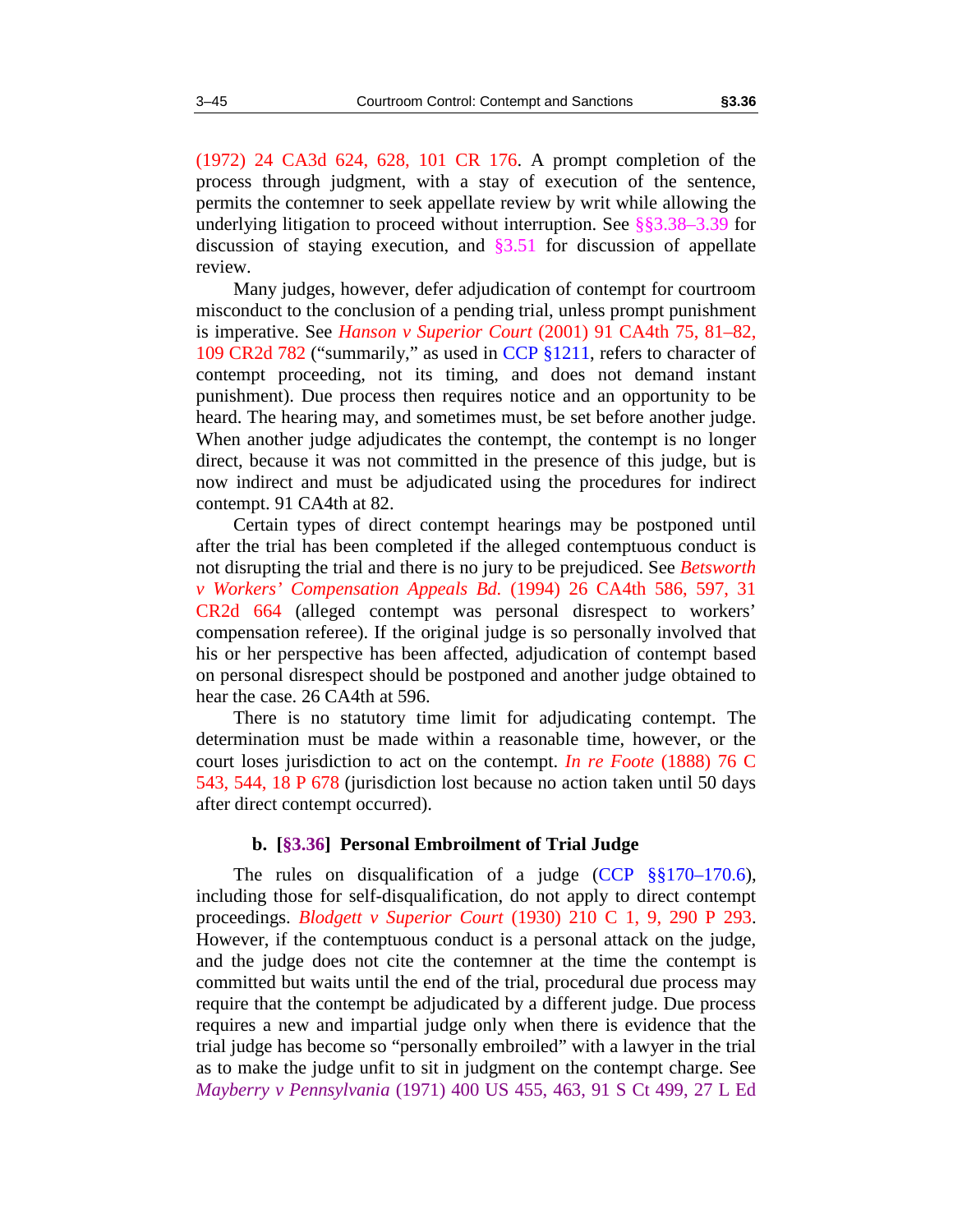2d 532. It is a violation of due process for the judge to serve as judge and prosecutor when the alleged contempt did not disrupt the judicial process, but instead allegedly demonstrated personal disrespect to the judge and the judge has become embroiled in that disrespect. *Betsworth v Workers' Compensation Appeals Bd.* (1994) 26 CA4th 586, 596, 31 CR2d 664.

Recusal because of personal embroilment in the controversy is not necessary when (1) the contempt was cited and adjudicated immediately after it occurred, and (2) the judge's involvement was not personal but was designed to protect the process of a fair trial. See *Hawk v Superior Court* (1974) 42 CA3d 108, 133, 116 CR 713; *DeGeorge v Superior Court* (1974) 40 CA3d 305, 315, 114 CR 860.

## <span id="page-47-0"></span>**4. [§3.37] Effect of Mitigating Circumstances or Apology**

In adjudicating an alleged contempt, the judge should give the contemner an opportunity to present a defense or explain mitigating circumstances. See *Hawk v Superior Court* (1974) 42 CA3d 108, 131, 116 CR 713. Even when a finding of contempt appears essential to the proper conduct of the court's business, the court should look for and carefully consider mitigating circumstances in cases of direct contempt. See *Lyons v Superior Court* (1955) 43 C2d 755, 762, 278 P2d 681 (attorney's late appearance may have been caused by illness).

The effect of an apology as a mitigating factor to the contempt lies in the sound discretion of the judge. Apologies, if sincere and not exacerbations of the affront, are generally regarded with favor by the courts. *In re Buckley* (1973) 10 C3d 237, 257, 110 CR 121; *In re Carrow* (1974) 40 CA3d 924, 933, 115 CR 601. An apology should be given serious consideration, and the judge should be inclined to accept any reasonable apology for the offender's conduct. See *Lyons v Superior Court, supra,* 43 C2d at 762.

## **5. Stay of Execution of Contempt Order**

## <span id="page-47-1"></span>**a. [§3.38] Mandatory Stay Provisions**

Code of Civil Procedure §§128(b) and 1209(c) require a stay of execution of a contempt order affecting "an attorney, his or her agent, investigator, or any person acting under the attorney's direction, in the preparation and conduct of any action or proceeding." The execution of any sentence with respect to these persons must be stayed for three court days to enable the contemner to file a petition for extraordinary relief testing the lawfulness of the contempt order. Similar mandatory stay provisions apply to an order affecting a "public safety employee" for failure to comply with a subpoena (see CCP  $\S$ §128(c), 1209(d)), a victim of sexual assault for refusal to testify concerning the assault (see CCP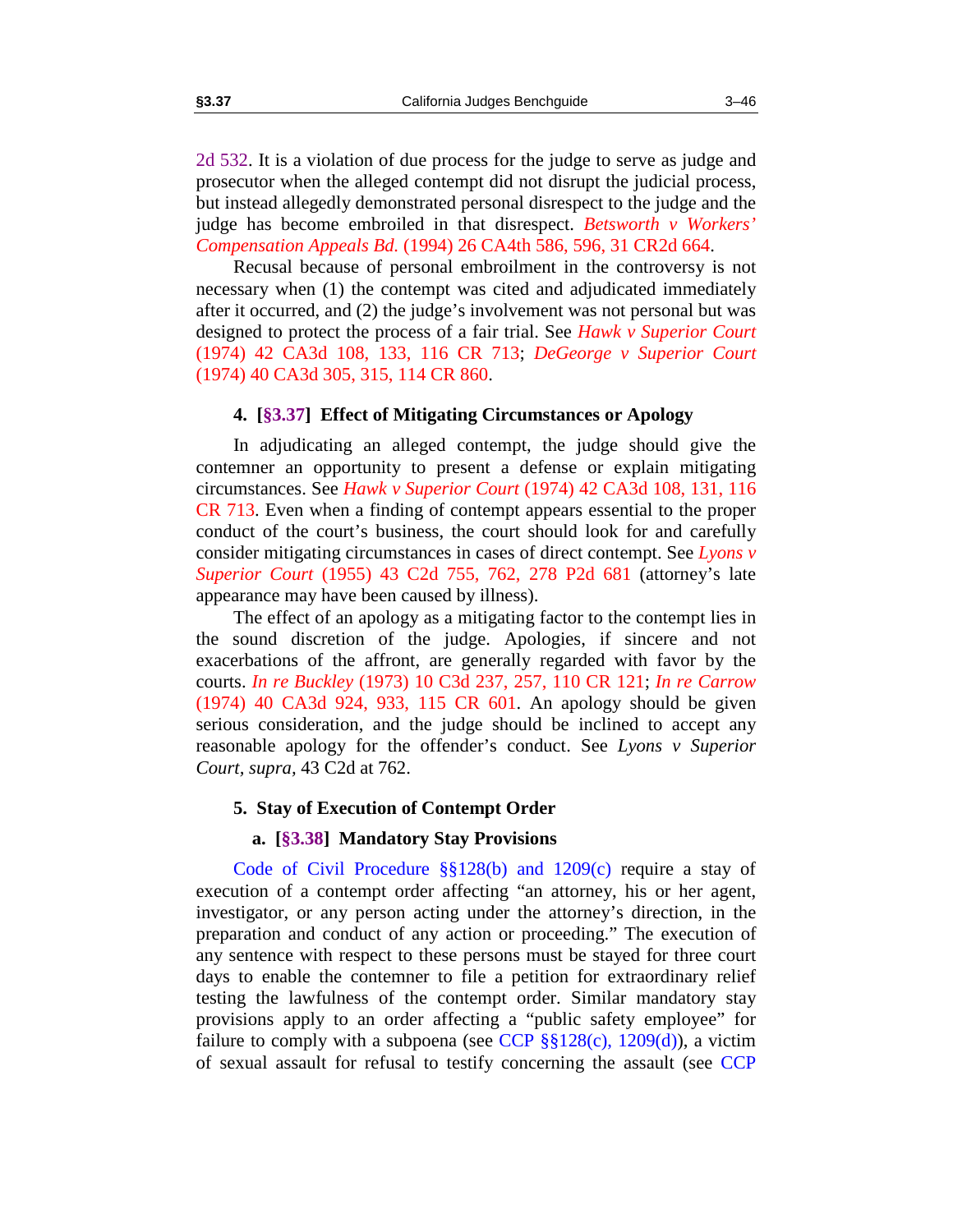$\S 128(d)$ , and a victim of domestic violence for refusing to testify concerning the violence (see CCP  $\S 128(e)$ ).

The mandatory stay provisions contain an exception for a contempt order that is based on conduct proscribed by Bus & P C  $\S 6068(b)$  relating to an attorney's duty to maintain the respect due to courts and judicial officers. See CCP §§128(b), 1209(c). Many judges recommend granting a stay, even though the statute does not mandate it.

## <span id="page-48-0"></span>**b. [§3.39] Practical Considerations**

Even when a stay is not mandatory, the judge should generally postpone execution of sentence if immediate jailing of the contemner is likely to interfere with any substantial rights of the litigants. A disruptive attorney should not be immediately jailed in midtrial for contempt except in extraordinary circumstances. Execution should be stayed until the trial is over. See *People v Fusaro* (1971) 18 CA3d 877, 890, 96 CR 368, disapproved on other grounds in 25 C3d 283, 292. The court should also consider staying execution of sentence when the contemner is a party or witness if immediate jailing will unreasonably interfere with the rights of any of the parties or unnecessarily delay the trial. The threat of execution of a jail term may deter further contemptuous conduct.

As a practical matter, some judges strongly urge that, except in extreme circumstances, the court should grant a short stay of execution, particularly when imprisonment is imposed, to permit review of the contempt order. They observe that because the contempt order cannot be appealed, it is unfair to order immediate imprisonment of the contemner, whose attorney must then hastily prepare a petition for writ of habeas corpus and a request for the contemner's immediate release pending the appellate court's determination of the petition. All parties, as well as the appellate courts, are better served by permitting the contemner to compile a proper record and to present authorities pertinent to the review of the contempt order.

## **6. Requirements of Judgment**

#### <span id="page-48-1"></span>**a. [§3.40] Contents**

A direct contempt order must recite the facts that occurred in the immediate view and presence of the court, adjudge that the person is guilty of contempt, and prescribe the punishment. See CCP  $\S 1211(a)$ ; *Boysaw v Superior Court* (2000) 23 C4th 215, 220, 96 CR2d 531; *In re Ringgold* (2006) 142 CA4th 1001, 1011, 48 CR3d 507. Compliance with CCP §1211 is a jurisdictional requirement, and an order summarily punishing a direct contempt is valid only if it recites facts with sufficient particularity to demonstrate on its face that the person's conduct constitutes a legal contempt. 23 C4th at 220, 222; *In re Buckley* (1973) 10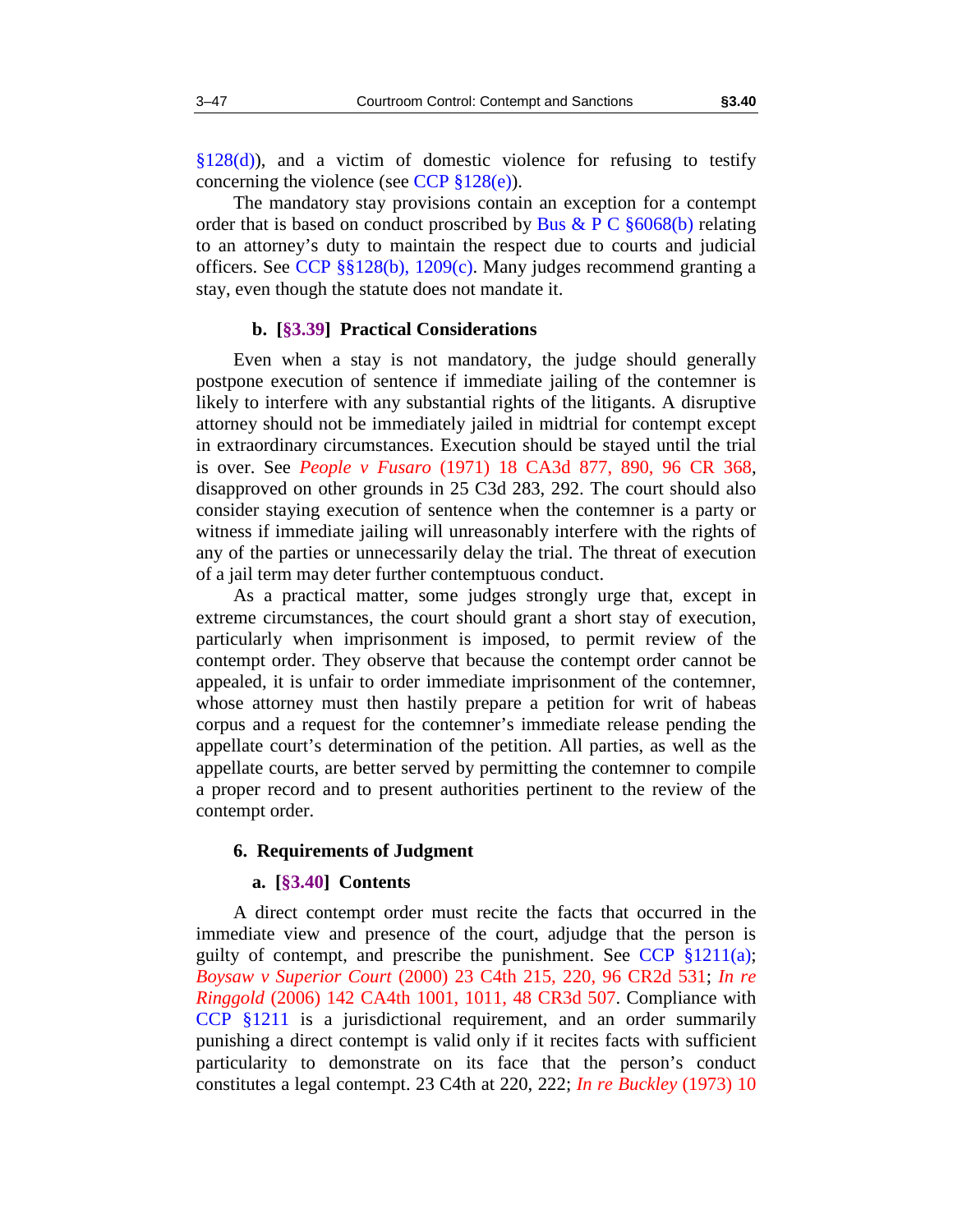C3d 237, 247, 110 CR 121; *In re D.W.* (2004) 123 CA4th 491, 500–501, 20 CR3d 274; *Fine v Superior Court* (2002) 97 CA4th 651, 666, 119 CR2d 376; *In re Willon* (1996) 47 CA4th 1080, 1089, 55 CR2d 245. The order must recite all elements of the contempt. *In re Morelli* (1970) 11 CA3d 819, 851 n23, 91 CR 72. For example, a court's order finding a witness in contempt for refusing to answer specified questions was held to be insufficient; the order only generally described the witness's conduct and did not state the underlying facts, such as the witness's invocations of privilege, the court's rulings on the claims of privilege, or the appearance and participation of counsel. In re D.W., supra, 123 CA4th at 500. A contempt order was insufficient when it only found that an attorney failed to sign a document as ordered. The contempt order did not set forth the court order that required the attorney to provide documents, which required a signature, to transfer property. *In re Ringgold, supra*, 142 CA4th at 1011. There is no requirement, however, that the order must specifically state that the contemptuous conduct occurred "in the immediate view and presence of the court," when the facts recited in the order make that fact clear. *Boysaw v Superior Court, supra*, 23 C4th at 220–221 (order recited that defense counsel yelled at judge in front of jury in disrespectful tone of voice making it clear that cited conduct occurred in immediate view and presence of court). For discussion of burden of proof, see [§3.25.](#page-39-1)

Specificity is an essential element of a contempt citation; punishment for contempt can only rest on a clear, intentional violation of a specific, narrowly drawn court order. *Board of Supervisors v Superior Court* (1995) 33 CA4th 1724, 1737, 39 CR2d 906. The contemptuous acts must be detailed with sufficient particularity so that no reference to an extrinsic document or to speculation is required. *In re Littlefield* (1993) 5 C4th 122, 138, 19 CR2d 248 (order holding attorney in contempt for failing to comply with June 20 discovery order was overturned on appeal; written judgment of contempt made no reference to June 20 order, but instead referred only to a June 17 discovery order).

If adjudication depends on volume, accent, inflection, tone of voice, manner, facial expression, or demeanor, this aspect must be described in detail. Any admonition, rebuke, or warning that was given should be recited. *Gallagher v Municipal Court* (1948) 31 C2d 784, 797, 192 P2d 905. If a warning was required because the statement made was not contemptuous on its face, or because the alleged contemptuous conduct was the attorney's objectionable tone of voice, the order must recite the warning that was given. *Boysaw v Superior Court, supra,* 23 C4th at 222– 223; *In re Hallinan* (1969) 71 C2d 1179, 1181, 81 CR 1; see [§3.34](#page-45-0) for discussion of warning requirement.

When the contempt consists of the filing of a false affidavit of disqualification under CCP §170.1, due process is satisfied if the judge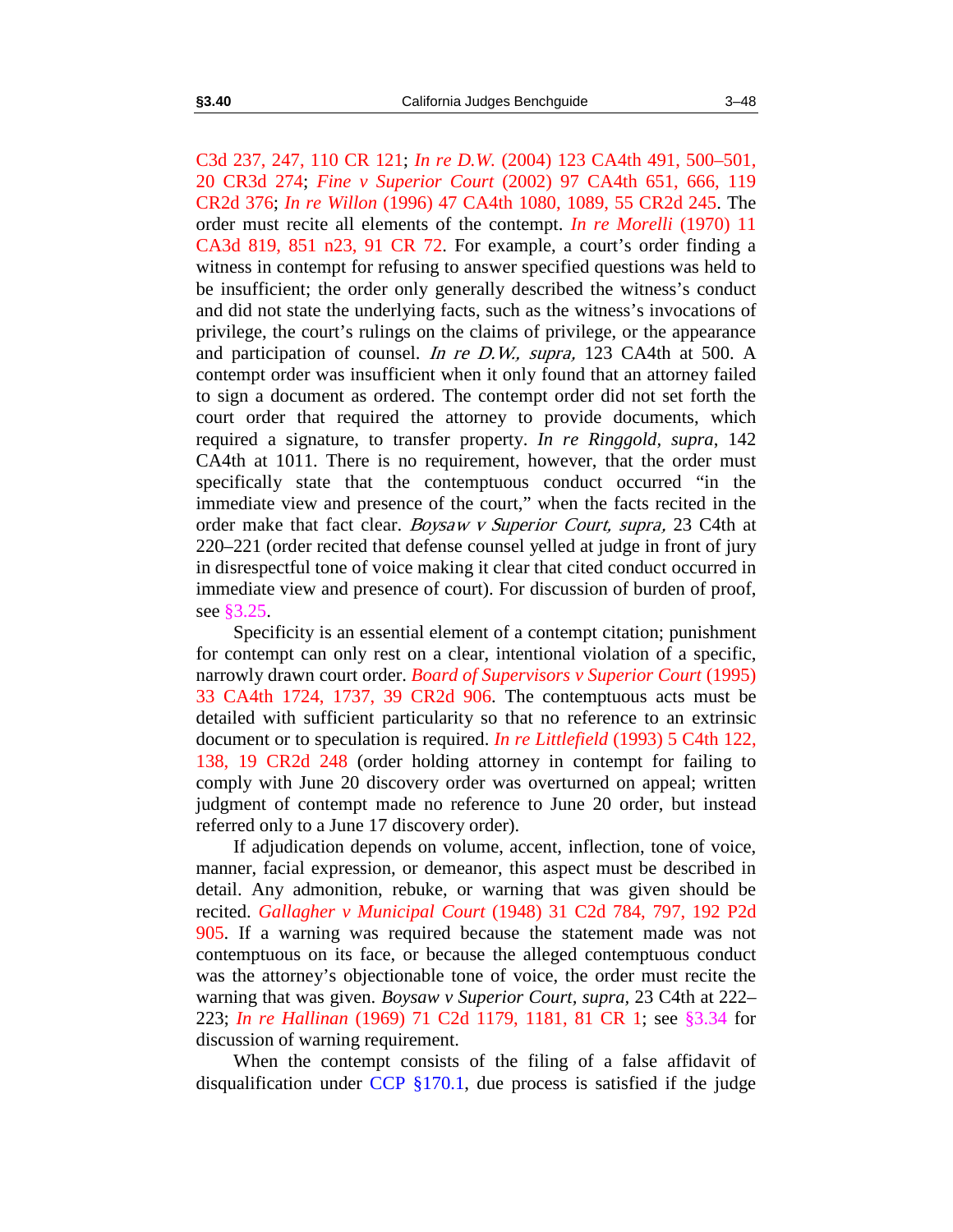makes an order reciting the facts constituting the contempt, adjudging the person guilty, and prescribing the punishment. *Fine v Superior Court, supra,* 97 CA4th at 666, 673–674 (contempt order set forth sufficient facts to show that attorney's statement of disqualification contained five false allegations accusing commissioner of judicial misconduct, and also recited sufficient facts to show attorney filed statement for improper purpose of delaying proceedings after having filed several previous disqualification challenges that were without merit). A charge of judicial misconduct unsupported by facts constitutes a groundless attack on the integrity of a judicial officer and is contemptuous on its face. When faced with such an attack, the judicial officer is only required to state in the order of contempt that the charge is unsupported by fact and is false. 97 CA4th at 671.

On the punishments that may be imposed, see §[§3.27–](#page-40-0)[3.31.](#page-42-1)

## **b. [§3.41] Preparation by Trial Judge**

The trial judge should personally prepare the contempt order and not delegate that duty to counsel or the clerk. The judge should take meticulous care in preparing the order to increase the likelihood that it will be upheld. *Hawk v Superior Court* (1974) 42 CA3d 108, 125 n16, 116 CR 713. It is advisable for the judge to set forth the exact words that constitute the contempt, although this is not mandatory as long as the order states the facts with sufficient particularity to show without the aid of speculation that a contempt actually occurred. See *In re Grossman* (1972) 24 CA3d 624, 633, 101 CR 176. The judge should also attach a transcript of the hearing, if available. Many judges describe in the order any mitigating circumstances or apologies, and state their effect on the severity of the punishment. See [§3.37.](#page-47-0) For a sample form of order and judgment of contempt, see [§3.94.](#page-88-0)

## <span id="page-50-0"></span>**c. [§3.42] Entry and Finality**

The court must sign and enter the written judgment expeditiously, particularly if imprisonment is ordered, because the contemner cannot challenge the validity of the judgment until it is entered. *In re Easterbrook*  (1988) 200 CA3d 1541, 1544–1545, 244 CR 652 (untimely order set aside by reviewing court); *In re Jones* (1975) 47 CA3d 879, 881, 120 CR 914 (contempt order signed and entered eight days after contemner was jailed was deemed too late; writ of habeas corpus was issued releasing contemner from jail). The judgment must be entered in the court's permanent minutes, not just in the case file. 47 CA3d at 881.

The judgments and orders of the court in contempt cases are final and conclusive. CCP §1222. Once a judge has reduced the contempt order to writing and signed it, the contempt order cannot be amended to correct a deficiency; neither a trial court nor an appellate court may amend it for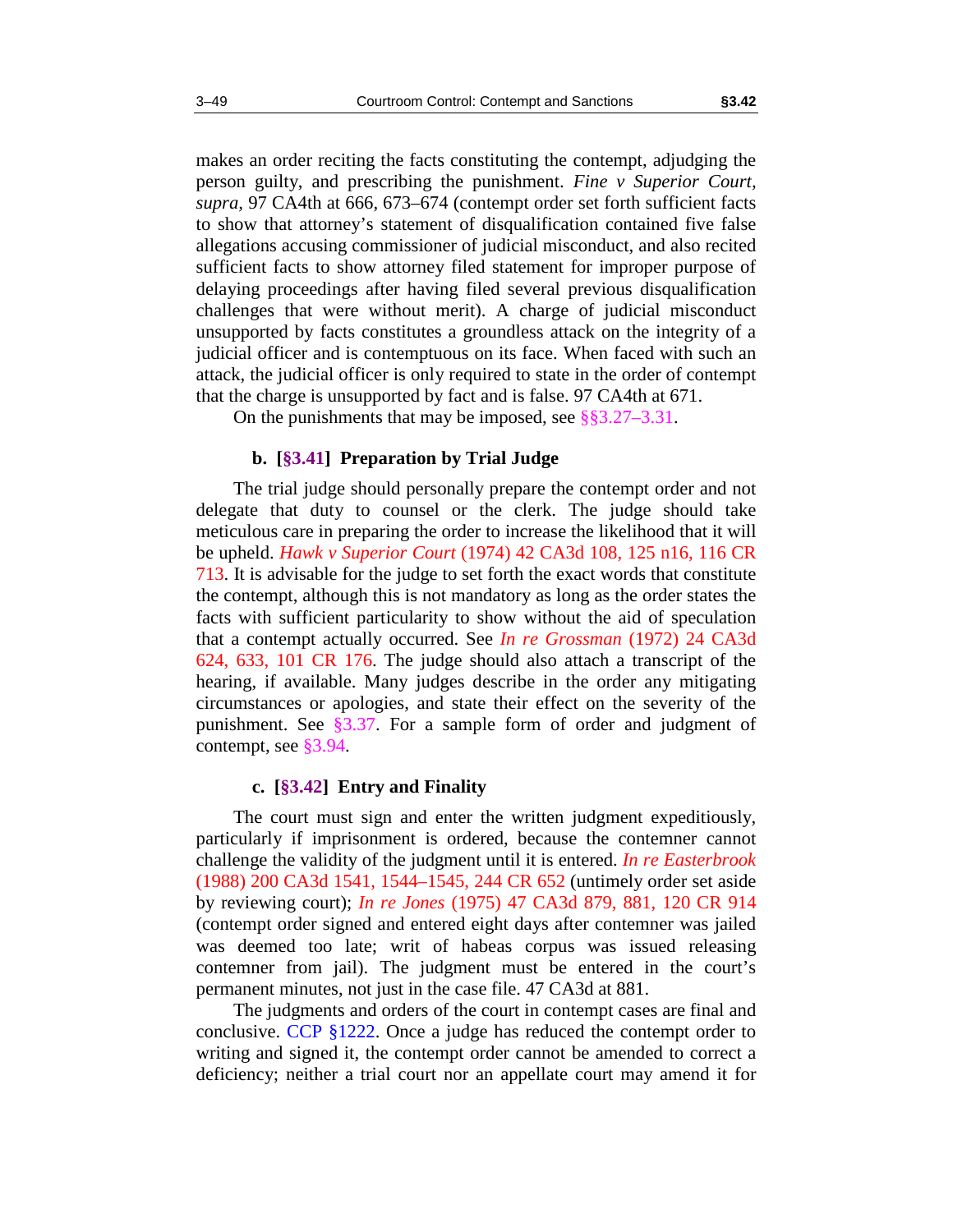any reason. An appellate court may not remand a contempt matter to the trial court after declaring the order void, because reinstituting the proceeding is contrary to the finality requirement of CCP §1222. *In re Baroldi* (1987) 189 CA3d 101, 111, 234 CR 286, disapproved on other grounds in 23 C4th 215, 221 (court criticized finality requirement); *County of Lake v Superior Court* (1977) 67 CA3d 815, 818, 136 CR 830. Instead, the contemner must be released. See *In re Baroldi, supra,* 189 CA3d at 111.

A judge must notify the State Bar of any final order of contempt issued against an attorney that may involve grounds warranting discipline, *i.e.,* a willful breach of the California Rules of Professional Conduct adopted and approved under Bus & P C §§6076 and 6077. The notification to the State Bar must include a copy of the relevant court minutes, the final order, and any transcript of the contempt proceeding. Bus & P C  $§6086.7(a)$ . The judge must notify the attorney that the State Bar is being notified. Bus & P C  $\S 6086.7$ .

#### **C. Indirect Contempt Procedure**

## **1. Affidavit, Declaration, or Statement of Facts**

#### **a. [§3.43] Required To Initiate Proceeding**

Indirect contempt proceedings are initiated by presenting to the court or judge an affidavit (or declaration under CCP §2015.5) of the facts constituting contempt, or a statement of the facts by a commissioner, referee, arbitrator, or other judicial officer. See CCP §1211; *Moss v Superior Court* (1998) 17 C4th 396, 401 n1, 71 CR2d 215; *In re Morelli* (1970) 11 CA3d 819, 829, 91 CR 72 (term "other judicial officer" includes reporter officiating at oral deposition). See §[§3.22–](#page-36-0)[3.23](#page-37-0) for discussion of limitations on contempt power of commissioners and referees. For a sample form of statement of facts, see  $\S 3.94$ . The affidavit, declaration, or statement is like a complaint in a criminal case in that it frames the issues and must charge facts that show a contempt has been committed. Because indirect contempt proceedings are criminal in nature, an accused is entitled to constitutional guaranties of due process of law, including reasonably clear notice of the charges. *Reliable Enterprises, Inc. v Superior Court*  (1984) 158 CA3d 604, 616, 619, 204 CR 786, disapproved on other grounds in 49 C3d 1230, 1248 n13.

Deferring the adjudication of a direct contempt to a later time before another judge changes the characterization of the contempt proceeding from direct to indirect contempt and requires that indirect contempt proceedings be used. *Hanson v Superior Court* (2001) 91 CA4th 75, 82, 109 CR2d 782.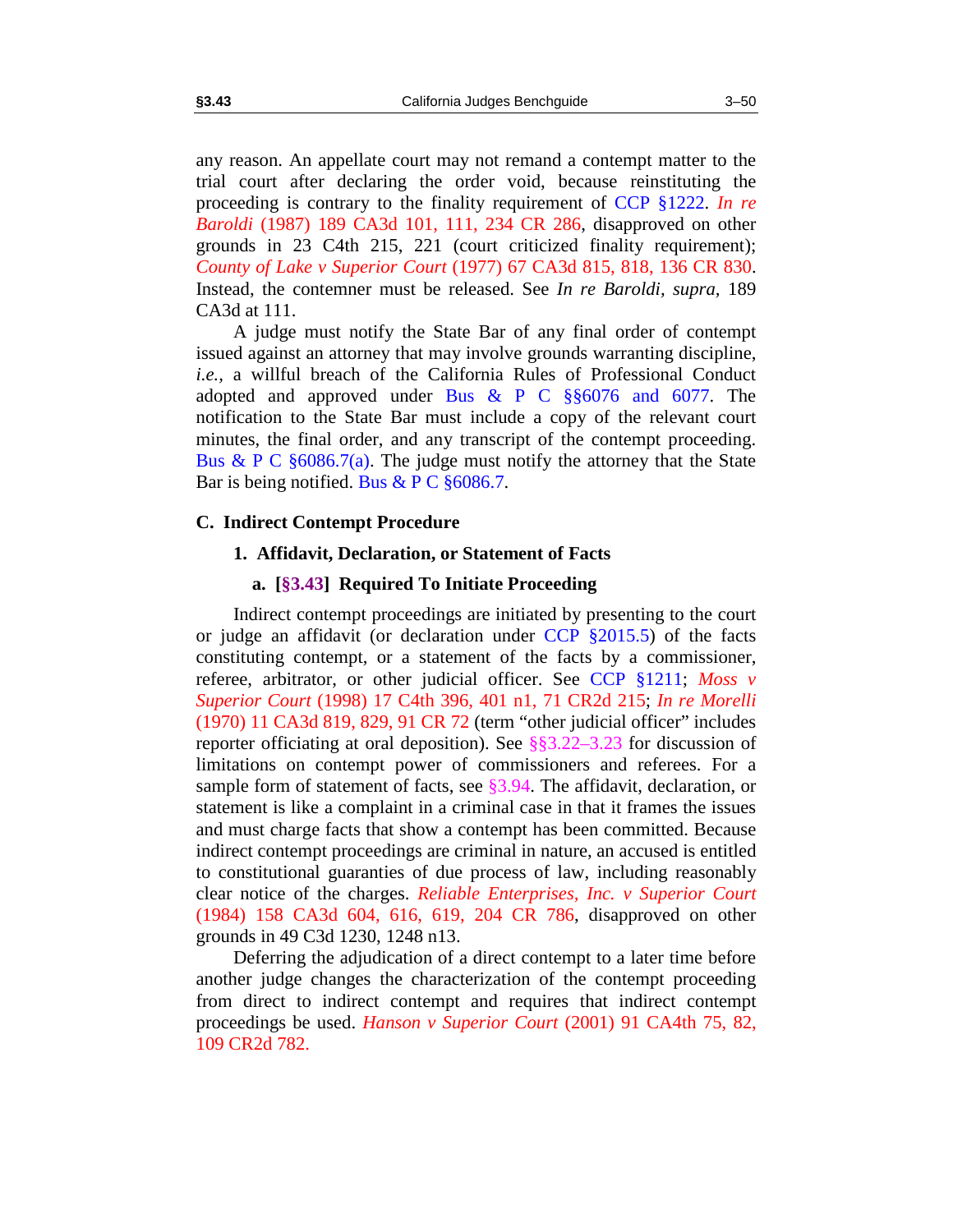### **b. [§3.44] Sufficiency and Amendment**

Liberal rules governing construction and amendment of the affidavit, declaration, or statement of facts under CCP §1211.5 virtually eliminate the need to dismiss a contempt charge because of a defective pleading. The statute represents the Legislature's intent that contempt proceedings be adjudicated and reviewed on the merits and that contempt judgments not be set aside because of technical defects in the initiating affidavit. *Reliable Enterprises, Inc. v Superior Court* (1984) 158 CA3d 604, 617, 204 CR 786, disapproved on other grounds in 49 C3d 1230, 1248 n13. However, failure to file any affidavit initiating the contempt proceeding renders the contempt order void in excess of jurisdiction. *In re Cowan* (1991) 230 CA3d 1281, 1282, 1286, 281 CR 740 (affidavit requirement cannot be met solely by live testimony).

If no objection is made to the sufficiency of the affidavit, declaration, or statement of facts, the necessary elements may be established by the facts proved at the hearing; the court must order the initiating document to be amended to conform to proof. See CCP §1211.5(a); *Reliable Enterprises, Inc. v Superior Court, supra,* 158 CA3d at 617 (failure of initiating affidavits to state that alleged contemner was able to comply with injunction or that any violation was willful did not result in miscarriage of justice when there was no objection to trial court's failure to amend affidavits to conform to proof as required by CCP §1211.5). The court may order or permit amendment of the affidavit for any defect or deficiency at any stage of the proceedings; the proceedings must continue as if the affidavit had been originally filed as amended, unless a reasonable postponement is necessary to enable the accused to controvert the additional facts. See CCP §1211.5(b).

A trial, order, judgment, or other proceeding is not affected by a defect or imperfection in form that does not prejudice "a substantial right of the person accused on the merits." CCP  $\S 1211.5(c)$ . No order or judgment of conviction will be set aside, and no new trial will be granted for a pleading error, unless it has resulted in a "miscarriage of justice." See CCP §1211.5(c); *Reliable Enterprises, Inc. v Superior Court, supra*, 158 CA3d at 620 (due process violations resulting from failure to amend affidavit constituted miscarriage of justice requiring annulment of three contempt adjudications based on conduct occurring after acts alleged in affidavit).

## **c. [§3.45] Counteraffidavits or Counterdeclarations**

Although not required by statute, the alleged contemner may serve and file a counteraffidavit or counterdeclaration. This paper is in the nature of an answer. *Lyon v Superior Court* (1968) 68 C2d 446, 452, 67 CR 265. The allegations in the original affidavit or declaration are deemed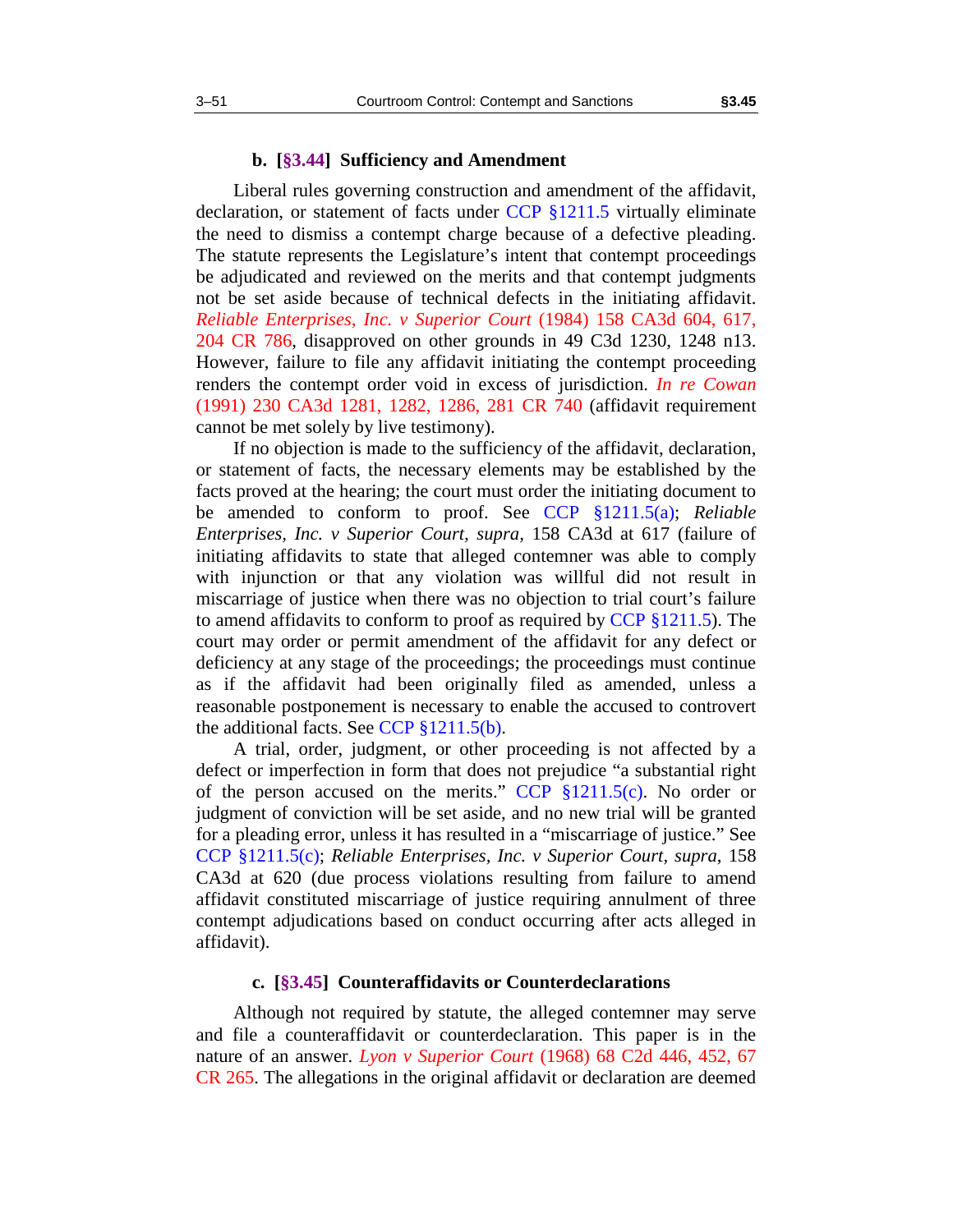admitted if the accused files a counterdocument that fails to deny them; a hearing is required only on the controverted issues. *Crittenden v Superior Court* (1964) 225 CA2d 101, 107, 36 CR 903. Judges generally agree that if no counterdocument is filed, all issues are deemed controverted.

## **2. Order To Show Cause or Warrant of Attachment**

### <span id="page-53-1"></span>**a. [§3.46] Issuance**

Code of Civil Procedure §1212 provides that the court may issue a warrant of attachment, similar to a bench warrant, to obtain jurisdiction over the alleged contemner in an indirect contempt proceeding, but this method has seldom been used except in Los Angeles County. The customary procedure in most courts is to issue an order to show cause. See CCP §1212; *Arthur v Superior Court* (1965) 62 C2d 404, 408, 42 CR 441. Ordinarily, a warrant of attachment or bench warrant is issued only when the alleged contemner, or his or her attorney, fails to appear in response to an order to show cause. See *In re Morelli* (1970) 11 CA3d 819, 847 n21, 91 CR 72; *Muller v Reagh* (1963) 215 CA2d 831, 834, 30 CR 633. An endorsement on the warrant of attachment must state that the person charged may be released on the posting of a specified bail. CCP §1213.

### **b. [§3.47] Service of Order To Show Cause**

An order to show cause to bring a party into contempt must be served on the alleged contemner in the same manner as a summons, i.e., by personal service on the contemner even if he or she is represented by counsel. See CCP §§1016–1017; *Cedars-Sinai Imaging Medical Group v Superior Court* (2000) 83 CA4th 1281, 1286–1288, 100 CR2d 320 (court does not have jurisdiction to proceed unless party charged is personally served with OSC). The order to show cause notifies the alleged contemner of the nature of the charges and the time of the hearing, and is the means for obtaining personal jurisdiction. Service of a subsequent order on the alleged contemner's attorney is appropriate when the initial order to show cause was served on the contemner in the same manner as a summons. See *In re Morelli* (1970) 11 CA3d 819, 838, 91 CR 72.

For a sample form of an order to show cause in re contempt, see [§3.93.](#page-87-0)

## **3. Hearing, Adjudication, and Judgment**

## <span id="page-53-0"></span>**a. [§3.48] Accused's Rights at Hearing**

When the alleged contemner is brought before the court or appears, the court or judge must investigate the charge and hear any answer the accused may make, and may examine witnesses for or against the accused. CCP §1217.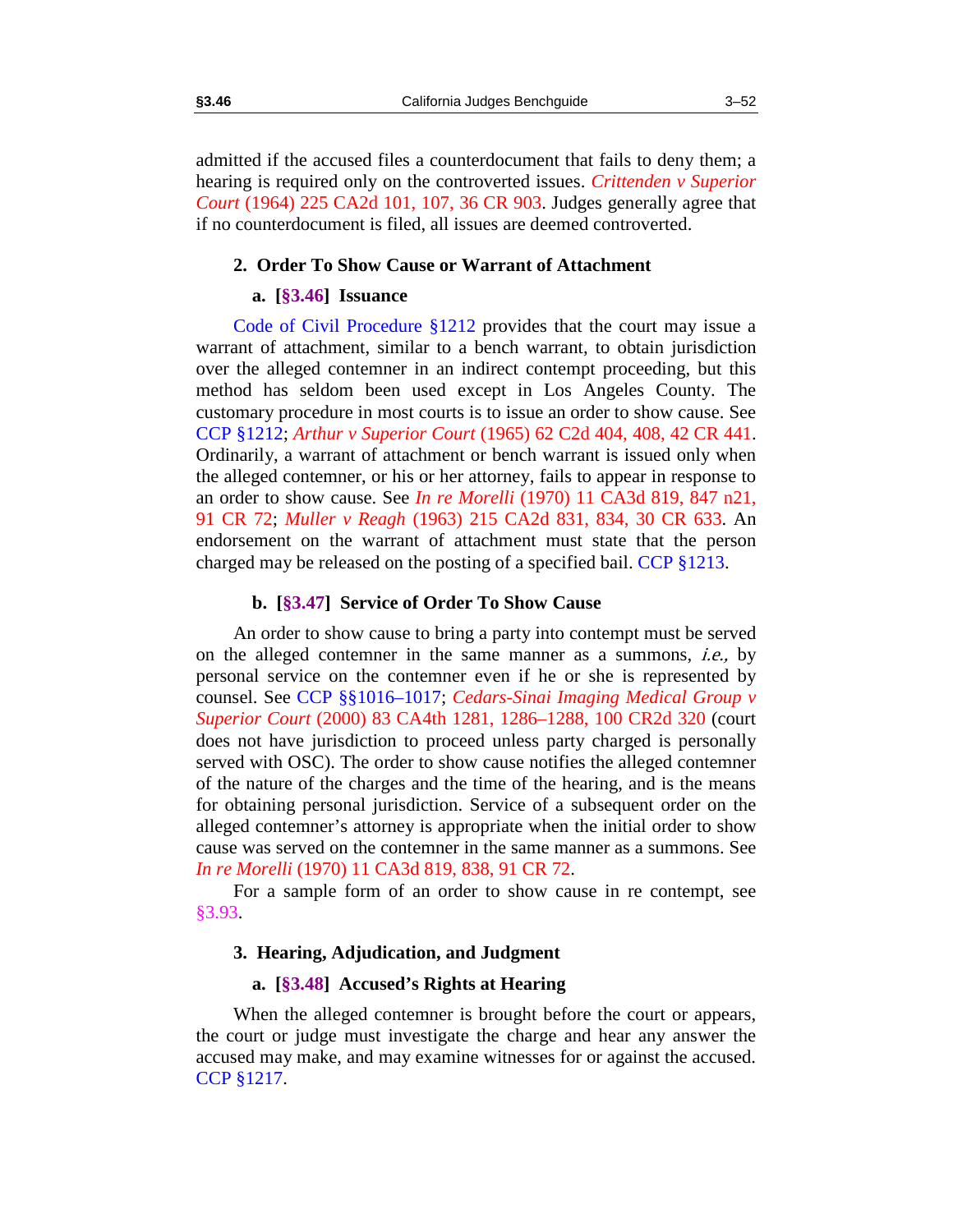The accused is entitled to a full and fair hearing that satisfies due process, and is entitled to present defenses to the charge of contempt (*Farace v Superior Court* (1983) 148 CA3d 915, 917, 196 CR 297), e.g., that the order is so uncertain that punishment for failure to comply with its terms would constitute a denial of due process, that the order is void or exceeds the court's jurisdiction, that the accused had no notice or knowledge of the order or is unable to comply with it. "Good faith" is not a defense to a charge of contempt, but must be considered by the court in determining the appropriate penalty. See *Conn v Superior Court* (1987) 196 CA3d 774, 788, 242 CR 148. If necessary, the court must adjourn the proceedings to afford the accused an adequate opportunity to gather evidence and prepare a defense. See CCP §1217; *In re Morelli* (1970) 11 CA3d 819, 850, 91 CR 72.

The accused's rights are essentially the same as those of a defendant in a criminal case (see *People v Gonzalez* (1996) 12 C4th 804, 816, 50 CR2d 74), except that there is no right to a jury trial unless the punishment is imprisonment for more than six months. *In re Kreitman* (1995) 40 CA4th 750, 753, 47 CR2d 595 (contemner was convicted of 42 counts of contempt and sentenced to 210 days in jail; judgment was reversed because of court's failure to advise contemner of jury trial right). See *People v Earley* (2004) 122 CA4th 542, 550, 18 CR3d 694 (in postverdict adjudication of acts of contempt defendant allegedly committed during trial, defendant is entitled to due process, including jury trial). For additional discussion, see [§3.25.](#page-39-1)

An adjudication for indirect contempt requires that the facts show the contemner's willful and contemptuous refusal to obey a valid order of the court. *In re Cassil* (1995) 37 CA4th 1081, 1087–1088, 44 CR2d 267 (accused does not have burden of proving inability to comply with order). The finding must be beyond a reasonable doubt if the proceeding results in punitive sanctions. 37 CA4th at 1086. The court must advise the accused of (1) the burden of proof, (2) his or her right to testify or in the alternative to remain silent and appear by counsel, and (3) his or her right to confront and cross-examine witnesses. See In re Morelli, supra, 11 CA3d at 850.

A judgment of contempt cannot be based on a void order. *Davidson v Superior Court* (1999) 70 CA4th 514, 529, 82 CR2d 739. For example, a judgment confirming a settlement is invalid and cannot support a contempt order against a party for failure to comply with the settlement, when the settlement was signed by the party's attorney but not by the party, as required by CCP §664.6. 70 CA4th at 517–518, 529–531.

The accused must appear at the hearing because of the quasi-criminal nature of a civil contempt proceeding. The appearance may be in person, by an attorney, or by affidavit or declaration. Farace v Superior Court, supra, 148 CA3d at 917–918. If the accused fails to appear, the court may issue a bench warrant to bring the accused before the court (CCP §1212;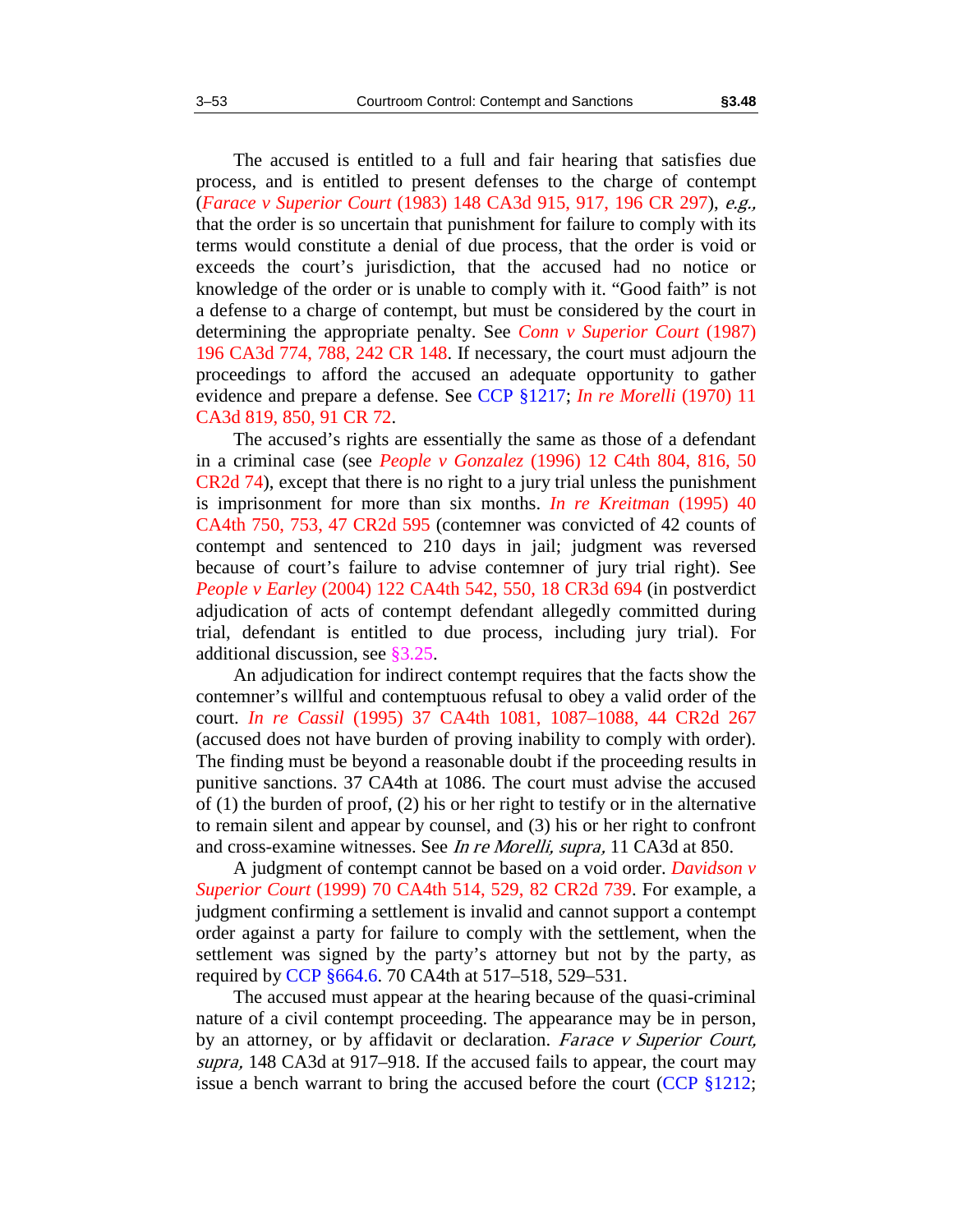[§3.46\)](#page-53-1), continue the hearing (148 CA3d at 918), or proceed with the hearing if the court finds that the accused has been properly served and has voluntarily absented himself or herself with full knowledge of the hearing (148 CA3d at 918).

## **b. [§3.49] Adjudication and Judgment of Contempt**

Judgments of direct and indirect contempt are prepared in generally the same manner, with two exceptions. First, a valid judgment of indirect contempt must show facts essential to establish jurisdiction for the making of the order, the defendant's knowledge of the order, his or her ability to comply, and willful disobedience. *Anderson v Superior Court* (1998) 68 CA4th 1240, 1245, 80 CR2d 891; *In re De La Parra* (1986) 184 CA3d 139, 143–144, 228 CR 864 (order that merely finds defendant in contempt of court for failure to comply with prior order is insufficient). Second, an indirect contempt judgment must state evidentiary facts supporting a finding of each of these elements, except that it need not state evidentiary facts supporting an ultimate finding of willful violation of an order, because this may be inferred from the circumstances. *Hanson v Superior Court* (2001) 91 CA4th 75, 81, 109 CR2d 782; *Reliable Enterprises, Inc. v Superior Court* (1984) 158 CA3d 604, 614, 204 CR 786, disapproved on other grounds in 49 C3d 1230, 1248 n13. On the punishments that may be imposed, see  $\S$ [§3.27](#page-40-0)[–3.31.](#page-42-1) For a sample form of order and judgment of contempt, see [§3.93.](#page-87-0) For discussion of a direct contempt judgment, including finality, see §[§3.40–](#page-48-1)[3.42.](#page-50-0)

The court may stay execution of the contempt judgment for a reasonable period to afford the contemner one last chance to comply with the order. See *Warner v Superior Court* (1954) 126 CA2d 821, 827, 273 P2d 89.

 JUDICIAL TIP: Many judges impose sentence, but then stay execution of the sentence to allow for a specifically described performance by a designated time. Proof of this performance must be delivered to the court at that time; otherwise, the sentence goes into effect. Such a stay may be coupled with a new order imposing monetary sanctions under CCP §177.5 for disobeying the previous order.

On reporting a final order of contempt to the State Bar, see [§3.42.](#page-50-0)

## **D. [§3.50] Contempt for Failure To Pay Support**

Judgments and orders made under the Family Code may be enforced by contempt. Fam  $\text{C}$  §290. When a court of competent jurisdiction makes a child support order, proof that the order was made, filed, and served on the parent or proof that the parent was present in court when the order was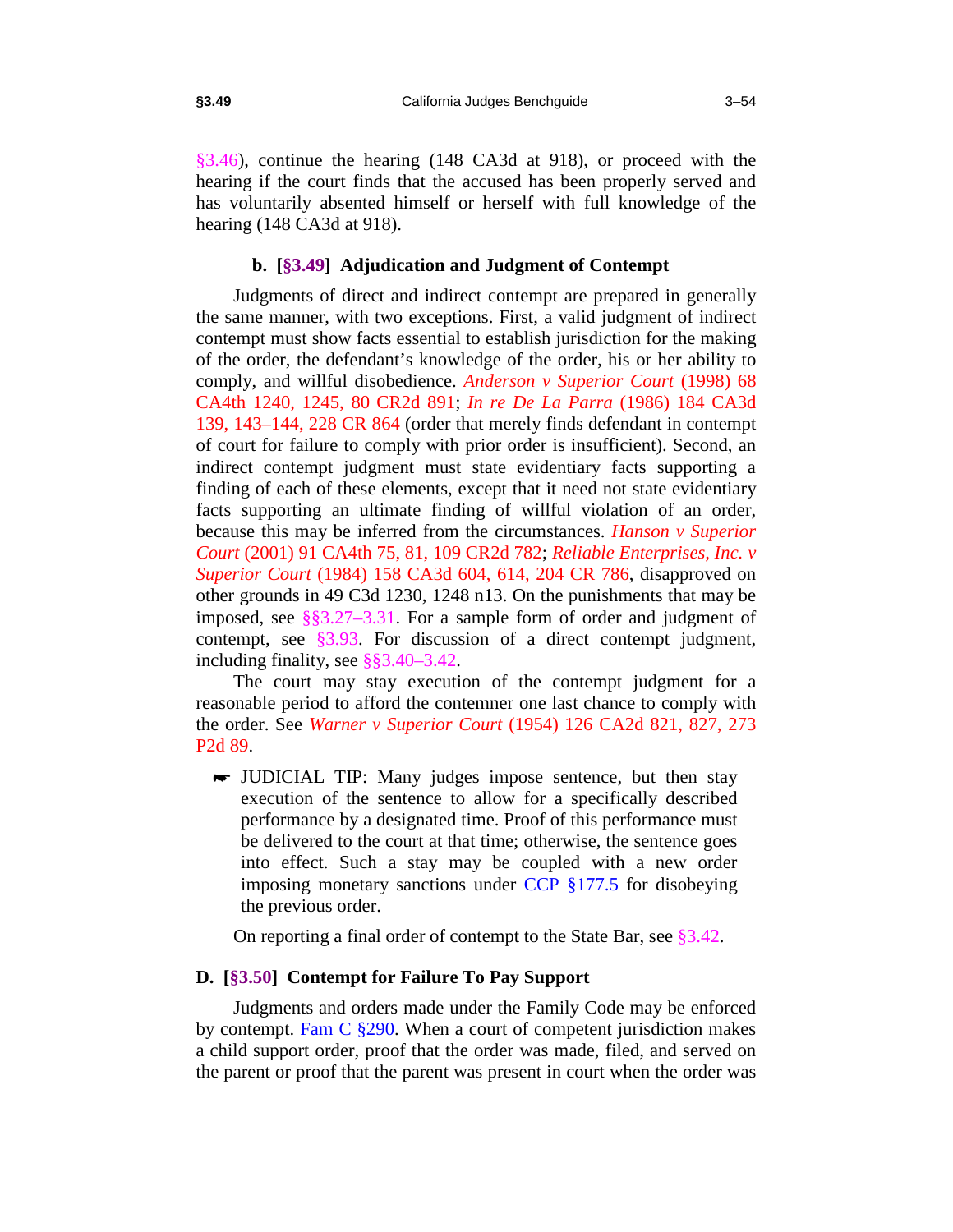made, and proof that the parent has not complied with the order, is prima facie evidence of contempt of court. CCP §1209.5. See *Moss v Superior Court* (1998) 17 C4th 396, 401, 71 CR2d 215; *County of Monterey v Banuelos* (2000) 82 CA4th 1299, 1306–1307, 98 CR2d 710 (county that has paid support may enforce noncustodial parent's obligation to pay support by contempt in same manner as custodial parent); *People v Dilday* (1993) 20 CA4th Supp 1, 3, 25 CR2d 386 (violation of family support order is evidence of contempt under CCP §1209.5). A spousal support order is also enforceable by contempt (*Bradley v Superior Court* (1957) 48 C2d 509, 522, 310 P2d 634), as is an order directing one spouse to deliver specified community property to the other spouse (*Marriage of Fithian* (1977) 74 CA3d 397, 404–406, 141 CR 506). The sanction of contempt may only be imposed for violation of a court order, not for violation of the parties' agreement. *Martins v Superior Court* (1970) 12 CA3d 870, 876– 877, 90 CR 898.

The alleged contemner's ability to comply with the support order is not an element of the contempt. *In re Ivey* (2000) 85 CA4th 793, 798, 102 CR2d 447. Instead, inability to pay is an affirmative defense that must be proven by the alleged contemner. 85 CA4th at 798–799, 802. Ability to pay is an element of the contempt only when the alleged contempt occurs many years after the support order was entered. 85 CA4th at 799. A spouse who is experiencing financial difficulty in making support payments can avoid the possibility of contempt by filing an application to reduce support and demonstrating a material change in circumstances. *Marriage of Sachs* (2002) 95 CA4th 1144, 1154, 116 CR2d 273.

Contempt of a child support order may be based on a willful failure to seek and accept available employment commensurate with the alleged contemner's skills and ability. Moss v Superior Court, supra, 17 C4th at 401.

The court is entitled to presume a party's knowledge of the support order from the fact that the party's attorney was present in court when the order was made and was thereafter served with a copy of the order. In re Ivey, supra, 85 CA4th at 805 (court may reasonably infer that father's attorney informed father of order).

Each month that child, family, or spousal support has not been paid in full may be alleged as a separate count of contempt with punishment imposed for each count. CCP  $\S 1218.5(a)$ . The statute of limitations for commencing a contempt action for failure to pay support is three years from the date the payment was due. CCP  $\S 1218.5(b)$ . The statute of limitations for commencing a contempt proceeding to enforce any other order under the Family Code is two years from the time the alleged contempt occurred. CCP §1218.5(b). Dismissing the underlying action does not preclude the court from adjudicating a party's contempt for his or her willful failure to comply with orders made in the action before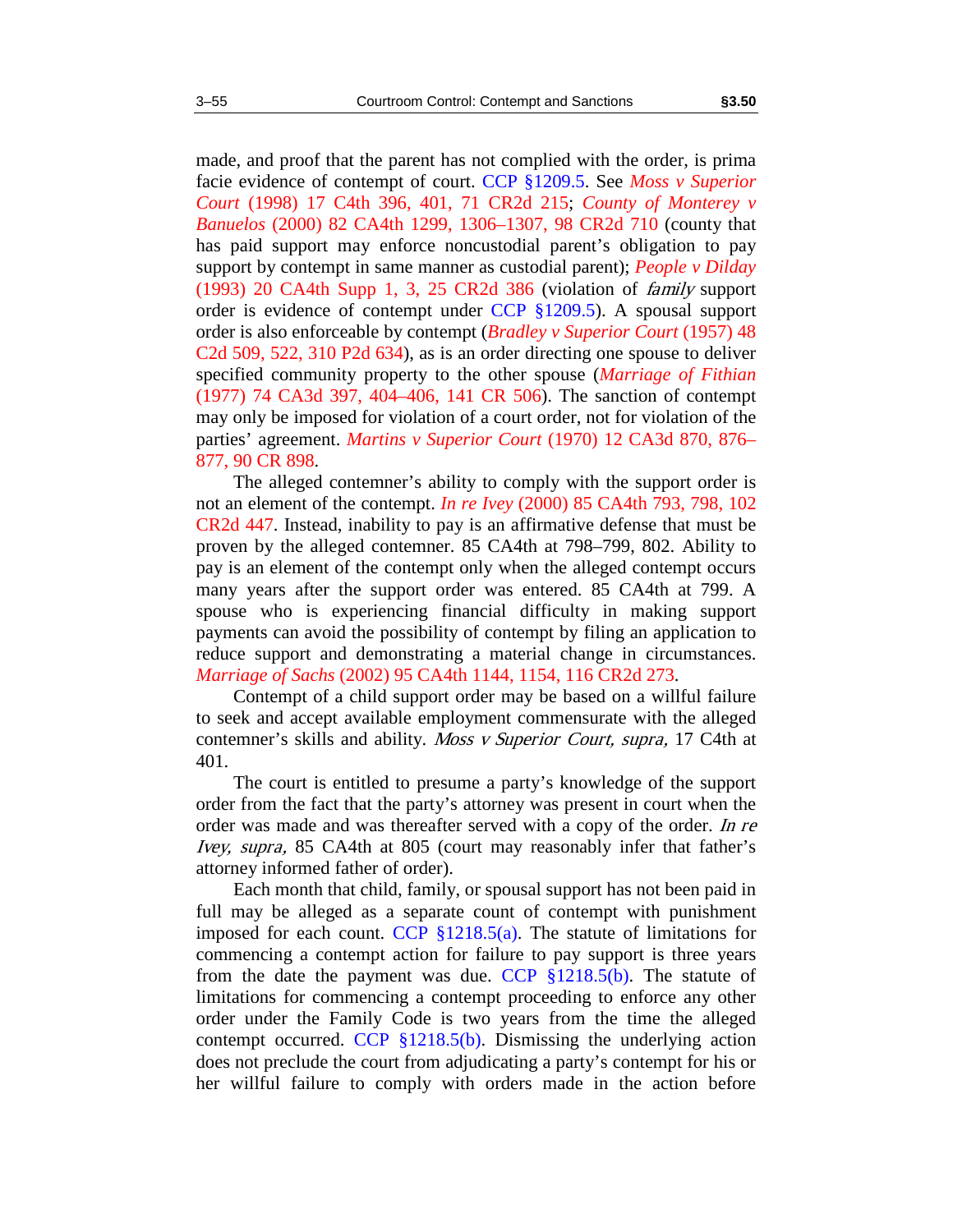dismissal. *Moore v Superior Court* (1970) 8 CA3d 804, 810–811, 87 CR 620.

### <span id="page-57-0"></span>**E. [§3.51] Appellate Review of Contempt Proceedings**

A person held in contempt has a right to swift and meaningful appellate review of the contempt order or judgment. *Bloom v Superior Court* (1986) 185 CA3d 409, 412, 229 CR 747. Code of Civil Procedure §1222 permits this immediate review by making a judgment and order in a contempt case final and conclusive. The judgment and order are not appealable (CCP  $\S$ §904.1(a)(1) (no right of appeal in unlimited civil case), 904.2(a) (no right of appeal in limited civil case); *People v Gonzalez* (1996) 12 C4th 804, 816, 50 CR2d 74; *Davidson v Superior Court* (1999) 70 CA4th 514, 522, 82 CR2d 739), but may be reviewed by filing a petition for a writ of habeas corpus if the contemner is imprisoned (see Pen C §1473(a); *In re Buckley* (1973) 10 C3d 237, 259, 110 CR 121; *Davidson v Superior Court, supra,* 70 CA4th at 522; *In re De La Parra*  (1986) 184 CA3d 139, 141, 228 CR 864). A contempt adjudication may also be reviewed by filing a petition for a writ of review. See CCP §1068; *People v Gonzalez, supra,* 12 C4th at 816; *Hanson v Superior Court* (2001) 91 CA4th 75, 80 n1, 109 CR2d 782 (appellate court treated habeas corpus petition as petition for writ of prohibition).

A trial court that improperly dismisses a contempt proceeding may be compelled by mandate to proceed with it. See CCP §1085; *Butler v Butler* (1967) 255 CA2d 132, 136, 62 CR 825.

The scope of review is generally confined to jurisdictional questions, and review of the evidence is limited to an inquiry into whether there is any substantial evidence of the jurisdictional facts. *In re Buckley, supra*, 10 C3d at 259; *In re Willon* (1996) 47 CA4th 1080, 1089, 55 CR2d 245. See, *e.g., Ketscher v Superior Court* (1970) 9 CA3d 601, 604–605, 88 CR 357 (court lacked jurisdiction to find party in contempt for violation of oral order that was not reduced to writing or entered in minutes and that was not definitive).

In reviewing a civil contempt order, an appellate court does not presume the order is correct. Because of the summary nature of civil contempt proceedings, all presumptions are drawn against the validity of the contempt order. "Practically speaking, this places the burden on the court to cross all the 'i's' and dot all the 't's.'" *In re D.W.* (2004) 123 CA4th 491, 501, 20 CR3d 274 (quoted to show even the appellate courts can get their "i's" and "t's" mixed up); *People v Kalnoki* (1992) 7 CA4th Supp 8, 11, 9 CR2d 827 (judgments of contempt are strictly construed in favor of contemnor).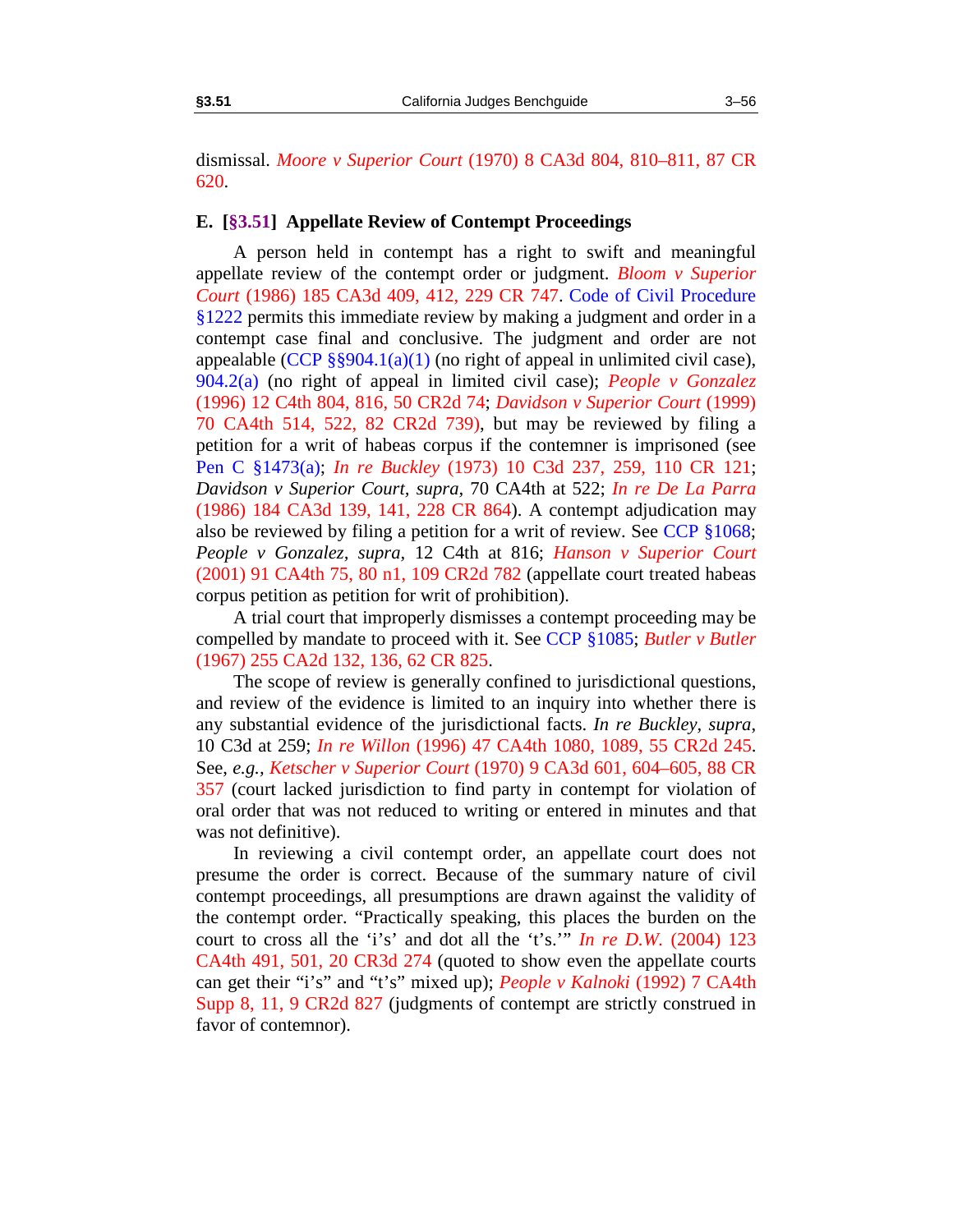## **F. Sanctions Under CCP §128.7**

#### **1. [§3.52] Bases for Sanctions**

The basis for sanctions under CCP §128.7 is a violation of the attorney or party certification requirements. Code of Civil Procedure §128.7 requires that every pleading, petition, written notice of motion, or other similar paper be signed by at least one attorney of record in the attorney's individual name, or if the party is not represented by an attorney, be signed by the party. CCP §128.7(a).

By presenting to the court, whether by signing, filing, submitting, or later advocating, such a pleading, petition, written notice of motion, or other similar paper, an attorney or unrepresented party is certifying that to the best of the person's knowledge, information, and belief, formed after an inquiry reasonable under the circumstances, all of the following conditions are met (CCP §128.7(b)):

- It is not being presented primarily for an improper purpose, such as to harass or to cause unnecessary delay or needless increase in the cost of litigation.
- The claims, defenses, and other legal contentions therein are warranted by existing law or by a nonfrivolous argument for the extension, modification, or reversal of existing law or the establishment of new law.
- The allegations and other factual contentions have evidentiary support or, if specifically so identified, are likely to have evidentiary support after a reasonable opportunity for further investigation or discovery.
- The denials of factual contentions are warranted on the evidence or, if specifically so identified, are reasonably based on a lack of information or belief.

A violation of these representations may be the basis for the court to impose sanctions on the attorneys, law firms, or parties that committed the violation or are responsible for the violation. CCP  $\S 128.7(c)$ .

Under CCP §128.7 there are basically three types of submitted papers that warrant sanctions: (1) papers that are factually frivolous (not well grounded in fact); (2) papers that are legally frivolous (not warranted by existing law or a good faith argument for the extension, modification, or reversal of existing law); and (3) papers interposed for an improper purpose. *Guillemin v Stein* (2002) 104 CA4th 156, 167, 128 CR2d 65.

Code of Civil Procedure §128.7 is not applicable to disclosures and discovery requests, responses, objections, and motions. CCP §128.7(g).

*Note*: Because CCP §128.7 so closely tracks Fed R Civ P 11 (as it read in 1994), federal cases interpreting Rule 11 are likely to have some bearing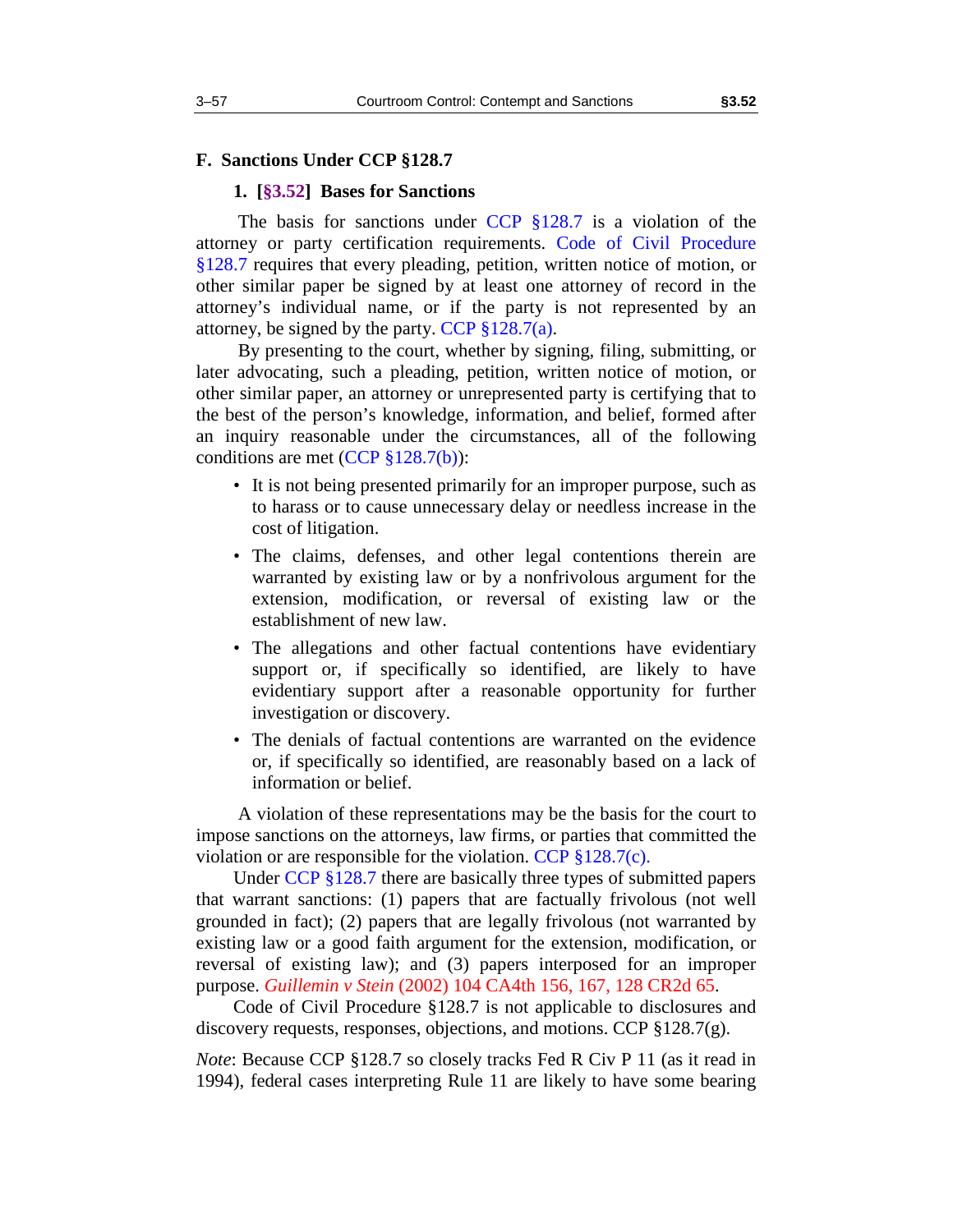on interpreting and applying CCP §128.7. See *Guillemin v Stein, supra,* 104 CA4th at 167 (federal case law construing Rule 11 is persuasive authority with regard to meaning of CCP §128.7); *Hart v Avetoom* (2002) 95 CA4th 410, 413, 115 CR2d 511 (in examining provisions of CCP §128.7, California courts may look to federal decisions interpreting federal rule).

A judge may not base an award of sanctions under CCP §128.7 on misconduct by an attorney or party in the proceeding that does not involve a pleading, motion, or other filing. See *Christian v Mattel, Inc.* (9th Cir 2002) 286 F3d 1118, 1129 (in imposing sanctions under Fed R Civ P 11, judge may not consider attorney's discovery abuses or misstatements made during hearing, but only whether complaint was baseless). See also *Truesdell v Southern Cal. Permanente Med. Group* (9th Cir 2002) 293 F3d 1146, 1155 (judge may not consider other cases in which plaintiff's counsel had filed frivolous complaints against defendant).

# 2. [**§3.53**] Person Against Whom Sanctions Award May Be Made

Sanctions under CCP §128.7 cannot be awarded in favor of a party against its own attorney. See *Mark Indus., Ltd. v Sea Captain's Choice, Inc.* (9th Cir 1995) 50 F3d 730, 732 (interpreting Fed R Civ P 11). Monetary sanctions may not be awarded against a party whose attorney asserts frivolous legal contentions in violation of CCP §128.7(b)(2). CCP §128.7(d)(1); *Banks v Hathaway, Perrett, Webster, Powers & Chrisman* (2002) 97 CA4th 949, 952, 118 CR2d 803. Monetary responsibility for such a violation is more properly placed solely on the party's attorney. *Cromwell v Cummings* (1998) 65 CA4th Supp 10, 14 n3, 76 CR2d 171.

However, monetary sanctions may be imposed against a represented party for violating other provisions of CCP  $\S 128.7(b)$ , e.g., for presenting a document for an improper purpose, to harass, cause unnecessary delay, or needless increase in the cost of litigation in violation of CCP  $§128.7(b)(1)$ , for making allegations or other factual contentions lacking evidentiary support in violation of CCP  $\S 128.7(b)(3)$ , or for making denials of factual allegations not warranted by the evidence in violation of CCP §128.7(b)(4). *Laborde v Aronson* (2001) 92 CA4th 459, 466–467, 112 CR2d 119 (judge could impose sanctions against both attorney and client under CCP  $\S 128.7(b)(1)$ .

#### **3. [§3.54] Duty To Investigate Required by CCP §128.7**

*Duty imposed on attorney.* Similar language in Fed R Civ P 11 has been interpreted to impose an affirmative obligation on the part of the attorney (or unrepresented party) to investigate the validity of the legal and factual contentions made in the papers filed by the attorney (or party).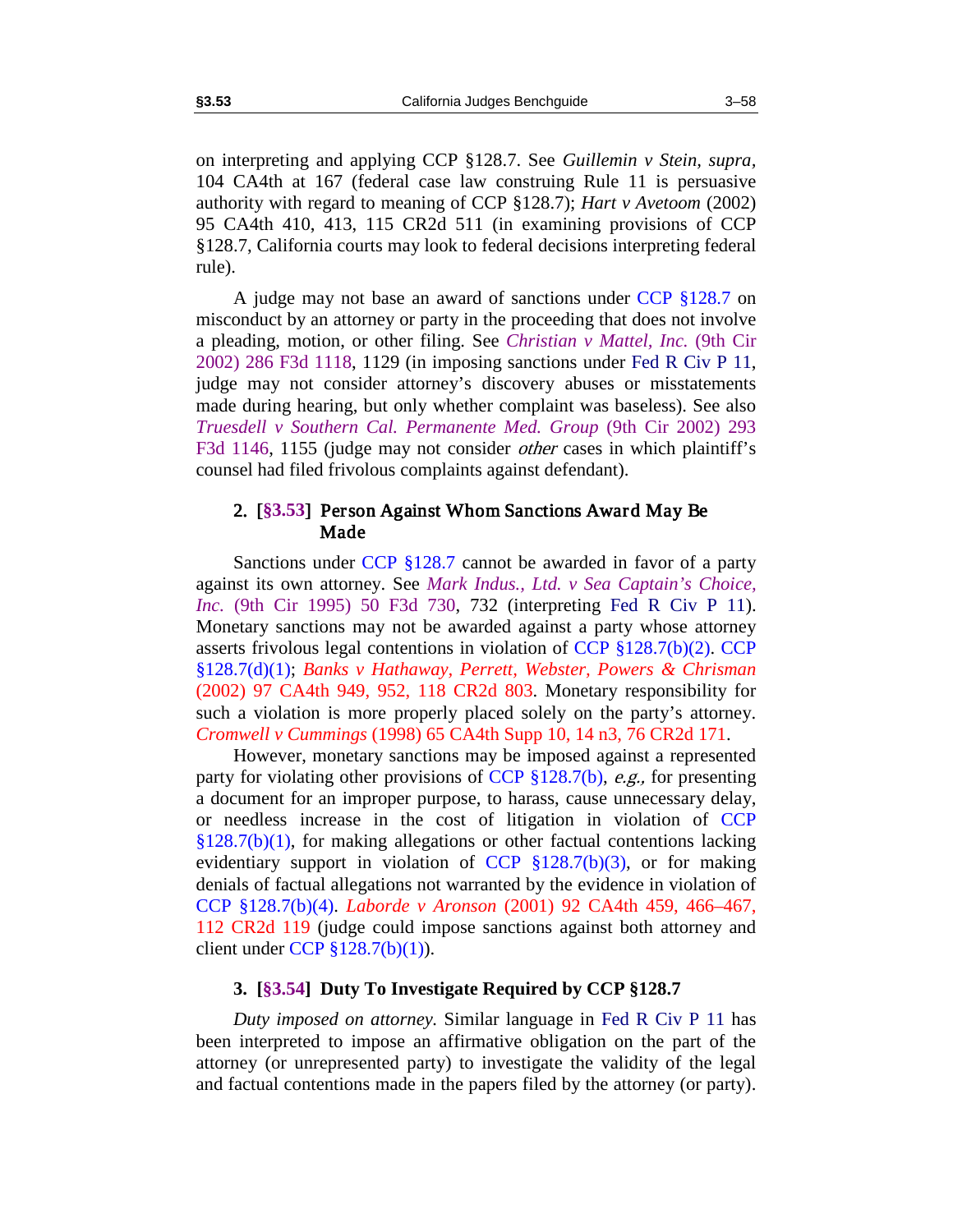See *Business Guides, Inc. v Chromatic Communications Enters., Inc.* (1991) 498 US 533, 550, 111 S Ct 922, 112 L Ed 2d 1140; *Christian v Mattel, Inc.* (9th Cir 2002) 286 F3d 1118, 1127. The test is an objective one. 286 F3d at 1127. The reasonable person against whom an attorney's conduct is measured is a competent attorney admitted to practice before the court. See *Zaldivar v City of Los Angeles* (9th Cir 1986) 780 F2d 823, 830.

When the complaint is the primary focus of rule 11 proceedings, the court must conduct a two-part inquiry to determine (1) whether the complaint is legally or factually baseless from an objective perspective, and (2) if the attorney has conducted a reasonable and competent inquiry before signing and filing it. *Holgate v Baldwin* (9th Cir 2005) 425 F3d 671, 676; *Christian v Mattel, Inc., supra,* 286 F3d at 1127. The attorney's (or party's) duty to make reasonable inquiry increases in direct proportion to the information available as the litigation proceeds. See *Townsend v Holman Consulting Corp.* (9th Cir 1990) 929 F2d 1358, 1364. Sanctions may not be imposed against an attorney who fails to make a reasonable inquiry about the facts before filing the complaint if after-acquired evidence establishes that the complaint was well-founded. *In re Keegan Mgt. Co.* (9th Cir 1996) 78 F3d 431, 434. When a complaint alleges multiple causes of action, the fact that at least one claim is found not to be frivolous does not preclude the court from awarding sanctions based on other claims in the complaint that are found to be frivolous. *Holgate v Baldwin, supra,* 425 F3d at 677. In addition, the fact that an attorney withdraws as counsel due to a conflict of interest does not preclude the court from imposing sanctions against the attorney based on a filing the attorney made before withdrawing. 425 F3d at 677.

The California Supreme Court has held that these provisions apply with respect to the imposition of sanctions under CCP §128.7. It specifically held that both attorneys and their clients have a duty to make a reasonable inquiry before filing papers with the court, and must have an actual belief that the allegations set forth in these papers are true. *Bockrath v Aldrich Chem. Co., Inc.* (1999) 21 C4th 71, 82, 86 CR2d 846. A plaintiff should not file a complaint against a specific named defendant unless, after reasonable inquiry, the plaintiff actually believes that the defendant is liable for the plaintiff's damages. 21 C4th at 82. If the plaintiff lacks sufficient evidence to support particular allegations against a defendant, but believes such evidence is likely to be obtained through further investigation or discovery, the complaint must specifically identify these allegations. 21 C4th at 82.

*Duty imposed on client.* Federal courts interpreting Rule 11 have also held that when the client, rather than the attorney, is in the better position to investigate the facts, the client must make a reasonable inquiry before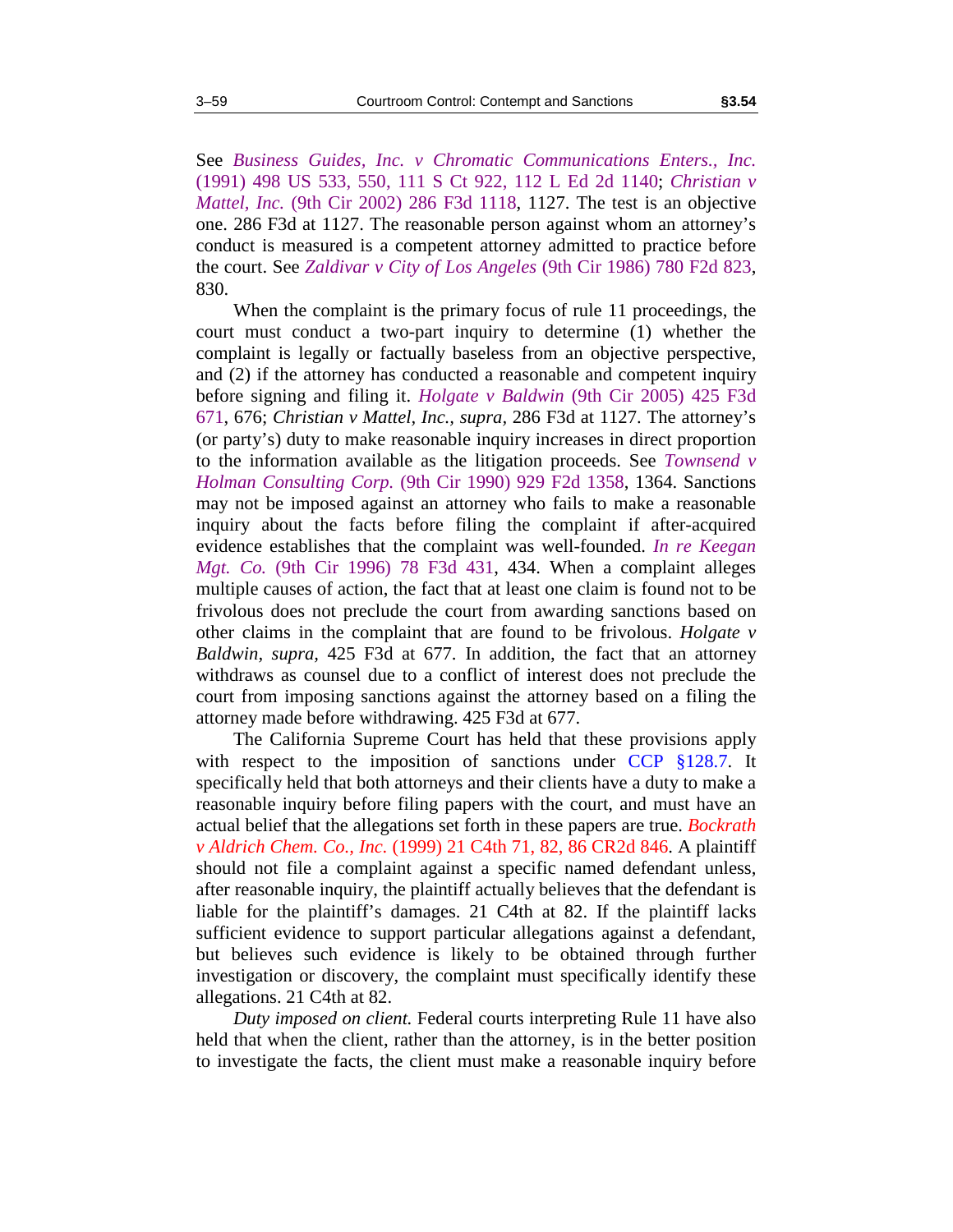providing the facts to the attorney. *Pan-Pacific & Low Ball Cable Television Co. v Pacific Union Co.* (9th Cir 1993) 987 F2d 594, 597.

*Duty to corroborate hearsay information.* Attorneys or unrepresented parties should normally corroborate hearsay information. *Unioil, Inc. v E.F. Hutton & Co.* (9th Cir 1986) 809 F2d 548, 558 (amended, rehearing denied). In that regard, it may not be reasonable for an attorney to rely on newspaper articles. *Garr v U.S. Healthcare, Inc.* (3d Cir 1994) 22 F3d 1274, 1279. If the facts seem unlikely, the attorney must make a reasonable attempt to corroborate them. See *Childs v State Farm Mut. Auto. Ins. Co.* (5th Cir 1994) 29 F3d 1018, 1025.

*Factors in determining whether inquiry was reasonable.* Interpreting Rule 11, the court in *Brown v Federation of State Med. Bds. of the U.S.* (7th Cir 1987) 830 F2d 1429, 1435, noted these factors for the judge to consider in deciding whether the inquiry was reasonable:

- Complexity of the facts.
- Time available for investigating the facts before presenting the pleading or other paper. *Cooter & Gell v Hartmarx Corp.* (1990) 496 US 384, 401–402, 110 S Ct 2447, 110 L Ed 2d 359 (inquiry that is reasonable a few months before complaint must be filed may not be reasonable when there is only a short time before statute of limitations expires).
- Whether another attorney initiated the case.
- Whether and to what extent the attorney was required to rely on the client's statement of the facts.

There are different considerations when the soundness of a legal argument is at issue, although the distinction between law and facts is not always an easy one to find. See Cooter & Gell v Hartmarx Corp., supra, 496 US at 401. In determining whether a legal argument is frivolous, the judge should consider these factors (Brown v Federation of State Med. *Bds. of the U.S., supra,* 830 F2d at 1435):

- Complexity of the legal issues.
- Whether an attorney (rather than an unrepresented party) is presenting the legal theory.
- Whether the legal theory is reasonable. In this regard, an attorney must research the law and not merely accept the client's position concerning a legal question. *Hendrix v Naphtal* (9th Cir 1992) 971 F2d 398, 400. See *Guillemin v Stein* (2002) 104 CA4th 156, 167– 168, 128 CR2d 65 (sanctions were not warranted when legal contention advanced by party was "arguable"; even though it lacked persuasive force, motion was not frivolous, and party was entitled to zealously argue the point).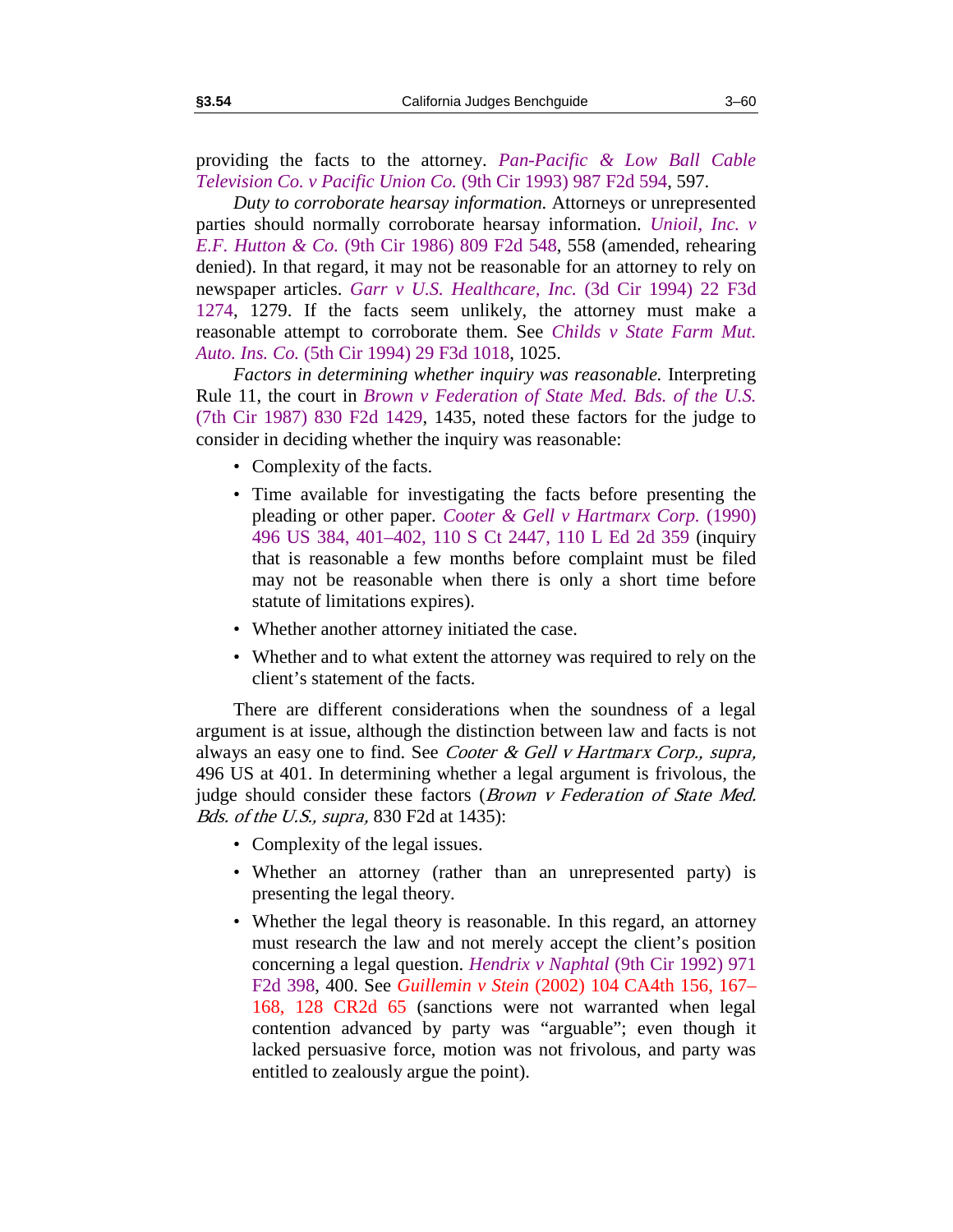• Time available for researching the law.

Under CCP §128.7, an attorney or unrepresented party may be able to show that a legal contention is warranted by either providing current valid authority or by providing support for a contention that existing law should be changed. See CCP  $\S 128.7(b)(2)$ .

# **4. [§3.55] Examples of Conduct That May Warrant Sanctions Under CCP §128.7**

A judge may impose sanctions under CCP §128.7 for the following types of conduct:

- Against a plaintiff for filing a complaint to which the defendant has a complete defense. See *Laborde v Aronson* (2001) 92 CA4th 459, 463–465, 112 CR2d 119 (litigation privilege of CC §47 established complete defense to all causes of action); *Liberty Mut. Fire Ins. Co. v McKenzie* (2001) 88 CA4th 681, 689–692, 105 CR2d 910 (in insurer's declaratory relief action to determine coverage, judge properly ordered insured to pay sanctions to insurer for naming claims adjuster employed by insurer as crossdefendant in his cross-complaint against insurer for breach of contract and breach of implied covenant of good faith, in contravention of well-settled law).
- Against a plaintiff after sustaining the defendant's demurrer without leave to amend. See *Banks v Hathaway, Perrett, Webster, Powers & Chrisman* (2002) 97 CA4th 949, 953–954, 118 CR2d 803 (judge loses jurisdiction to award sanctions only when order sustaining demurrer is reduced to judgment before defendant serves and files sanctions motion).
- Against a plaintiff for filing an amended complaint that is not in accordance with the judge's order sustaining the defendant's demurrer with leave to amend. See *Eichenbaum v Alon* (2003) 106 CA4th 967, 971, 131 CR2d 296.
- Against a party for filing a motion for reconsideration that does not comply with the statutory requirements for such a motion. CCP §1008(d); *Deauville Restaurant, Inc. v Superior Court* (2001) 90 CA4th 843, 852, 108 CR2d 863; *Marriage of Drake* (1997) 53 CA4th 1139, 1168–1169, 62 CR2d 466.
- Against an unrepresented plaintiff or a represented plaintiff's attorney when the defendant is granted summary judgment in an action under the California Fair Employment and Housing Act (FEHA) (Govt C  $\S 12900$ ) based on the plaintiff's failure to exhaust administrative remedies. *Hon v Marshall* (1997) 53 CA4th 470, 478–479, 62 CR2d 11.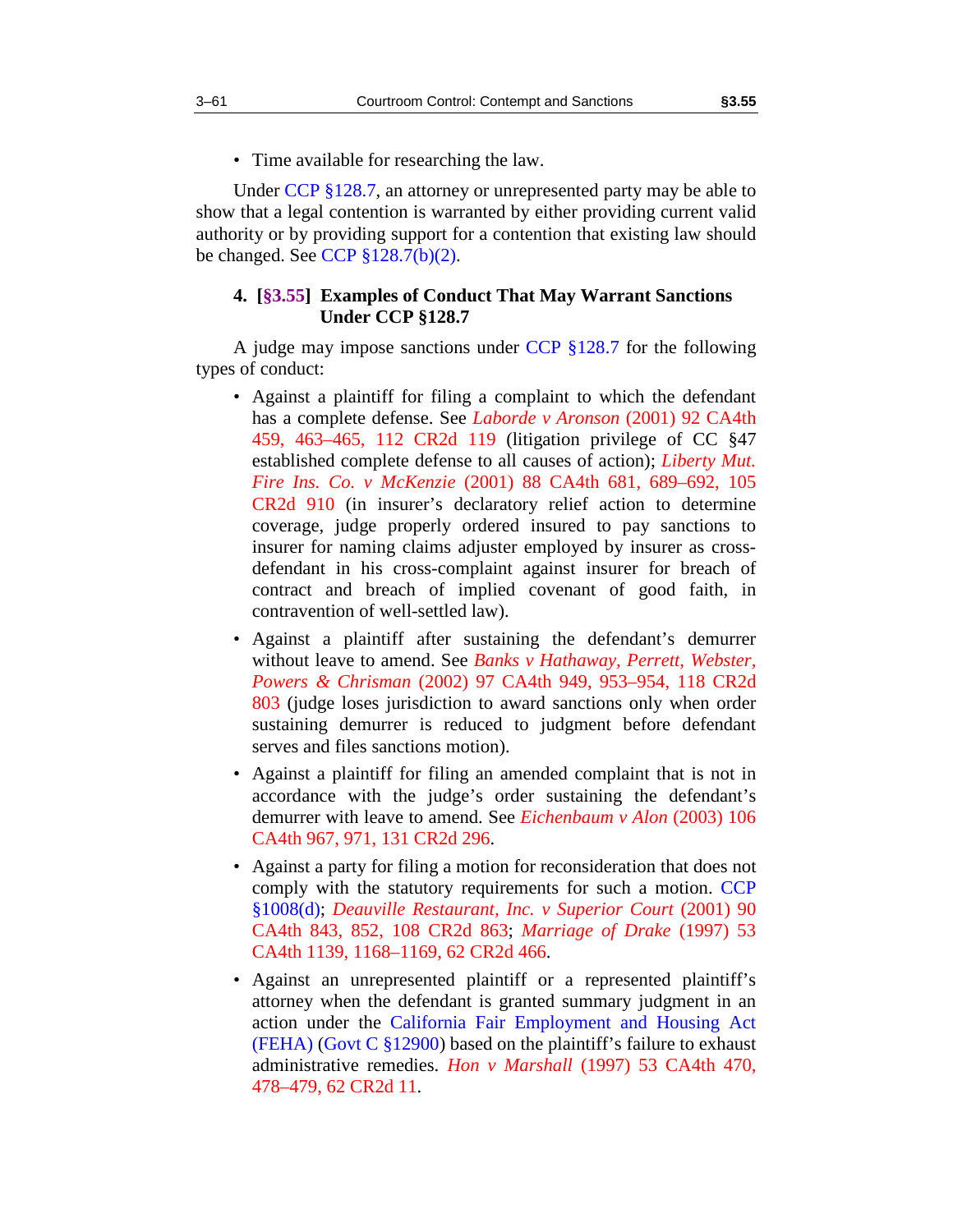• Against a wife for filing a separate action based on claims that were within the jurisdiction of the family court when the dissolution proceeding had been filed before the separate action. *Burkle v Burkle* (2006) 144 CA4th 387, 400, 50 CR3d 436.

Although CCP  $\S 128.7(a)$  states that any unsigned paper "shall be stricken unless omission of the signature is corrected promptly after being called to the attention of the attorney or party," this does not compel a dismissal, nor does it rule out granting leave to amend. *Vaccaro v Kaiman* (1998) 63 CA4th 761, 767–768, 73 CR2d 829; see *Board of Trustees of Leland Stanford Jr. Univ. v Superior Court* (2007) 149 CA4th 1154, 1167–1170, 57 CR3d 755 (complaint not signed by party may be amended to add signature even after limitations period has run). As long as the omission of counsel's signature is capable of cure, it is an abuse of discretion for a judge to strike the plaintiff's complaint without affording leave to amend. *Vaccaro v Kaiman* (1998) 63 CA4th 761, 768–769, 73 CR2d 829. In enacting CCP §128.7, the Legislature did not intend that a judge must dismiss an action when counsel fails to "promptly" sign the complaint, if counsel is willing to do so belatedly. 63 CA4th at 769. There are other alternatives short of dismissal of the plaintiff's action that are sufficient to enforce the legislative policy of  $\overline{CCP}$  §128.7. For example, a judge has authority under CCP §436 to require, as a condition of leave to amend, that the plaintiff pay the defendant's expenses of the motion to strike the complaint. 63 CA4th at 769.

Examples of conduct that gave rise to Rule 11 sanctions as interpreted in federal case law (which may have some bearing on interpreting and applying CCP §128.7) include:

- Pursuing lawsuit for copyright infringement against a one-person company operating out of a garage when simple checking would have shown that no infringement had occurred. *Business Guides, Inc. v Chromatic Communications Enters., Inc.* (1991) 498 US 533, 550, 111 S Ct 922, 112 L Ed 2d 1140.
- Causing delay as a result of repeated unjustified procedural moves. *Coastal Transfer Co. v Toyota Motor Sales, U.S.A.* (9th Cir 1987) 833 F2d 208, 212.
- Seeking excessive amount of damages. *Hudson v Moore Bus. Forms, Inc.* (9th Cir 1987) 836 F2d 1156, 1162.
- Naming party as a defendant only to establish venue. *Stewart v American Int'l Oil & Gas Co.* (9th Cir 1988) 845 F2d 196, 201.

#### **5. [§3.56] Procedural Requirements**

A motion for sanctions must be made separately from other motions or requests and must describe the specific conduct alleged to violate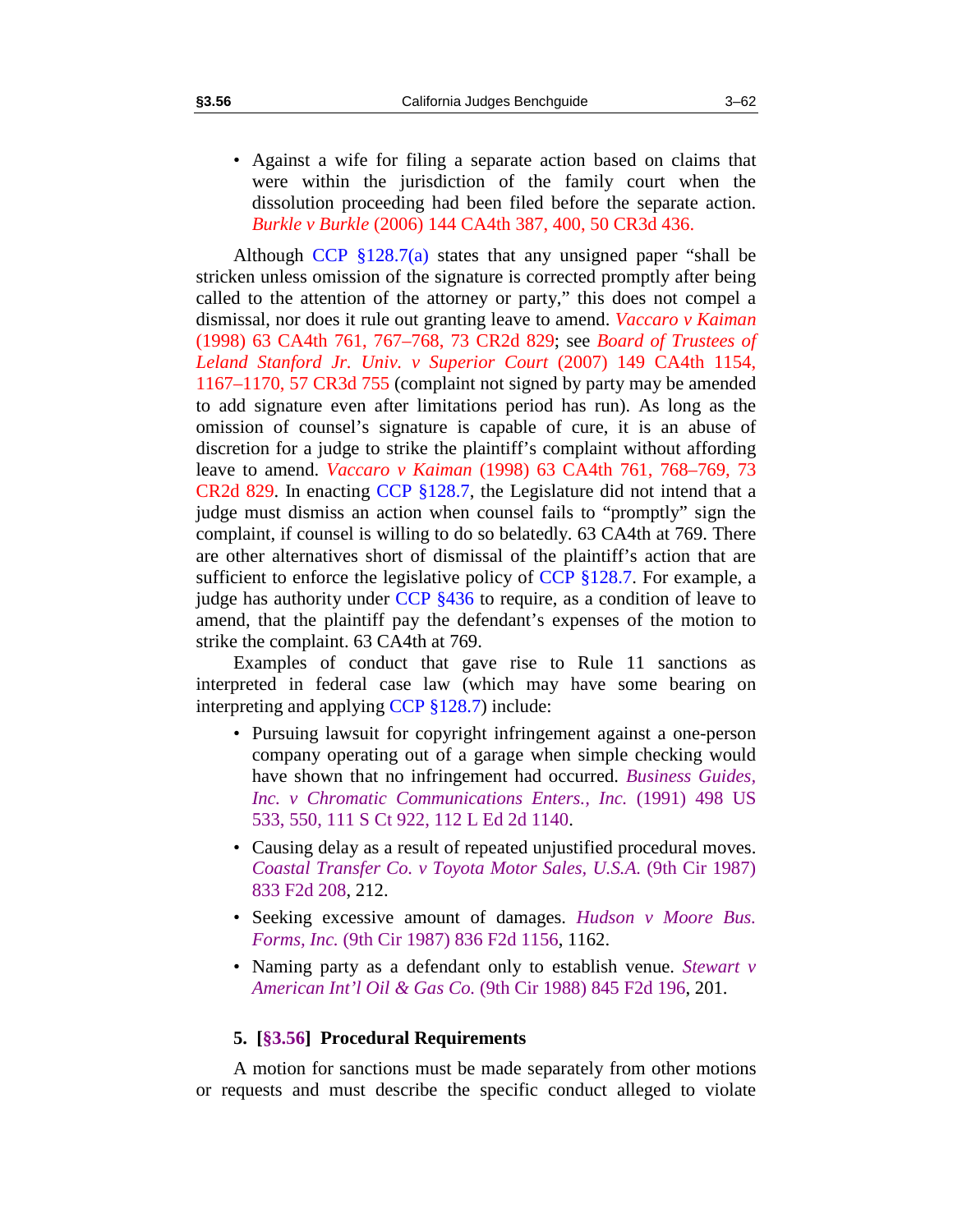subdivision. CCP §128.7(c)(1); *Barnes v Department of Corrections* (1999) 74 CA4th 126, 135–136, 87 CR2d 594. The moving party must strictly comply with this requirement. 74 CA4th at 135–136 (doctrine of substantial compliance does not apply). Informal notice of an intention to seek sanctions in the future does not serve as a substitute for a formal noticed motion. 74 CA4th at 135–136.

On its own motion, the court may enter an order that describes the specific conduct that appears to violate subdivision and that directs an attorney, law firm, or party to show cause why it is not liable for sanctions, unless, within 21 days of service of the order to show cause, the challenged paper, claim, defense, contention, allegation, or denial is withdrawn or appropriately corrected. CCP  $\S 128.7(c)(2)$ .

When imposing sanctions, the court shall describe the conduct determined to constitute a violation of this section and explain the basis for the sanction imposed. CCP §128.7(e).

The required notice of motion and safe harbor provisions are discussed in [§3.57.](#page-64-0)

<span id="page-64-0"></span>For a checklist of the CCP §128.7 procedure, see [§3.10.](#page-22-0)

### **6. [§3.57] Safe Harbor Limitations**

A party seeking sanctions under CCP §128.7 must serve, but not file, a notice of motion describing the specific conduct that allegedly violated CCP  $\S 128.7(b)$ ; the motion may not be coupled with any other motion or request. CCP  $$128.7(c)(1)$ . A party served with the notice of motion seeking sanctions has a safe harbor period of 21 days from that service to withdraw or appropriately correct the challenged paper, claim, defense, contention, allegation or denial; such a withdrawal or correction will render the motion moot. CCP  $\S 128.7(c)(1)$ . Thus, the offending party may avoid sanctions altogether by withdrawing or correcting the challenged document. *Hart v Avetoom* (2002) 95 CA4th 410, 413, 115 CR2d 511.

A judge may prescribe a safe harbor period that is shorter or longer than 21 days. CCP  $$128.7(c)(1)$ .

In addition to withdrawing or correcting the challenged pleading, the offending party must also give notice to the moving party that it has taken that step. *Liberty Mut. Fire Ins. Co. v McKenzie* (2001) 88 CA4th 681, 692, 105 CR2d 910. Absent notice, the moving party has no knowledge that the problem has been resolved and consequently will proceed (as it warned the offending party it would do) with filing the sanctions motion with the court. This requires the unnecessary expenditure of time by the court and the moving party's attorney that could have been avoided if notice had been given. When the offending party fails to give notice (and offers no explanation for that omission), the court has the authority to impose the sanctions requested. 88 CA4th at 692.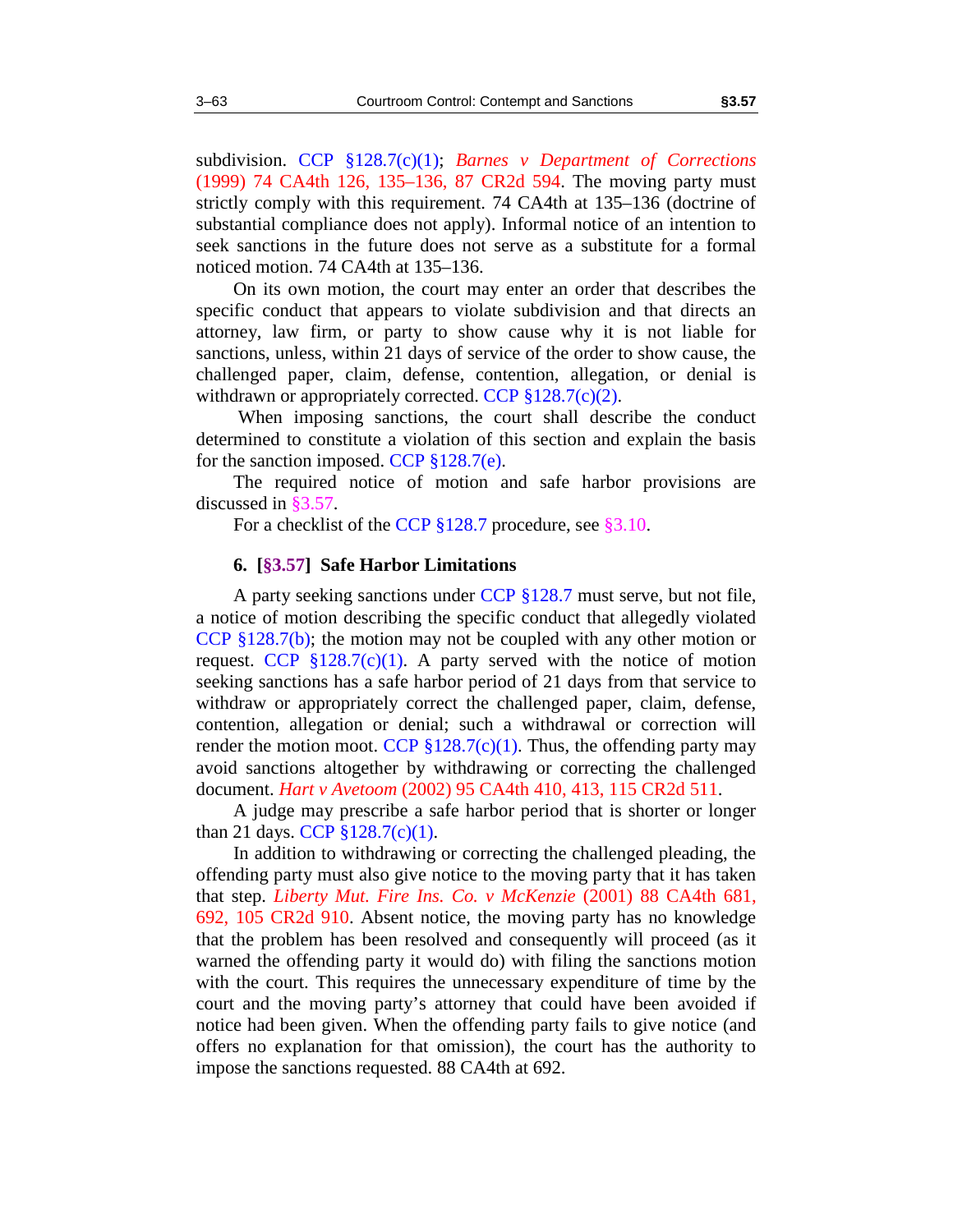If a withdrawal or correction is not made within the 21-day period, the moving party may file the motion. See CCP  $$128.7(c)(1)$ . The moving papers that are filed must be the same papers that were served on the opposing party. Hart v Avetoom, supra, 95 CA4th at 414–415.

The 21-day safe harbor limitation also applies to sanctions initiated by the judge. CCP §128.7(c)(2); *Levy v Blum* (2001) 92 CA4th 625, 637, 112 CR2d 144; *Barnes v Department of Corrections* (1999) 74 CA4th 126, 131, 87 CR2d 594. Thus, when a judge issues an order to show cause as to why sanctions should not be imposed, the judge must set the matter for hearing at least 21 days after service of the order. Levy v Blum, supra, 92 CA4th at 637.

Time for Service. Because CCP §1005(b) requires motions to be filed at least 16 court days before the hearing, CCP  $$128.7(c)(1)$  effectively requires a motion for sanctions to be served at least 43 days before it will be heard (21 days required by CCP  $$128.7(c)(1)$ , plus 16 court days, plus 6 intervening weekend days), unless an order shortening time is obtained. *Cromwell v Cummings* (1998) 65 CA4th Supp 10, 13 n3, 76 CR2d 171; see CCP §1005(b) (court or judge may prescribe shorter time). This 43 day period is further extended under CCP §1005(b) when the notice of motion is served by mail.

Purpose of Safe Harbor Provisions. The purpose of the safe harbor provision is to permit an offending party to avoid sanctions by withdrawing the improper pleading during the safe harbor period. *Hart v* Avetoom, supra, 95 CA4th at 413. This permits a party to withdraw questionable pleadings without penalty, thus saving the court and the parties time and money litigating the pleading as well as the sanctions request. Code of Civil Procedure §128.7 sanctions are designed to promote compliance with statutory standards of conduct rather than to be punitive. *Malovec v Hamrell* (1999) 70 CA4th 434, 441, 82 CR2d 712. A judge must deny the motion if the moving party fails to comply with the safe harbor provision of CCP §128.7(c)(1). *Marriage of Reese & Guy* (1999) 73 CA4th 1214, 1220 n3, 87 CR2d 339 (safe harbor provision is mandatory); *Goodstone v Southwest Airlines Co.* (1998) 63 CA4th 406, 423–424, 73 CR2d 655 (judge has no authority to disregard the safe harbor requirement); *Cromwell v Cummings* (1998) 65 CA4th Supp 10, 13–14, 76 CR2d 171. See *Holgate v Baldwin* (9th Cir 2005) 425 F3d 671 (sanctions award under Rule 11 must be reversed for failure to comply with safe harbor provision, even if challenged filing is frivolous); *Retail Flooring Dealers of Am., Inc. v Beaulieu of Am., LLC* (9th Cir 2003) 339 F3d 1146, 1151 (allowing party to serve sanctions motion under Rule 11 after time has expired for opposing party to correct or withdraw challenged pleading defeats purpose of safe harbor provision).

Effect of dismissal. A judge may not order a plaintiff to pay sanctions to a defendant under CCP §128.7 for bringing an improper action against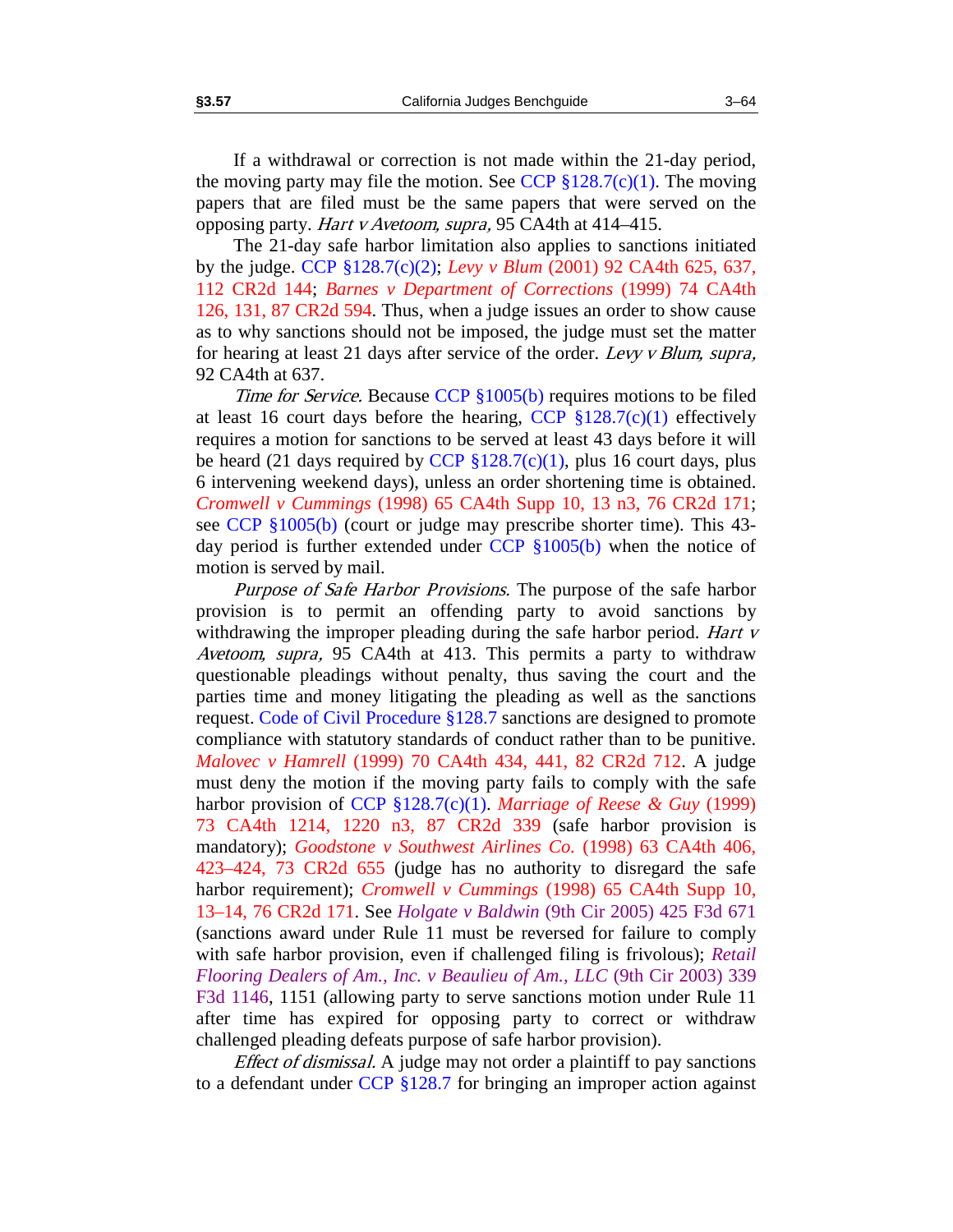the defendant after the plaintiff has dismissed the action. *Hart v Avetoom*, supra, 95 CA4th at 413–415. Allowing a defendant to move for sanctions after the conclusion of the case would defeat the purpose of the safe harbor provision, *i.e.*, to allow the offending party to take remedial action. 95 CA4th at 414–415.

However, a judge may award sanctions under CCP §128.7 against a plaintiff that voluntarily dismisses the action (with or without prejudice) after the defendant has filed a motion for sanctions. *Eichenbaum v Alon* (2003) 106 CA4th 967, 975, 131 CR2d 296. In such a case, the defendant moves for sanctions only after the plaintiff has been allowed the 21-day safe harbor period to correct its sanctionable conduct, but has not done so. In these circumstances, the plaintiff's belated abandonment of the case does not fulfill the deterrent purposes of CCP §128.7, and the policies favoring allowance of sanctions remain notwithstanding the dismissal. 106 CA4th at 975–976. This construction is consistent with CCP  $\S 128.7(d)(2)$ , which provides that the court may not award monetary sanctions on its own motion unless it has issued an order to show cause before a voluntary dismissal. The plain implication of this language is that a judge may award sanctions if a voluntary dismissal comes *after* a sanctions motion is filed. 106 CA4th at 975–976.

## **7. [§3.58] Sanctions**

A sanction imposed is limited to what is sufficient to deter repetition of this conduct or comparable conduct by others similarly situated. The sanction may consist of or include directives of a nonmonetary nature, an order to pay a penalty into court, or if imposed on motion and warranted for effective deterrence, an order directing payment to the movant of some or all of the reasonable attorney's fees and other expenses incurred as a direct result of the violation. CCP  $$128.7(d)$ . However monetary sanctions may not be awarded against a represented party for a violation of CCP  $\S 128.7(b)(2)$  (claims not warranted by existing law). CCP  $\S 128.7(d)(1)$ .

Monetary sanctions may also not be awarded on the court's motion unless the court issues its order to show cause before a voluntary dismissal or settlement of the claims made by or against the party that is, or whose attorneys are, to be sanctioned. CCP  $$128.7(d)(2)$ . See CALIFORNIA JUDGES BENCHBOOK: CIVIL PROCEEDINGS—BEFORE TRIAL, SECOND EDITION §§17.40–17.45 (Cal CJER 2008).

In addition, the court may assess punitive damages against the plaintiff upon a determination by the court that the plaintiff's action was an action maintained by a person convicted of a felony against the person's victim, or the victim's heirs, relatives, estate, or personal representative, for injuries arising from the acts for which the person was convicted of a felony, and that the plaintiff is guilty of fraud, oppression, or malice in maintaining the action. CCP §128.7(f).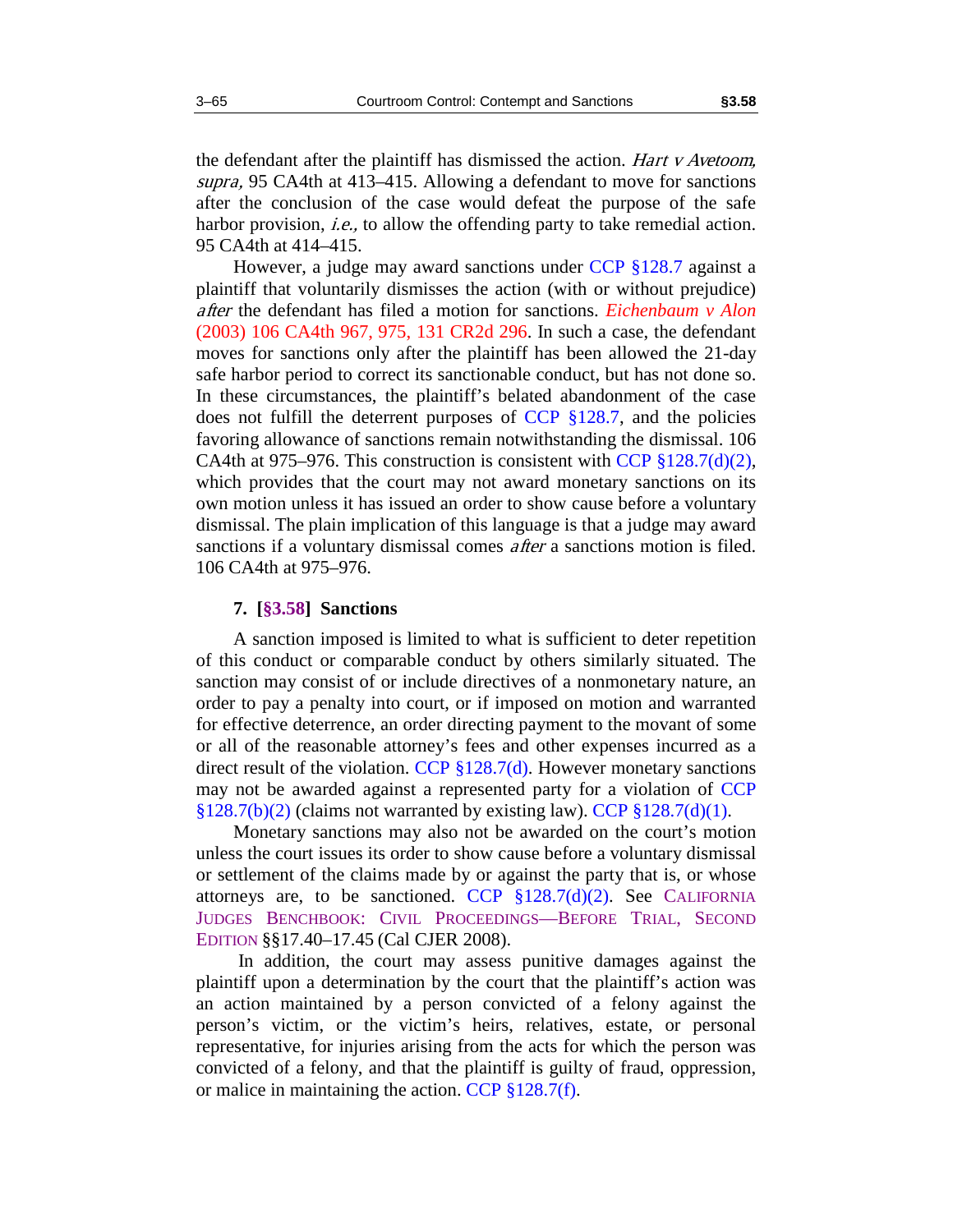### **8. [§3.59] Sanctions Based on Motion for Sanctions**

A motion for sanctions brought by a party or a party's attorney primarily for an improper purpose, such as to harass or to cause unnecessary delay or needless increase in the cost of litigation, is itself subject to a motion for sanctions. The intent of the Legislature is for courts to vigorously use its sanctions authority to deter that improper conduct or comparable conduct by others similarly situated. CCP §128.7(h).

## **9. [§3.60] Attorney's Fees**

The award of sanctions may include attorney's fees to the movant. CCP §128.7(d). However, a self-represented attorney who responds to a filing abuse may not recover sanctions under CCP §128.7 in the form of attorney's fees. *Musaelian v Adams* (2009) 45 C4th 512, 516–520, 87 CR3d 475 (expressly disapproves *Laborde v Aronson* (2001) 92 CA4th 459, 112 CR2d 119 and *Abandonato v Coldren* (1995) 41 CA4th 264, 48 CR2d 429, to the extent that they are inconsistent).

## **10. [§3.61] Postjudgment Motion for Sanctions**

A judge lacks authority to grant a party's postjudgment motion for sanctions. Such a motion does not comply with the safe harbor provision of CCP §128.7(c)(1). *Barnes v Department of Corrections* (1999) 74 CA4th 126, 129–135, 87 CR2d 594. A sanctions motion that is served and filed after the action has been dismissed is also untimely. *Hart v Avetoom*  (2002) 95 CA4th 410, 413–415, 115 CR2d 511.

A party must serve any motion for sanctions before the final disposition of the claimed sanctionable conduct in order to give the opposing party an opportunity to correct the allegedly offending conduct and avoid sanctions. 74 CA4th at 130, 132–133, 135. For example, an order sustaining a demurrer without leave to amend does not bar a motion for CCP §128.7 sanctions unless the order is reduced to a judgment before the sanctions motion is served and filed. *Banks v Hathaway, Perrett, Webster, Powers & Chrisman* (2002) 97 CA4th 949, 954, 118 CR2d 803.

If the motion is served before the entry of judgment, and the safe harbor time expires before judgment is entered, the motion can be filed after the judgment is entered. *Day v Collingwood* (2006) 144 CA4th 1116, 1124, 50 CR3d 903.

## <span id="page-67-0"></span>**11. [§3.62] Appellate Review**

An appeal may be taken from an order or interlocutory judgment directing payment of monetary sanctions by a party or an attorney for a party if the amount exceeds \$5000, other than in a limited civil case. CCP  $§904.1(a)(11)$ ,  $(12)$ . But multiple orders for monetary sanctions against different defendants, each under the appealable limit, cannot be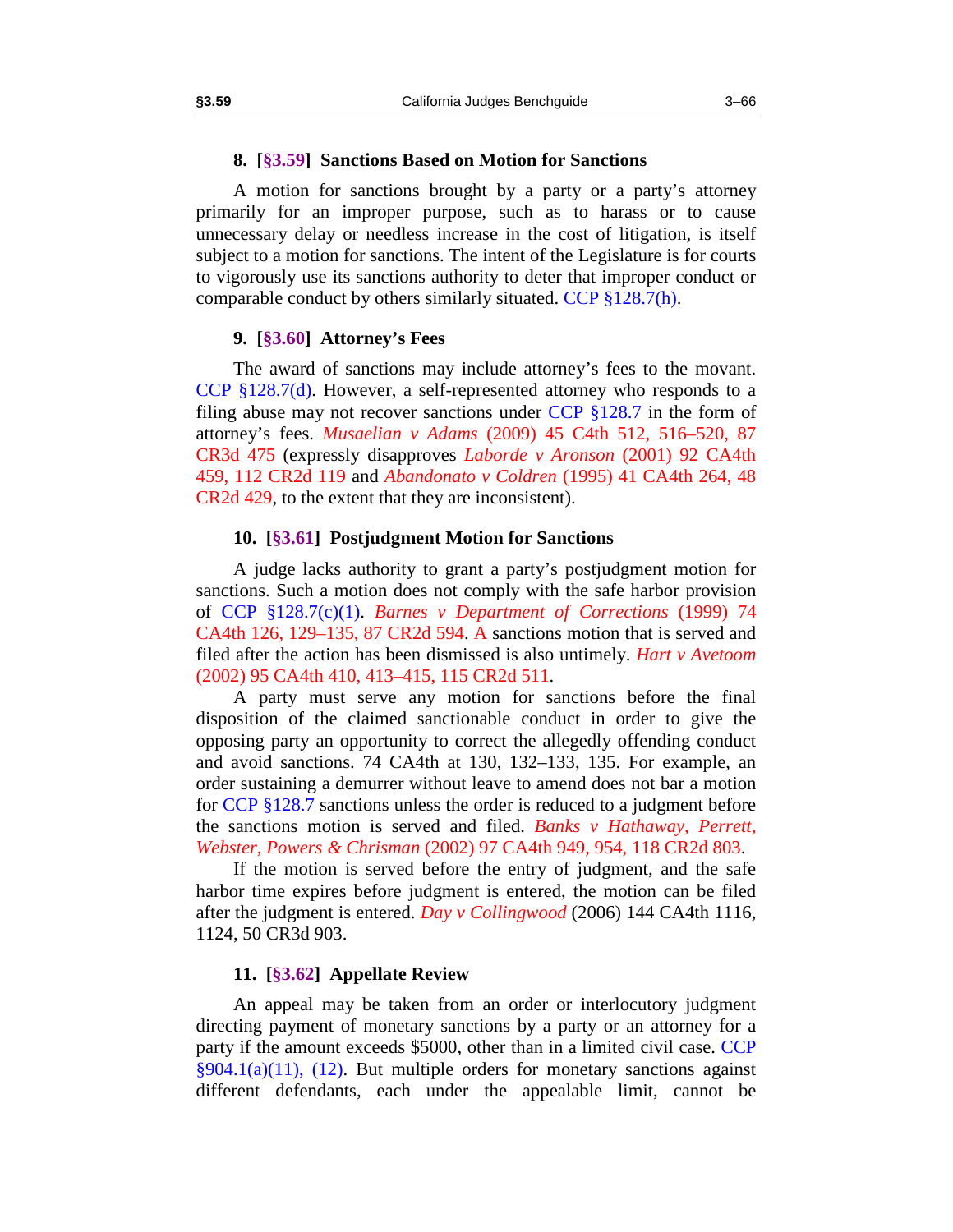aggregated to reach the threshold level for appeal. *Calhoun v Vallejo City Unified Sch. Dist*. (1993) 20 CA4th 39, 41, 24 CR2d 337.

In a limited civil case, any order directing payment of monetary sanctions is directly appealable. CCP §905.2; *Drum v Superior Court* (2006) 139 CA4th 845, 850–852, 43 CR3d 279; but see *Lim v Silverton* (1997) 61 CA4th Supp 1, 3–4, 72 CR2d 408 (found to be wrongfully decided by *Drum*).

Other than in a limited civil case, an order or judgment awarding sanctions of \$5000 or less may be reviewed after entry of final judgment in the main action or, in the appellate court's discretion, on petition for an extraordinary writ. CCP §904.1(b).

Appellate courts also routinely review orders *denying* sanctions, even though most cases do not specifically address the issue of whether these orders are appealable. See *Shelton v Rancho Mortgage & Inv. Corp.* (2002) 94 CA4th 1337, 1343, 115 CR2d 82. A postjudgment order denying a request for sanctions is appealable under CCP  $\S 904.1(a)(2)$ . 94 CA4th at 1343–1345.

In general, an appeal from a sanctions order may normally only be filed by the attorney who was sanctioned. *20th Century Ins. Co. v Choong* (2000) 79 CA4th 1274, 1276–1277, 94 CR2d 753. However, an attorney's employer has standing to appeal from a sanctions order imposed on the attorney, while acting in the course and scope of his or her employment, because the employer is required by Lab C  $\S 2802$  to reimburse its attorney-employee for the amount of the sanctions. 79 CA4th at 1276– 1277.

An award of monetary sanctions will only be reversed on a finding that the award was a clear abuse of the judge's discretion. *Gemini Aluminum Corp. v California Custom Shapes, Inc.* (2002) 95 CA4th 1249, 1262–1263, 116 CR2d 358; *Shelton v Rancho Mortgage & Inv. Corp., supra,* 94 CA4th at 1345–1346.

A consideration of whether imposing sanctions is a violation of due process is inherent in the appellate review of a judge's exercise of discretion in imposing sanctions. *Winikow v Superior Court* (2000) 82 CA4th 719, 727, 98 CR2d 413.

## **H. Other Sanctions**

### **1. Violation of Lawful Court Order Under CCP §177.5**

# **a. [§3.63] Court's Authority To Impose Sanctions Payable to Court**

Scope of authority. A judicial officer may impose reasonable monetary sanctions for any violation of a lawful court order without good cause or substantial justification by a witness, a party, a party's attorney, or both a party and a party's attorney. CCP §177.5. See *In re Woodham*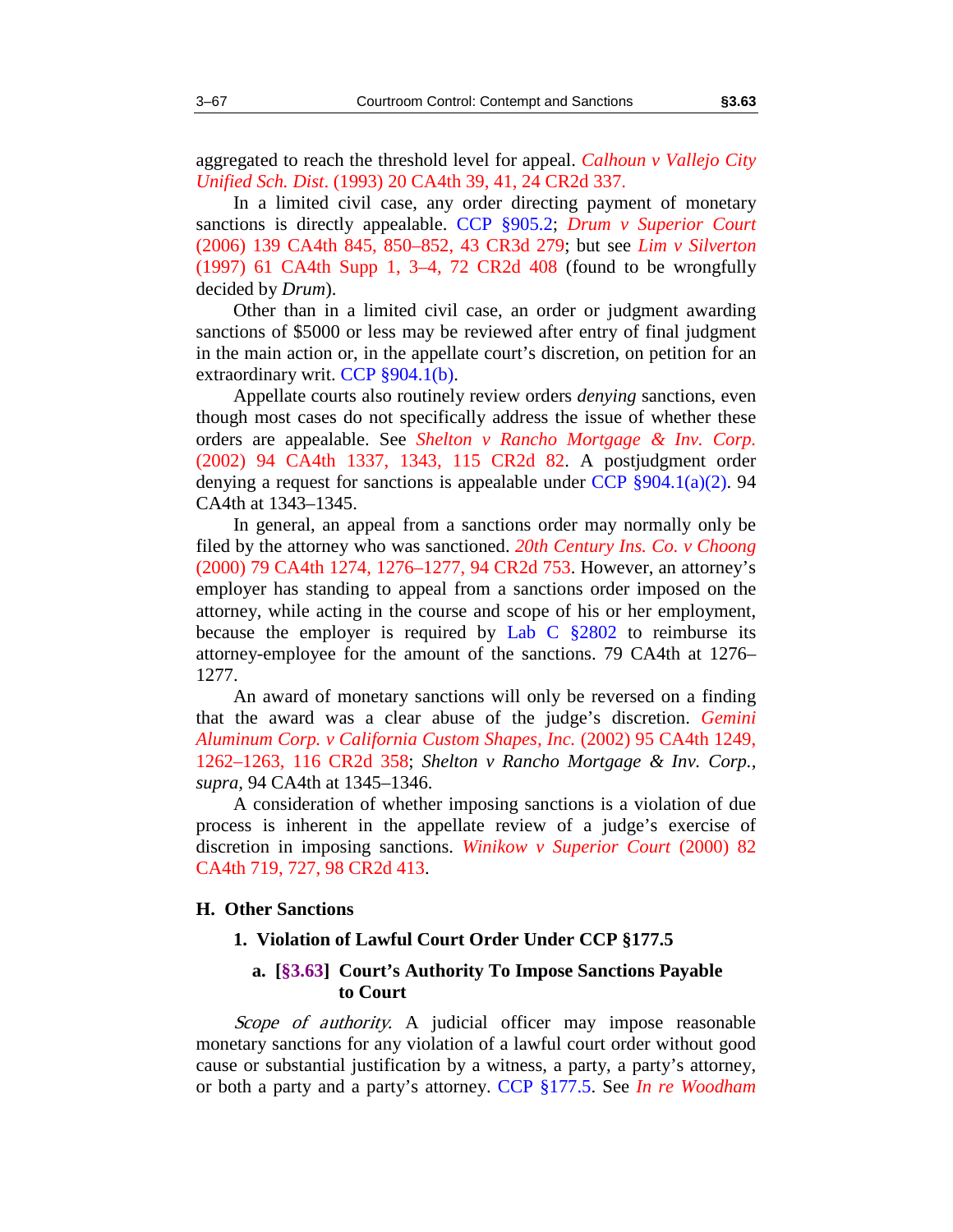(2001) 95 CA4th 438, 445, 115 CR2d 431 (sanctions properly imposed against Board of Prison Terms for its failure to comply with court orders for processing administrative appeals); *20th Century Ins. Co. v Choong* (2000) 79 CA4th 1274, 1277–1279, 94 CR2d 753 (second sanction imposed for failure to pay first sanction that was imposed for failing to file settlement conference statement); *Laborers' Int'l Union of N. Am., AFL-CIO, Local 89 v El Dorado Landscape Co.* (1989) 208 CA3d 993, 1009, 256 CR 632 (noncompliance with time limits in San Diego County court "fast-track" rules); but see *Winikow v Superior Court* (2000) 82 CA4th 719, 726–727, 98 CR2d 413 (judge abused discretion in imposing sanction on plaintiff's counsel for failure to serve notice of status conference hearing on defendant who had not yet appeared).

Sanctions under CCP §177.5 may be imposed in both civil and criminal cases. *People v Tabb* (1991) 228 CA3d 1300, 1310, 279 CR 480. These sanctions may not be used, however, to curb advocacy before the court (CCP §177.5), or to coerce a settlement (*Barrientos v City of Los Angeles* (1994) 30 CA4th 63, 72, 35 CR2d 520). But if the court imposes a sanction against an attorney, which the attorney fails to pay, the court is not required to attempt to collect the sanction through a writ of execution before it may impose a second sanction against the attorney for failing to comply with the first sanction. 20th Century Ins. Co. v Choong, supra, 79 CA4th at 1278 (court has right to impose second sanction to compel obedience to its lawful orders).

A judge may impose monetary sanctions under CCP §177.5 against an attorney whose improper exercise of peremptory challenges leads to a mistrial, but only if the judge has admonished the attorney that a repetition of specific conduct will result in a monetary sanction. Such a statement by the judge is tantamount to an order not to repeat the conduct and is sufficient for purposes of CCP §177.5. *People v Muhammad* (2003) 108 CA4th 313, 315, 133 CR2d 308 (without prior admonition, CCP §177.5 would not apply). See *People v Willis* (2002) 27 C4th 811, 821, 118 CR2d 301 (judge, with assent of aggrieved party, may issue appropriate orders short of outright dismissal of remaining jurors, including assessment of sanctions against counsel whose challenges exhibit group bias that are severe enough to guard against a repetition of the improper conduct); *People v Boulden* (2005) 126 CA4th 1305, 1314, 24 CR3d 811 (judge's order at outset of trial threatening imposition of monetary sanctions of up to \$1500 for any violation of *Wheeler* upheld).

Any violation of CCP §206, prohibiting contacting jurors after the conclusion of a criminal case except in specified circumstances, is considered a violation of a lawful court order, and monetary sanctions under CCP §177.5 may be imposed. CCP §206(e).

Amount of sanctions. The sanctions may not exceed \$1500 and are payable to the court. CCP §177.5. The amount of the sanctions need not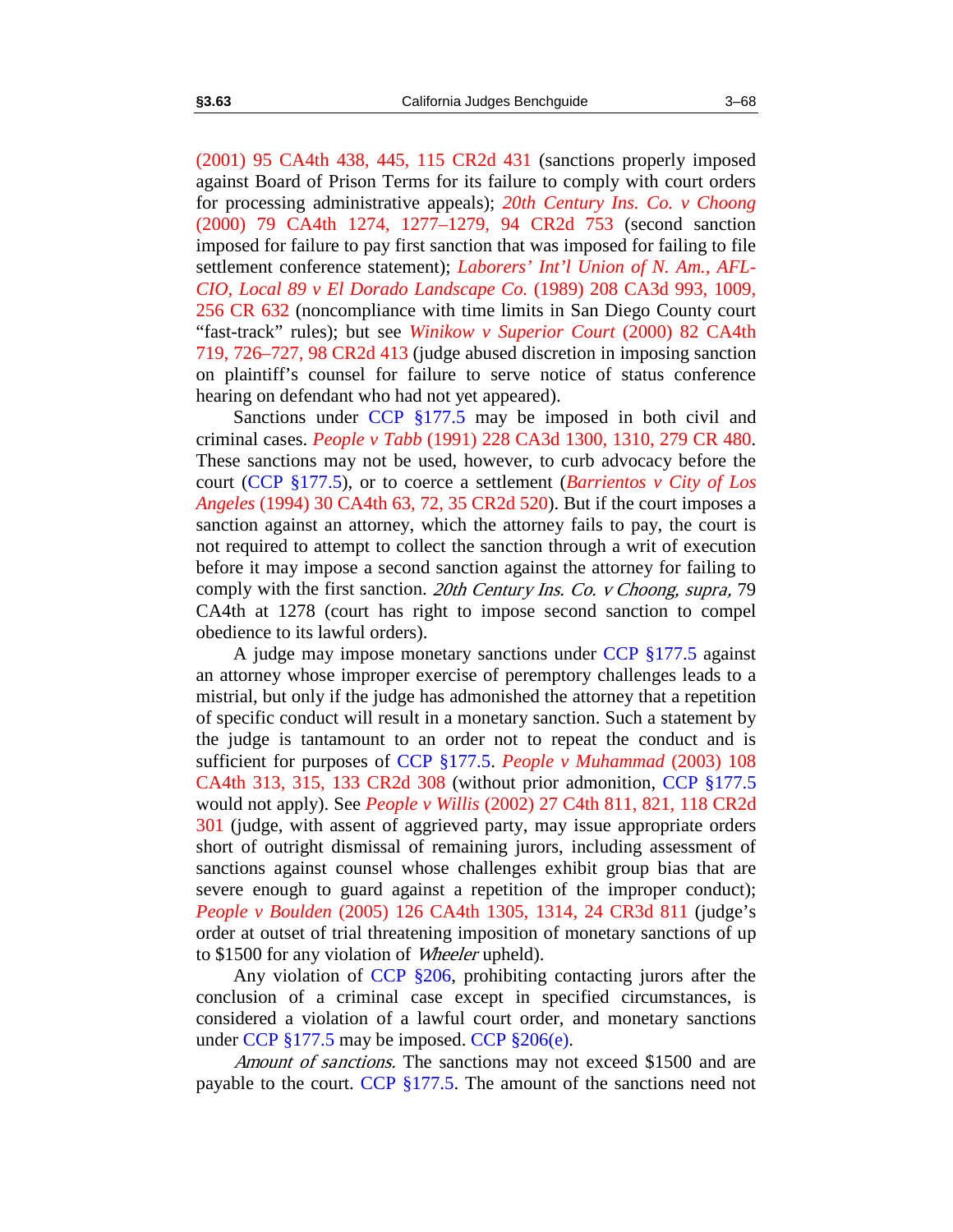relate to the actual cost to the court traceable to the violation; the judicial officer has discretion to impose any reasonable amount up to \$1500. 20th Century Ins. Co. v Choong, supra, 79 CA4th at 1278–1279; *People v Tabb, supra*, 228 CA3d at 1311–1312.

*Code of Civil Procedure §177.5 sanctions combined with other sanctions.* Monetary sanctions payable to the court under CCP §177.5 may be combined with other sanctions, *i.e.,* they may be imposed notwithstanding any other provision of law. See CCP §§177.5, 1209– 1222. The violation of a court order may also be punished as contempt (CCP §178), but the indirect contempt procedure must be used because the violation of an order normally occurs outside the court's presence. See CCP §1211. It may be easier, however, to impose sanctions under the procedure of CCP §177.5 for the same conduct. For a checklist of the CCP §177.5 sanctions procedure, see [§3.11.](#page-24-0) For a checklist of the indirect contempt procedure, see  $\S 3.8$ . For a discussion of sanctions under Cal Rules of Ct 2.30 for violation of a state rule of court, see [§3.76.](#page-77-0)

*Other sources.* For a discussion of imposing sanctions under CCP §177.5 in various postjudgment proceedings, see CALIFORNIA JUDGES BENCHBOOK: CIVIL PROCEEDINGS—AFTER TRIAL §§7.5 (judgment debtor's failure to answer written interrogatories), 7.30 (failure to appear for examination), 9.15 (failure to comply with demand for acknowledgment of satisfaction of judgment) (Cal CJER 1998).

### **b. [§3.64] Procedure**

Sanctions under CCP §177.5 may not be imposed except on notice contained in a party's moving or responding papers, or on a judge's own motion after notice and opportunity to be heard. Adequacy of notice is determined on a case-by-case basis. *Seykora v Superior Court* (1991) 232 CA3d 1075, 1081, 283 CR 857. A full evidentiary hearing in which witnesses are called is not required; the scope of the hearing is within the judge's discretion. 232 CA3d at 1082.

An order imposing sanctions must be in writing and must recite in detail the conduct or circumstances justifying the order. CCP §177.5; *Caldwell v Samuels Jewelers* (1990) 222 CA3d 970, 977, 272 CR 126 (simply stating that there is "good cause appearing" to impose sanctions is insufficient).

For a checklist of the CCP §177.5 procedure, see [§3.11.](#page-24-0) For appellate review of sanctions, see [§3.62.](#page-67-0)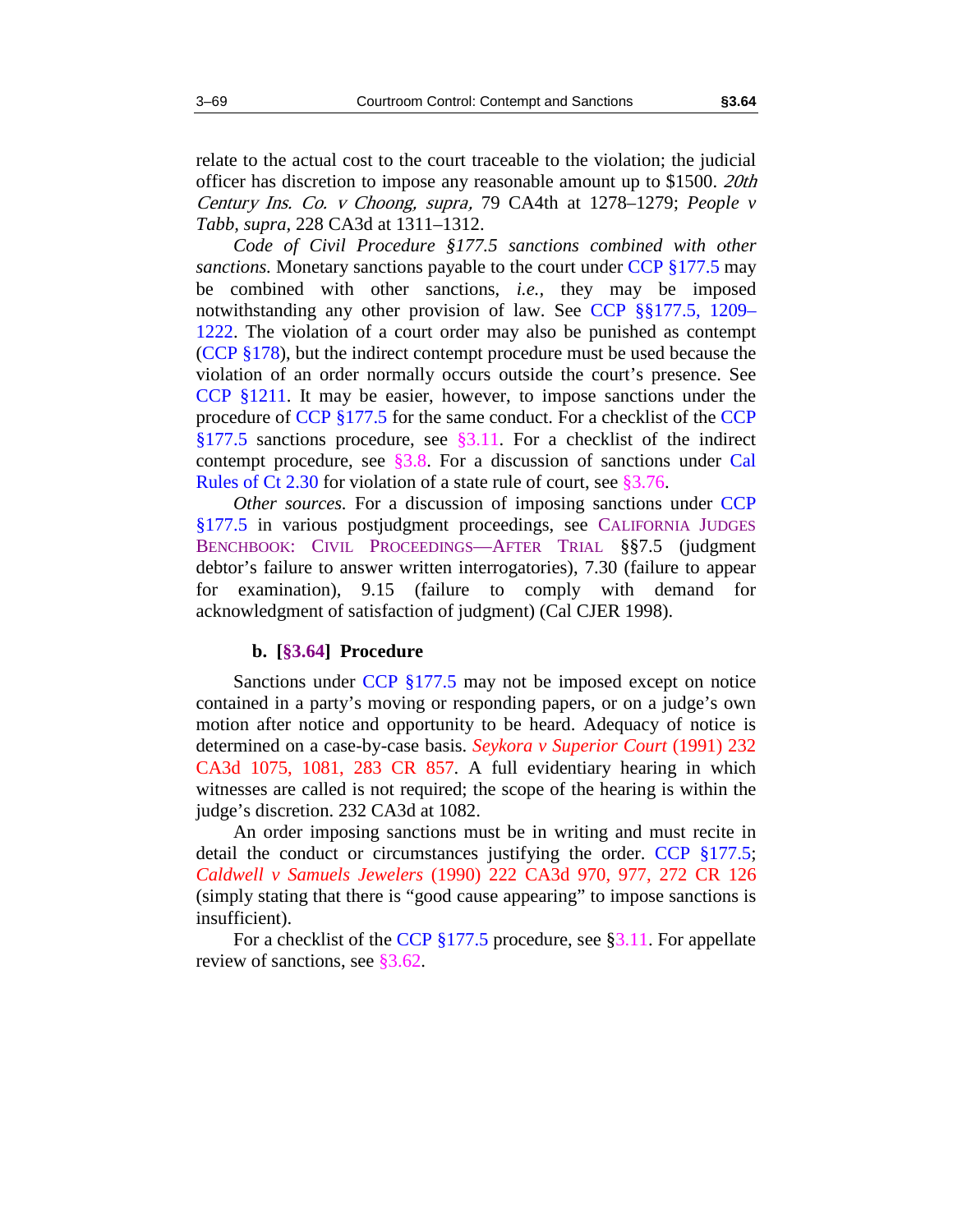# **2. Expenses Under CCP §396b(b) in Challenging Attorney's Selection of Venue**

## **a. [§3.65] Court's Authority To Award**

A judge has discretion to order payment to the prevailing party of reasonable expenses and attorneys' fees incurred in making or resisting a motion to transfer a case, regardless of that party's entitlement to recover costs of the action. CCP §396b(b). See *Mission Imports, Inc. v Superior Court* (1982) 31 C3d 921, 932, 184 CR 296 (award of expenses and fees upheld; motion clearly lacked legal foundation in case that was brought in one of several counties where venue was proper). As between a party and the party's attorney, expenses and fees are the personal liability of the attorney and not chargeable to the party  $(CCP \S 396b(b))$ , because the attorney is expected to know the venue rules when selecting the venue for an action or moving to have the venue transferred (see *Metzger v Silverman* (1976) 62 CA3d Supp 30, 39, 133 CR 355).

## **b. [§3.66] Factors in Awarding; Procedure**

A judge must consider the following factors in awarding sanctions under CCP  $\S 396b(b)$ : (1) whether an offer to stipulate to a change of venue was reasonably made and rejected, and (2) whether the motion or selection of venue was made in good faith given the facts and law the party making the motion or selecting the venue knew or should have known. CCP §396b(b); *Metzger v Silverman* (1976) 62 CA3d Supp 30, 40, 133 CR 355 (because of attorney-client privilege, court's primary concern will be nature of facts adduced at hearing on motion and counsel's supporting legal argument).

Sanctions may not be imposed except on notice in a party's moving papers, or on a judge's own noticed motion, and after an opportunity to be heard. CCP §396b(b).

Although CCP §396b(b) does not specify order requirements, the judge should include the factual basis for his or her conclusion in a written order.

The plaintiff must pay any attorneys' fees and expenses awarded to the defendant under CCP §396b(b) before transfer of the action. CCP §399; *Moore v Powell* (1977) 70 CA3d 583, 590, 138 CR 914.

For a checklist of the CCP §396b(b) procedure, see [§3.12.](#page-26-0) For appellate review of sanctions, see [§3.62.](#page-67-0)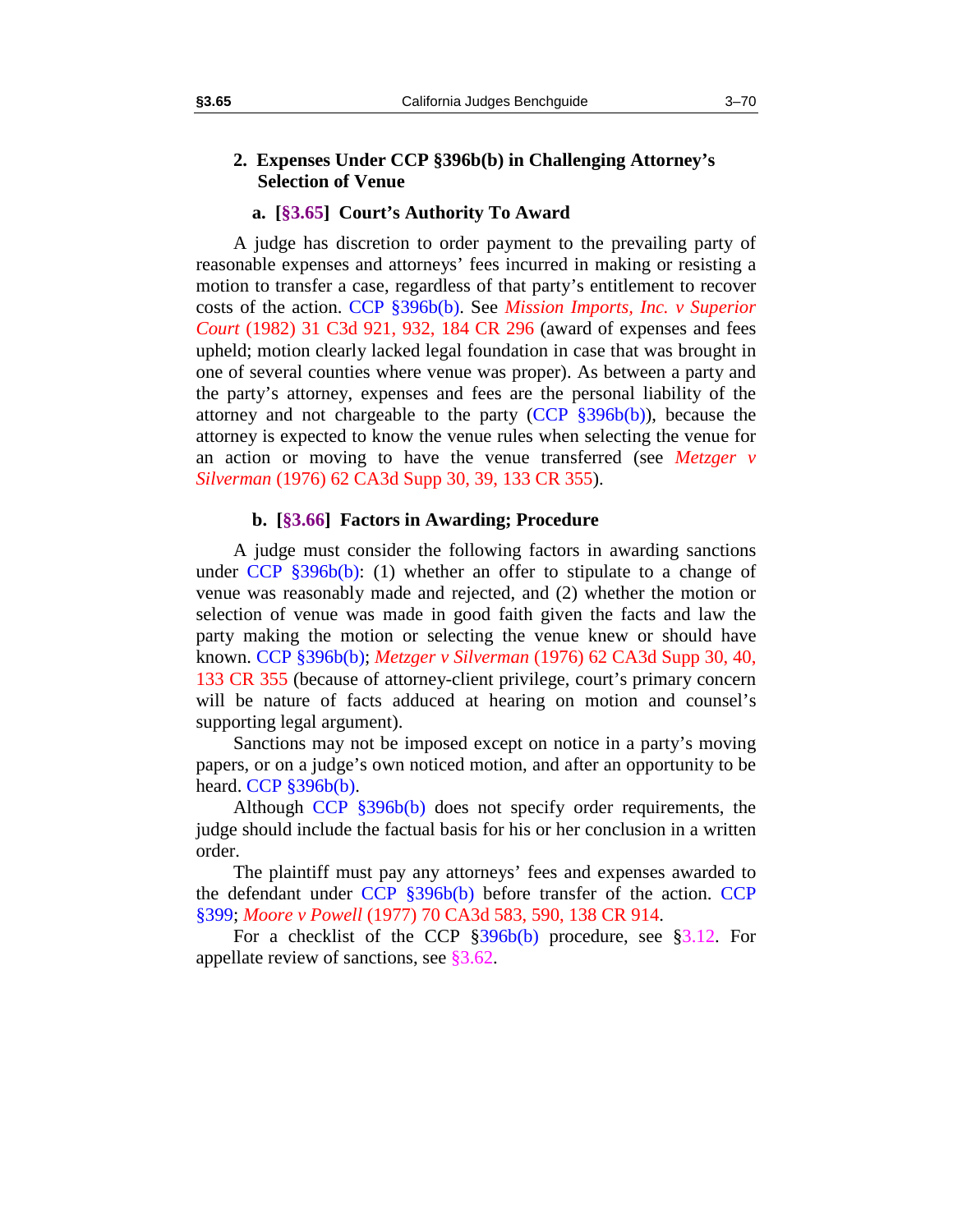# **3. Defense Costs Under CCP §1038 in Bad-Faith Tort Claim Proceeding**

### <span id="page-72-0"></span>**a. [§3.67] When Available; Effect of Request**

A judge may award defense costs, including reasonable attorneys' fees, on the motion of a defendant or cross-defendant under certain conditions in any civil proceeding under the California Tort Claims Act (Govt C §§815–818.9) or in any action for express or implied indemnity or for contribution. See CCP  $\S 1038(a)$ . The costs are available only when the defendant or cross-defendant is granted relief in a motion for summary judgment, judgment under CCP §631.8, directed verdict, or nonsuit. CCP §1038(d). The defense motion must be made before discharge of the jury or entry of judgment. CCP §1038(c). The purpose of CCP §1038 is to discourage frivolous lawsuits by allowing blameless public entities and other defendants to recover their defense costs. *Hall v Regents of the Univ. of Cal.* (1996) 43 CA4th 1580, 1587, 51 CR2d 387.

Any party requesting relief under CCP §1038 waives any right to seek damages for malicious prosecution. Failure to make the motion, however, does not waive the right to sue for malicious prosecution. CCP  $§1038(c)$ .

#### <span id="page-72-1"></span>**b. [§3.68] Procedure**

Defendant's motion. An award of defense costs under CCP §1038 may not be made except on notice contained in a party's papers (CCP  $\S 1038(a)$ ) and after affording the parties an opportunity to be heard. Adequate notice is mandated by the due process clauses of the federal and state constitutions. See *Sole Energy Co. v Hodges* (2005) 128 CA4th 199, 207, 26 CR3d 823; *Marriage of Reese & Guy* (1999) 73 CA4th 1214, 1220, 87 CR2d 339.

A judge may not impose defense costs under CCP §1038 on the judge's own motion because the statute requires that the motion be made by a party. CCP  $\S 1038(a)$ .

Determination of defense motion. On a defense motion, the judge must determine, at the time of granting the dispositive relief, whether the plaintiff, petitioner, cross-complainant, or intervenor against whom the motion is made brought the proceeding with reasonable cause *and* in the good-faith belief that there was a justifiable controversy under the facts and law that warranted the filing of the proceeding. CCP §1038(a); *Hall v Regents of the Univ. of Cal.* (1996) 43 CA4th 1580, 1585, 51 CR2d 387; *Austin B. v Escondido Union Sch. Dist.* (2007) 149 CA4th 860, 888, 57 CR3d 454. The moving defendant must negate either the plaintiff's good faith or reasonable cause in order to prevail. *Kobzoff v Los Angeles County Harbor/UCLA Med. Ctr.* (1998) 19 C4th 851, 860–863, 80 CR2d 803. See *Salazar v Upland Police Dep't* (2004) 116 CA4th 934, 949, 11 CR3d 22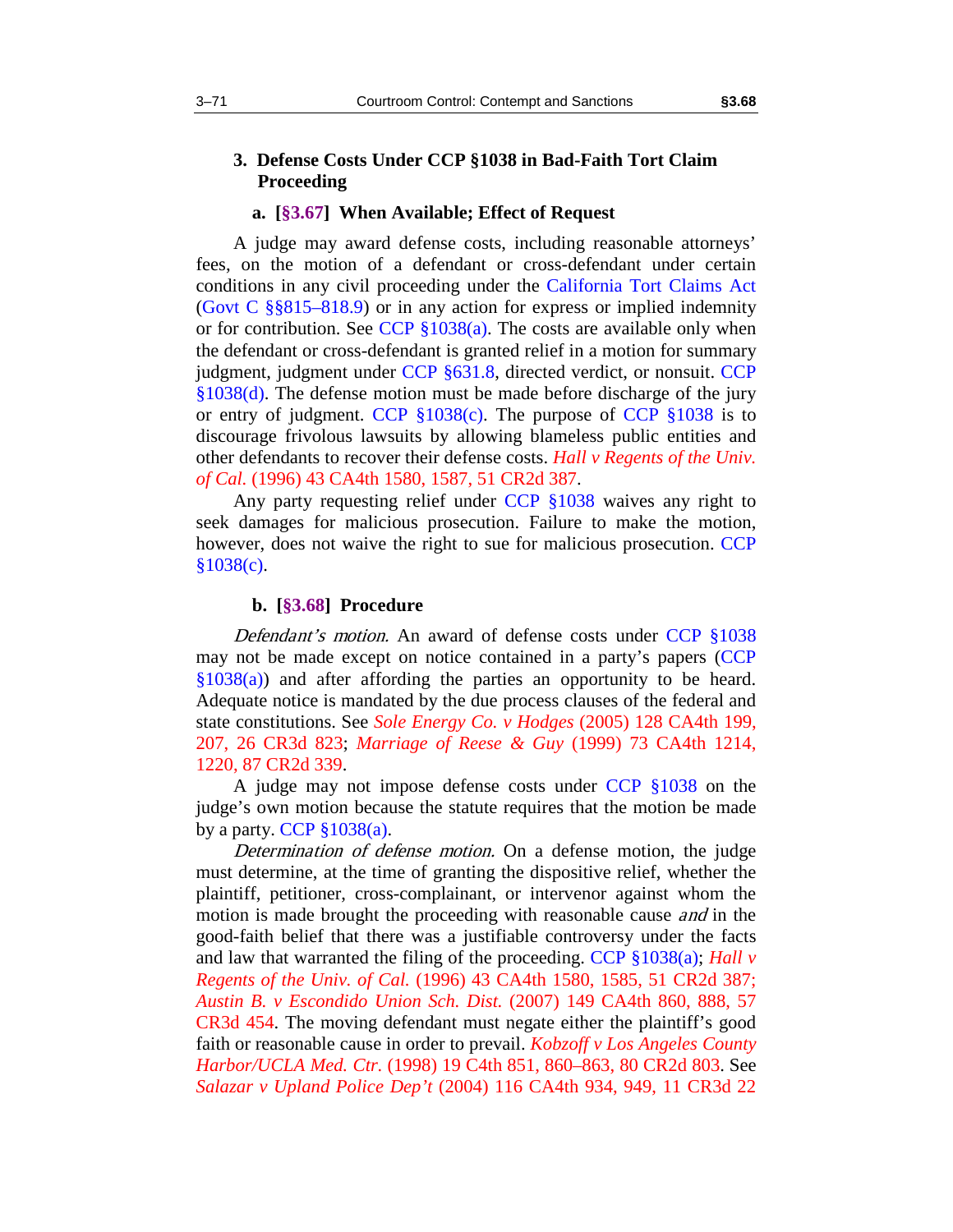(although both reasonable cause and good faith must exist to bring action, absence of either condition is sufficient grounds for awarding fees under CCP §1038). Before denying a defendant's CCP §1038 motion, a judge must find that the plaintiff brought the action with a good faith belief in its justifiability and with objective reasonable cause. Kobzoff  $v$  Los Angeles County Harbor/UCLA Med. Ctr., supra, 19 C4th at 862.

A defendant in whose favor summary judgment is granted in an action under the Tort Claims Act (Govt C §§910–935.7) is entitled to an award of attorney's fees and costs under CCP §1038 if the plaintiff lacked either reasonable cause or a good faith belief that the action was justified. The defendant's motion for fees and costs must be filed at the earliest practical time before entry of judgment and must be heard by the same judge that heard the summary judgment motion unless that judge is unavailable. *Gamble v Los Angeles Dep't of Water & Power* (2002) 97 CA4th 253, 259, 118 CR2d 271.

What constitutes good faith. "Good faith" or its absence involves a factual inquiry into the plaintiff's subjective state of mind, *i.e.*, did the plaintiff believe the action was valid and what was the plaintiff's intent in pursuing it? Good faith is linked to a belief in a "justifiable controversy under the facts and law." Hall v Regents of the Univ. of Cal., supra, 43 CA4th at 1586. The judge must determine "reasonable cause" objectively on the basis of the facts known to the plaintiff when the action was filed; the judge must decide whether any reasonable attorney would have thought the claim to be tenable. 43 CA4th at 1586; *Austin B. v Escondido Union Sch. Dist., supra,* 149 CA4th at 888 (no theory proffered on which plaintiffs could recover). A plaintiff cannot meet the reasonable cause requirement merely by showing that he or she had no information one way or the other about the existence of an element of the cause of action. *Knight v City of Capitola* (1992) 4 CA4th 918, 933, 6 CR2d 874. Nor does a party meet the reasonable cause requirement by showing that it had a legitimate tactical reason for keeping the defendant in the lawsuit after testimony has established that the defendant did not breach the standard of care. Hall v Regents of the Univ. of Cal., supra, 43 CA4th at 1586.

At a minimum, reasonable cause requires that the plaintiff's counsel have some articulable facts to conclude that a particular person or entity should be sued as a defendant. *Carroll v State of California* (1990) 217 CA3d 134, 142, 265 CR 753.

"Brought," as used in CCP  $\S 1038(a)$ , encompasses not only the filing but also the continued maintenance of an action. See *Hall v Regents of the Univ. of Cal., supra,* 43 CA4th at 1586; *Curtis v County of Los Angeles* (1985) 172 CA3d 1243, 1252, 218 CR 772. See *Salazar v Upland Police Dep't, supra,* 116 CA4th at 950–951 (sufficient evidence of lack of reasonable cause and good faith for continuing plaintiff's lawsuit against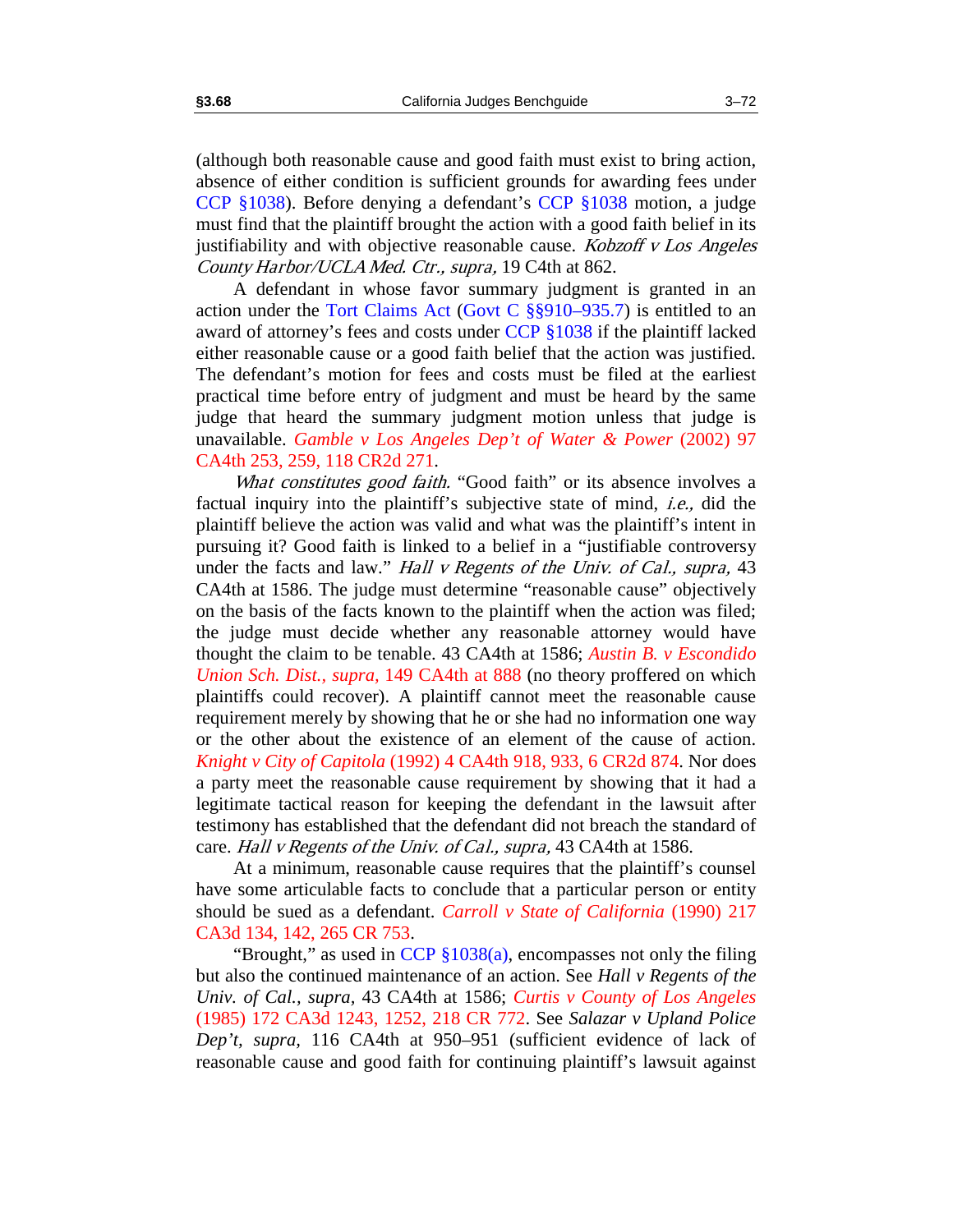defendant police department after she stipulated there was good cause to arrest her).

*Determination of defense costs.* If the judge determines that the proceeding was not brought in good faith and with reasonable cause, the judge must decide the additional issue of what costs the defendant or cross-defendant reasonably and necessarily incurred in defending the action. CCP §1038(a). "Defense costs" include reasonable attorneys' fees, expert witness fees, and the expense of the services of experts, advisers, and consultants when reasonably incurred in defending the proceeding. See CCP §1038(b). The costs recoverable under CCP §1038(b) are broader than the costs that are recoverable under CCP §1032, the general costs statute. See *Crib Retaining Walls, Inc. v NBS/Lowry, Inc.* (1996) 47 CA4th 886, 891, 54 CR2d 850. However, dismissed defendants or crossdefendants often seek costs under the narrower CCP §1032 because they will not need to obtain prior court approval or findings that the complaint or cross-complaint was brought in good faith and with reasonable cause. See 47 CA4th at 891 (such defendants or cross-defendants are entitled to costs as matter of right).

For a checklist of CCP §1038 procedure, see [§3.13.](#page-27-0) For appellate review of sanctions, see [§3.62.](#page-67-0)

# <span id="page-74-0"></span>**4. [§3.69] Expenses Under CCP §437c(j) for Bad-Faith Summary Judgment Affidavits**

If a judge determines at any time that any of the affidavits or declarations in support of or in opposition to a motion for summary judgment or summary adjudication were presented in bad faith or solely for purposes of delay, the judge must order the party presenting the affidavits or declarations to pay to the other party the amount of reasonable expenses that party incurred as a result of the filing. See CCP  $§437c(j)$ . This sanctions provision does not authorize an award of attorney's fees. It only allows recovery of expenses such as expert witness fees and service fees. *Collins v State Dep't of Transp.* (2003) 114 CA4th 859, 870, 8 CR3d 132.

Sanctions may not be imposed under CCP  $\S 437c(i)$  except on notice in a party's papers, or on the judge's own noticed motion, and after affording an opportunity to be heard. CCP  $§437c(i)$ .

The court must find several elements to hold an action frivolous or in bad faith:  $(1)$  The action must be determined to be without merit;  $(2)$  the action is prosecuted for an improper motive, including harassment or delay; or (3) the action indisputably has no merit, where any reasonable attorney would agree that the action is totally and completely without merit. *Winick Corp. v County Sanitation Dist. No. 2* (1986) 185 CA3d 1170, 1176, 230 CR 289.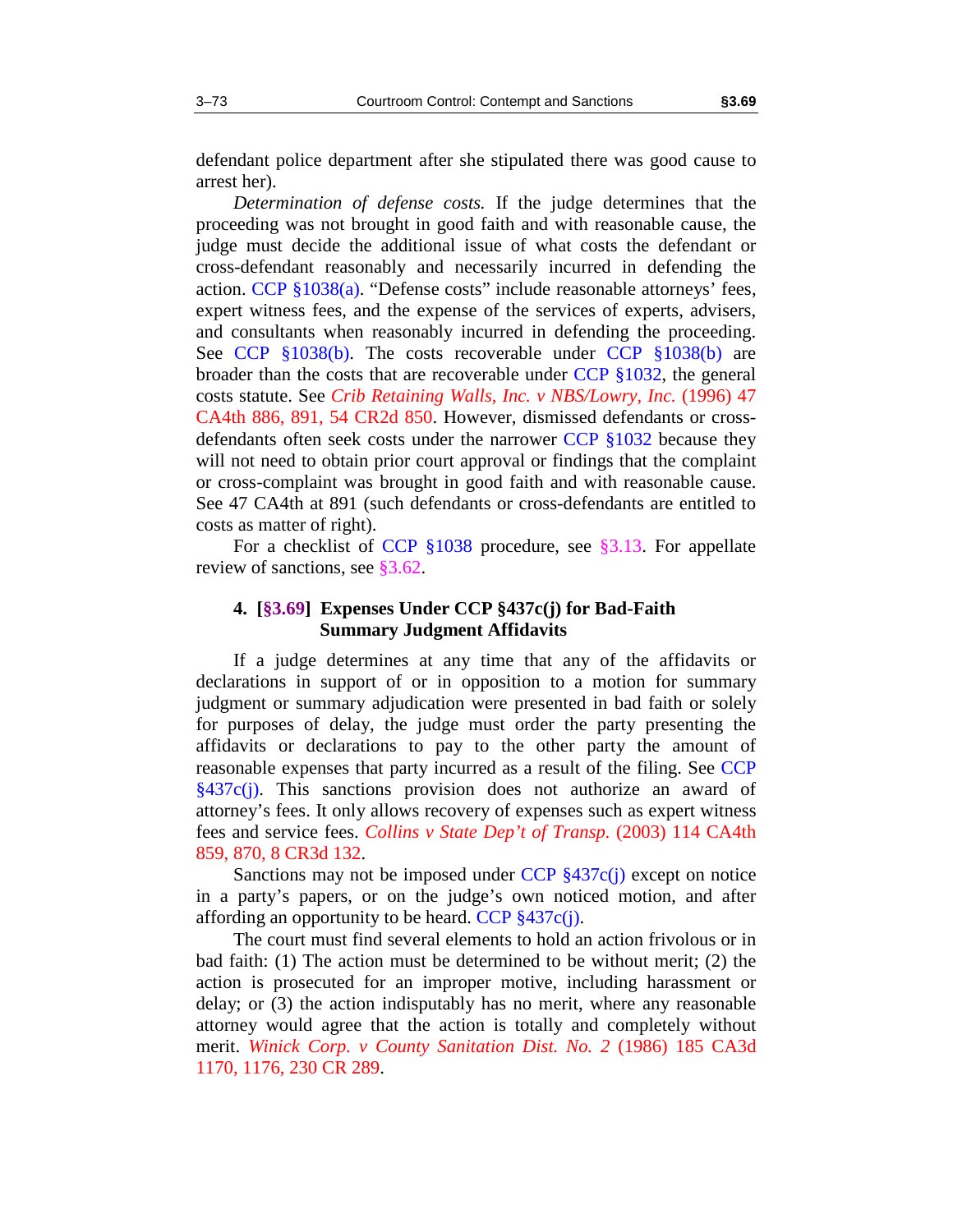Denial of a party's summary judgment motion does not preclude a subsequent award of sanctions against the opposing party under CCP §128.5 when the party prevails in a subsequent trial of the action. See *Harris v Rudin, Richman & Appel* (2002) 95 CA4th 1332, 1342–1344, 116 CR2d 552 (defendant filed motions for reconsideration, to vacate judgment, and for new trial that only repeated arguments judge had rejected in granting plaintiff summary judgment); *Bond v Pulsar Video Prods.* (1996) 50 CA4th 918, 923, 57 CR2d 917 (judge properly awarded sanctions on finding that plaintiff's claim was frivolous, without foundation, and in bad faith; declarations sufficient to create triable issue of fact on summary judgment motion were revealed to be spurious at trial).

A judge may award monetary sanctions under CCP §2033.420 to reimburse a defendant who prevails on its summary judgment motion for expenses incurred because the plaintiff failed to admit specified facts in requests for admissions propounded by the defendant when the defendant later proves these facts on the summary judgment motion. *Barnett v Penske Truck Leasing Co.* (2001) 90 CA4th 494, 495, 498–499, 108 CR2d 821.

For a checklist of CCP §437c(j) procedure, see [§3.14.](#page-28-0) For appellate review of sanctions, see [§3.62.](#page-67-0)

#### **5. Sanctions Under CCP §473(c) on Relief From Default**

#### <span id="page-75-1"></span>**a. [§3.70] Monetary Penalty**

A judge who grants relief under CCP §473(b) from a default, a default judgment, or a dismissal resulting from attorney mistake, inadvertence, surprise, or neglect, may impose a penalty against the offending attorney of up to \$1000. CCP  $\frac{8473(c)(1)(A)}{A}$ . If the client is at fault, the judge may impose the penalty against the client. CCP  $\frac{\S 473(c)(1)(A)}{A}$ . Judges are most likely to impose a penalty in a case of positive misconduct by the attorney or when the attorney has not been candid with the court in the moving papers and supporting affidavit.

The statute does not specify to whom the penalty is to be paid. Judges have made orders requiring payment to the court as well as to the opposing party, *e.g.*, when the court has incurred significant expenses for hearings missed by the offending attorney.

For a checklist of CCP §473(c) procedure, see [§3.15.](#page-30-0) For appellate review of sanctions, see [§3.62.](#page-67-0)

#### <span id="page-75-0"></span>**b. [§3.71] Notice to State Bar**

If the sanctions imposed against an attorney total \$1000 or more, the judge must notify the State Bar. Bus & P C  $\S 6086.7(c)$ . The court may also order the offending attorney to pay up to \$1000 to the State Bar Client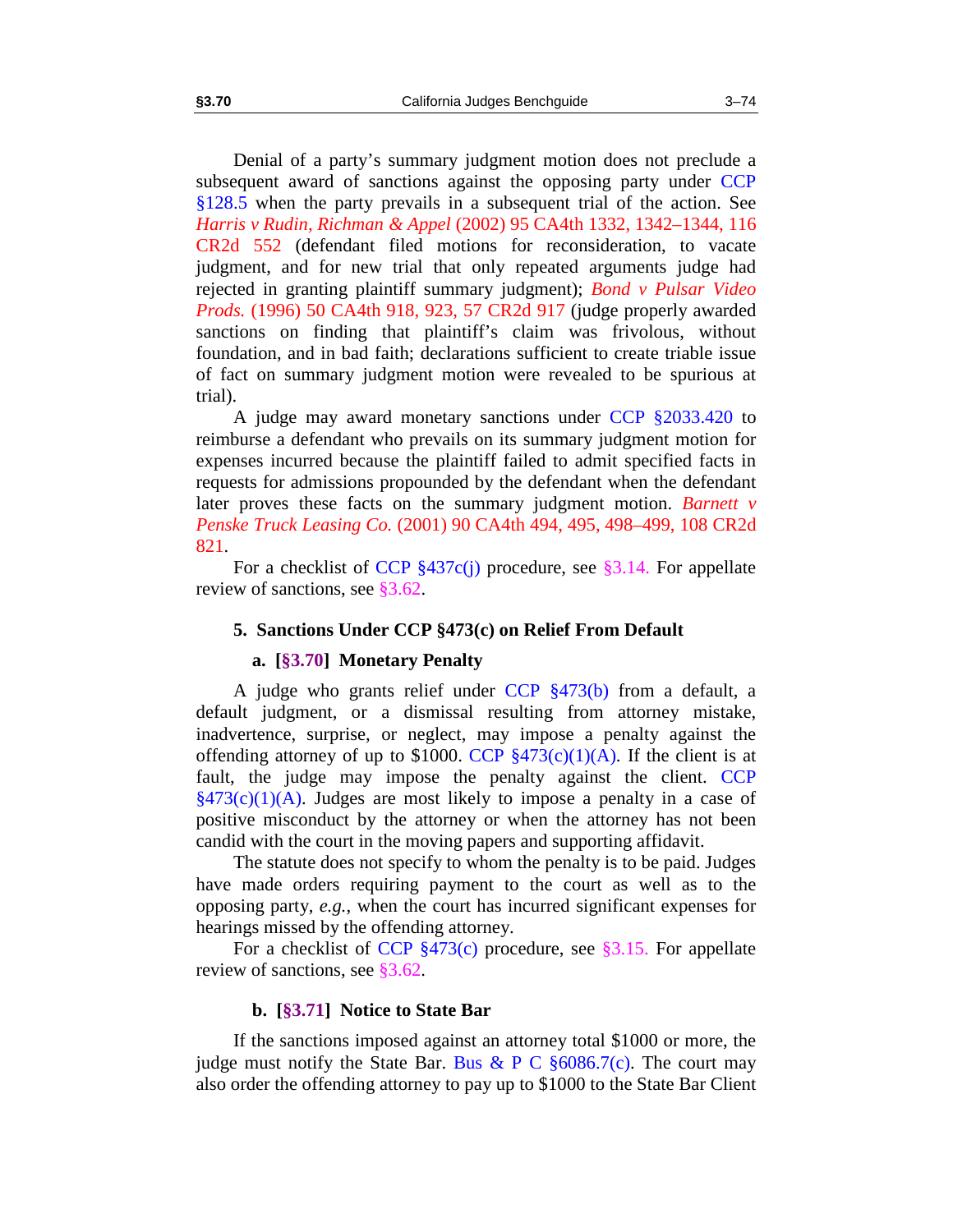Fund. CCP  $$473(c)(1)(B)$ . A judge might impose such a penalty if the attorney's conduct has been particularly egregious, *e.g.,* if this conduct amounts to an abandonment of the client or a breach of the fiduciary duty owed to the client.

### <span id="page-76-0"></span>**c. [§3.72] Granting Other Appropriate Relief**

The judge may also grant other appropriate relief. CCP  $\frac{\$473(c)(1)(C)}{2}$ . A judge might issue an "issue preclusion" or "fact" preclusion" order in an appropriate case. If evidence was lost or destroyed during the delay, the judge might require the parties to stipulate what this evidence would have shown. The judge might require the parties to comply with an expedited discovery schedule and might set an early trial date for the case.

Imposing these sanctions is a form of punishment and is to be distinguished from the judge's authority under CCP §473(b) to impose conditions on the granting of relief from default. *Kodiak Films, Inc. v Jensen* (1991) 230 CA3d 1260, 1264, 281 CR 728.

In appropriate cases, a judge has the authority to impose sanctions under CCP §128.7 in connection with a motion for relief from default. See [§3.10.](#page-22-0)

#### <span id="page-76-2"></span>**d. [§3.73] Statement of Reasons for Imposing Sanctions**

A judge must provide a written statement of the reasons for imposing monetary sanctions against a defendant as a condition of granting relief from default. *Hearst v Ferrante* (1987) 189 CA3d 201, 204, 234 CR 385. When a judge conditions relief on the defendant's payment of sanctions, the default or default judgment remains in effect until the sanctions are paid. *Howard v Thrifty Drug & Discount Stores* (1995) 10 C4th 424, 439 n5, 41 CR2d 362.

# <span id="page-76-1"></span>**e. [§3.74] Payment of Opposing Party's Attorneys' Fees and Costs**

If the judge grants the motion based on an attorney's affidavit of fault, the judge must direct the attorney to pay reasonable compensatory legal fees and costs to the opposing party or the opposing party's attorney. CCP §473(b); *Avila v Chua* (1997) 57 CA4th 860, 869, 67 CR2d 373 (dismissal case); *Metropolitan Serv. Corp. v Casa de Palms, Ltd.* (1995) 31 CA4th 1481, 1488, 37 CR2d 575 (default case). When the motion is not based on an attorney's affidavit of fault, a judge has the discretion to order the offending party to pay the opposing party's reasonable attorneys' fees and costs. See *Daley v County of Butte* (1964) 227 CA2d 380, 395– 396, 38 CR 693 (judge may afford relief "upon any terms as may be just").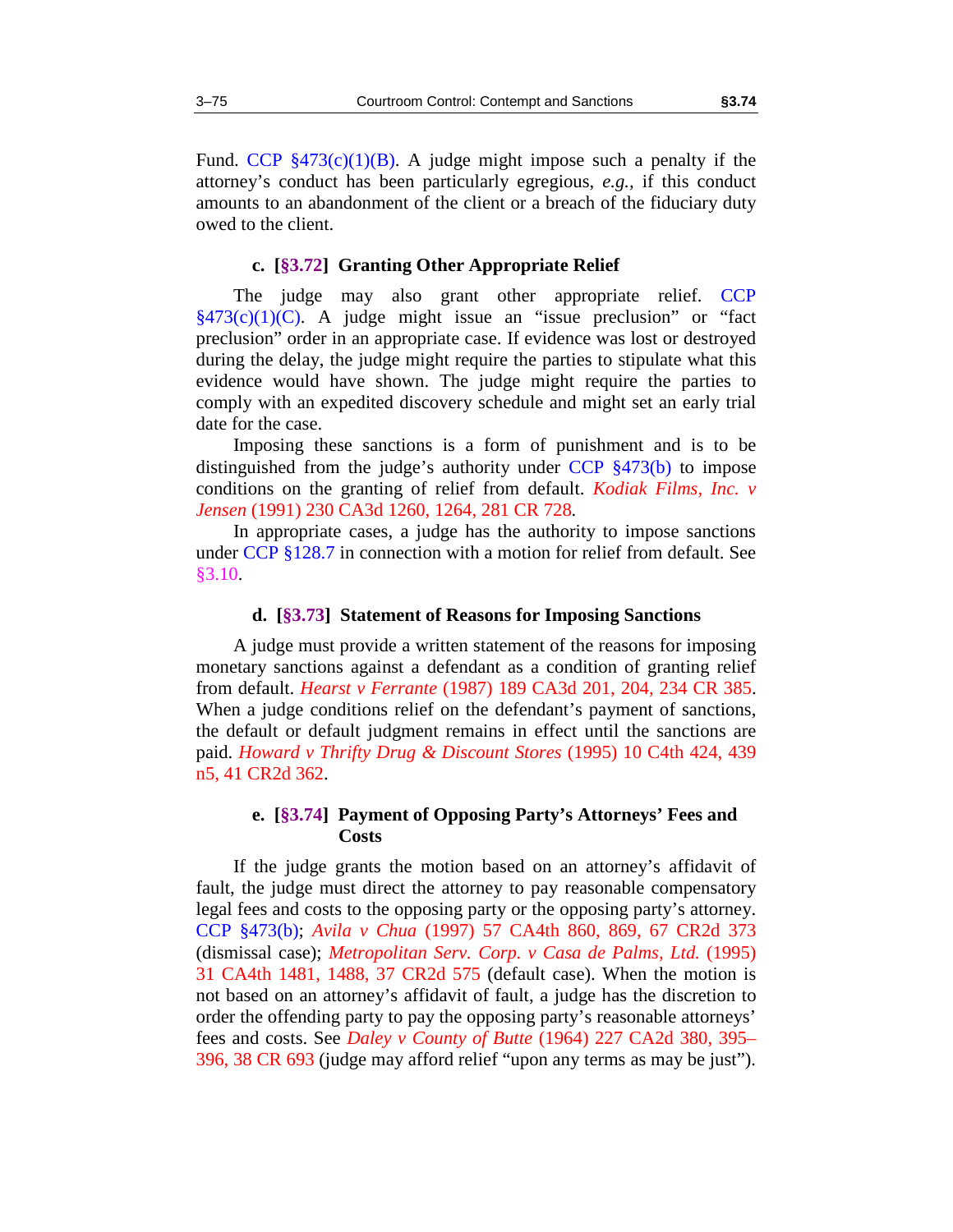# <span id="page-77-1"></span>**f. [§3.75] Attorney's Failure To Comply With Sanctions Order**

A judge's order granting relief on the basis of an attorney's affidavit of fault may not be made conditional on the attorney's payment of any fees, costs, or other monetary penalties imposed by the judge, or on compliance with other sanctions ordered by the judge. CCP  $\S 473(c)(2)$ . If the attorney fails to comply with the judge's order to pay fees, costs, or other monetary penalties, the judge may impose sanctions under CCP §177.5 or Cal Rules of Ct 2.30 for failure to comply with the order or may hold the attorney in contempt under CCP  $\S 1209(a)(5)$ .

# <span id="page-77-0"></span>**6. [§3.76] Sanctions Under Cal Rules of Ct 2.30 for Violation of Judicial Council Rules**

A judge may order a person who fails to comply with a Judicial Council rule to pay reasonable monetary sanctions to the court or an aggrieved person, or both, unless good cause is shown. Cal Rules of Ct 2.30(a), (b). See Cal Rules of Ct 3.220(c) (judge may impose sanctions under Cal Rules of Ct 2.30 against party and/or party's attorney for failing to file cover sheet with first paper being filed). For purposes of this rule, the term "person" means a party, a party's attorney, or a witness, and an insurer or any other individual or entity whose consent is necessary for resolution of the case. Cal Rules of Ct 2.30(b).

Sanctions may not be imposed except on notice in a party's motion papers or on the court's own motion after the court has provided notice and an opportunity to be heard. Cal Rules of Ct  $2.30(c)$ . A party's motion must set forth the rule that has been violated; describe the specific conduct that is alleged to have violated the rule; and identify the attorney, law firm, party, or witness against whom sanctions are sought. Cal Rules of Ct  $2.30(c)$ . The court on its own motion may issue an order to show cause that sets forth the rule that has been violated; describes the particular conduct that appears to have violated the rule; and directs the attorney, law firm, party, or witness to show cause why sanctions should not be imposed for violation of the rule. Cal Rules of Ct 2.30(c). Before sanctions may be imposed, due process requires that a hearing must be held to determine whether an offense was committed; it is not sufficient to hold a hearing solely on the issue of the amount of the sanctions. See *Bergman v Rifkind & Sterling, Inc.* (1991) 227 CA3d 1380, 1387, 278 CR 583.

The sanctions order must be in writing and must specify the conduct or circumstances justifying the imposition of sanctions. Cal Rules of Ct 2.30(e); *Caldwell v Samuels Jewelers* (1990) 222 CA3d 970, 978, 272 CR 126. If the failure to comply with an applicable rule was the responsibility of the attorney, not the party, sanctions may only be imposed on the attorney and may not adversely affect the party's cause of action or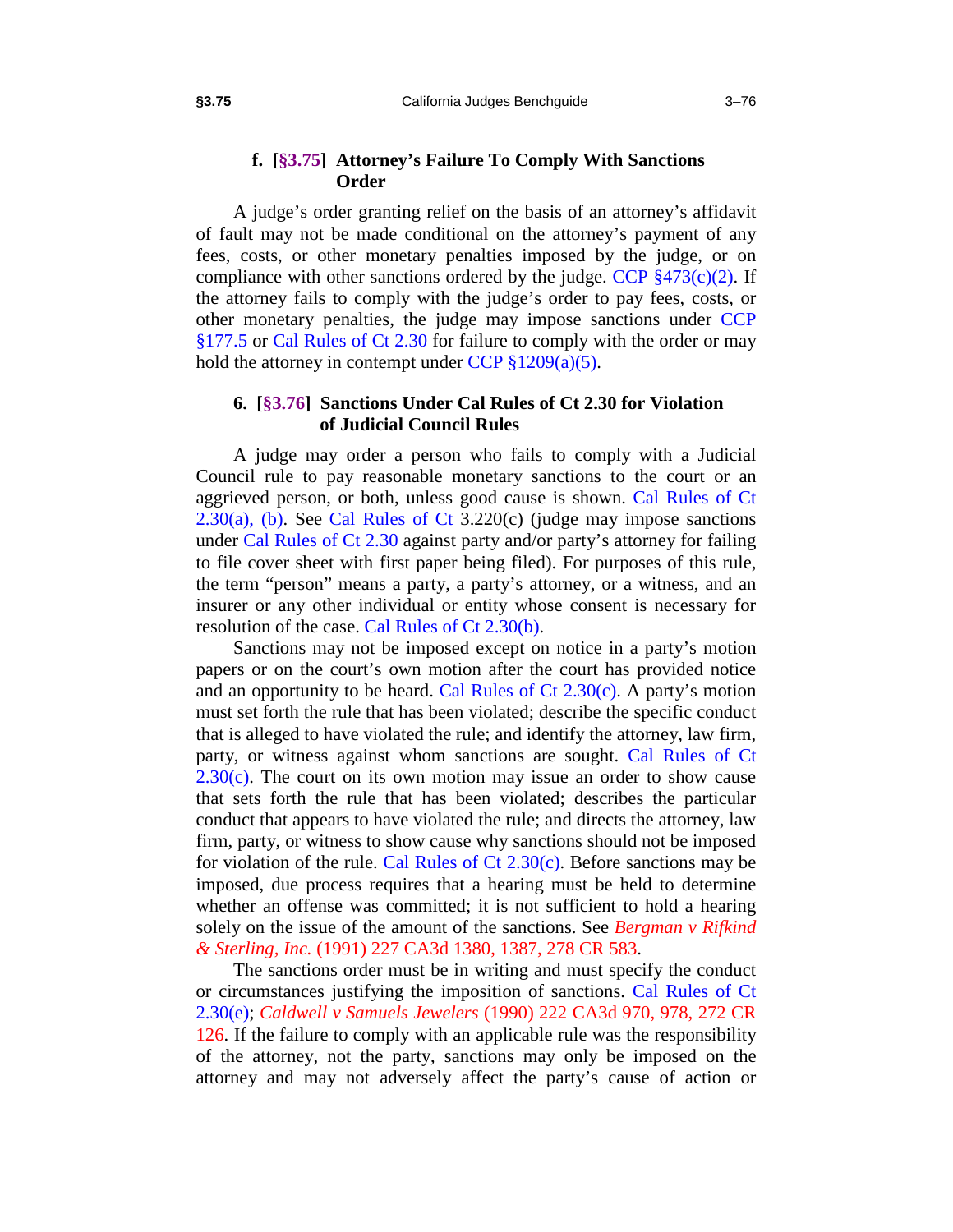defense. Cal Rules of Ct 2.30(b). In addition to ordering the sanctioned party to pay reasonable monetary sanctions to the court and/or an aggrieved party, the court may order the sanctioned party to pay the aggrieved party's reasonable expenses, including reasonable attorney's fees and costs, incurred in connection with the sanctions motion or order to show cause. Cal Rules of Ct 2.30(d).

An order imposing a monetary sanction payable to a party has the effect of a money judgment. See *Newland v Superior Court* (1995) 40 CA4th 608, 615, 47 CR2d 24. Unless there is a stay of the sanction, the order is directly enforceable through issuance of a writ of execution. See *Newland v Superior Court*, *supra*.

If the sanctions imposed against an attorney total \$1000 or more, the judge must notify the State Bar. Bus & P C  $\S 6086.7(c)$ .

For a checklist of Cal Rules of Ct 2.30 procedure, see [§3.16.](#page-31-0) For appellate review of sanctions, see [§3.62.](#page-67-0)

# **7. Sanctions for Violations of Local Court Rules Under CCP §575.2**

### <span id="page-78-0"></span>**a. [§3.77] Types of Sanctions That May Be Imposed**

Local rules adopted under CCP §575.1 may authorize a variety of sanctions against parties or attorneys who disobey them. The court may (CCP §575.2(a)):

- Strike out all or any part of any pleading of that party;
- Dismiss the action or proceeding or any part thereof;
- Enter a judgment by default against that party;
- Impose other penalties of a lesser nature as otherwise provided by law; or
- Order a party or his or her counsel to pay to the moving party the reasonable expenses in making the motion, including reasonable attorney fees.

For example, a judge may impose monetary sanctions against a plaintiff's attorney for violating the court's local rule governing participation in judicial arbitration proceedings, based on the attorney's failure to have the plaintiff appear at the arbitration hearing or to be available by telephone, and on the attorney's failure to produce any evidence at the hearing in support of the plaintiff's claims. *Rietveld v Rosebud Storage Partners, L.P.* (2004) 121 CA4th 250, 254–257, 16 CR3d 791.

A court's power to impose sanctions on participants in proceedings before it for violation of the court's local rules is not affected by the filing of a bankruptcy proceeding by one of those participants. *Keitel v Heubel*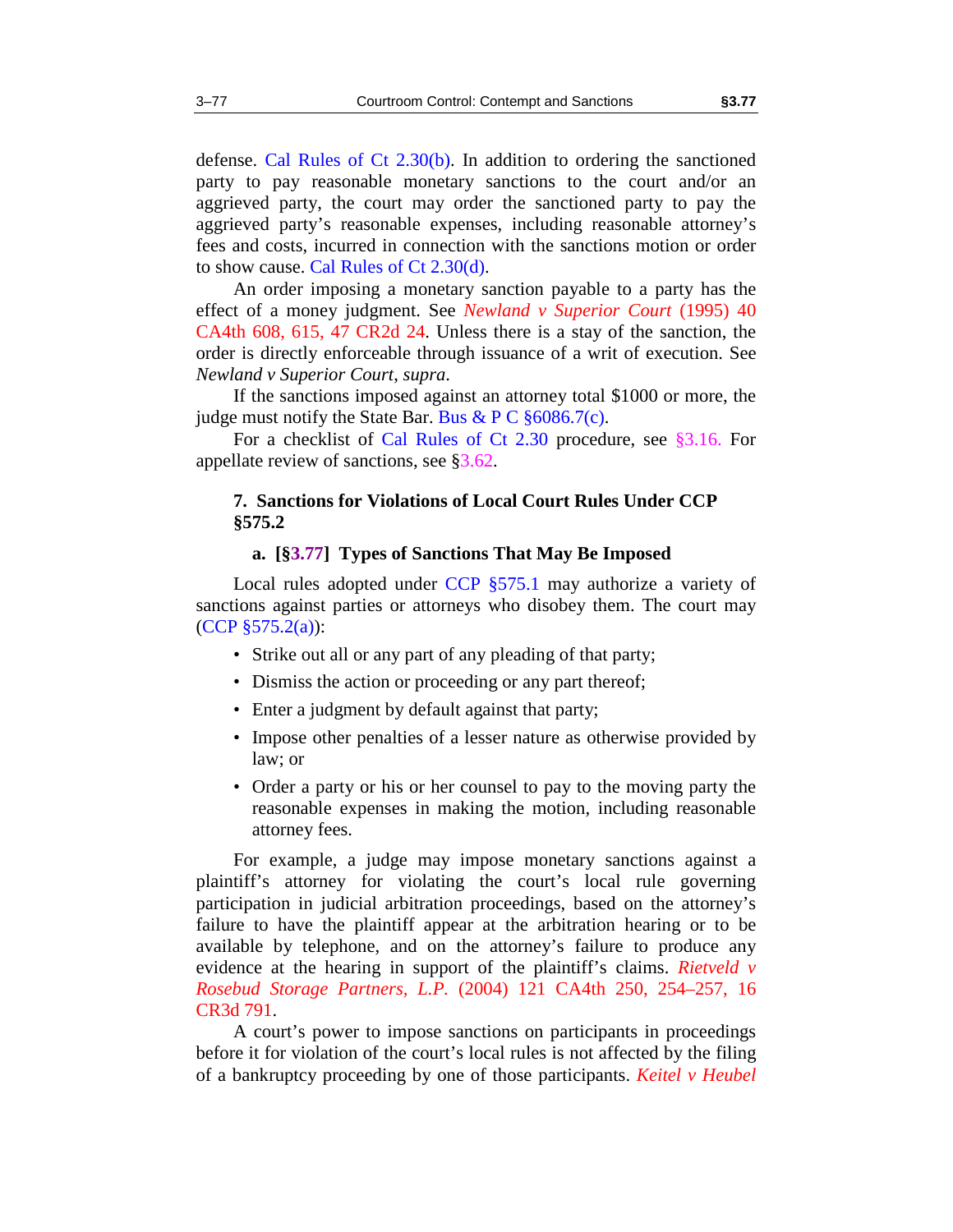(2002) 103 CA4th 324, 334–336, 126 CR2d 763 (automatic stay does not preclude court from imposing sanctions on party or attorney for violating court rules).

Although authorized to impose sanctions for violation of local rules (CCP §575.2(a)), a judge should avoid treating a curable violation of local procedural rules as the basis for crippling a litigant's ability to present his or her case. *Elkins v Superior Court* (2007) 41 C4th 1337, 63 CR3d 483 (court improperly refused to allow pro per litigant to present case by personal testimony relying on invalid local rule).

### <span id="page-79-1"></span>**b. [§3.78] Conflict with State Law**

A trial court may not adopt local rules or procedures that conflict with statutes or with rules of court adopted by the Judicial Council, or that are inconsistent with the constitution or case law. *Elkins v Superior Court* (2007) 41 C4th 1337, 63 CR3d 483 (court found that local rules requiring affidavits in dissolution cases violated state law and reversed sanctions based thereon); *Boyle v CertainTeed Corp.* (2006) 137 CA4th 645, 655, 40 CR3d 501 (local courts cannot shorten the statutory notice period or alter standards for producing evidence for summary judgment hearings); *Hock v Superior Court* (1990) 221 CA3d 670, 673–674, 270 CR 579 (invalidating local fast track rule under which counsel could not be substituted subsequent to trial setting conference without court's approval).

# <span id="page-79-0"></span>**c. [§3.79] When Sanctions Should Be Imposed on Attorney, Not Party**

Code of Civil Procedure §575.2(b) forbids the use of sanctions to adversely affect a party's case when noncompliance with local rules is attributable solely to counsel. See *Estate of Meeker* (1993) 13 CA4th 1099, 1104, 16 CR2d 825 (failure to file joint trial statement). Before imposing sanctions that adversely affect a party's cause of action or defense, a judge must hold a fact-finding hearing to determine culpability. See *State ex rel Public Works Bd. v Bragg* (1986) 183 CA3d 1018, 228 CR 576.

It was an abuse of discretion for a judge to dismiss a plaintiff's complaint as a sanction for the plaintiff's failure to appear at trial because the plaintiff was out of the country for medical treatment. *Link v Cater* (1998) 60 CA4th 1315, 1322–1326, 71 CR2d 130. The plaintiff had complied with all court rules and prior orders, prosecuted the case diligently, and scheduled the medical treatment before receiving notice of the date to which the trial had been continued. A less severe sanction than termination, such as a monetary sanction, would have been appropriate. 60 CA4th at 1322–1326.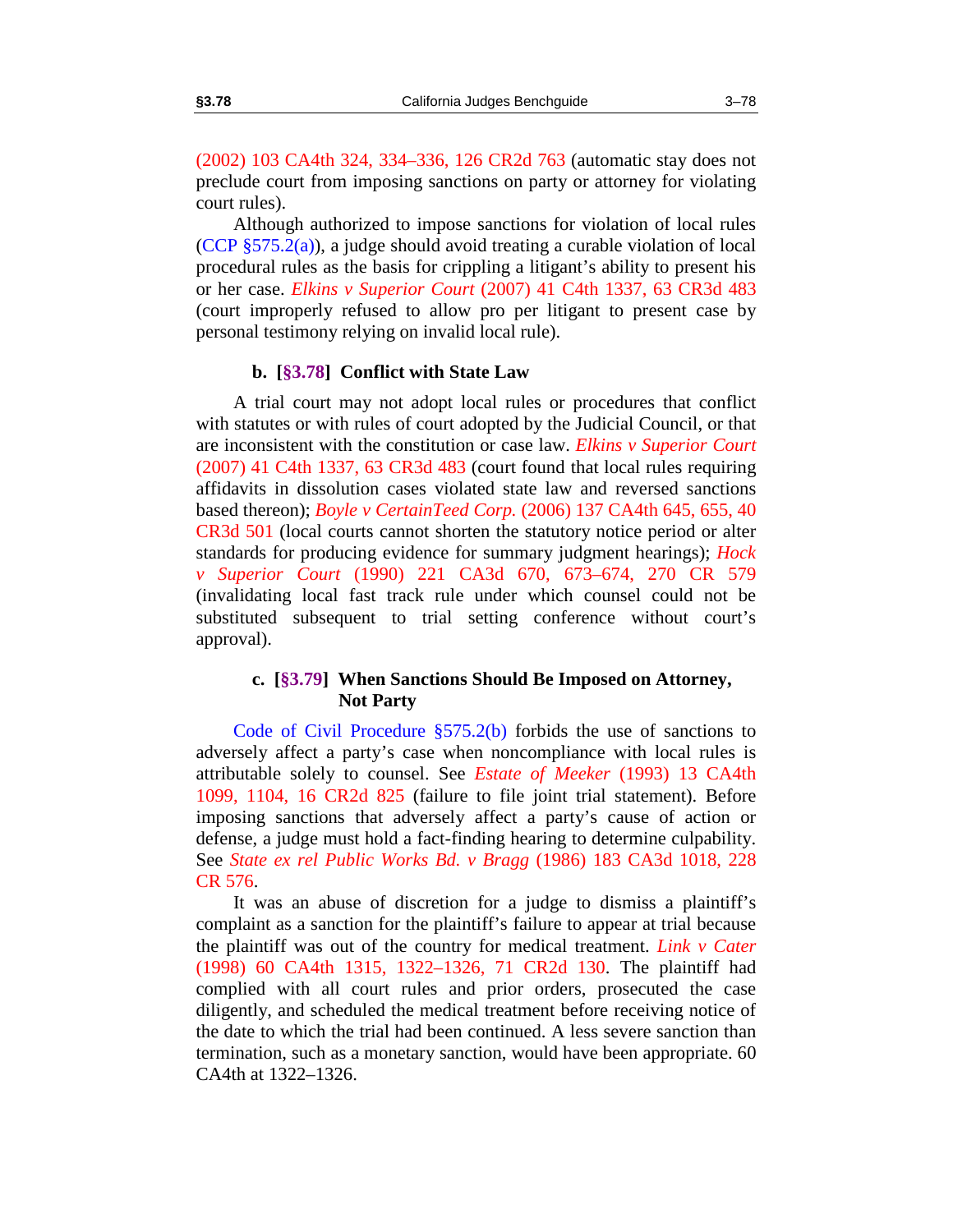#### <span id="page-80-1"></span>**d. [§3.80] Requirements for Local Rules**

The court may not dismiss an action based on the plaintiff's failure to comply with local delay reduction standards that have not been adopted as court rules. See *Simmons v City of Pasadena* (1995) 40 CA4th Supp 1, 5, 47 CR2d 102. In addition, a judge may not impose sanctions under a local court rule that sets lower procedural standards and affords less due process protection than CCP §128.7. See *Pacific Trends Lamp & Lighting Prods., Inc. v J. White, Inc.* (1998) 65 CA4th 1131, 1135–1136, 76 CR2d 918.

A judge had no authority to impose monetary sanctions on an attorney for violating a local court rule prohibiting ex parte communications on the substance of a pending case with a judge or the judge's clerk, when the attorney's communication was with a court clerk to set a date for a status conference without informing opposing counsel. *Blum v Republic Bank* (1999) 73 CA4th 245, 248–249, 86 CR2d 226.

#### <span id="page-80-2"></span>**e. [§3.81] Sanctioning Pro Per Litigants**

Because pro per litigants are entitled to the same, but no greater, rights than represented litigants and are presumed to know delay reduction rules, they may be sanctioned for failure to comply with delay reduction rules or court orders under CCP §575.2, Cal Rules of Ct 2.30, and local rules (see, *e.g.,* Los Angeles Super Ct Rule 7.13). These sanctions may include terminating sanctions, such as the striking of pleadings. *Wantuch v Davis* (1995) 32 CA4th 786, 795, 39 CR2d 47. However, a judge may not order terminating sanctions as a first response when noncompliance is through no fault of the party. 32 CA4th at 795 (failure to appear resulted from party's imprisonment).

#### <span id="page-80-0"></span>**f. [§3.82] Procedure**

A judge must give a party prior notice and an opportunity to be heard before imposing sanctions under CCP §575.2 for the party's failure to comply with the court's local rules. CCP  $\S 575.2(a)$ .

► JUDICIAL TIP: A written court order should be prepared. Best practice is to avoid stating conclusions in the words of the statute. Give a factual recital, with reasonable specificity, of the circumstances leading to the order. If desired, incorporate by reference portions of a party's papers that adequately set forth the conduct, circumstances, and legal arguments providing the bases for the court's conclusions.

If the sanctions imposed against an attorney total \$1000 or more, the judge must notify the State Bar. Bus & P C  $\S 6086.7(c)$ .

For a checklist of CCP §575.2 procedure, see [§3.17.](#page-32-0) For appellate review of sanctions, see [§3.62.](#page-67-0)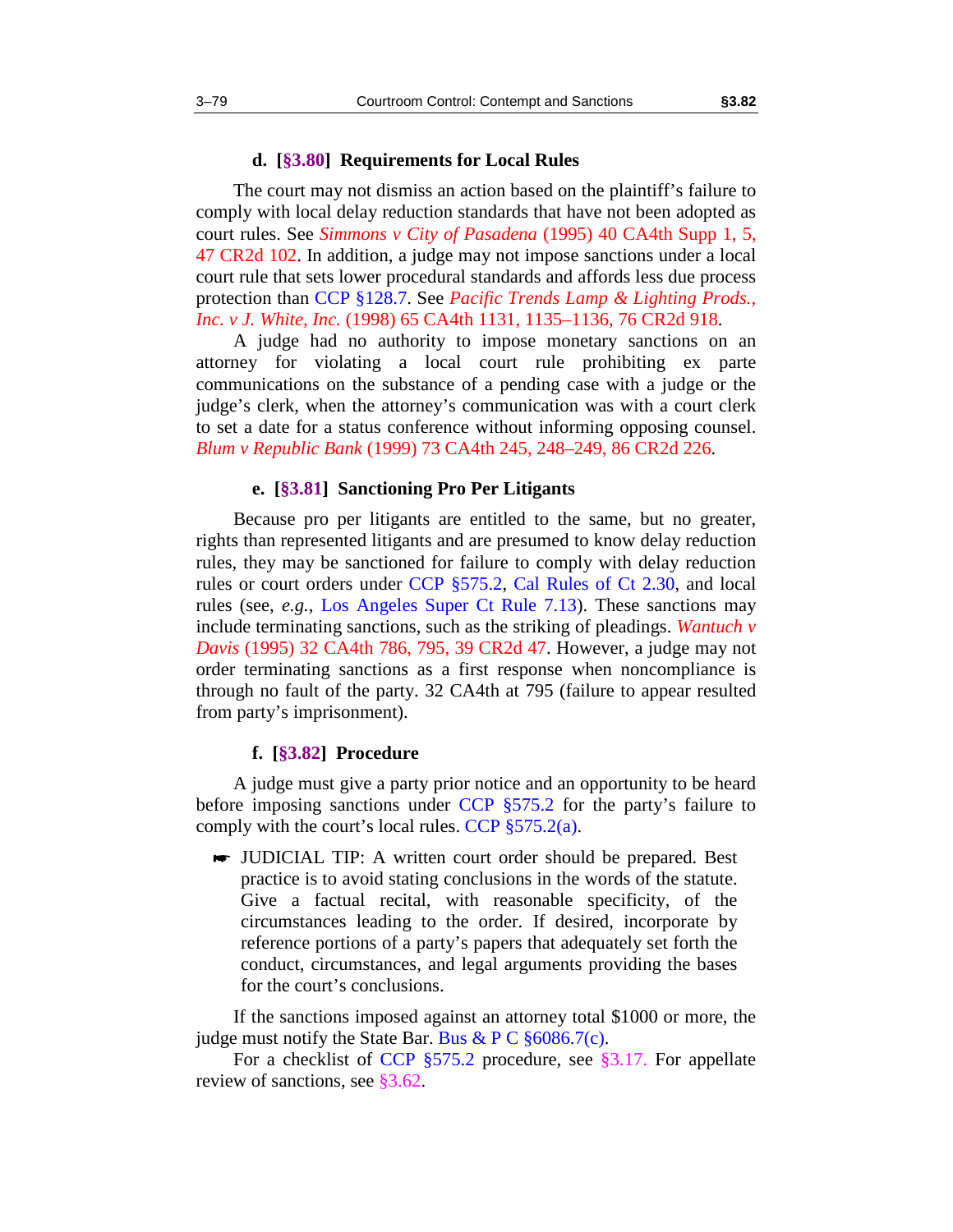#### **8. Sanctions Sought Under Delay Reduction Rules**

### <span id="page-81-1"></span>**a. [§3.83] Court's Authority To Award**

Judges who are assigned cases under the Trial Court Delay Reduction Act (Govt C §§68600–68620) have all the powers to impose sanctions that are authorized by law and are encouraged to impose sanctions in order to achieve delay reduction. Govt C §68608(b). See also Govt C §§68605.5, 68608(a) (delay reduction automatically applies to actions and proceedings in superior courts except for cases assigned to juvenile, domestic relations, or probate courts, or to a judge for all purposes based on subject matter). Under the Act, judges have the power to dismiss actions or strike pleadings if it appears that less severe sanctions would be ineffective, after taking into account the effect of previously imposed sanctions or earlier failure to comply. Govt C  $\S 68608(b)$ .

# <span id="page-81-0"></span>**b. [§3.84] Imposition of Sanctions Under Local Rule That Conflicts With Statute or Rule of Court**

Judges also have the general power to impose sanctions for violations of local court rules (CCP §575.2), as discussed in [§3.77.](#page-78-0) Code of Civil Procedure §575.2(b) provides that if a failure to comply with the local rules is the fault of the attorney, the party should not be penalized by having the case dismissed. This conflicts with Govt C  $\S 68608(b)$ , which authorizes judges to dismiss cases as a sanction for refusal to follow local delay reduction rules when less severe sanctions would be ineffective. The California Supreme Court resolved this conflict in *Garcia v McCutchen* (1997) 16 C4th 469, 66 CR2d 319, in which it held that Govt C §68608(b) is subject to the limitations of CCP  $\S 575.2(b)$  and does not establish a separate sanctioning power. A judge is prohibited by CCP §575.2(b) from dismissing a plaintiff's action for the failure of the plaintiff's attorney to comply with local delay reduction rules. 16 C4th at 474–480.

For example, a judge may not dismiss a plaintiff's complaint for failure to meet a local delay reduction rule requiring service of the summons within 60 days of the filing of the complaint. In *Tliche v Van Quathem* (1998) 66 CA4th 1054, 1062, 78 CR2d 458, the judge failed to consider less drastic measures than dismissal as a first sanction and failed to take into account that service of process is ordinarily within the attorney's, not the client's, power. There was no evidence of prior sanctions against either the plaintiff or counsel, or any evidence that the plaintiff was responsible for the delay in service of the summons. The sanction for failure to accomplish service within the 60-day period should, in the first instance, have been assessed against the attorney in the form of monetary sanctions, not against the plaintiff by dismissing the case. 66 CA4th at 1061.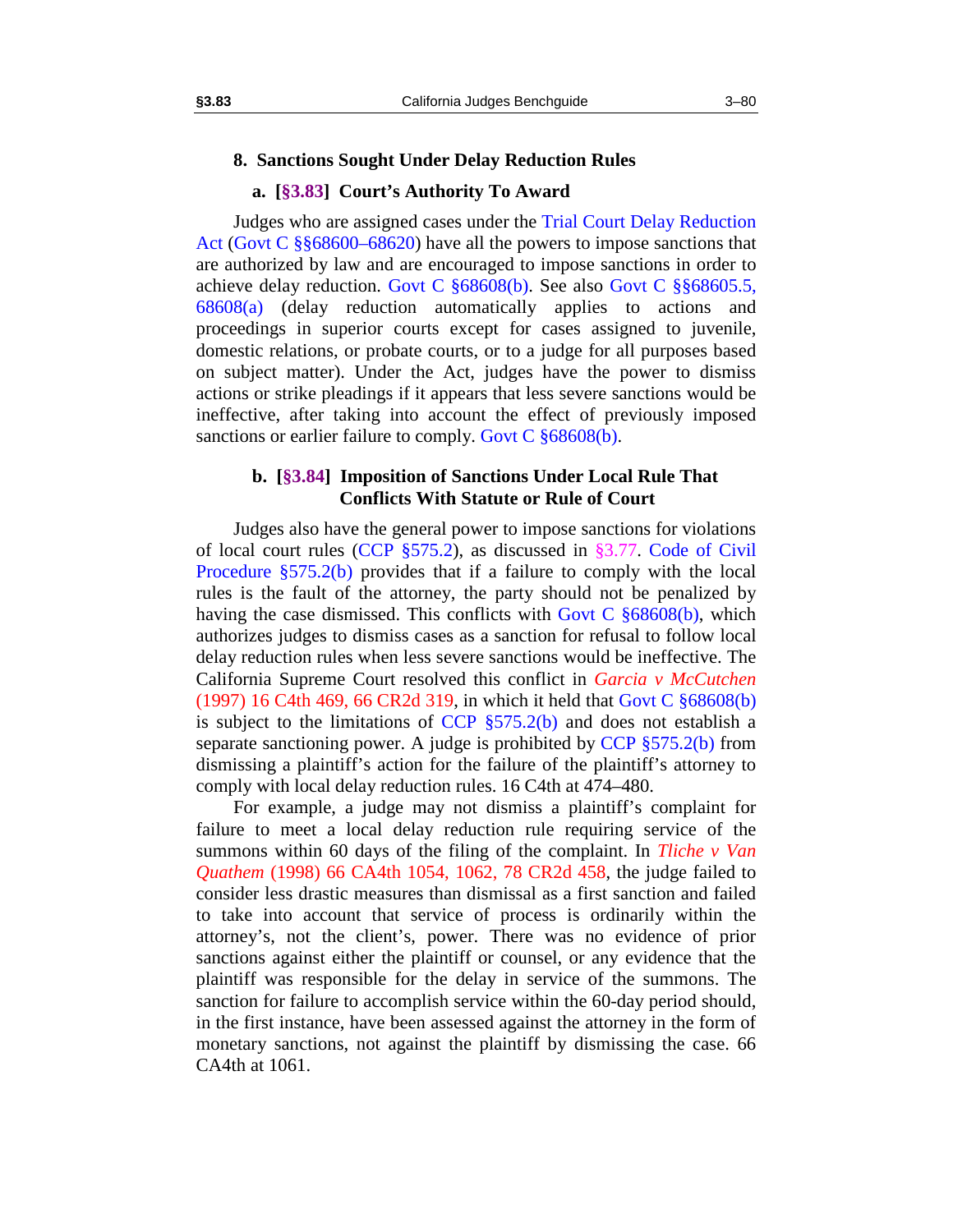A judge abuses his or her discretion by using a violation of a local delay reduction rule to dismiss a case or force a more expeditious resolution after the parties conditionally settle the action and file a notice of settlement with the court under Judicial Council rules. *Interinsurance Exch. v Faura* (1996) 44 CA4th 839, 844, 52 CR2d 199. The state rule of court prevails over a local delay reduction rule. 44 CA4th at 843. Similarly, a local court rule that required counsel to meet and confer before filing most motions and that imposed sanctions for a failure to do so could not properly be applied to a party's motion for a new trial. Code of Civil Procedure §§656–662.5 specify detailed procedures for such a motion, and a party that complies with these procedures has a statutory right to have the motion considered. A judge has no authority to impose sanctions against a party who complies with these procedures but fails to comply with additional restrictions imposed by the court. *Pacific Trends Lamp & Lighting Prods., Inc. v J. White, Inc.* (1998) 65 CA4th 1131, 1134–1135, 76 CR2d 918.

#### <span id="page-82-0"></span>**c. [§3.85] Procedure**

There is no particular procedure for imposing sanctions under "fasttrack" local rules. However, these types of sanctions are subject to the same due process constraints as any other type of sanctions, *i.e.*, a judge may impose sanctions only after giving the party notice and an opportunity to be heard. See *Reid v Balter* (1993) 14 CA4th 1186, 1193– 1194, 18 CR2d 287 (order dismissing plaintiffs' action for failure to appear at status conference was void because plaintiffs were not given notice that action would be dismissed if they failed to appear).

 JUDICIAL TIP: A written court order should be prepared. Best practice is to avoid stating conclusions in the words of the statute. Give a factual recital, with reasonable specificity, of the circumstances leading to the order. If desired, incorporate by reference portions of a party's papers that adequately set forth the conduct, circumstances, and legal arguments providing the bases for the court's conclusions.

If the sanctions imposed against an attorney total \$1000 or more, the judge must notify the State Bar. Bus & P C  $\S 6086.7(c)$ .

For appellate review of sanctions, see [§3.62.](#page-67-0)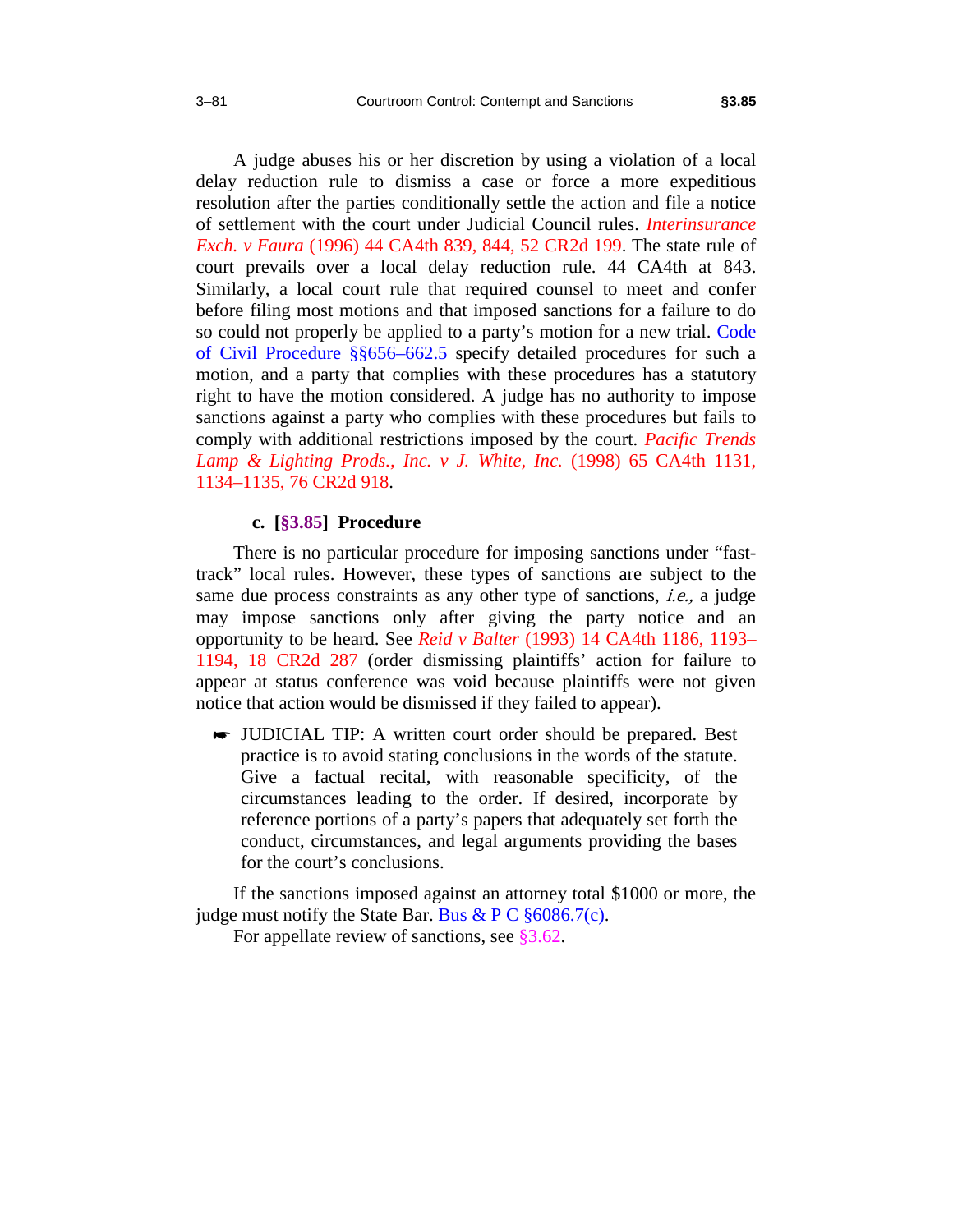#### **9. Sanctions Sought in Family Law Proceedings**

# **a. Sanctions Under Fam C §3027.1 for False Accusation of Child Abuse or Neglect**

### <span id="page-83-2"></span>**(1) [§3.86] Court's Authority To Award**

If a judge determines, based on an investigation conducted under Fam C §3027 or other evidence presented, that an accusation of child abuse or neglect made during a child custody proceeding was false and the accuser knew it to be false, the judge may impose both reasonable sanctions not to exceed costs incurred in defending against the accusation and reasonable attorneys' fees expended in recovering the sanctions against the accuser. This remedy is in addition to any other remedy provided by law. Fam C  $\S 3027.1(a)$ , (c).

### <span id="page-83-1"></span>**(2) [§3.87] Procedure**

On motion by the person requesting sanctions under Fam C §3027.1, the judge must issue an order to show cause (OSC) why the sanctions should not be granted. Fam C  $\S 3027.1(b)$ . The OSC must be served on the person against whom sanctions are sought, and a hearing on the OSC must be scheduled to be conducted at least 15 days after the order is served. Fam C §3027.1(b). A court properly ignored a request for sanctions made in a written closing argument when the request had never been served on the party from whom the sanctions were sought. *Niko v Foreman* (2006) 144 CA4th 344, 369, 50 CR3d 398. The "person" requesting sanctions or against whom sanctions are sought includes a party, a party's attorney, or a witness. Fam C §3027.1(a). See [§3.18.](#page-33-0)

A request for sanctions under Fam C §3027.1 does not require a finding of falsity during the underlying temporary custody proceeding. *Marriage of Dupre* (2005) 127 CA4th 1517, 1525–1527, 26 CR3d 328. The statute requires that the false statement be made during the child custody proceeding but does not require the falsity to be established during that proceeding. To require falsity to be established before issuing an OSC would render the OSC superfluous. 127 CA4th at 1527.

An order dismissing a party's request for sanctions is appealable under CCP §904.1(a)(2). 127 CA4th at 1523–1525.

For a checklist of Fam C §3027.1 procedure, see [§3.18.](#page-33-0) For appellate review of sanctions, see [§3.62.](#page-67-0)

# **b. Sanctions Under Fam C §271 for Frustrating Settlement of Family Law Cases**

### <span id="page-83-0"></span>**(1) [§3.88] Court's Authority To Award**

A judge may base an award of attorneys' fees and costs (in the nature of a sanction) on the extent to which each party's or attorney's conduct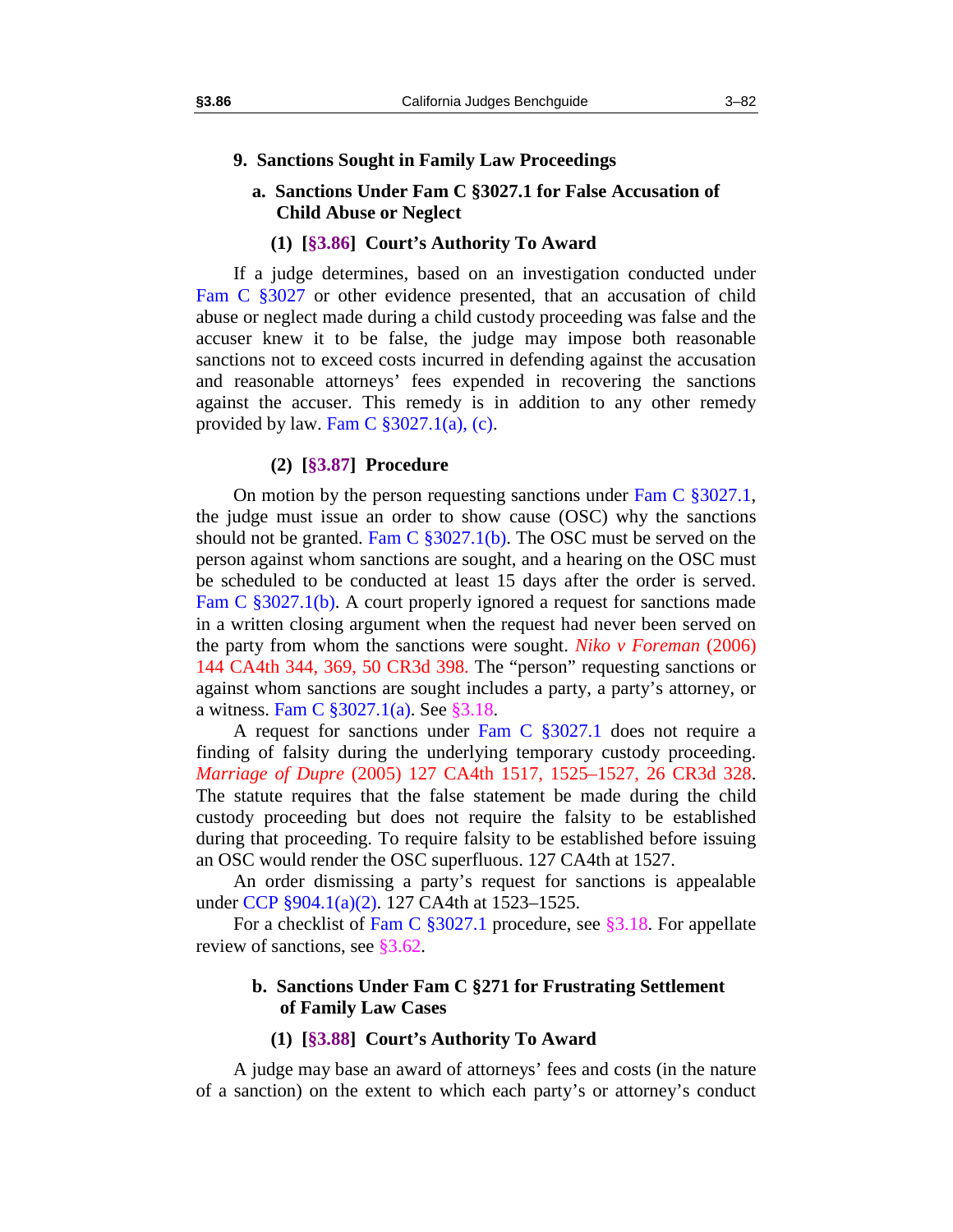either promotes or thwarts the general policy of reaching settlements and reducing litigation costs. Fam C §271(a); *Marriage of Freeman* (2005) 132 CA4th 1, 5, 33 CR3d 237; *Marriage of Petropoulos* (2001) 91 CA4th 161, 177, 110 CR2d 111. See *Marriage of Mason* (1996) 46 CA4th 1025, 1028, 54 CR2d 263 (sanctions awarded for filing frivolous appeal of parties' settlement).

Family Code §271 does not require that the conduct be frivolous or taken solely for the purpose of delay; such conduct, however, may be sanctioned under this section. *Marriage of Freeman, supra,* 132 CA4th at 6. The party seeking sanctions is not required to establish that the conduct on which the sanctions are based caused harm or that the party has sought other procedural remedies. *Marriage of Feldman* (2007) 153 CA4th 1470, 1479–1480, 64 CR3d 29 (sanctions for failure to disclose assets).

Merely refusing to compromise will not warrant sanctions. *Marriage of Aninger* (1990) 220 CA3d 230, 245, 269 CR 388 (failure of husband's counsel to respond to two letters inviting settlement discussions on support modification and refusal to compromise on support and property division issues were not so blameworthy to warrant sanctions under former CC §4370.6, now Fam C §271). However, sanctions in the form of attorneys' fees have been found to be warranted under former CC §4370.5 in the following cases:

- Wife brought several claims against husband in order to harass him during lengthy and protracted dissolution proceedings. *Marriage of Norton* (1988) 206 CA3d 53, 59, 253 CR 354.
- Husband (who was own attorney) submitted an incomprehensible brief, filed most of the 12 appeals in this case, and delayed in paying portions of the judgment. *Marriage of Green* (1989) 213 CA3d 14, 29, 261 CR 294.
- Husband's conduct manifested "a deliberate attempt to exhaust [wife] financially and emotionally and deny her effective counsel" (husband had sued wife's attorney for malicious prosecution and had brought many different family law proceedings). *Marriage of Green* (1992) 6 CA4th 584, 589, 7 CR2d 872 (same parties as above).

Attorney's fees as sanctions were properly awarded to a husband when the wife brought a separate action to enforce an alleged order made in the dissolution proceeding. The separate action was improper because the family law court had jurisdiction in the dissolution proceeding. *Burkle v Burkle* (2006) 144 CA4th 387, 399, 50 CR3d 436. A judge properly imposed attorney's fees as sanctions against a former wife, making payment contingent on her failure to pay her share of federal income taxes in accordance with the terms of the dissolution judgment. The wife and her attorneys had engaged in a series of stratagems to avoid the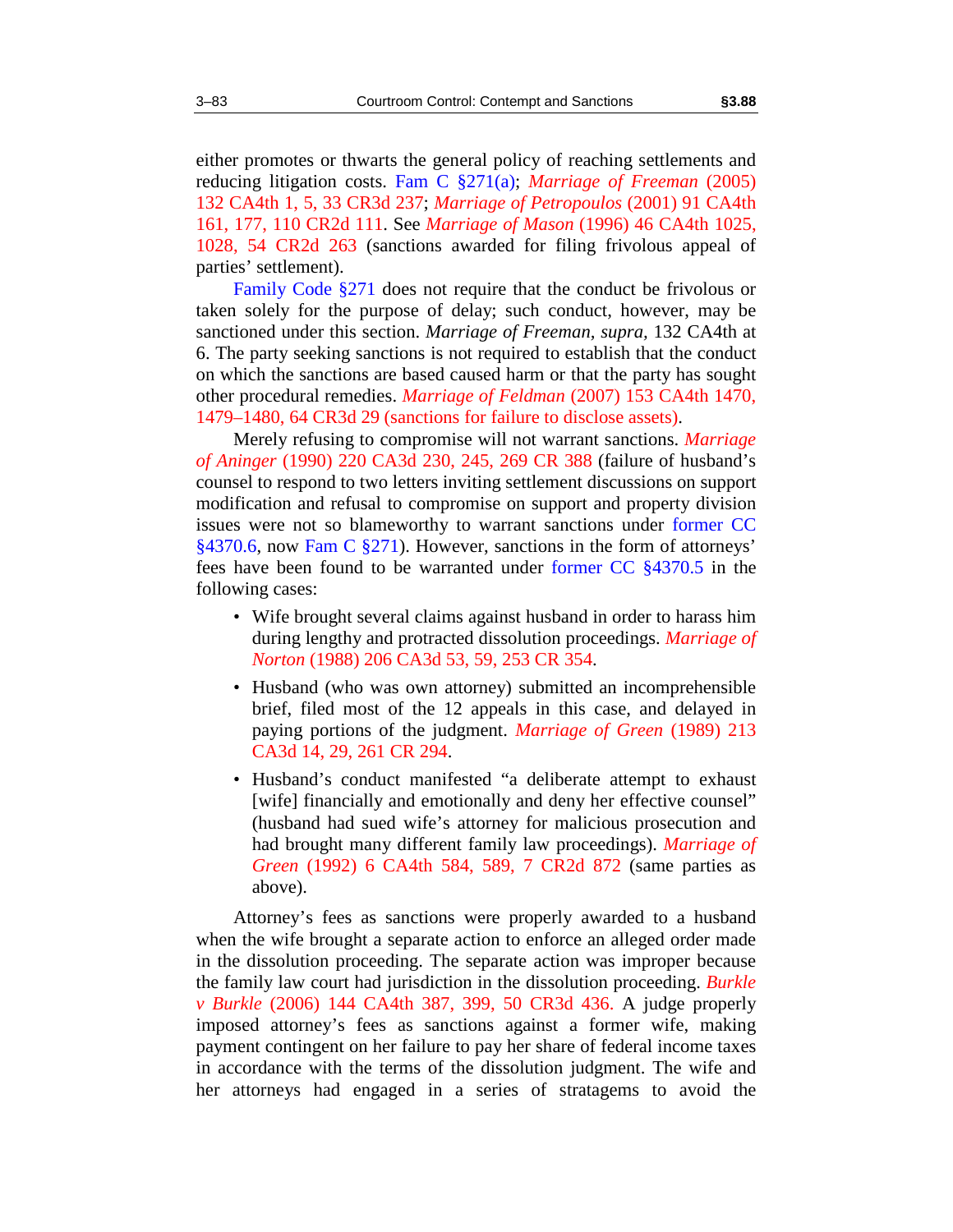consequence of their initial failure to contest the 50–50 division of tax liabilities and their agreement to file a joint return. *Marriage of Hargrave* (1995) 36 CA4th 1313, 1323, 43 CR2d 474.

In a dissolution proceeding to resolve competing claims of the first and second wives of a deceased man to his retirement benefits, the judge properly imposed additional sanctions under Fam C §271 in favor of the second wife when the judge denied the first wife's motion for reconsideration of a prior sanctions order imposed against her for her failure to appear at the hearing. *Marriage of Burgard* (1999) 72 CA4th 74, 82, 84 CR2d 739. The judge did not abuse his discretion in imposing additional sanctions, because the first wife's prior conduct had resulted in an earlier sanctions award and her motion for reconsideration did not present any new or different facts. The second wife was obligated to respond to an unnecessary motion.

Sanctions including attorney's fees were properly awarded when the husband failed to disclose marital assets in a dissolution proceeding. *Marriage of Feldman, supra,* 153 CA4th at 1480.

Although the family court has power to impose sanctions on a party whose misrepresentations required litigation to undo any agreement or judgment, that power is limited to awarding attorneys' fees and costs under Fam C  $\S271(a)$ . The court has no power to award punitive damages. *Dale v Dale* (1998) 66 CA4th 1172, 1186, 78 CR2d 513.

#### <span id="page-85-0"></span>**(2) [§3.89] Procedure**

An award of fees and costs as a sanction may not be imposed without notice to the party who may be sanctioned and an opportunity for that party to be heard. Fam C §271(b); *Marriage of Petropoulos* (2001) 91 CA4th 161, 178, 110 CR2d 111 (record indicated wife was well aware she was subject to sanctions even if trial court did not expressly say so).

The statute does not specify the nature of the hearing that is contemplated. Although an opportunity to be heard must be given, it does not necessarily mean that an oral hearing is required. 91 CA4th at 178– 179.

In awarding sanctions under Fam C  $\S271$ , the judge must consider all evidence concerning the parties' incomes, assets, and liabilities. Fam C  $\S271(a)$ . See  $\S3.1$ . While the judge may impose sanctions under this section in the absence of a demonstration of financial need by the requesting party, the judge may not impose an unreasonable financial burden on the sanctioned party. Fam C §271(a); *Marriage of Hublou* (1991) 231 CA3d 956, 964, 282 CR 695.

An award of attorney's fees as sanctions may be made before the end of the lawsuit. Such an award during the litigation may encourage cooperation in the remainder of the proceedings. *Marriage of Feldman* (2007) 153 CA4th 1470, 1495, 64 CR3d 29.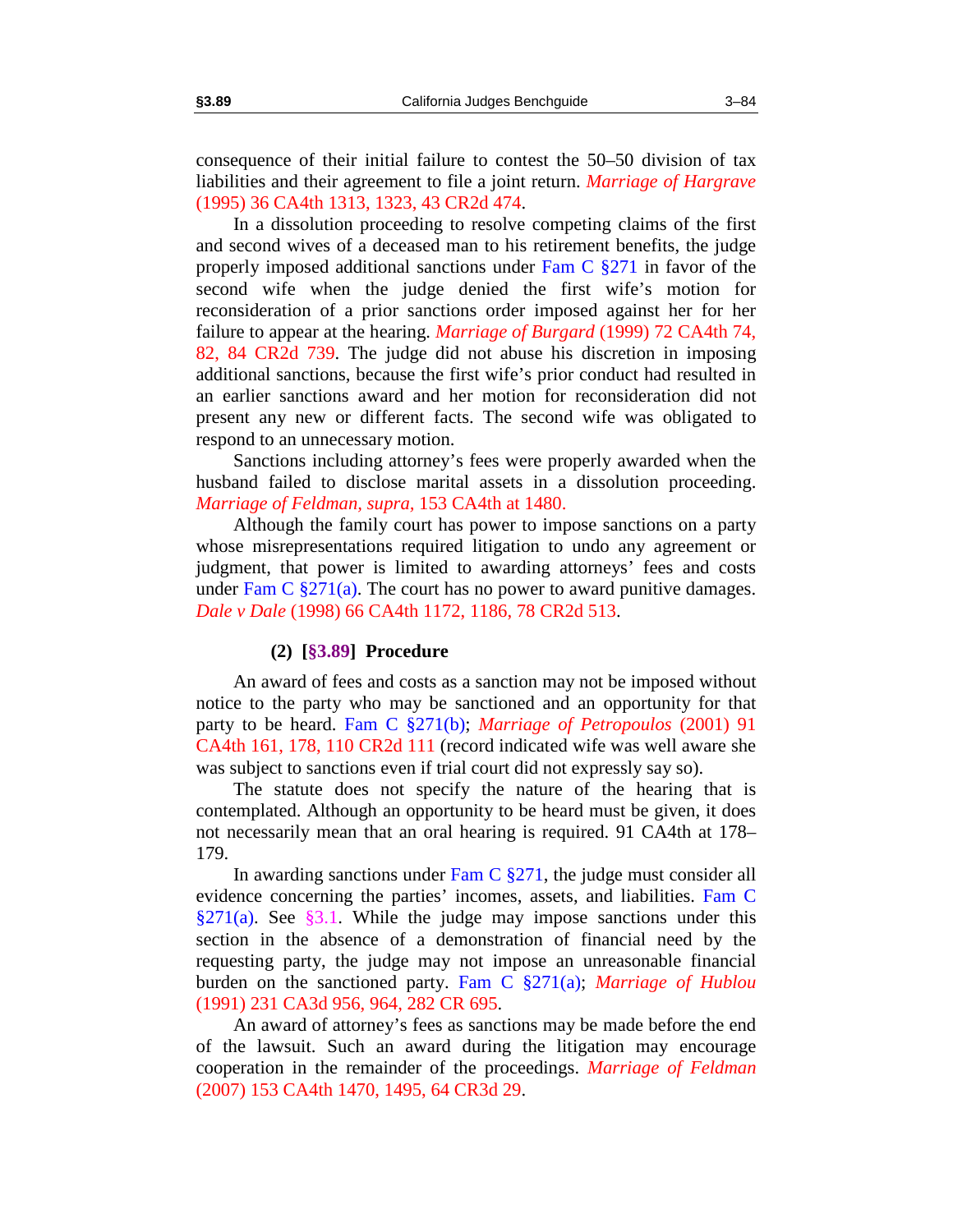An award of fees and costs as sanctions under Fam C  $\S 271$  is payable only from the property or income of the sanctioned party or that party's share of the community property. Fam  $\text{C} \text{ } \text{\$} 271\text{(c)}$ .

For a checklist of Fam C §271 procedure, see [§3.19.](#page-33-1) For appellate review of sanctions, see [§3.62.](#page-67-0)

#### <span id="page-86-1"></span>**c. [§3.90] Other Sanctions in Family Law Proceedings**

If the judge finds that the income and expense declaration filed by the party responding to a motion to modify or terminate a support order is incomplete, inaccurate, or not submitted in good faith, or if the party has not attached the previous year's tax returns, the judge may order sanctions for payment of costs of the motion, including costs of depositions and subpoenas. Fam C §3667. Sanctions may also be imposed under CCP  $§128.7$  (violation of pleading certification requirements; see [§3.52\)](#page-58-0) in family law proceedings. See, *e.g., Burkle v Burkle* (2006) 144 CA4th 387, 400, 50 CR3d 436. Many judges also impose sanctions under CCP §177.5, Cal Rules of Ct 2.30, or under local rules in family law cases for violations of court rules. See [§3.88.](#page-83-0)

## **10. Sanctions Under Court's Inherent Power**

## **a. [§3.91] Terminating Sanctions**

In a case of first impression, the second district held that a trial court has the inherent power to dismiss a case when a plaintiff's misconduct is deliberate and egregious and makes any sanction other than dismissal inadequate to ensure a fair trial. *Stephen Slesinger, Inc. v Walt Disney Co.* (2007) 155 CA4th 736, 740, 66 CR3d 268. It noted a court's inherent power to dismiss for unreasonable, inexcusable delay in prosecution or to dismiss cases that are fraudulent or vexatious. And it recognized that California courts having the power to dismiss for deliberate and egregious misconduct when no other remedy can restore fairness is consistent with the weight of authority from the federal and other state courts. 155 CA4th at 760–761.

## <span id="page-86-0"></span>**b. [§3.92] Limitations**

A judge generally may not require a party whose conduct is being sanctioned to pay the other party's attorney's fees unless an award of attorney's fees is expressly authorized by the statute that makes the conduct sanctionable. *Bauguess v Paine* (1978) 22 C3d 626, 634–637, 150 CR 461. The following statutes specifically authorize an award of attorney's fees as sanctions: CCP §§128.7 (for a violation of certification requirements), 396b (challenging venue), 473(b) (relief from default based on attorney's affidavit of fault), 575.2 (for a violation of local court rules), 1038 (bad faith tort claims), 2023.030(a) (for a discovery violation); Fam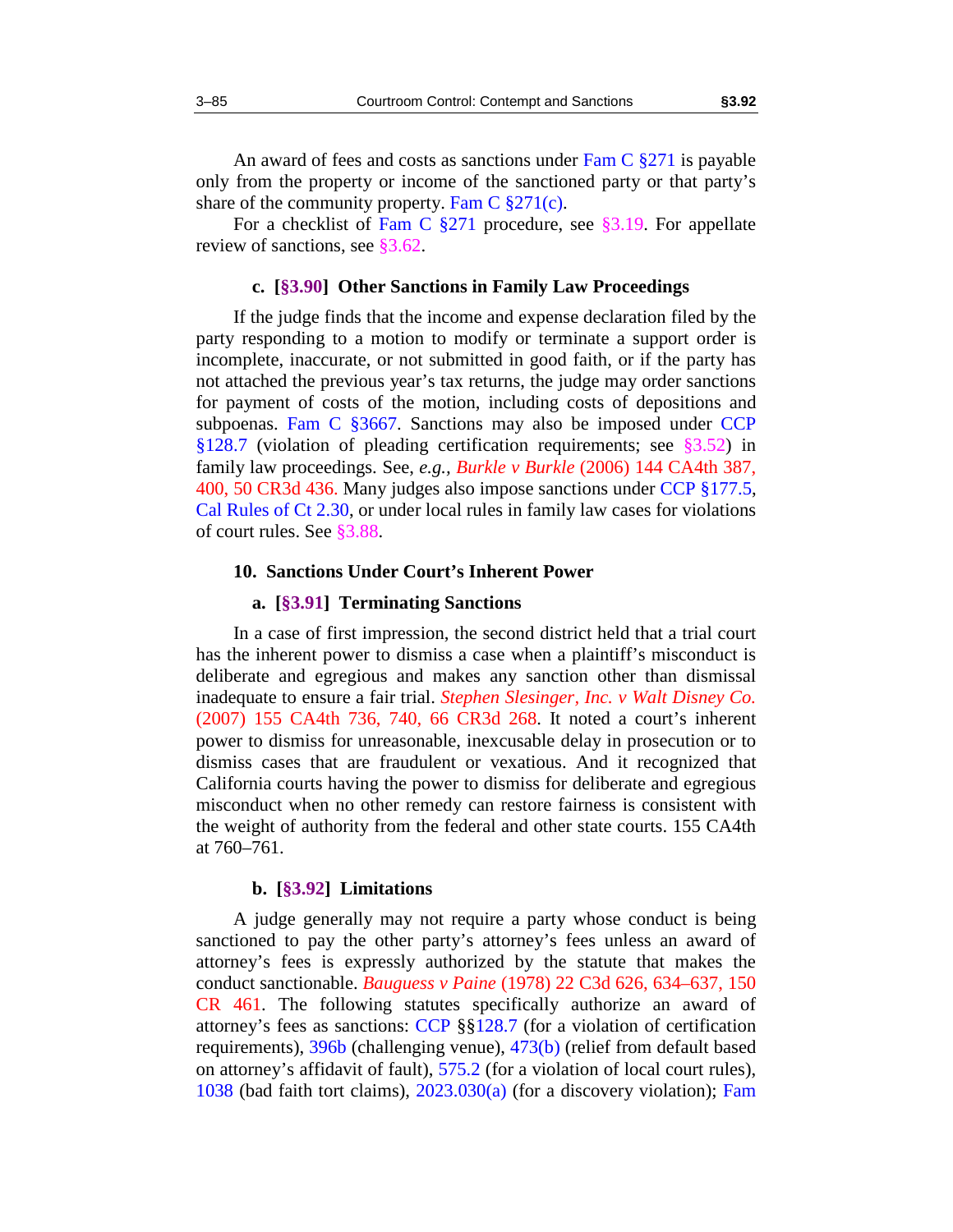C §271 (frustrating family law settlement). See also Cal Rules of Ct 2.30(d) (authorizing award of attorney's fees incurred in connection with motion or order to show cause based on opponent's failure to comply with Judicial Council rule); *Bryan v Bank of Am.* (2001) 86 CA4th 185, 192– 199, 103 CR2d 148 (appellate court has inherent authority under former Cal Rules of Ct  $27(e)(1)$  (now Cal Rules of Ct  $8.276(e)(1)$ ) to impose attorney's fees as sanctions for factual misrepresentations to court and violations of court rules); *Dana Commercial Credit Corp. v Ferns & Ferns* (2001) 90 CA4th 142, 146–147, 108 CR2d 278 (appellate court has inherent authority to impose sanctions for filing of frivolous motion on appeal).

A judge may, in the exercise of inherent equitable powers granted by CCP  $$128(a)(4)$  and (5), award attorney's fees without statutory authorization, but only in *very* limited circumstances, *e.g.,* in favor of a person who preserves a common fund or who acts as a private attorney general to further an important public policy. *Bauguess v Paine, supra,* 22 C3d at 636. Awarding attorney's fees as sanctions, without statutory authorization, undermines the adversary system. If the objective is to punish misconduct, there is ample power to punish the offender for contempt. 22 C3d at 638; see *Trans-Action Commercial Investors, Ltd. v Firmaterr, Inc.* (1997) 60 CA4th 352, 371–372, 70 CR2d 449 (judge may not impose attorney's fees as sanction for violation of court rule unless such award is authorized by statute; judge could have held attorney in contempt for repeated violations of judge's orders).

Similarly, a judge does not have inherent authority under CCP  $\S 128(a)(4)$  and (5) to order a party or an attorney, as a sanction, to pay a fee or cost that is not authorized by statute. See *Andrews v Superior Court* (2000) 82 CA4th 779, 781–783, 98 CR2d 426 (judge lacked inherent authority to require plaintiff's attorney to pay plaintiff's share of discovery referee's fee as a sanction; judge might have had statutory authority to impose such a sanction under former CCP §§2023 and 2031, now CCP §§2023.010–2023.040, 2031.300–2031.320).

### **V. SAMPLE FORMS**

#### <span id="page-87-0"></span>**A. [§3.93] Written Form: Order To Show Cause in re Contempt**

[*Title of court*]

[*Title of case*] NO.\_\_\_\_\_\_\_\_\_\_\_\_\_\_\_\_\_

ORDER TO SHOW CAUSE IN RE CONTEMPT

To:  $\_\_$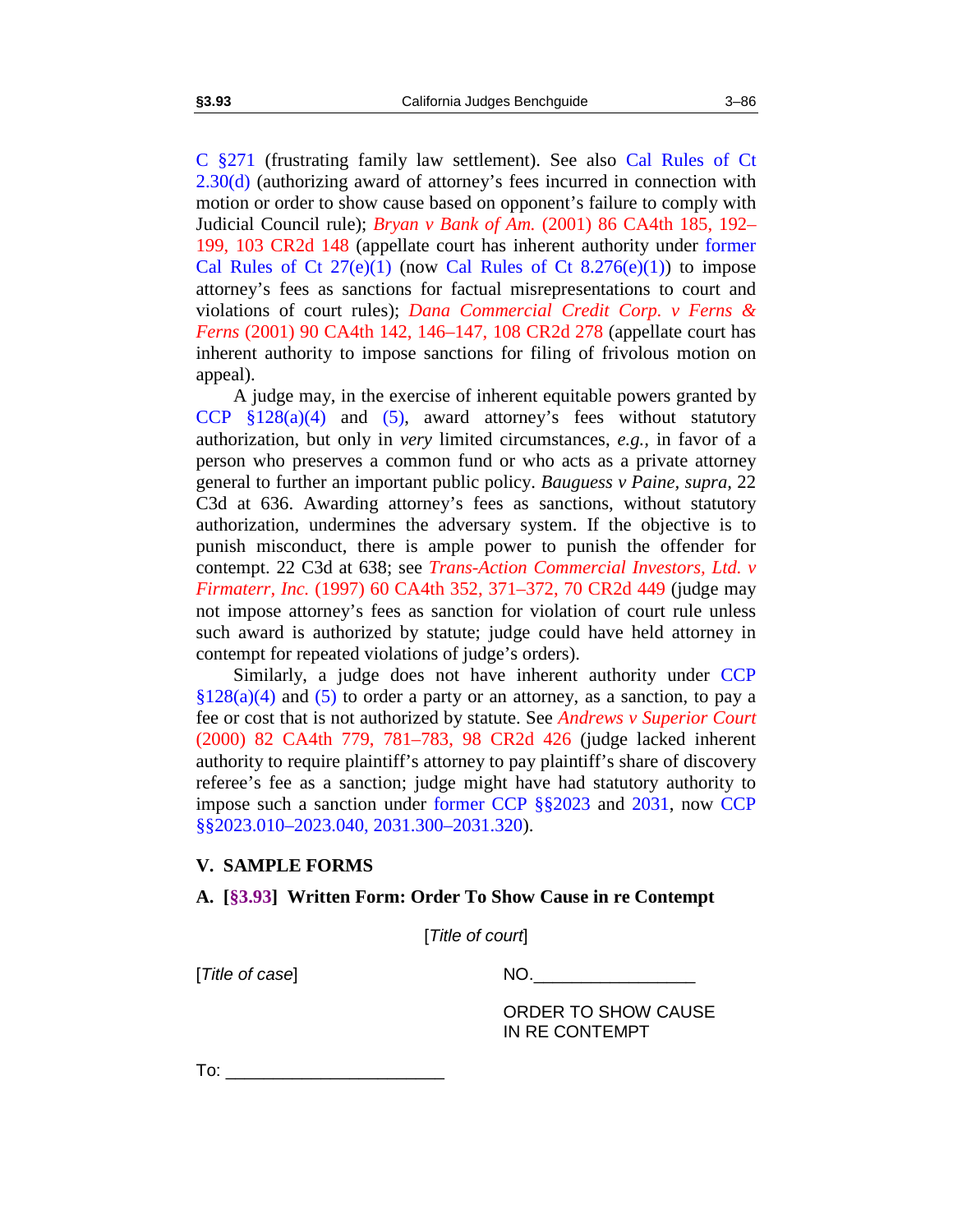YOU ARE HEREBY ORDERED to appear before the above-entitled court in Department \_\_\_\_, located at \_\_\_\_\_\_\_\_\_\_, \_\_\_\_\_\_ California, on [*date*], at \_\_\_\_\_ .m., to show cause, if any, why you should not be adjudged guilty of contempt of court, and punished accordingly, for the acts of willful disobedience of the order of the above-entitled court, as provided in section 1209(a)(5) of the California Code of Civil Procedure, and as more fully described in the attached [*declaration/affidavit/statement*] of \_\_\_\_\_\_\_\_\_\_\_\_. The declaration is attached and by this reference incorporated as though fully set forth, and a copy of the declaration shall be served on you with a copy of this order.

Dated:  $\Box$ 

Judge of the Superior Court

# <span id="page-88-0"></span>**B. [§3.94] Written Form: Statement of Facts of Commissioner or Referee**

[*Title of court*]

[*Title of case*] NO.\_\_\_\_\_\_\_\_\_\_\_\_\_\_\_\_\_\_\_

STATEMENT OF FACTS IN RE CONTEMPT OF \_\_\_\_\_\_\_\_\_\_\_\_\_\_\_

 $I$ ,  $\qquad \qquad \qquad \qquad$ , state as follows:

\_\_\_\_\_\_\_\_\_\_\_\_\_\_\_\_\_\_\_\_\_\_\_\_\_\_\_\_\_\_\_\_

1. I am [*specify judicial office, e.g., Commissioner*] of the Superior Court, \_\_\_\_\_\_\_\_\_\_\_\_ County, California.

[*Alternative 1, for direct or hybrid contempt*]

2. On [*date*], in the case of \_\_\_\_\_\_\_\_\_\_\_\_\_\_\_\_\_, Case No.\_\_\_\_\_\_\_, [*while serving as temporary judge on stipulation of the parties under Article VI, section 21 of the California Constitution*,] in the immediate view and presence of the court, the alleged contemner [*did/said*] the following: [*Describe in detail the conduct or words constituting contempt*].

3. On [*date*], before committing the conduct described in Paragraph 2, the alleged contemner was warned that the conduct, if continued, would constitute contempt. Despite this warning, the alleged contemner continued the conduct warned against, as follows: [*Describe conduct*].

4. Contemner was cited for contempt on [*date*], for the conduct described above.

[*Alternative 2, for indirect contempt*]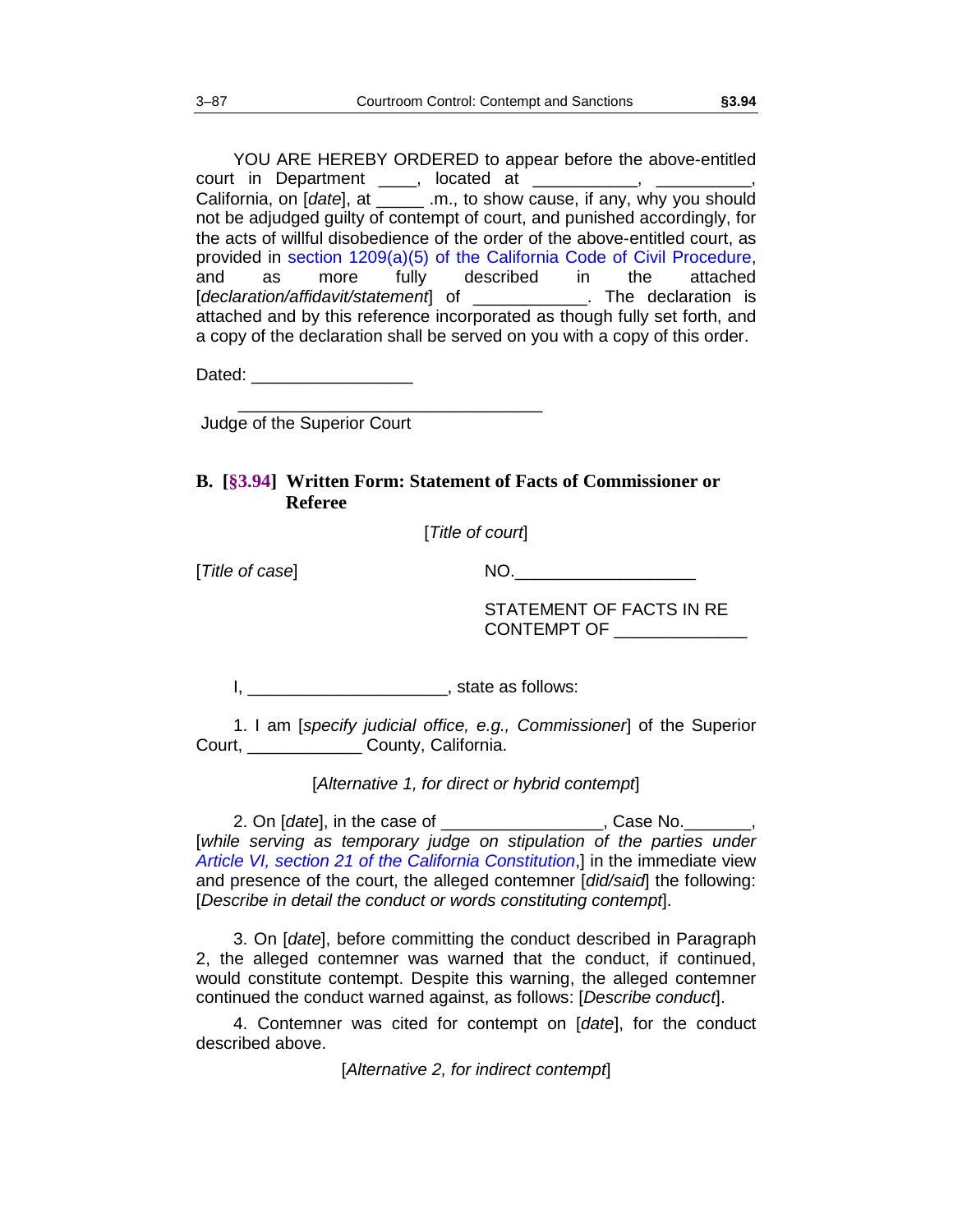2. On [*date*], in the case of \_\_\_\_\_\_\_\_\_\_\_\_\_, Case No.\_\_\_\_\_\_\_\_\_, [*while serving as temporary judge on stipulation of the parties under Article VI, section 21 of the California Constitution,*] I gave the following order or direction to contemner, who was told that violation of that order or direction would be contempt of court: [*Set forth order given*].

A copy of the order was entered in the record of this court and served on contemner on [*date*].

3. On [*date*], contemner willfully and contemptuously failed to perform the order or direction, as follows: [*Describe willful and contemptuous failure*].

Contemner was cited for contempt for this failure on [*date*].

4. Contemner had the power to perform the order or direction at the time it was given on [*date*], and contemner continues to have the power to perform the order or direction.

## [*Continue for all contempt*]

5. Because of the willful and contemptuous act described in this statement, contemner should be adjudged guilty of contempt and sentenced appropriately under the provisions of sections 1211–1222 of the Code of Civil Procedure.

Dated:

Commissioner of the Superior Court

# <span id="page-89-0"></span>**C. [§3.95] Written Form: Order and Judgment of Contempt**

\_\_\_\_\_\_\_\_\_\_\_\_\_\_\_\_\_\_\_\_\_\_\_\_\_\_\_\_\_\_\_\_\_\_\_\_\_\_

|  |  |  | [Title of court] |  |
|--|--|--|------------------|--|
|--|--|--|------------------|--|

[*Title of case*] NO. \_\_\_\_\_\_\_\_\_\_\_\_\_\_\_\_

ORDER AND JUDGMENT OF CONTEMPT

[*Alternative 1, for direct or hybrid contempt*]

1. On [*date*], at \_\_\_\_\_\_\_\_\_\_\_, in the immediate view and presence of the court, contemner [*did/said*] the following: [*Describe in detail the conduct or words constituting contempt*]. On [*date*], contemner had been warned that the conduct described above, if continued, would constitute contempt, as follows: [*Describe warning*].

[*If transcript is available, add*]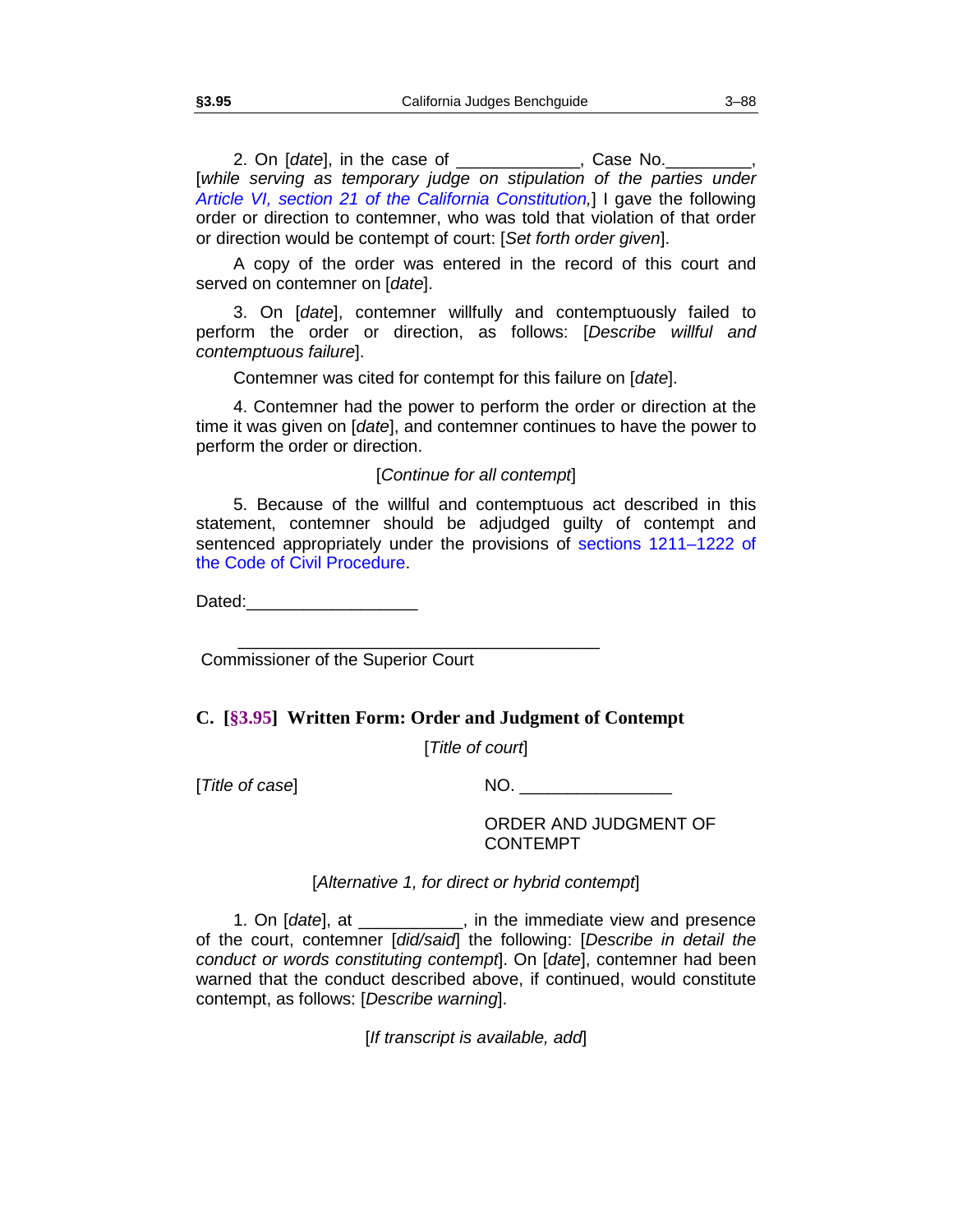The full transcript of that portion of the proceeding containing this occurrence is attached to and made a part of this order and judgment.

# [*For hybrid contempt, add*]

Contemner was notified [*orally by the court on [date], by the issuance and service of an order to show cause*] that the conduct described above was contemptuous.

## [*Alternative 2, for indirect contempt*]

1. In the course of proceedings in the case of Case No. \_\_\_\_\_\_\_\_\_, the court gave the following order or direction to contemner, who was told that violation of the order or direction would become contempt of court on [*date*]: [*Describe in detail (or state language of) the order violated, including the court's jurisdiction to make it, or specify in detail the conduct warned against*].

## [*If transcript is available, add*]

The full transcript of that portion of the proceeding containing this occurrence is attached to and made a part of this order and judgment.

Contemner willfully failed to comply with the court's order as follows: [*Describe violation in detail*].

### [*Continue for all contempt*]

## [*Alternative 1*]

2. The court heard and considered contemner's [*explanation/excuse/apology*] for the conduct and rejected it because [*specify reason for rejection*].

### [*Alternative 2*]

2. The court offered the contemner an opportunity to present an explanation or excuse for the conduct and the contemner declined.

### [*Continue*]

3. After due consideration, the court finds, beyond a reasonable doubt:

a. That the contemner is guilty of contempt of court in violation of section 1209(a) of the Code of Civil Procedure as follows:

[*Add applicable subsection(s)*]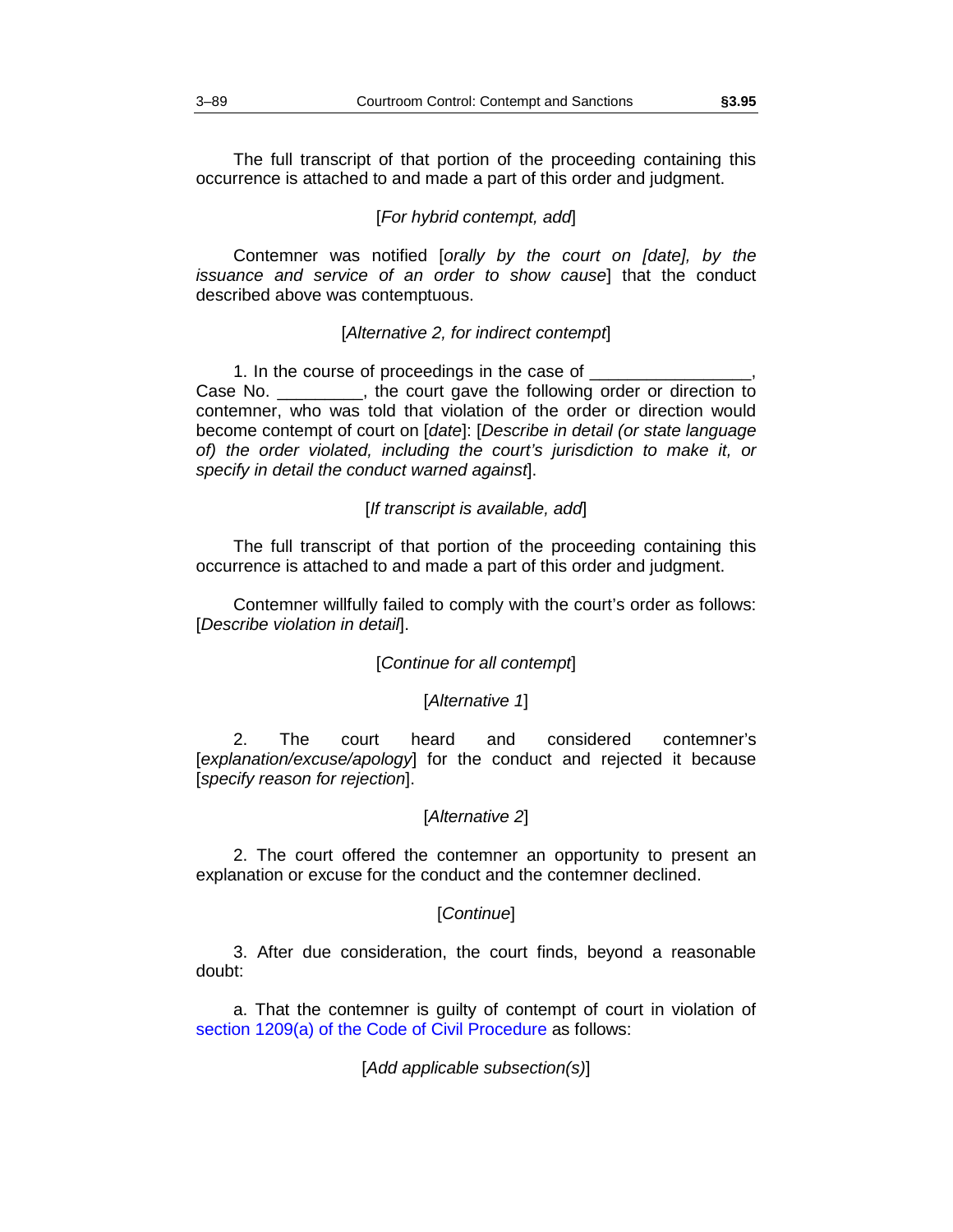Subsection (a) — Disorderly, contemptuous, or insolent behavior toward the judge while holding the court, tending to interrupt the due course of trial or other judicial proceeding.

# [a*nd/or*]

Subsection  $(a)(2)$  — A breach of the peace, boisterous conduct, or violent disturbance, tending to interrupt the due course of a trial or other judicial proceeding.

# [a*nd/or*]

Subsection (a)(5) — Disobedience of any lawful judgment, order, or process of the court.

# [a*nd/or*]

Subsection  $(a)(8)$  — Any other unlawful interference with the process or proceedings of a court.

## [*Specify any additional subsections violated*]

## [*For indirect contempt for violation of an order, add*]

b. That contemner had knowledge of the order, was able to comply at the time of the order and continues to have such ability, and has willfully failed to comply with the order.

# [*Continue for all contempt*]

# [*Punishment for contemptuous act*]

c. That the contemner is sentenced to

[*Either*]

pay a fine of \$\_\_\_\_\_\_\_\_\_ [*not to exceed \$1000*]

[a*nd/or*]

spend \_\_\_\_\_\_\_\_\_ days [*not to exceed five*] in the County jail.

[*Or, if contempt is failure to perform act contemner can still perform*]

confinement in the County jail until contemner performs the following act, or until the conclusion of the underlying proceeding: [s*pecify act required*].

[*Continue*]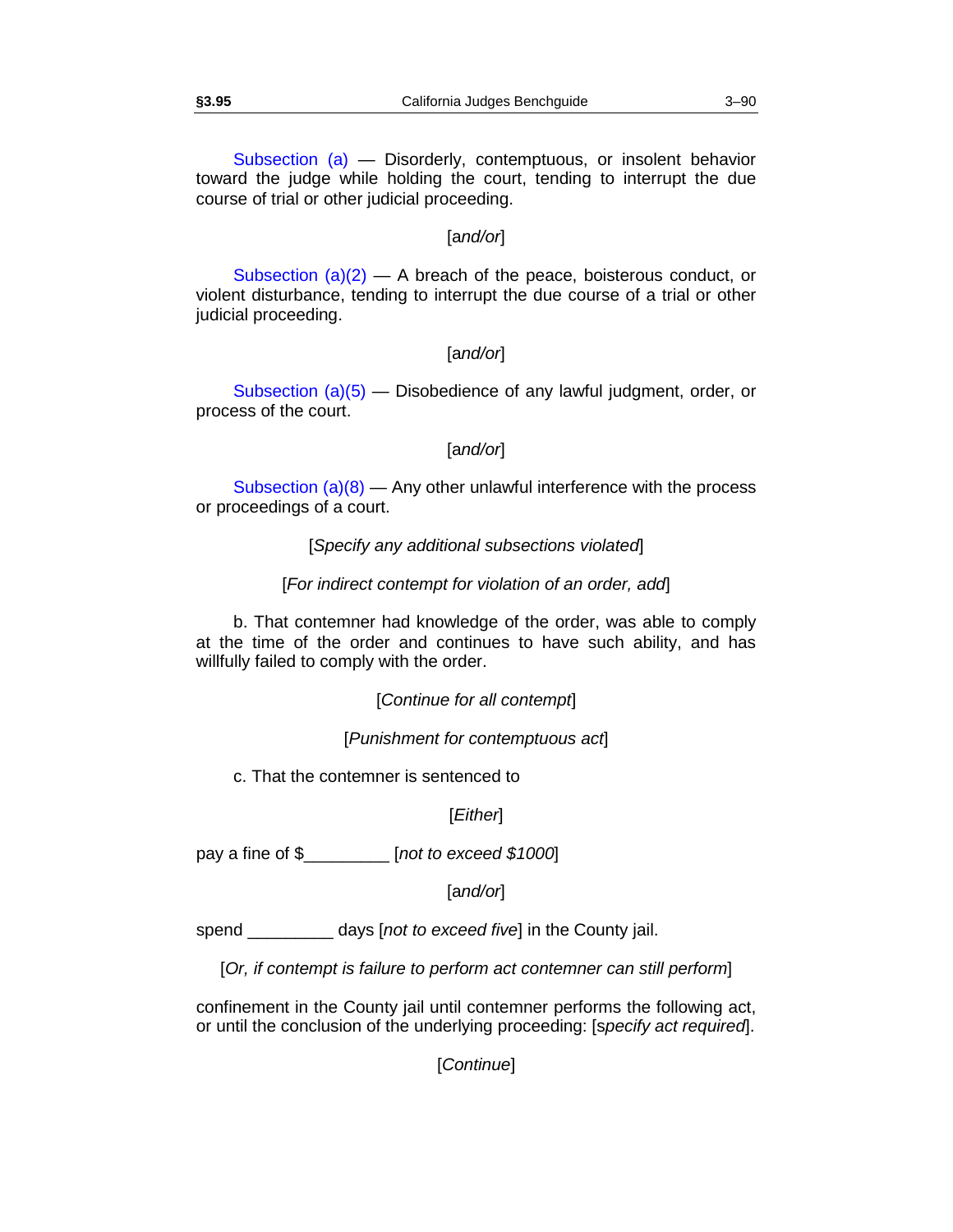### d. That execution of the sentence of the court is

[*Choose applicable clause*]

stayed to [*date*] at \_\_\_\_\_\_\_\_\_\_\_\_\_, in Department \_\_\_\_\_. Contemner is ordered to return at that time.

*Note:* If contemner is an attorney, or a sexual assault victim who refuses to testify, stay for at least three days. CCP  $\S$ §128(b), 1209(c). See discussion in [§3.38.](#page-47-0)

### [*or*]

not stayed, and contemner is ordered to pay the fine [*and/or*] is remanded to custody forthwith.

# [*Continue*]

e. That the clerk of the court is ordered immediately to file this order and enter the contempt on the docket of the court and to deliver to contemner a copy of this order.

Dated:

\_\_\_\_\_\_\_\_\_\_\_\_\_\_\_\_\_\_\_\_\_\_\_\_\_\_\_\_\_\_\_\_\_\_\_ Judge of the Superior Court

# <span id="page-92-0"></span>**D. [§3.96] Script: Coercive Imprisonment of Witness for Direct Contempt**

The following spoken form should be used to impose coercive imprisonment for direct contempt against a witness who refuses to answer questions. See CCP §1219. Essentially the form follows the direct contempt procedure for handling a contemptuous act that occurs in the court's immediate view and presence. See CCP §1211. For a direct contempt procedure checklist, see [§3.7.](#page-16-0) For a sample contempt order, which is also required (see CCP  $\S 1211$ ), see  $\S 3.95$ .

(1) *Make a preliminary finding of the witness's refusal to answer question(s):*

The court finds that [*a question/questions*] relevant to these proceedings [*has/have*] been asked of the witness and the witness refuses to answer the question[s].

(2) Find that there is no privilege not to answer questions. In a misdemeanor proceeding, for example, state the following: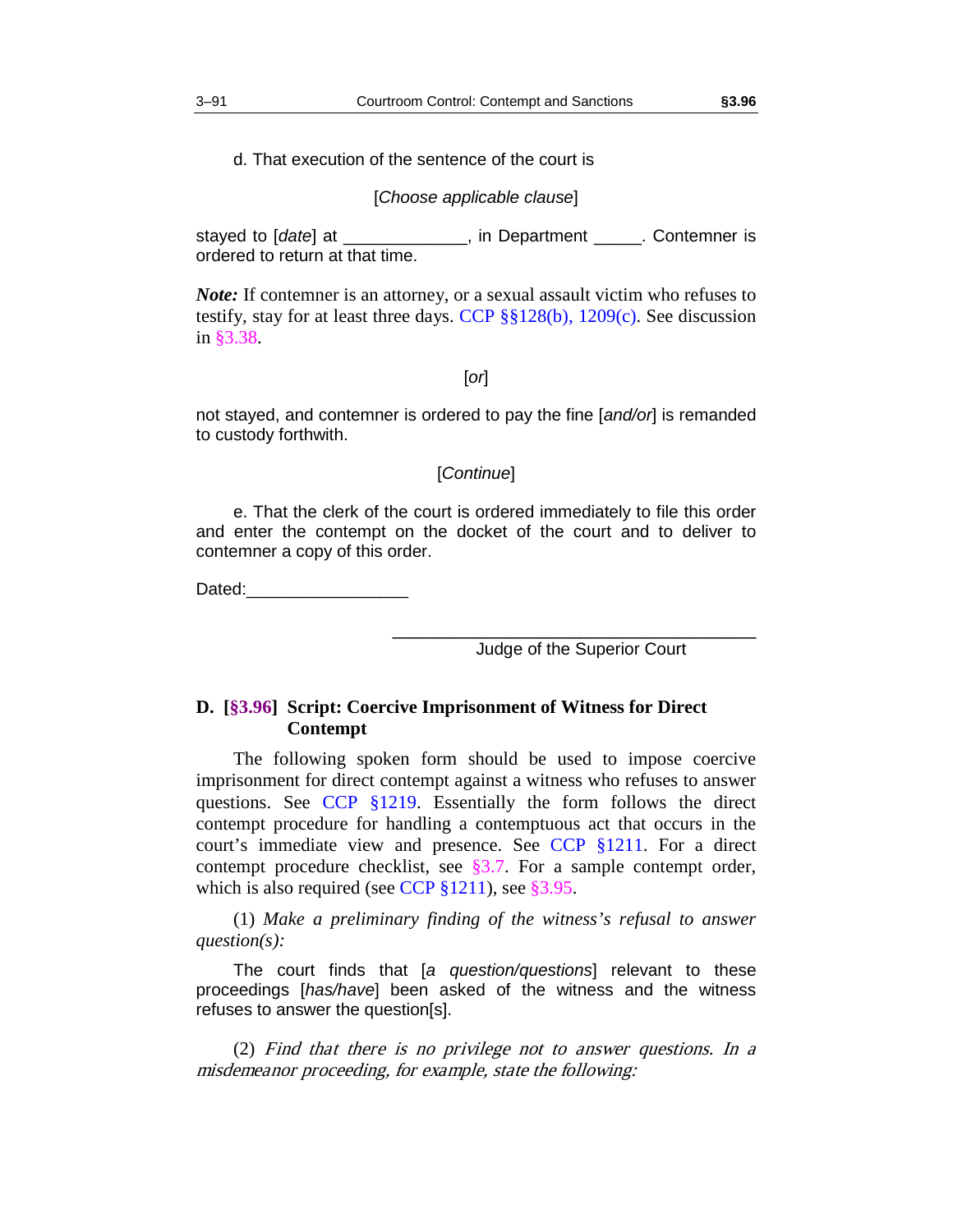The court finds that the witness has been granted immunity under section 1324.1 of the Penal Code and has no privilege against selfincrimination under the state or federal constitution, nor any other privilege under the Evidence Code.

(3) Order the witness to answer:

I hereby order you to answer the question[s]. Do you intend to comply with my order?

(4) Warn the witness that continued refusal will result in imprisonment for contempt:

I hereby warn you that if you refuse to answer the question[*s*], I will find you in contempt of court under the provisions of section 1211 of the Code of Civil Procedure. Under section 1219 of that code, I will remand you to the custody of the sheriff without bail and order that you remain in [*his/her*] custody until you are ready to answer questions posed to you in this matter.

Do you understand the consequences of your refusal to answer the question[*s*]?

With this understanding, do you still refuse to answer the questions[*s*]?

### (5) Find the witness in contempt:

You leave me no choice. I find that you are in direct contempt of this court under the provisions of section 1211 of the Code of Civil Procedure for willful refusal to answer [*a*] question[*s*] in the immediate view and presence of the court and at its direction. I have ordered you to answer. I find that your refusal to answer the question[*s*] is an omission to perform an act that is presently within your power to perform, under the provisions of section 1219 of the Code of Civil Procedure.

I hereby order you to be remanded to the custody of the sheriff without bail and to be imprisoned until you have performed the act I have ordered of you, namely, the answering of all relevant questions put to you in this case.

(6) *Continue the underlying proceedings and order the witness returned to court periodically to give him or her a chance to purge the contempt.*

(7) *Find that the witness has purged the contempt when he or she agrees to answer*:

I hereby find that the contemner has purged [*himself/herself*] of the contempt order, and the contempt order is discharged. The contemner is ordered released from custody.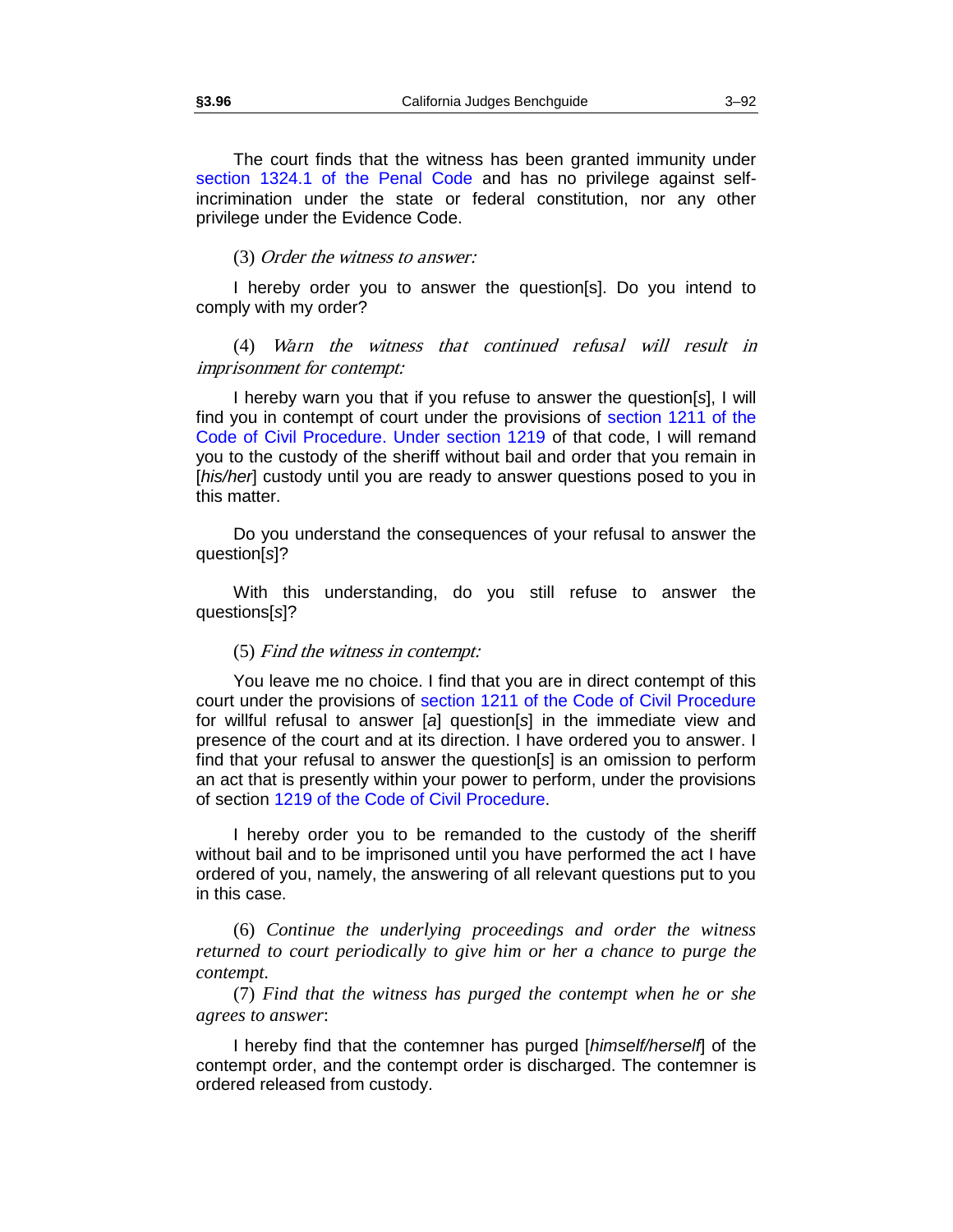JUDICIAL TIP: The coercive punishment must end when the contemner no longer has the power to perform the act. For a witness who refuses to testify, this usually means the conclusion of the underlying proceeding. See CCP §1219; *McComb v Superior Court* (1977) 68 CA3d 89, 99, 137 CR 233. However, if there are additional reasons for requiring the testimony, the court may continue the imprisonment until the imprisonment ceases to serve a coercive purpose. Once the act becomes impossible to perform or the coercive purpose ceases, the incarceration becomes punitive and is subject to the five-day limitation in CCP §1218 for punitive confinement. See *In re Farr* (1974) 36 CA3d 577, 584, 111 CR 649. For discussion, see [§3.28.](#page-40-0)

#### **VI. [§3.97] ADDITIONAL REFERENCES**

## (1) Contempt

CALIFORNIA JUDGES BENCHBOOK: CIVIL PROCEEDINGS—BEFORE TRIAL, SECOND EDITION §§17.71–17.118 (Cal CJER 2008).

CALIFORNIA JUDGES BENCHBOOK: CIVIL PROCEEDINGS—TRIAL §§11.2–11.39 (Cal CJER 1997).

Rothman, California Judicial Conduct Handbook §§4.00–4.39 (3d ed CJA/Thomson West 2007).

2 Witkin & Epstein, California Criminal Law, *Crimes Against Governmental Authority* §§29–30 (3d ed 2000).

5 Witkin & Epstein, California Criminal Law, *Criminal Trial* §§22– 23 (3d ed 2000).

7 Witkin, California Procedure, *Trial* §§168–188 (5th ed 2008).

8 Witkin, California Procedure, *Enforcement of Judgment* §§339–363 (5th ed 2008).

### **(2) Sanctions**

CALIFORNIA JUDGES BENCHBOOK: CIVIL PROCEEDINGS—BEFORE TRIAL, SECOND EDITION §§17.2–17.70 (Cal CJER 2008).

CALIFORNIA JUDGES BENCHBOOK: CIVIL PROCEEDINGS—TRIAL §§11.40–11.78 (Cal CJER 1997).

CALIFORNIA JUDGES BENCHBOOK: CIVIL PROCEEDINGS—AFTER TRIAL §§7.5, 7.30 (Cal CJER 1998).

Rothman, California Judicial Conduct Handbook §§4.40–4.42 (3d ed CJA/Thomson Reuters/West 2007).

7 Witkin, California Procedure, *Trial* §§210–241 (5th ed 2008).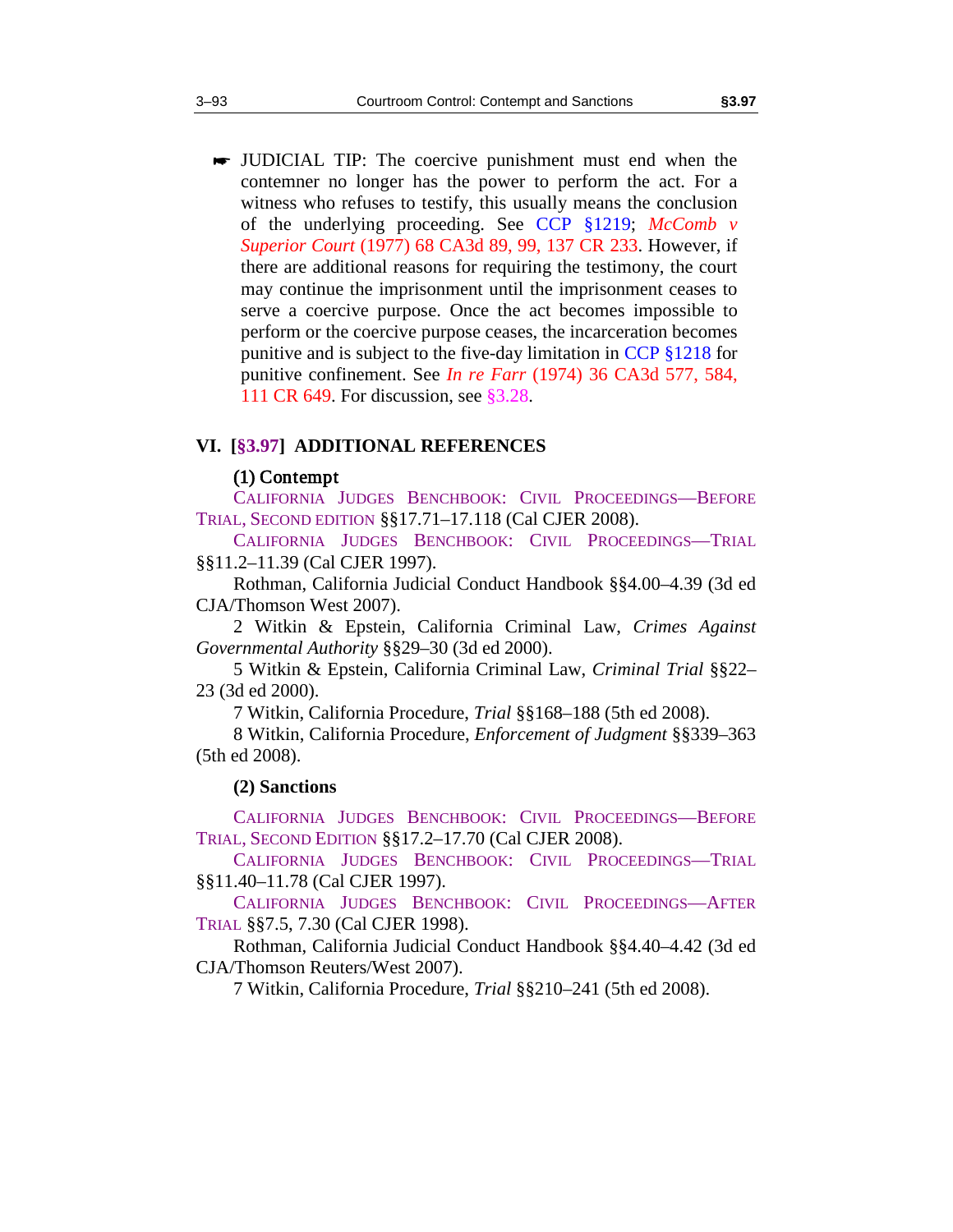# **Table of Statutes**

# **CALIFORNIA**

**CONSTITUTION Article I** 2(b) [3.5](#page-13-0) 29 [3.5](#page-13-0) **Article VI** 21 [3.23,](#page-37-0) [3.94](#page-88-0) **BUSINESS AND PROFESSIONS CODE** 6068(b) [3.38](#page-47-0) 6076 [3.42](#page-50-0) 6077 [3.42](#page-50-0) 6086.7 [3.42](#page-50-0) 6086.7(a) [3.42](#page-50-0) 6086.7(c) [3.10–](#page-22-0)[3.19,](#page-33-1) [3.71,](#page-75-0) [3.76,](#page-77-0) [3.82,](#page-80-0) [3.85](#page-82-0) **CIVIL CODE** 4370.5 [3.88](#page-83-0) 4370.6 (former) [3.88](#page-83-0) **CODE OF CIVIL PROCEDURE**

128 [3.21](#page-35-0) 128(a) [3.22](#page-36-0)  $128(a)(1)$ [3.21](#page-35-0) 128(a)(3) [3.21,](#page-35-0) [3.23](#page-37-0)  $128(a)(4)$ [3.92](#page-86-0)  $128(a)(4)–(6)$ [3.21](#page-35-0)  $128(a)(5)$ [3.92](#page-86-0) 128(b) [3.7,](#page-16-0) [3.38,](#page-47-0) [3.95](#page-89-0) 128(c) [3.38](#page-47-0) 128(d) [3.38](#page-47-0) 128(e) [3.38](#page-47-0) 128.5 [3.69](#page-74-0) 128.7 [3.1–](#page-6-0)[3.3,](#page-7-0) [3.10,](#page-22-0) [3.13,](#page-27-0) [3.21,](#page-35-0) [3.52–](#page-58-0)[3.57,](#page-64-0) [3.60–](#page-67-1)[3.61,](#page-67-2) [3.72,](#page-76-0) [3.80,](#page-80-1) [3.90–](#page-86-1)[3.92](#page-86-0) 128.7(a) [3.52,](#page-58-0) [3.55](#page-62-0) 128.7(b) [3.10,](#page-22-0) [3.52–](#page-58-0)[3.53,](#page-59-0) [3.57](#page-64-0) 128.7(b)(1) [3.53](#page-59-0) 128.7(b)(2) [3.53–](#page-59-0)[3.54,](#page-59-1) [3.58](#page-66-0) 128.7(b)(3) [3.53](#page-59-0) 128.7(b)(4) [3.53](#page-59-0) 128.7(c) [3.10,](#page-22-0) [3.52](#page-58-0)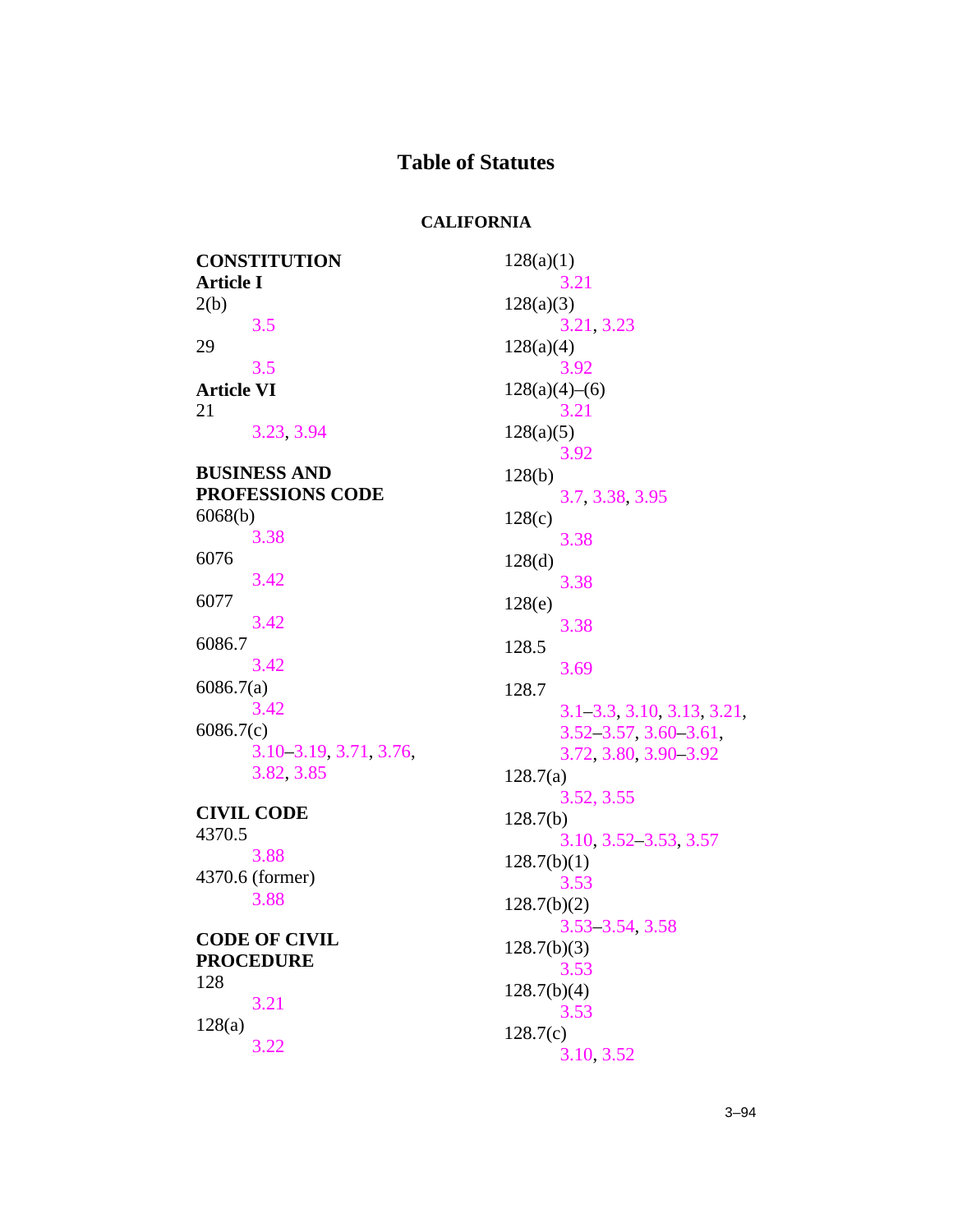$128.7(c)(1)$ [3.10,](#page-22-0) [3.56–](#page-63-0)[3.57,](#page-64-0) [3.61](#page-67-2) 128.7(c)(2) [3.10,](#page-22-0) [3.56–](#page-63-0)[3.57](#page-64-0) 128.7(d) [3.10,](#page-22-0) [3.58,](#page-66-0) [3.60](#page-67-1)  $128.7(d)(1)$ [3.10,](#page-22-0) [3.53,](#page-59-0) [3.58](#page-66-0) 128.7(d)(2) [3.10,](#page-22-0) [3.57–](#page-64-0)[3.58](#page-66-0) 128.7(e) [3.10,](#page-22-0) [3.56](#page-63-0) 128.7(f) [3.58](#page-66-0) 128.7(g) [3.52](#page-58-0) 128.7(h) [3.59](#page-67-3) 166 [3.32](#page-42-0) 170–170.6 [3.8,](#page-18-0) [3.36](#page-46-0) 170.1 [3.28,](#page-40-0) [3.40](#page-48-0)  $177(1)–(3)$ [3.21](#page-35-0) 177.5 [3.1–](#page-6-0)[3.2,](#page-6-1) [3.11,](#page-24-0) [3.13,](#page-27-0) [3.21,](#page-35-0) [3.33,](#page-43-0) [3.49,](#page-55-0) [3.63–](#page-68-0)[3.64,](#page-70-0) [3.75,](#page-77-1) [3.90](#page-86-1) 178 [3.21–](#page-35-0)[3.22,](#page-36-0) [3.63](#page-68-0) 206 [3.63](#page-68-0) 206(e) [3.63](#page-68-0) 259 [3.22](#page-36-0) 396b [3.92](#page-86-0) 396b(b) [3.12–](#page-26-0)[3.13,](#page-27-0) [3.65–](#page-71-0)[3.66](#page-71-1) 399 [3.66](#page-71-1)

436 [3.55](#page-62-0) 437c(j) [3.13–](#page-27-0)[3.14,](#page-28-0) [3.69](#page-74-0) 473(b) [3.70,](#page-75-1) [3.72,](#page-76-0) [3.74,](#page-76-1) [3.92](#page-86-0) 473(c) [3.15,](#page-30-0) [3.70](#page-75-1) 473(c)(1) [3.15](#page-30-0)  $473(c)(1)(A)$ [3.70](#page-75-1) 473(c)(1)(B) [3.71](#page-75-0) 473(c)(1)(C) [3.72](#page-76-0) 473(c)(2) [3.15,](#page-30-0) [3.75](#page-77-1) 575.1 [3.77](#page-78-0) 575.2 [3.17,](#page-32-0) [3.81–](#page-80-2)[3.82,](#page-80-0) [3.84,](#page-81-0) [3.92](#page-86-0) 575.2(a) [3.77,](#page-78-0) [3.82](#page-80-0) 575.2(b) [3.79,](#page-79-0) [3.84](#page-81-0) 631.8 [3.13,](#page-27-0) [3.67](#page-72-0) 656–662.5 [3.84](#page-81-0) 664.6 [3.48](#page-53-0) 708.140 [3.22](#page-36-0) 708.140(a)(1) [3.22](#page-36-0) 904.1(a)(1) [3.51](#page-57-0) 904.1(a)(2) [3.62,](#page-67-0) [3.87](#page-83-1) 904.1(a)(11) [3.62](#page-67-0)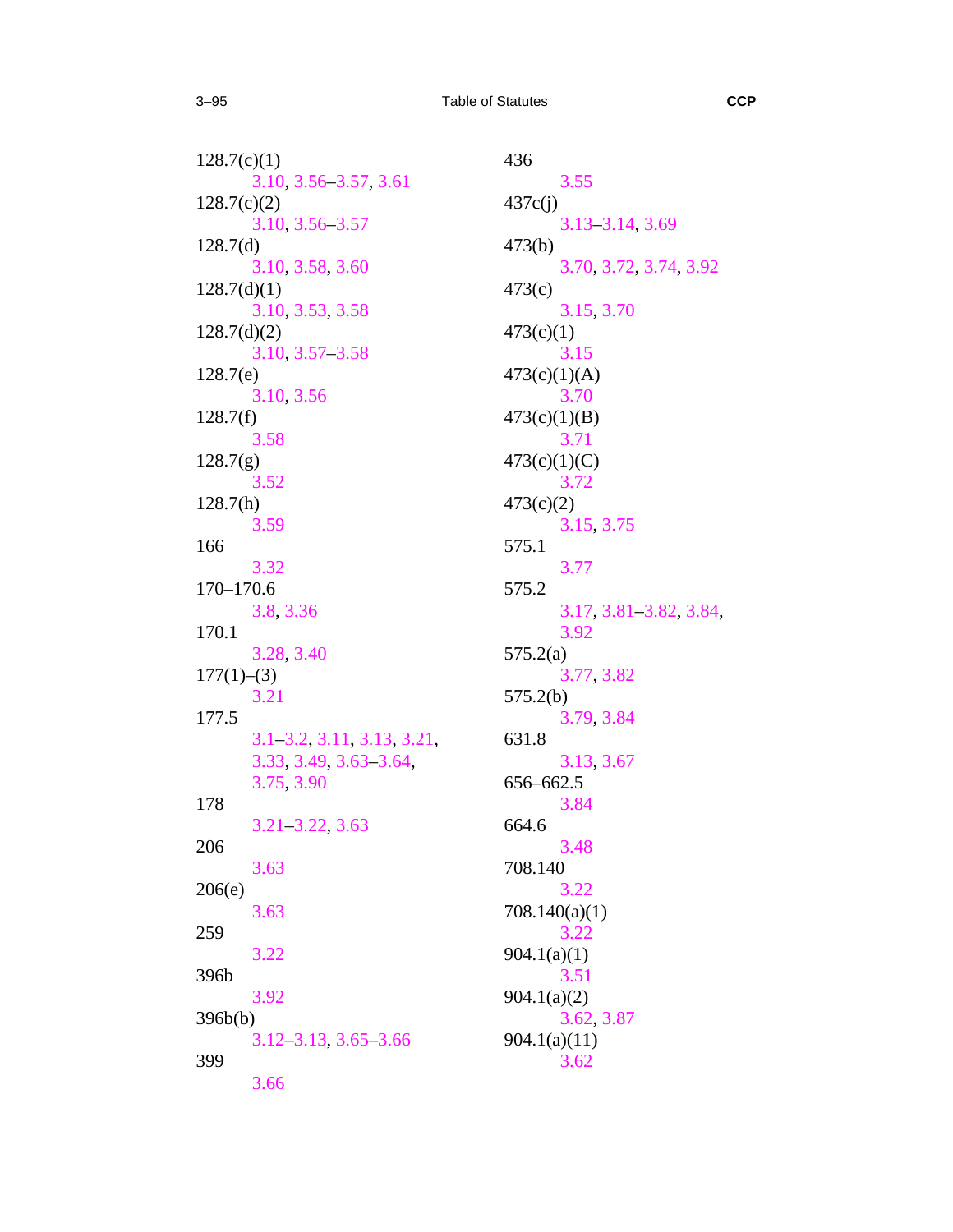904.1(a)(12) [3.62](#page-67-0) 904.1(b) [3.62](#page-67-0) 904.2(a) [3.51](#page-57-0) 905.2 [3.62](#page-67-0) 1005(b) [3.10,](#page-22-0) [3.57](#page-64-0) 1008 [3.3](#page-7-0) 1008(d) [3.3,](#page-7-0) [3.55](#page-62-0) 1016 [3.8](#page-18-0) 1016–1017 [3.47](#page-53-1) 1032 [3.68](#page-72-1) 1038 [3.13,](#page-27-0) [3.67–](#page-72-0)[3.68,](#page-72-1) [3.92](#page-86-0) 1038(a) [3.13,](#page-27-0) [3.67–](#page-72-0)[3.68](#page-72-1) 1038(b) [3.13,](#page-27-0) [3.68](#page-72-1) 1038(c) [3.13,](#page-27-0) [3.67](#page-72-0) 1038(d) [3.13,](#page-27-0) [3.67](#page-72-0) 1068 [3.51](#page-57-0) 1085 [3.51](#page-57-0) 1209 [3.4,](#page-12-0) [3.21,](#page-35-0) [3.24,](#page-38-0) [3.27,](#page-40-1) [3.32](#page-42-0) 1209–1222 [3.1,](#page-6-0) [3.21–](#page-35-0)[3.22,](#page-36-0) [3.25,](#page-39-0) [3.31,](#page-42-1) [3.63](#page-68-0) 1209(a) [3.95](#page-89-0)  $1209(a)(1)-(2)$ [3.3](#page-7-0)

1209(a)(2) [3.95](#page-89-0) 1209(a)(3) [3.3](#page-7-0) 1209(a)(4) [3.3](#page-7-0) 1209(a)(5) [3.3,](#page-7-0) [3.6,](#page-15-0) [3.8,](#page-18-0) [3.26,](#page-39-1) [3.75,](#page-77-1) [3.93,](#page-87-0) [3.95](#page-89-0) 1209(a)(7) [3.3](#page-7-0) 1209(a)(8) [3.3,](#page-7-0) [3.95](#page-89-0) 1209(a)(9) [3.3](#page-7-0) 1209(a)(10) [3.3](#page-7-0) 1209(a)(11) [3.3](#page-7-0) 1209(c) [3.7,](#page-16-0) [3.38,](#page-47-0) [3.95](#page-89-0) 1209(d) [3.38](#page-47-0) 1209.5 [3.3,](#page-7-0) [3.50](#page-55-1) 1211 [3.22,](#page-36-0) [3.26,](#page-39-1) [3.33,](#page-43-0) [3.35,](#page-45-0) [3.40,](#page-48-0) [3.43,](#page-51-0) [3.63,](#page-68-0) [3.96](#page-92-0) 1211–1217 [3.6,](#page-15-0) [3.23,](#page-37-0) [3.26](#page-39-1) 1211–1222 [3.94](#page-88-0) 1211(a) [3.6–](#page-15-0)[3.9,](#page-21-0) [3.26,](#page-39-1) [3.40](#page-48-0) 1211(b) [3.8](#page-18-0) 1211.5 [3.44](#page-52-0) 1211.5(a) [3.44](#page-52-0) 1211.5(b) [3.44](#page-52-0) 1211.5(c) [3.44](#page-52-0)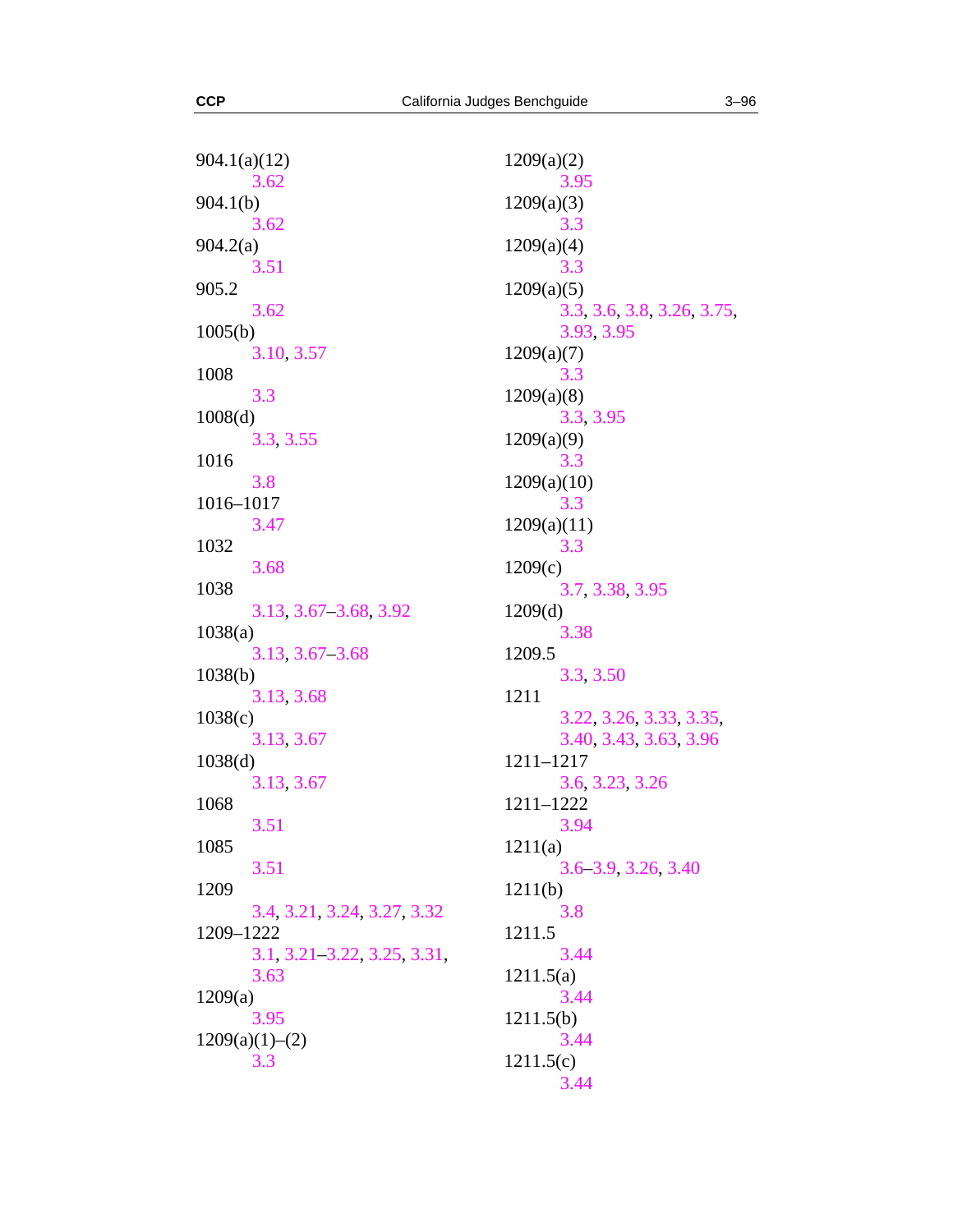1212 [3.8,](#page-18-0) [3.46,](#page-53-2) [3.48](#page-53-0) 1213 [3.8,](#page-18-0) [3.46](#page-53-2) 1217 [3.8,](#page-18-0) [3.48](#page-53-0) 1218 [3.8,](#page-18-0) [3.30–](#page-42-2)[3.32,](#page-42-0) [3.96](#page-92-0) 1218(a) [3.7,](#page-16-0) [3.28,](#page-40-0) [3.30](#page-42-2)  $1218(b)$ –(c) [3.28](#page-40-0) 1218(c) [3.28](#page-40-0) 1218.5(a) [3.50](#page-55-1) 1218.5(b) [3.50](#page-55-1) 1219 [3.30,](#page-42-2) [3.96](#page-92-0) 1219(a) [3.7,](#page-16-0) [3.29](#page-41-0) 1219(b) [3.29](#page-41-0) 1219.5 [3.3,](#page-7-0) [3.29](#page-41-0) 1222 [3.42,](#page-50-0) [3.51](#page-57-0) 1991 [3.3](#page-7-0) 1992 [3.5](#page-13-0) 2015.5 [3.14,](#page-28-0) [3.43](#page-51-0) 2023 (former) [3.92](#page-86-0) 2023.010–2023.040 [3.92](#page-86-0) 2023.030(a) [3.92](#page-86-0) 2023.030(e) [3.3](#page-7-0) 2031 (former) [3.92](#page-86-0)

2031.300–2031.320 [3.92](#page-86-0) 2033.420 [3.69](#page-74-0) **ELECTIONS CODE** 327 [3.21–](#page-35-0)[3.22](#page-36-0) **EVIDENCE CODE** 777 [3.3](#page-7-0) 1070 [3.5](#page-13-0) **FAMILY CODE** 271 [3.1,](#page-6-0) [3.19,](#page-33-1) [3.88–](#page-83-0)[3.89,](#page-85-0) [3.92](#page-86-0) 271(a) [3.19,](#page-33-1) [3.88–](#page-83-0)[3.89](#page-85-0) 271(b) [3.19,](#page-33-1) [3.89](#page-85-0) 271(c) [3.19,](#page-33-1) [3.89](#page-85-0) 290 [3.50](#page-55-1) 3027 [3.18,](#page-33-0) [3.86](#page-83-2) 3027.1 [3.1,](#page-6-0) [3.87](#page-83-1) 3027.1(a) [3.18,](#page-33-0) [3.86–](#page-83-2)[3.87](#page-83-1) 3027.1(b) [3.18,](#page-33-0) [3.87](#page-83-1) 3027.1(c) [3.86](#page-83-2) 3667 [3.90](#page-86-1) **GOVERNMENT CODE** 815–818.9 [3.67](#page-72-0)

900–935.7 [3.13](#page-27-0)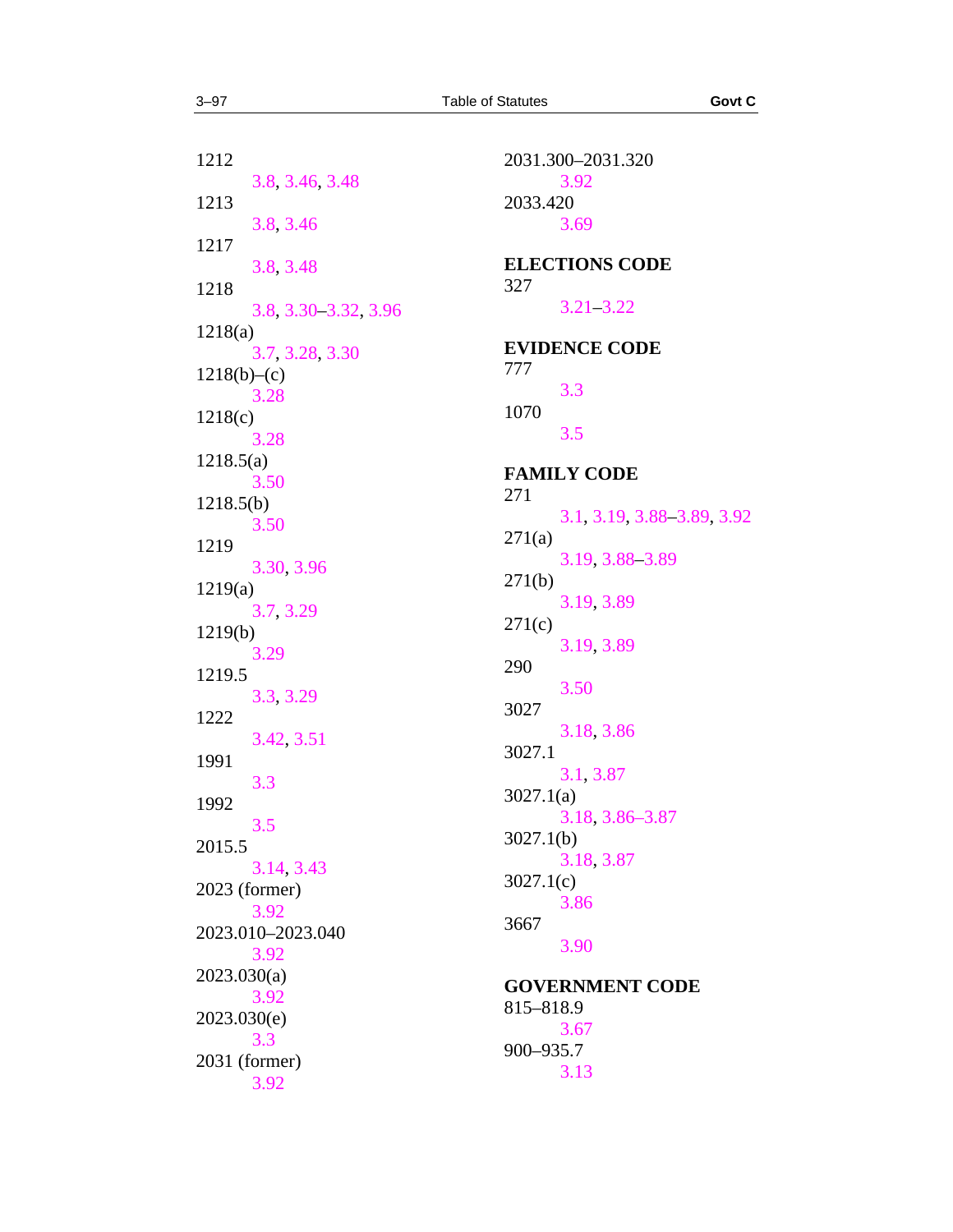910–935.7 [3.68](#page-72-1) 12900 [3.55](#page-62-0) 27706(a) [3.25](#page-39-0) 68600–68620 [3.83](#page-81-1) 68605.5 [3.83](#page-81-1) 68608(a) [3.83](#page-81-1) 68608(b) [3.83–](#page-81-1)[3.84](#page-81-0) 72190 [3.22](#page-36-0) **LABOR CODE** 134 [3.22](#page-36-0) 2802 [3.62](#page-67-0) 5309(c) [3.22,](#page-36-0) [3.26](#page-39-1) **PENAL CODE** 166 [3.1,](#page-6-0) [3.21,](#page-35-0) [3.24](#page-38-0) 166(a)(2) [3.22](#page-36-0) 166(a)(4) [3.24](#page-38-0) 278.5 [3.32](#page-42-0) 654 [3.32](#page-42-0) 867 [3.3](#page-7-0) 987.2 [3.25](#page-39-0) 1044 [3.21](#page-35-0) 1324.1 [3.96](#page-92-0)

1331–1331.5 [3.3](#page-7-0) 1464(a) [3.31](#page-42-1) 1473(a) [3.51](#page-57-0) **WELFARE AND INSTITUTIONS CODE** 213 [3.24](#page-38-0) 601 [3.24](#page-38-0) 602 [3.24](#page-38-0) **ACTS BY POPULAR NAME** California Tort Claims Act [3.13,](#page-27-0) [3.67–](#page-72-0)[3.68](#page-72-1) Fair Employment and Housing Act (FEHA) [3.55](#page-62-0) Trial Court Delay Reduction Act [3.83](#page-81-1) **CALIFORNIA RULES OF COURT** 1.150 [3.3](#page-7-0) 1.150(c) [3.3](#page-7-0) 1.150(f) [3.3](#page-7-0) 2.30 [3.1,](#page-6-0) [3.3,](#page-7-0) [3.11,](#page-24-0) [3.16,](#page-31-0) [3.63,](#page-68-0) [3.75–](#page-77-1)[3.76,](#page-77-0) [3.81,](#page-80-2) [3.90](#page-86-1)  $2.30(a)$ [3.76](#page-77-0) 2.30(b) [3.16,](#page-31-0) [3.76](#page-77-0) 2.30(c) [3.16,](#page-31-0) [3.76](#page-77-0)  $2.30(d)$ [3.16,](#page-31-0) [3.76,](#page-77-0) [3.92](#page-86-0)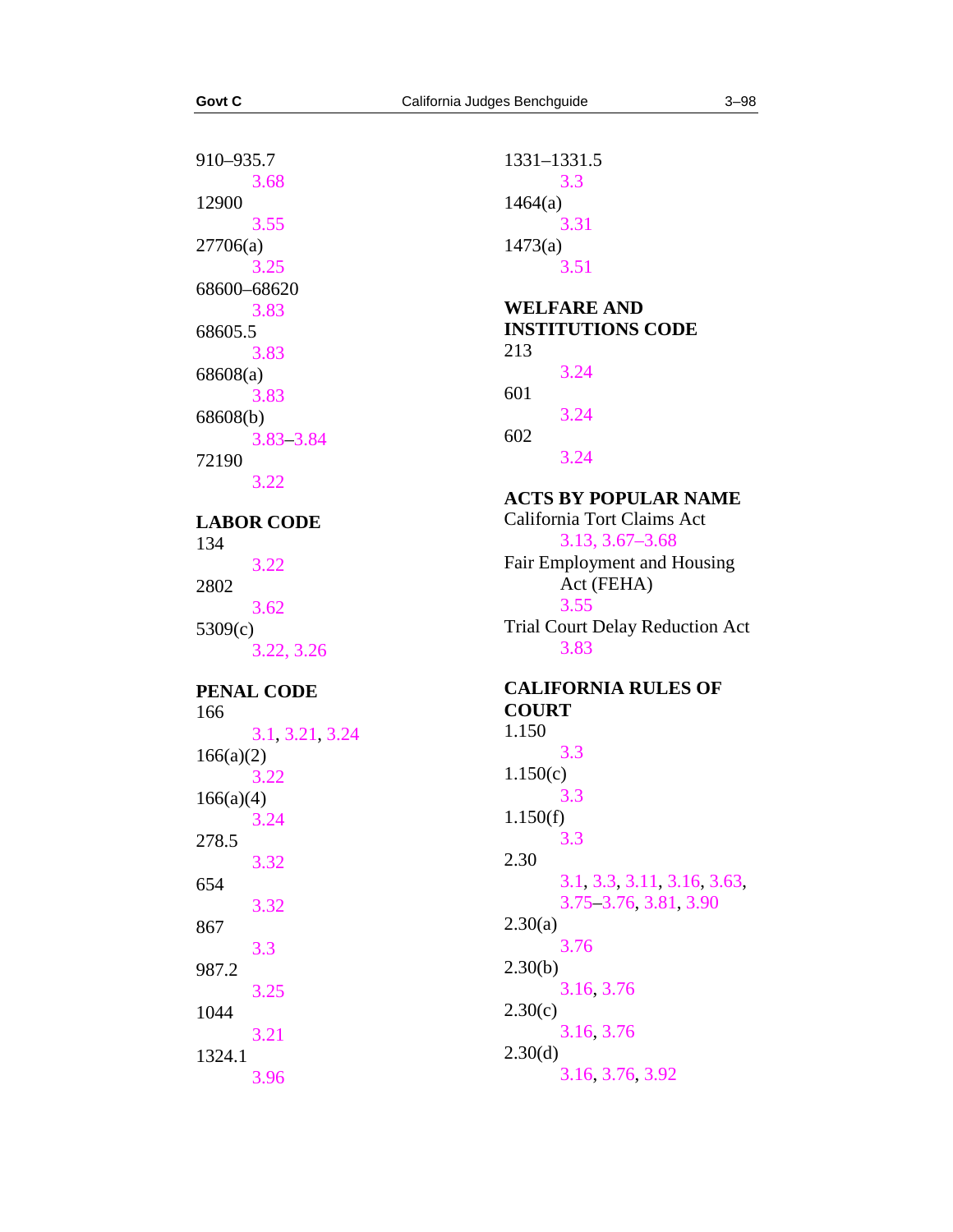2.30(e) [3.16,](#page-31-0) [3.76](#page-77-0) 3.383(c) [3.3](#page-7-0) 8.276(e)(1) [3.92](#page-86-0) 27(e)(1) (former) [3.92](#page-86-0)

# **LOCAL SUPERIOR COURT RULES Los Angeles** 7.13

[3.81](#page-80-2)

# **UNITED STATES**

# **FEDERAL RULES OF CIVIL PROCEDURE**

11

[3.52–](#page-58-0)[3.54](#page-59-1)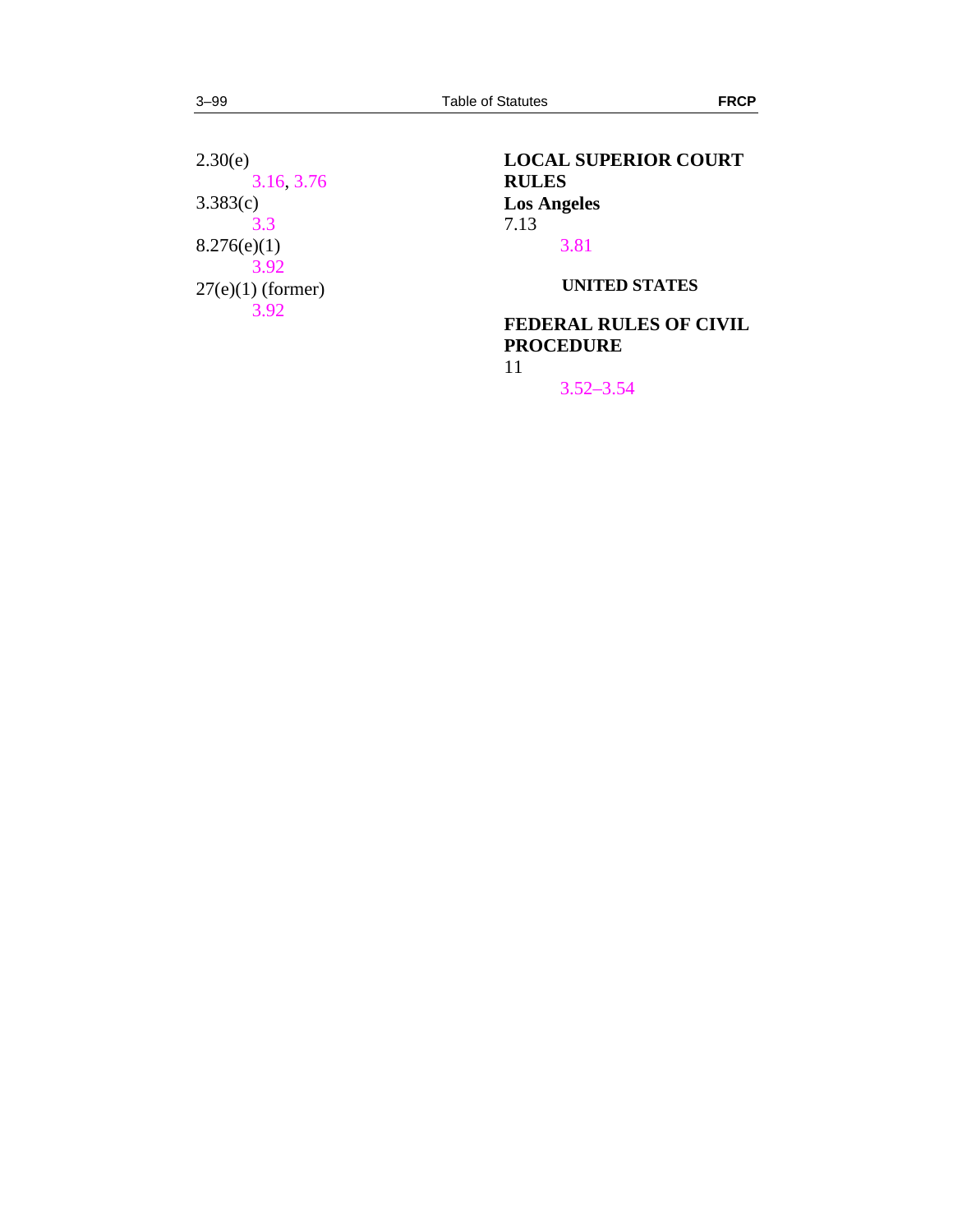# **Table of Cases**

Abandonato v Coldren (1995) 41 CA4th 264, 48 CR2d 429: [§3.60](#page-67-1) Adams, People v (1993) 19 CA4th 412, 23 CR2d 512: [§3.3](#page-7-0) Aguilar, In re (2004) 34 C4th 386, 18 CR3d 874: [§3.3](#page-7-0) Anderson v Superior Court (1998) 68 CA4th 1240, 80 CR2d 891: [§3.49](#page-55-0) Andrews v Superior Court (2000) 82 CA4th 779, 98 CR2d 426: [§3.92](#page-86-0) Aninger, Marriage of (1990) 220 CA3d 230, 269 CR 388: [§3.88](#page-83-0) Arthur v Superior Court (1965) 62 C2d 404, 42 CR 441: §[§3.3,](#page-7-0) [3.9,](#page-21-0) [3.26,](#page-39-1) [3.46](#page-53-2) Austin B. v Escondido Union Sch. Dist. (2007) 149 CA4th 860, 57 CR3d 454: [§3.68](#page-72-1) Avila v Chua (1997) 57 CA4th 860, 67 CR2d 373: [§3.74](#page-76-1) Bank of America v Carr (1956) 138 CA2d 727, 292 P2d 587: [§3.30](#page-42-2) Banks v Hathaway, Perrett, Webster, Powers & Chrisman (2002) 97 CA4th 949, 118 CR2d 803: §[§3.53,](#page-59-0) [3.55,](#page-62-0) [3.61](#page-67-2) Barnes v Department of Corrections (1999) 74 CA4th 126, 87 CR2d 594: §[§3.56–](#page-63-0) [3.57,](#page-64-0) [3.61](#page-67-2) Barnett v Penske Truck Leasing Co. (2001) 90 CA4th 494, 108 CR2d 821: [§3.69](#page-74-0) Baroldi, In re (1987) 189 CA3d 101, 234 CR 286: §[§3.3,](#page-7-0) [3.6–](#page-15-0) [3.7,](#page-16-0) [3.9,](#page-21-0) [3.26,](#page-39-1) [3.42](#page-50-0) Barrientos v City of Los Angeles (1994) 30 CA4th 63, 35 CR2d 520: [§3.63](#page-68-0)

Batey, People v (1986) 183 CA3d 1281, 228 CR 787: [§3.32](#page-42-0) Bauguess v Paine (1978) 22 C3d 626, 150 CR 461: [§3.92](#page-86-0) Bergman v Rifkind & Sterling, Inc. (1991) 227 CA3d 1380, 278 CR 583: [§3.76](#page-77-0) Betsworth v Workers' Compensation Appeals Bd. (1994) 26 CA4th 586, 31 CR2d 664: §[§3.35–](#page-45-0)[3.36](#page-46-0) Blodgett v Superior Court (1930) 210 C 1, 290 P 293: [§3.36](#page-46-0) Bloom v Superior Court (1986) 185 CA3d 409, 229 CR 747: §[§3.35,](#page-45-0) [3.51](#page-57-0) Blum v Republic Bank (1999) 73 CA4th 245, 86 CR2d 226: [§3.80](#page-80-1) Board of Supervisors v Superior Court (1995) 33 CA4th 1724, 39 CR2d 906: [§3.40](#page-48-0) Board of Trustees of Leland Stanford Jr. Univ. v Superior Court (2007) 149 CA4th 1154, 57 CR3d 755: [§3.55](#page-62-0) Bockrath v Aldrich Chem. Co., Inc. (1999) 21 C4th 71, 86 CR2d 846: [§3.54](#page-59-1) Bond v Pulsar Video Prods. (1996) 50 CA4th 918, 57 CR2d 917: [§3.69](#page-74-0) Bongfeldt, In re (1971) 22 CA3d 465, 99 CR 428: [§3.3](#page-7-0) Boulden, People v (2005) 126 CA4th 1305, 24 CR3d 811: [§3.63](#page-68-0) Boyle v CertainTeed Corp. (2006) 137 CA4th 645, 40 CR3d 501: [§3.78](#page-79-1) Boysaw v Superior Court (2000) 23 C4th 215, 96 CR2d 531: §[§3.3,](#page-7-0) [3.7,](#page-16-0) [3.33–](#page-43-0)[3.34,](#page-45-1) [3.40](#page-48-0)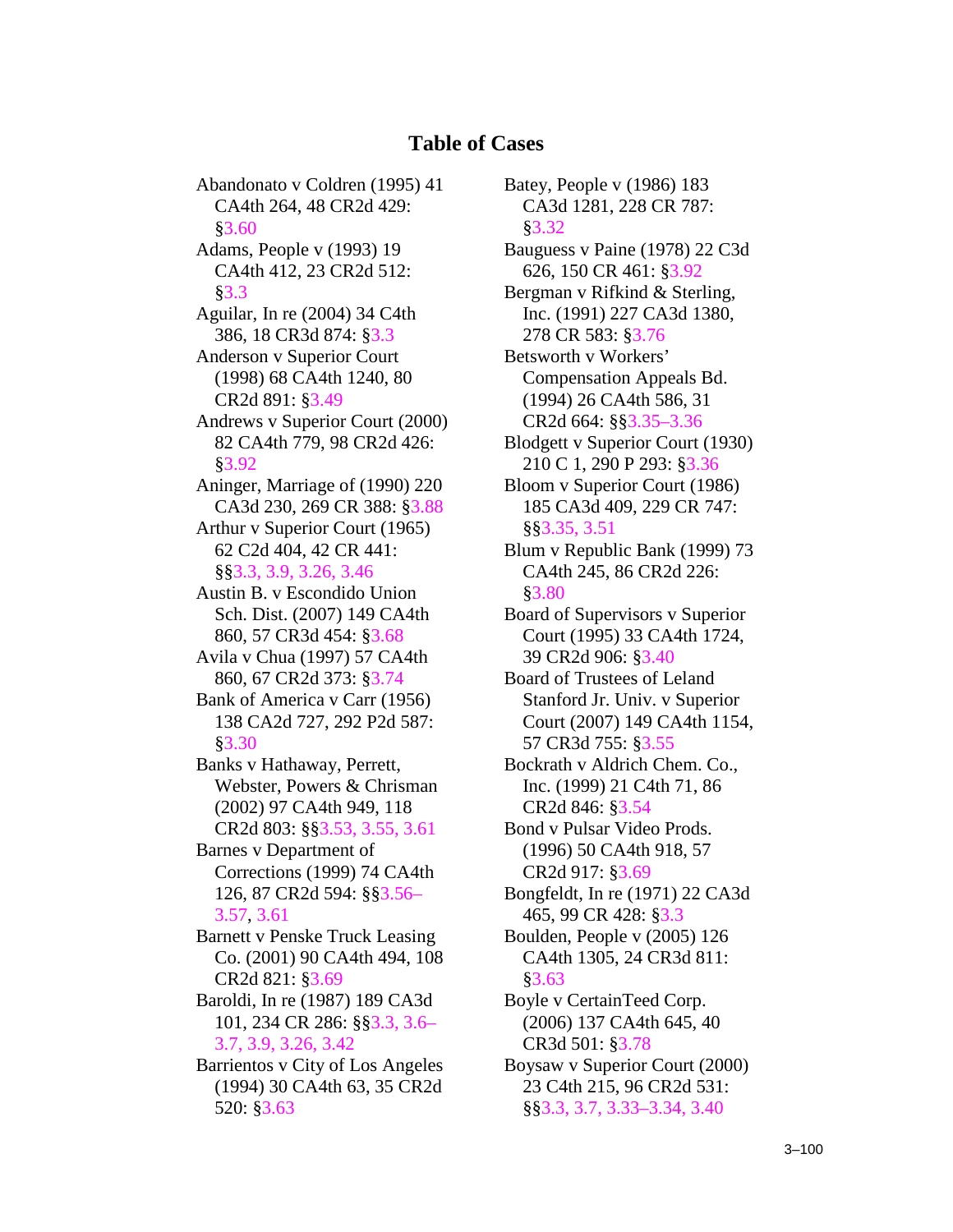Bradley v Superior Court (1957) 48 C2d 509, 310 P2d 634: §[§3.3,](#page-7-0) [3.50](#page-55-1) Bridges v Superior Court (1939) 14 C2d 464, 94 P2d 983: [§3.21](#page-35-0) Briggs v Superior Court (1931) 211 C 619, 297 P 3: [§3.8](#page-18-0) Brown v Federation of State Med. Bds. of the U.S. (7th Cir 1987) 830 F2d 1429: [§3.54](#page-59-1) Bryan v Bank of Am. (2001) 86 CA4th 185, 103 CR2d 148: [§3.92](#page-86-0) Buckley, In re (1973) 10 C3d 237, 110 CR 121: §[§3.3,](#page-7-0) [3.21,](#page-35-0) [3.37,](#page-47-1) [3.40,](#page-48-0) [3.51](#page-57-0) Burgard, Marriage of (1999) 72 CA4th 74, 84 CR2d 739: [§3.88](#page-83-0) Burkle v Burkle (2006) 144 CA4th 387, 50 CR3d 436: §[§3.55,](#page-62-0) [3.88,](#page-83-0) [3.90](#page-86-1) Business Guides, Inc. v Chromatic Communications Enters., Inc. (1991) 498 US 533, 111 S Ct 922, 112 L Ed 2d 1140: §[§3.54–](#page-59-1)[3.55](#page-62-0) Butler v Butler (1967) 255 CA2d 132, 62 CR 825: [§3.51](#page-57-0) Caldwell v Samuels Jewelers (1990) 222 CA3d 970, 272 CR 126: §[§3.64,](#page-70-0) [3.76](#page-77-0) Calhoun v Vallejo City Unified Sch. Dist. (1993) 20 CA4th 39, 24 CR2d 337: [§3.62](#page-67-0) Cannon v Commission on Judicial Qualifications (1975) 14 C3d 678, 122 CR 778: [§3.33](#page-43-0) Cantillon v Superior Court (1957) 150 CA2d 184, 309 P2d 890: §[§3.3,](#page-7-0) [3.21](#page-35-0)

Carroll v State of California (1990) 217 CA3d 134, 265 CR 753: [§3.68](#page-72-1) Carrow, In re (1974) 40 CA3d 924, 115 CR 601: §[§3.4,](#page-12-0) [3.37](#page-47-1) Cassil, In re (1995) 37 CA4th 1081, 44 CR2d 267: §[§3.8,](#page-18-0) [3.48](#page-53-0) Cedars–Sinai Imaging Medical Group v Superior Court (2000) 83 CA4th 1281, 100 CR2d 320: [§3.47](#page-53-1) Chapman v Superior Court (1968) 261 CA2d 194, 67 CR 842: [§3.3](#page-7-0) Childs v State Farm Mut. Auto. Ins. Co. (5th Cir 1994) 29 F3d 1018: [§3.54](#page-59-1) Chong, People v (1999) 76 CA4th 232, 90 CR2d 198: §[§3.3,](#page-7-0) [3.34](#page-45-1) Christian v Mattel, Inc. (9th Cir 2002) 286 F3d 1118: §[§3.52,](#page-58-0) [3.54](#page-59-1) Chula v Superior Court (1962) 57 C2d 199, 18 CR 507: [§3.3](#page-7-0) Chula v Superior Court (1952) 109 CA2d 24, 240 P2d 398: [§3.4](#page-12-0) Ciraolo, In re (1969) 70 C2d 389, 74 CR 865: [§3.3](#page-7-0) Coastal Transfer Co. v Toyota Motor Sales, U.S.A. (9th Cir 1987) 833 F2d 208: [§3.55](#page-62-0) Collins v State Dep't of Transp. (2003) 114 CA4th 859, 8 CR3d 132: [§3.69](#page-74-0) Conn v Superior Court (1987) 196 CA3d 774, 242 CR 148: §[§3.28,](#page-40-0) [3.48](#page-53-0) Cooper v Superior Court (1961) 55 C2d 291, 10 CR 842: §[§3.4,](#page-12-0) [3.21](#page-35-0)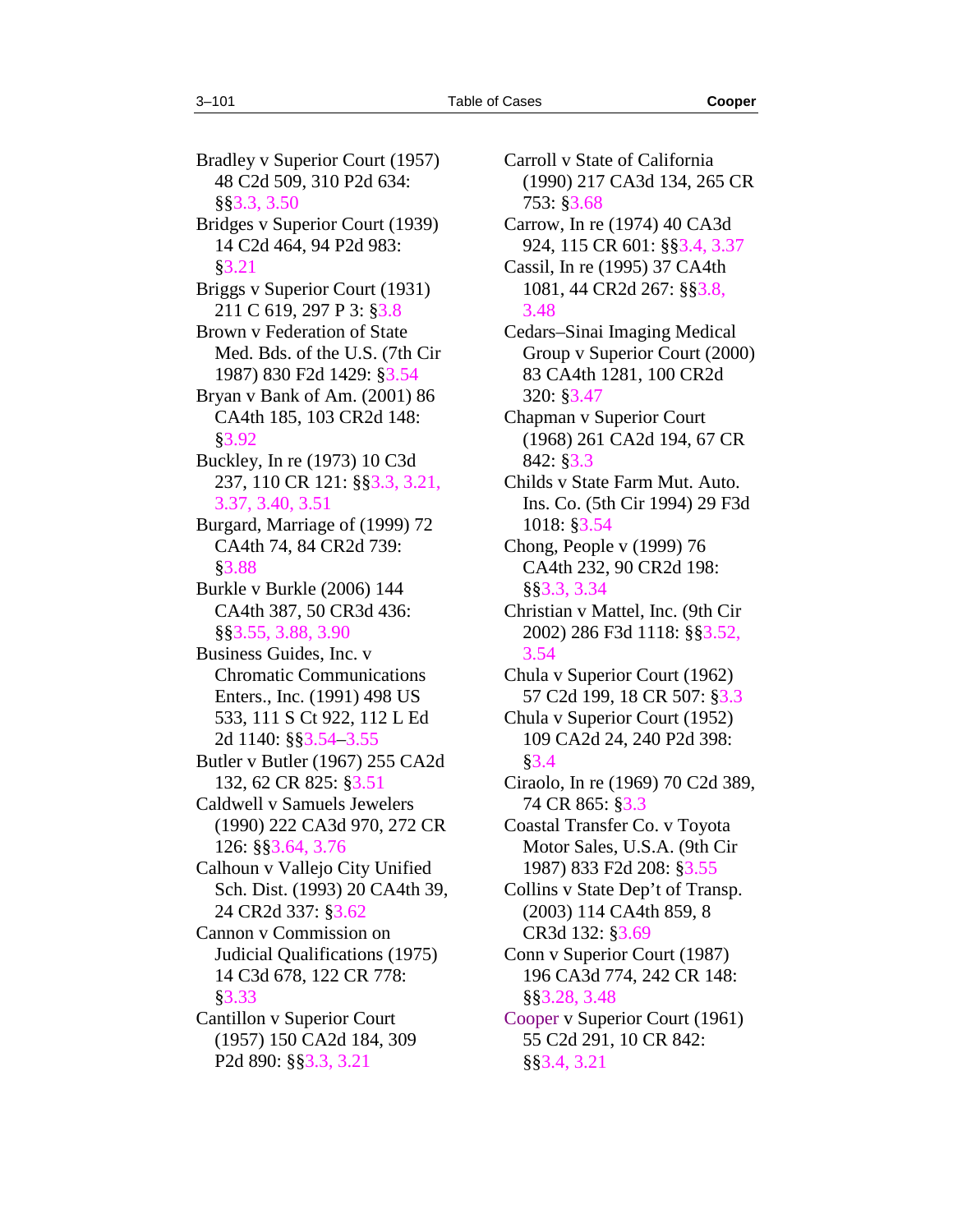[§3.68](#page-72-1)

[§3.74](#page-76-1)

Cooter & Gell v Hartmarx Corp. (1990) 496 US 384, 110 S Ct 2447, 110 L Ed 2d 359: [§3.54](#page-59-1) County of Lake v Superior Court (1977) 67 CA3d 815, 136 CR 830: [§3.42](#page-50-0) County of Monterey v Banuelos (2000) 82 CA4th 1299, 98 CR2d 710: [§3.50](#page-55-1) County of Santa Clara v Superior Court (1992) 2 CA4th 1686, 5 CR2d 7: [§3.25](#page-39-0) Cowan, In re (1991) 230 CA3d 1281, 281 CR 740: [§3.44](#page-52-0) Crib Retaining Walls, Inc. v NBS/Lowry, Inc. (1996) 47 CA4th 886, 54 CR2d 850: Crittenden v Superior Court (1964) 225 CA2d 101, 36 CR 903: [§3.45](#page-52-1) Cromwell v Cummings (1998) 65 CA4th Supp 10, 76 CR2d 171: §[§3.10,](#page-22-0) [3.53,](#page-59-0) [3.57](#page-64-0) Curran v Superior Court (1925) 72 CA 258, 236 P 975: [§3.4](#page-12-0) Curtis v County of Los Angeles (1985) 172 CA3d 1243, 218 CR 772: §[§3.13,](#page-27-0) [3.68](#page-72-1) D.W., In re (2004) 123 CA4th 491, 20 CR3d 274: §[§3.3,](#page-7-0) [3.40,](#page-48-0) [3.51](#page-57-0) Daily v Superior Court (1935) 4 CA2d 127, 40 P2d 936: [§3.3](#page-7-0) Dale v Dale (1998) 66 CA4th 1172, 78 CR2d 513: [§3.88](#page-83-0) Daley v County of Butte (1964) 227 CA2d 380, 38 CR 693:

Dana Commercial Credit Corp. v Ferns & Ferns (2001) 90 CA4th 142, 108 CR2d 278: [§3.92](#page-86-0)

Davidson v Superior Court (1999) 70 CA4th 514, 82 CR2d 739: §[§3.48,](#page-53-0) [3.51](#page-57-0) Day v Collingwood (2006) 144 CA4th 1116, 1124, 50 CR3d 903: §[§3.55,](#page-62-0) [3.61,](#page-67-2) [3.87–](#page-83-1)[3.88,](#page-83-0) [3.90](#page-86-1) De La Parra, In re (1986) 184 CA3d 139, 228 CR 864: §[§3.3,](#page-7-0) [3.8,](#page-18-0) [3.49,](#page-55-0) [3.51](#page-57-0) Deauville Restaurant, Inc. v Superior Court (2001) 90 CA4th 843, 108 CR2d 863: [§3.55](#page-62-0) DeGeorge v Superior Court (1974) 40 CA3d 305, 114 CR 860: §[§3.33,](#page-43-0) [3.36](#page-46-0) Delaney v Superior Court (1990) 50 C3d 785, 268 CR 753: [§3.5](#page-13-0) Derner, People v (1986) 182 CA3d 588, 227 CR 344: [§3.32](#page-42-0) Dilday, People v (1993) 20 CA4th Supp 1, 25 CR2d 386: §[§3.3,](#page-7-0) [3.50](#page-55-1) Donovan v Superior Court (1952) 39 C2d 848, 250 P2d 246: [§3.28](#page-40-0) Drake, Marriage of (1997) 53 CA4th 1139, 62 CR2d 466: [§3.55](#page-62-0) Duane, People v (1942) 21 C2d 71, 130 P2d 123: [§3.3](#page-7-0) Dupre, Marriage of (2005) 127 CA4th 1517, 26 CR3d 328: [§3.87](#page-83-1) Earley, People v (2004) 122 CA4th 542, 18 CR3d 694: §[§3.25,](#page-39-0) [3.48](#page-53-0) Easterbrook, In re (1988) 200 CA3d 1541, 244 CR 652: §[§3.7,](#page-16-0) [3.21,](#page-35-0) [3.42](#page-50-0) Eichenbaum v Alon (2003) 106 CA4th 967, 131 CR2d 296: §[§3.55,](#page-62-0) [3.57](#page-64-0)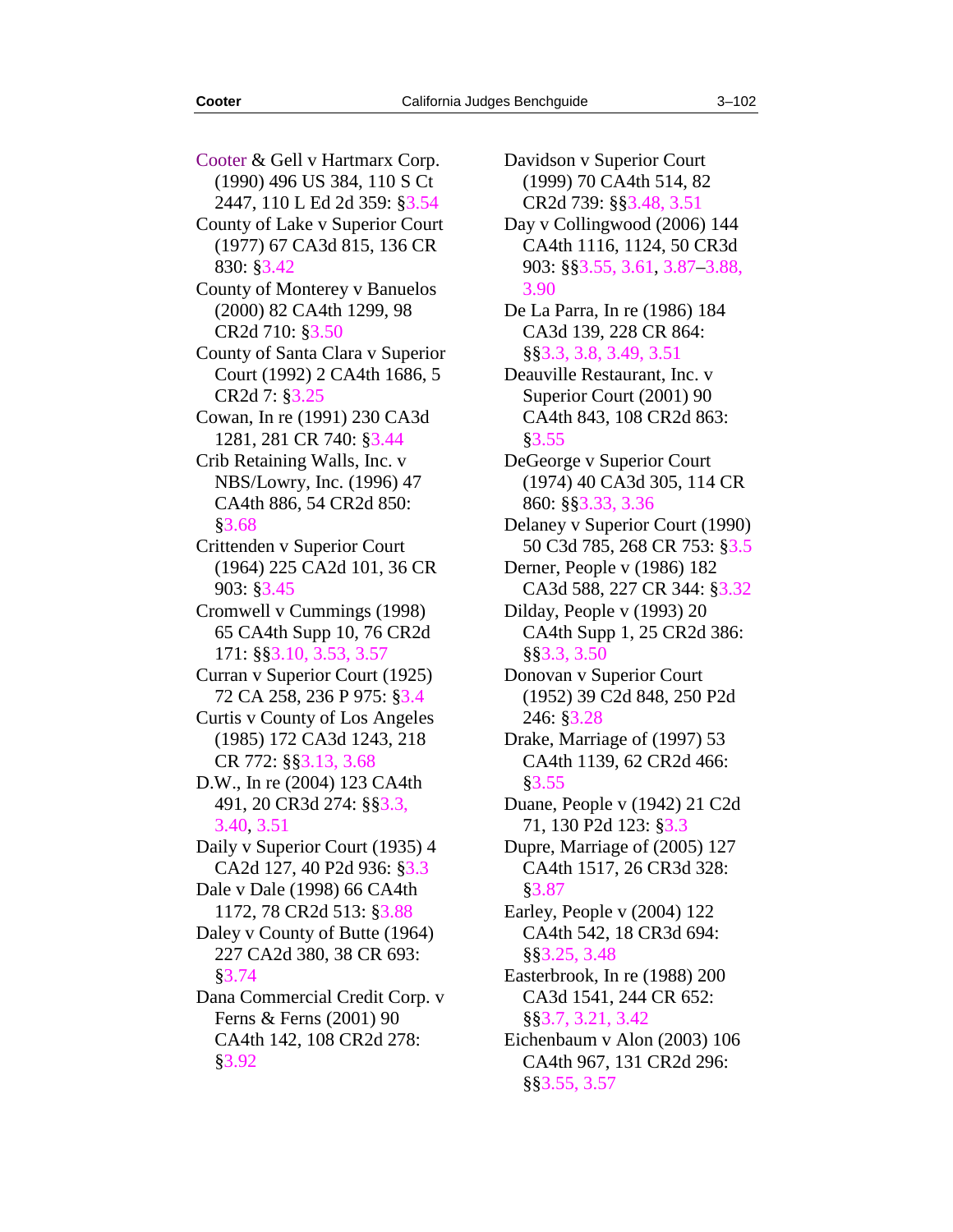Elkins v Superior Court (2007) 41 C4th 1337, 63 CR3d 483: §[§3.77–](#page-78-0)[3.78](#page-79-1) Estate of Meeker (1993) 13 CA4th 1099, 16 CR2d 825: [§3.79](#page-79-0) Farace v Superior Court (1983) 148 CA3d 915, 196 CR 297: [§3.48](#page-53-0) Farr, In re (1976) 64 CA3d 605, 134 CR 595: [§3.32](#page-42-0) Farr, In re (1974) 36 CA3d 577, 111 CR 649: §[§3.30,](#page-42-2) [3.96](#page-92-0) Feiock, In re (1989) 215 CA3d 141, 263 CR 437: [§3.24](#page-38-0) Feldman, Marriage of (2007) 153 CA4th 1470, 64 CR3d 29: §[§3.88–](#page-83-0)[3.89](#page-85-0) Fine v Superior Court (2002) 97 CA4th 651, 119 CR2d 376: §[§3.3,](#page-7-0) [3.23,](#page-37-0) [3.28,](#page-40-0) [3.40](#page-48-0) Fithian, Marriage of (1977) 74 CA3d 397, 141 CR 506: [§3.50](#page-55-1) Foote, In re (1888) 76 C 543, 18 P 678: [§3.35](#page-45-0) Fost v Superior Court (2000) 80 CA4th 724, 95 CR2d 620: [§3.5](#page-13-0) Francisco S., In re (2000) 85 CA4th 946, 102 CR2d 514: [§3.24](#page-38-0) Freeman, Marriage of (2005) 132 CA4th 1, 33 CR3d 237: [§3.88](#page-83-0) Frye, In re (1983) 150 CA3d 407, 197 CR 755: [§3.23](#page-37-0) Fusaro, People v (1971) 18 CA3d 877, 96 CR 368: [§3.39](#page-48-1) Gallagher v Municipal Court (1948) 31 C2d 784, 192 P2d 905: §[§3.4,](#page-12-0) [3.33,](#page-43-0) [3.40](#page-48-0) Gamble v Los Angeles Dep't of Water & Power (2002) 97 CA4th 253, 118 CR2d 271: [§3.68](#page-72-1)

Garcia v McCutchen (1997) 16 C4th 469, 66 CR2d 319: [§3.84](#page-81-0) Garland, In re (2001) 25 C4th 1172, 108 CR2d 591: [§3.26](#page-39-1) Garr v U.S. Healthcare, Inc. (3d Cir 1994) 22 F3d 1274: [§3.54](#page-59-1) Gemini Aluminum Corp. v California Custom Shapes, Inc. (2002) 95 CA4th 1249, 116 CR2d 358: [§3.62](#page-67-0) Gillen v Municipal Court (1940) 37 CA2d 428, 99 P2d 555: [§3.3](#page-7-0) Gonzalez, People v (1996) 12 C4th 804, 50 CR2d 74: §[§3.25,](#page-39-0) [3.48,](#page-53-0) [3.51](#page-57-0) Goodstone v Southwest Airlines Co. (1998) 63 CA4th 406, 73 CR2d 655: [§3.57](#page-64-0) Goold v Superior Court (2006) 145 CA4th 1, 51 CR3d 455: [§3.28](#page-40-0) Grayson, In re (1997) 15 C4th 792, 64 CR2d 102: [§3.3](#page-7-0) Green, Marriage of (1992) 6 CA4th 584, 7 CR2d 872: [§3.88](#page-83-0) Green, Marriage of (1989) 213 CA3d 14, 261 CR 294: [§3.88](#page-83-0) Greenfield, People v (1982) 134 CA3d Supp 1, 184 CR 604: [§3.24](#page-38-0) Grossman, In re (1972) 24 CA3d 624, 101 CR 176: §[§3.7,](#page-16-0) [3.33–](#page-43-0) [3.35,](#page-45-0) [3.41](#page-50-1) Guillemin v Stein (2002) 104 CA4th 156, 128 CR2d 65: §[§3.52,](#page-58-0) [3.54](#page-59-1) Hall v Regents of the Univ. of Cal. (1996) 43 CA4th 1580, 51 CR2d 387: §[§3.67–](#page-72-0)[3.68](#page-72-1) Hallinan, In re (1969) 71 C2d 1179, 81 CR 1: §[§3.34,](#page-45-1) [3.40](#page-48-0)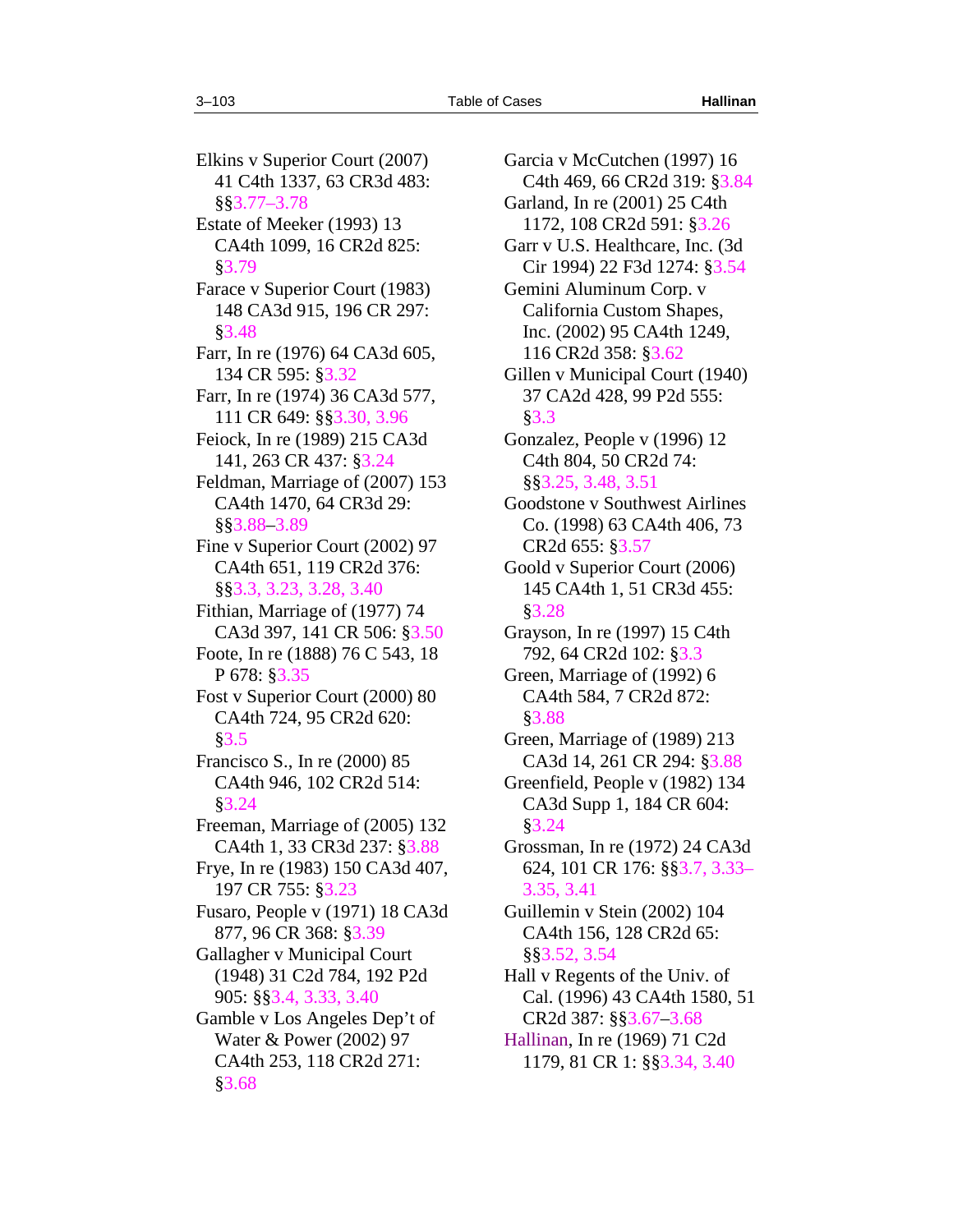Hanson v Superior Court (2001) 91 CA4th 75, 109 CR2d 782: §[§3.3,](#page-7-0) [3.6,](#page-15-0) [3.35,](#page-45-0) [3.43,](#page-51-0) [3.49,](#page-55-0) [3.51](#page-57-0) Hargrave, Marriage of (1995) 36 CA4th 1313, 43 CR2d 474: [§3.88](#page-83-0) Harris v Rudin, Richman & Appel (2002) 95 CA4th 1332, 116 CR2d 552: [§3.69](#page-74-0) Hart v Avetoom (2002) 95 CA4th 410, 115 CR2d 511: §[§3.52,](#page-58-0) [3.57,](#page-64-0) [3.61](#page-67-2) Hawk v Superior Court (1974) 42 CA3d 108, 116 CR 713: §[§3.7,](#page-16-0) [3.9,](#page-21-0) [3.36–](#page-46-0)[3.37,](#page-47-1) [3.41](#page-50-1) Hearst v Ferrante (1987) 189 CA3d 201, 234 CR 385: [§3.73](#page-76-2) Hendrix v Naphtal (9th Cir 1992) 971 F2d 398: [§3.54](#page-59-1) Hicks v Feiock (1988) 485 US 624, 108 S Ct 1423, 99 L Ed 2d 721: §[§3.24–](#page-38-0)[3.25](#page-39-0) H. J. Heinz Co. v Superior Court (1954) 42 C2d 164, 266 P2d 5: §[§3.28–](#page-40-0)[3.29](#page-41-0) Hock v Superior Court (1990) 221 CA3d 670, 270 CR 579: [§3.78](#page-79-1) Holgate v Baldwin (9th Cir 2005) 425 F3d 671: §[§3.54,](#page-59-1) [3.57](#page-64-0) Holmes, In re (1983) 145 CA3d 934, 193 CR 790: [§3.3](#page-7-0) Hon v Marshall (1997) 53 CA4th 470, 62 CR2d 11: [§3.55](#page-62-0) Howard v Thrifty Drug & Discount Stores (1995) 10 C4th 424, 41 CR2d 362: [§3.73](#page-76-2) Hublou, Marriage of (1991) 231 CA3d 956, 282 CR 695: [§3.89](#page-85-0) Hudson v Moore Bus. Forms, Inc. (9th Cir 1987) 836 F2d 1156: [§3.55](#page-62-0)

Inniss v Municipal Court (1965) 62 C2d 487, 42 CR 594: [§3.9](#page-21-0) Interinsurance Exch. v Faura (1996) 44 CA4th 839, 52 CR2d 199: [§3.84](#page-81-0) Ivey, In re (2000) 85 CA4th 793, 102 CR2d 447: §[§3.3,](#page-7-0) [3.50](#page-55-1) In re See name of party. Jackson, In re (1985) 170 CA3d 773, 216 CR 539: [§3.21](#page-35-0) Johnson, People v (1993) 20 CA4th 106, 24 CR2d 628: [§3.24](#page-38-0) Jones, In re (1975) 47 CA3d 879, 120 CR 914: [§3.42](#page-50-0) Kalnoki, People v (1992) 7 CA4th Supp 8, 9 CR2d 827: §[§3.22,](#page-36-0) [3.25,](#page-39-0) [3.51](#page-57-0) Keegan Mgt. Co., In re (9th Cir 1996) 78 F3d 431: [§3.54](#page-59-1) Keitel v Heubel (2002) 103 CA4th 324, 126 CR2d 763: [§3.77](#page-78-0) Keller, In re (1975) 49 CA3d 663, 123 CR 223: [§3.3](#page-7-0) Ketscher v Superior Court (1970) 9 CA3d 601, 88 CR 357: §[§3.8,](#page-18-0) [3.51](#page-57-0) King Bail Bond Agency, People v (1990) 224 CA3d 1120, 274 CR 335: [§3.30](#page-42-2) Kloepfer v Commission on Judicial Performance (1989) 49 C3d 826, 264 CR 100: [§3.33](#page-43-0) Knight v City of Capitola (1992) 4 CA4th 918, 6 CR2d 874: [§3.68](#page-72-1) Kobzoff v Los Angeles County Harbor/UCLA Med. Ctr. (1998) 19 C4th 851, 80 CR2d 803: [§3.68](#page-72-1)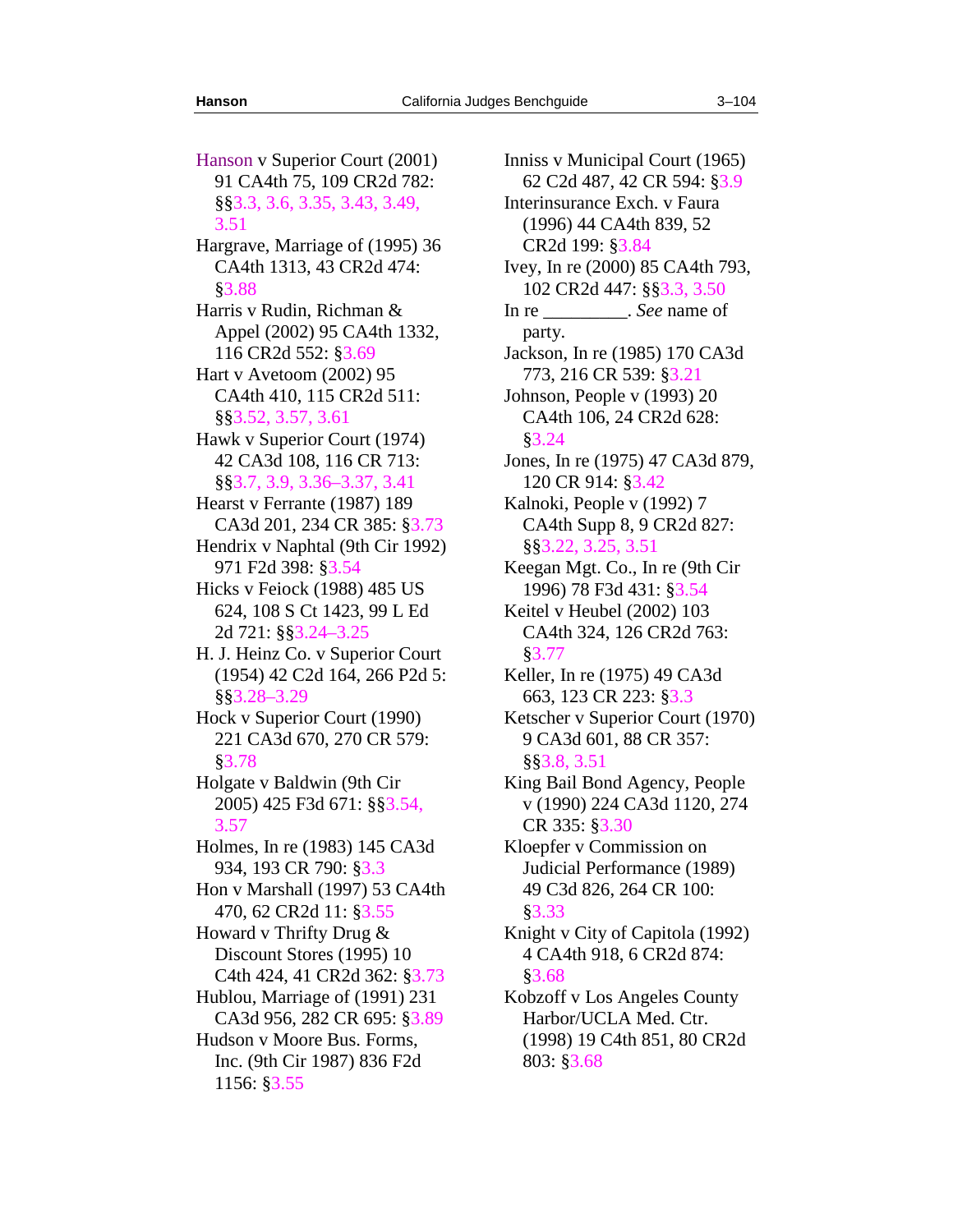Kodiak Films, Inc. v Jensen (1991) 230 CA3d 1260, 281 CR 728: [§3.72](#page-76-0) Koven, In re (2005) 134 CA4th 262, 35 CR3d 917: §[§3.3,](#page-7-0) [3.6](#page-15-0) Kreitman, In re (1995) 40 CA4th 750, 47 CR2d 595: §[§3.25,](#page-39-0) [3.48](#page-53-0) Laborde v Aronson (2001) 92 CA4th 459, 112 CR2d 119: §[§3.53,](#page-59-0) [3.55,](#page-62-0) [3.60](#page-67-1) Laborers' Int'l Union of N. Am., AFL–CIO, Local 89 v El Dorado Landscape Co. (1989) 208 CA3d 993, 256 CR 632: [§3.63](#page-68-0) Lake, County of v Superior Court (1977) 67 CA3d 815, 136 CR 830: [§3.42](#page-50-0) Lamberson v Superior Court (1907) 151 C 458, 91 P 100: [§3.3](#page-7-0) Levy v Blum (2001) 92 CA4th 625, 112 CR2d 144: [§3.57](#page-64-0) Liberty Mut. Fire Ins. Co. v McKenzie (2001) 88 CA4th 681, 105 CR2d 910: §[§3.55,](#page-62-0) [3.57](#page-64-0) Lim v Silverton (1997) 61 CA4th Supp 1, 72 CR2d 408: [§3.62](#page-67-0) Link v Cater (1998) 60 CA4th 1315, 71 CR2d 130: [§3.79](#page-79-0) Lister v Superior Court (1979) 98 CA3d 64, 159 CR 280: [§3.4](#page-12-0) Littlefield, In re (1993) 5 C4th 122, 19 CR2d 248: [§3.40](#page-48-0) Lombardo, People v (1975) 50 CA3d 849, 123 CR 755: [§3.32](#page-42-0) Lossing v Superior Court (1989) 207 CA3d 635, 255 CR 18: [§3.3](#page-7-0) Lyon v Superior Court (1968) 68 C2d 446, 67 CR 265: [§3.45](#page-52-1)

Lyons v Superior Court (1955) 43 C2d 755, 278 P2d 681: §[§3.3,](#page-7-0) [3.33,](#page-43-0) [3.37](#page-47-1) Malovec v Hamrell (1999) 70 CA4th 434, 82 CR2d 712: §[§3.10,](#page-22-0) [3.57](#page-64-0) Marcus v Workmen's Compensation Appeals Bd. (1973) 35 CA3d 598, 111 CR 101: [§3.22](#page-36-0) Marcus, In re (2006) 138 CA4th 1009, 41 CR3d 861: §[§3.6,](#page-15-0) [3.8](#page-18-0) Marin Indep. Journal v Municipal Court (1993) 12 CA4th 1712, 16 CR2d 550: [§3.3](#page-7-0) Mark Indus., Ltd. v Sea Captain's Choice, Inc. (9th Cir 1995) 50 F3d 730: [§3.53](#page-59-0) Mark L., In re (1983) 34 C3d 171, 193 CR 165: [§3.23](#page-37-0) Marriage of \_\_\_\_\_\_\_\_\_\_. *See* name of party. Martins v Superior Court (1970) 12 CA3d 870, 90 CR 898: [§3.50](#page-55-1) Mary D., In re (1979) 95 CA3d 34, 156 CR 829: [§3.24](#page-38-0) Mason, Marriage of (1996) 46 CA4th 1025, 54 CR2d 263: [§3.88](#page-83-0) Mayberry v Pennsylvania (1971) 400 US 455, 91 S Ct 499, 27 L Ed 2d 532: [§3.36](#page-46-0) McCann v Municipal Court (1990) 221 CA3d 527, 270 CR 640: [§3.3](#page-7-0) McComb v Superior Court (1977) 68 CA3d 89, 137 CR 233: §[§3.30,](#page-42-2) [3.96](#page-92-0) McKinney, In re (1968) 70 C2d 8, 73 CR 580: §[§3.21,](#page-35-0) [3.24](#page-38-0)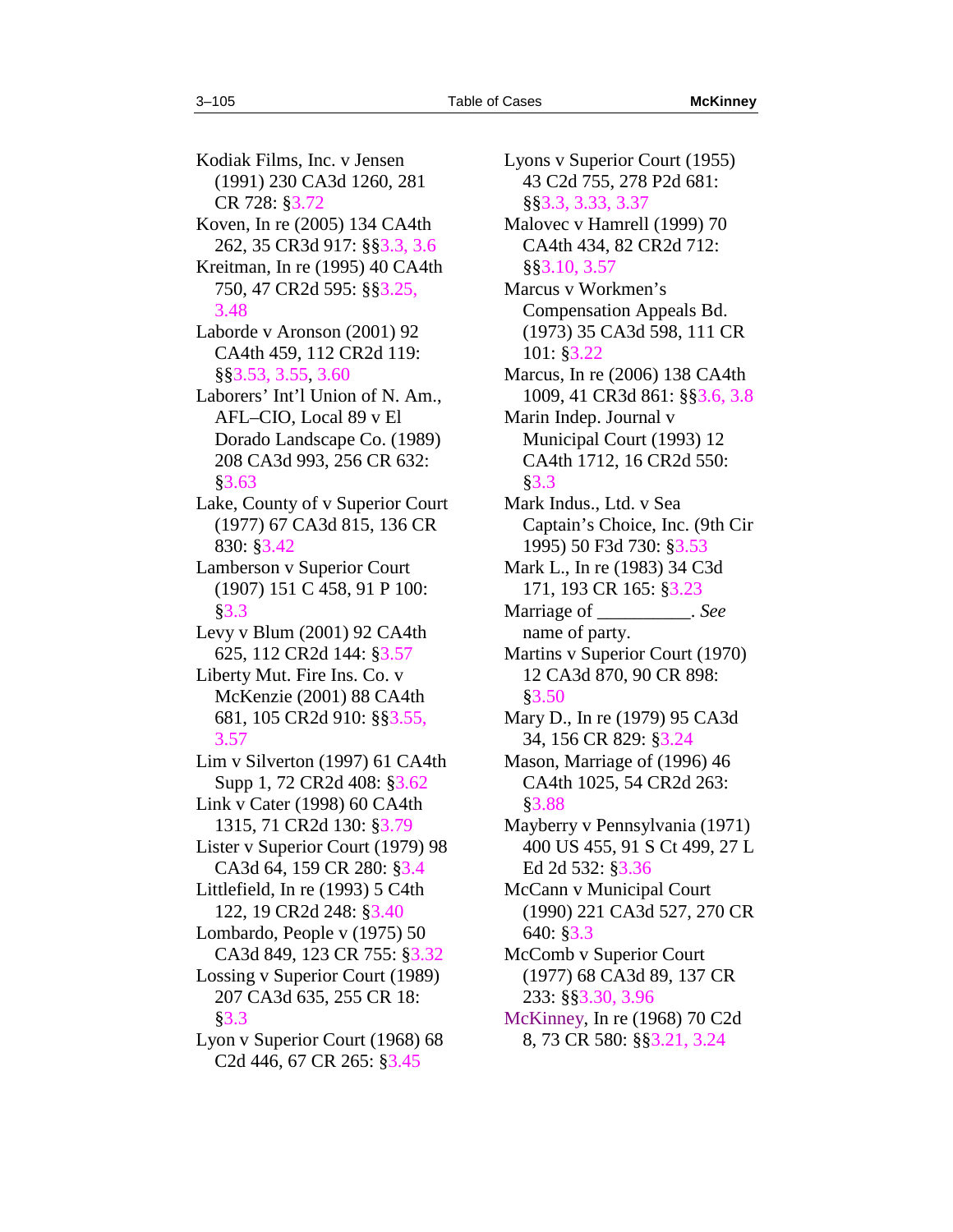McMillan v Superior Court (1979) 96 CA3d 608, 158 CR 17: [§3.4](#page-12-0) Meeker, Estate of (1993) 13 CA4th 1099, 16 CR2d 825: [§3.79](#page-79-0) Metropolitan Serv. Corp. v Casa de Palms, Ltd. (1995) 31 CA4th 1481, 37 CR2d 575: [§3.74](#page-76-1) Metzger v Silverman (1976) 62 CA3d Supp 30, 133 CR 355: §[§3.65–](#page-71-0)[3.66](#page-71-1) Miller v Superior Court (1999) 21 C4th 883, 89 CR2d 834: [§3.5](#page-13-0) Mission Imports, Inc. v Superior Court (1982) 31 C3d 921, 184 CR 296: [§3.65](#page-71-0) Mitchell v Superior Court (1989) 49 C3d 1230, 265 CR 144: §[§3.25,](#page-39-0) [3.32](#page-42-0) Monterey, County of v Banuelos (2000) 82 CA4th 1299, 98 CR2d 710: [§3.50](#page-55-1) Moore v Powell (1977) 70 CA3d 583, 138 CR 914: [§3.66](#page-71-1) Moore v Superior Court (1970) 8 CA3d 804, 87 CR 620: [§3.50](#page-55-1) Morelli v Superior Court (1969) 1 C3d 328, 82 CR 375: [§3.29](#page-41-0) Morelli, In re (1970) 11 CA3d 819, 91 CR 72: §[§3.8,](#page-18-0) [3.40,](#page-48-0) [3.43,](#page-51-0) [3.46–](#page-53-2)[3.48](#page-53-0) Moses, People v (1996) 43 CA4th 462, 50 CR2d 665: §[§3.24,](#page-38-0) [3.32](#page-42-0) Moss v Superior Court (1998) 17 C4th 396, 71 CR2d 215: §[§3.3,](#page-7-0) [3.8,](#page-18-0) [3.43,](#page-51-0) [3.50](#page-55-1) Mowrer v Superior Court (1969) 3 CA3d 223, 83 CR 125: [§3.4](#page-12-0)

Muhammad, People v (2003) 108 CA4th 313, 133 CR2d 308: [§3.63](#page-68-0) Muller v Reagh (1963) 215 CA2d 831, 30 CR 633: [§3.46](#page-53-2) Mulvany v Superior Court (1986) 184 CA3d 906, 229 CR 334: [§3.32](#page-42-0) Musaelian v Adams (2009) 45 C4th 512, 87 CR3d 475: [§3.60](#page-67-1) New York Times Co. v Superior Court (1990) 51 C3d 453, 273 CR 98: [§3.5](#page-13-0) Newland v Superior Court (1995) 40 CA4th 608, 47 CR2d 24: [§3.76](#page-77-0) Nierenberg v Superior Court (1976) 59 CA3d 611, 130 CR 847: [§3.23](#page-37-0) Niko v Foreman (2006) 144 CA4th 344, 50 CR3d 398: [§3.87](#page-83-1) Norton, Marriage of (1988) 206 CA3d 53, 253 CR 354: [§3.88](#page-83-0) O'Grady v Superior Court (2006) 139 CA4th 1423, 44 CR3d 72: §[§3.5,](#page-13-0) [3.62](#page-67-0) Pacific Trends Lamp & Lighting Prods., Inc. v J. White, Inc. (1998) 65 CA4th 1131, 76 CR2d 918: §[§3.80,](#page-80-1) [3.84](#page-81-0) Pan–Pacific & Low Ball Cable Television Co. v Pacific Union Co. (9th Cir 1993) 987 F2d 594: [§3.54](#page-59-1) People v \_\_\_\_\_\_\_\_\_\_\_. *See* name of defendant. Petropoulos, Marriage of (2001) 91 CA4th 161, 110 CR2d 111: §[§3.88–](#page-83-0)[3.89](#page-85-0) Philbrook, In re (1895) 105 C 471, 38 P 884: [§3.3](#page-7-0)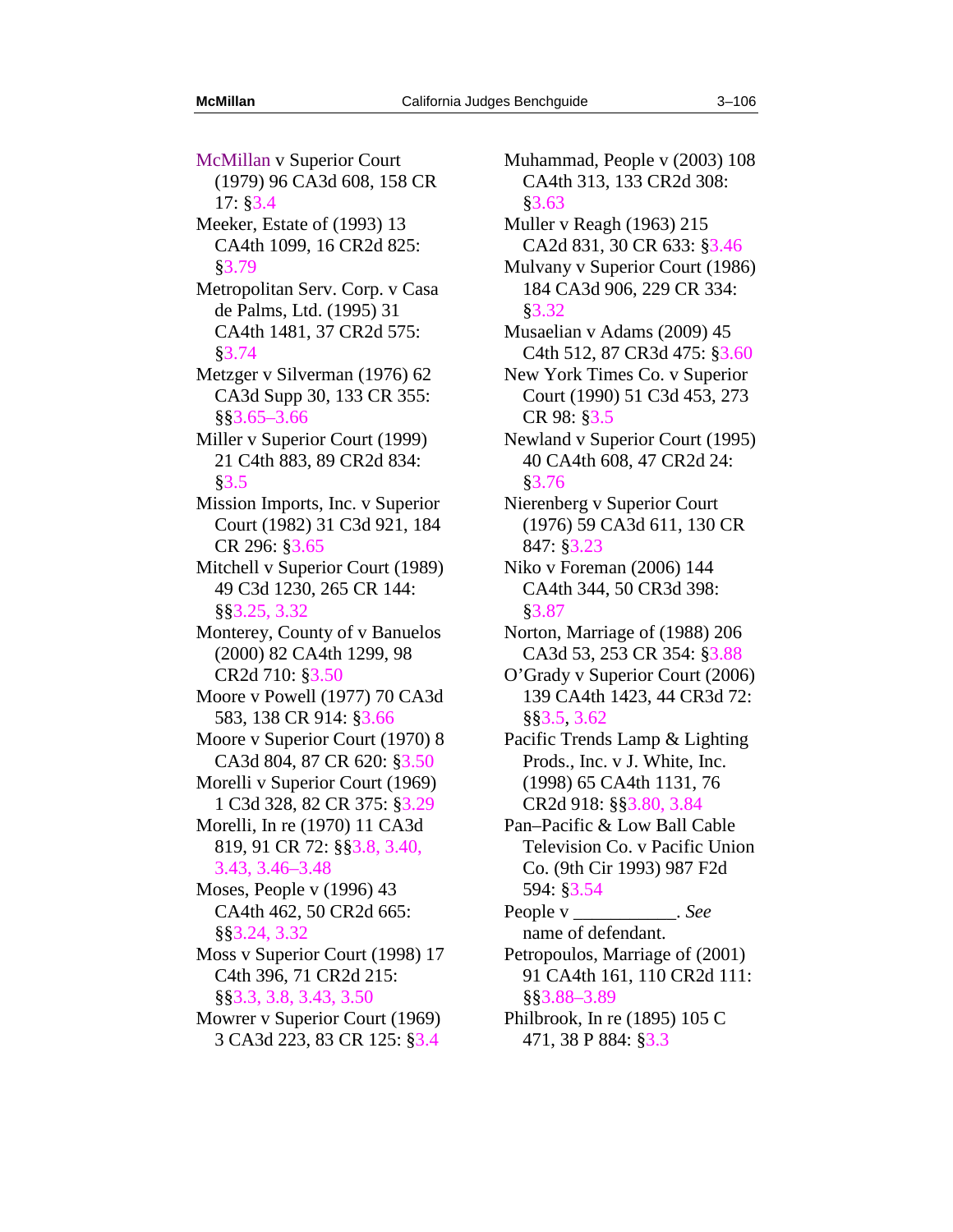Playboy Enters., Inc. v Superior Court (1984) 154 CA3d 14, 201 CR 207: [§3.5](#page-13-0) Pounders v Watson (1997) 521 US 982, 117 S Ct 2359, 138 L Ed 2d 976: [§3.34](#page-45-0) Ramos, People v (2004) 34 C4th 494, 21 CR3d 575: [§3.5](#page-13-0) Rancho Publications v Superior Court (1999) 68 CA4th 1538, 81 CR2d 274: [§3.5](#page-13-0) Raskin v Superior Court (1934) 138 CA 668, 33 P2d 35: [§3.21](#page-35-0) Raygoza v Betteravia Farms (1987) 193 CA3d 1592, 239 CR 188: [§3.3](#page-7-0) Reese & Guy, Marriage of (1999) 73 CA4th 1214, 87 CR2d 339: §[§3.11,](#page-24-0) [3.15,](#page-30-0) [3.57,](#page-64-0) [3.68](#page-72-0) Reid v Balter (1993) 14 CA4th 1186, 18 CR2d 287: [§3.85](#page-82-0) Reliable Enterprises, Inc. v Superior Court (1984) 158 CA3d 604, 204 CR 786: §[§3.28,](#page-40-0) [3.43–](#page-51-0)[3.44,](#page-52-0) [3.49](#page-55-0) Retail Flooring Dealers of Am., Inc. v Beaulieu of Am., LLC (9th Cir 2003) 339 F3d 1146: [§3.57](#page-64-0) Ricardo A., In re (1995) 32 CA4th 1190, 38 CR2d 586: [§3.24](#page-38-0) Rietveld v Rosebud Storage

- Partners, L.P. (2004) 121 CA4th 250, 16 CR3d 791: [§3.77](#page-78-0)
- Ringgold, In re (2006) 142 CA4th 1001, 48 CR3d 507: [§3.40](#page-48-0)
- Riordan, In re (2002) 26 C4th 1235, 115 CR2d 1: [§3.3,](#page-7-0) [3.26](#page-39-0)

Rosenstock v Municipal Court (1976) 61 CA3d 1, 132 CR 59: [§3.23](#page-37-0) Ross v Superior Court (1977) 19 C3d 899, 141 CR 133: [§3.3](#page-7-0) Rubin, In re (2001) 25 C4th 1176, 108 CR2d 593: [§3.26](#page-39-0) Runnion v WCAB (1997) 59 CA4th 277, 69 CR2d 105: [§3.22](#page-36-0) Ryan v Commission on Judicial Performance (1988) 45 C3d 518, 247 CR 378: [§3.33](#page-43-0) S.C., In re (2006) 138 CA4th 396, 41 CR3d 453: [§3.3](#page-7-0) Sachs, Marriage of (2002) 95 CA4th 1144, 116 CR2d 273: [§3.50](#page-55-1) Saffell, People v (1946) 74 CA2d Supp 967, 168 P2d 497: §[§3.21,](#page-35-0) [3.24](#page-38-0) Salazar v Upland Police Dep't (2004) 116 CA4th 934, 11 CR3d 22: [§3.68](#page-72-0) Santa Clara, County of v Superior Court (1992) 2 CA4th 1686, 5 CR2d 7: [§3.25](#page-39-1) Sarracino v Superior Court (1974) 13 C3d 1, 118 CR 21: [§3.23](#page-37-0) SCI–Sacramento, Inc. v Superior Court (1997) 54 CA4th 654, 62 CR2d 868: [§3.5](#page-13-0) Seykora v Superior Court (1991) 232 CA3d 1075, 283 CR 857: [§3.64](#page-70-0) Share v Casiano Bel–Air Homeowners Ass'n (1989) 215 CA3d 515, 263 CR 753: [§3.28](#page-40-0) Shay, In re (1911) 160 C 399, 117 P 442: [§3.3](#page-7-0)